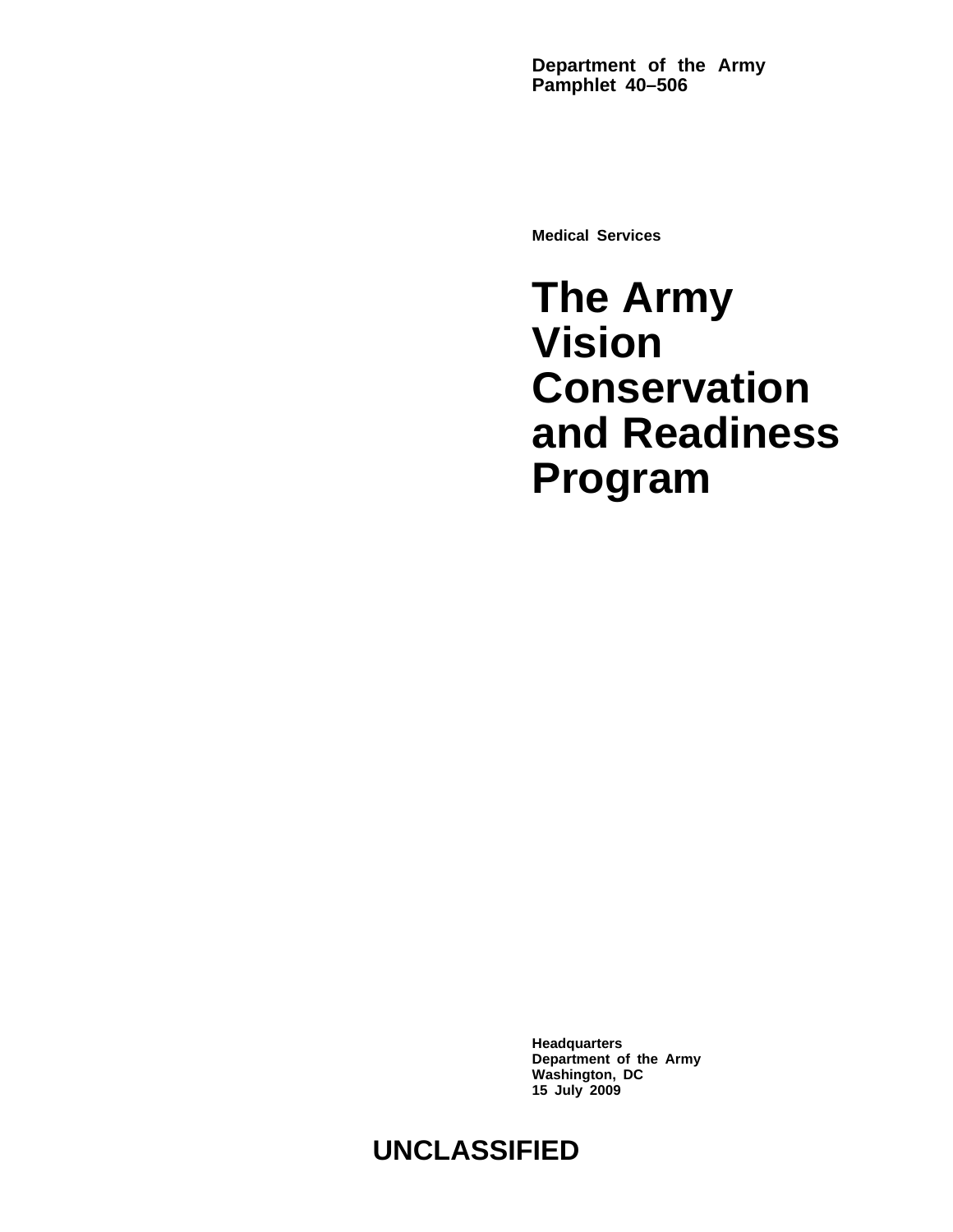# *SUMMARY of CHANGE*

DA PAM 40–506 The Army Vision Conservation and Readiness Program

This major revision, dated 15 July 2009--

- o Updates combat theater eye injury statistics (paras 1-4*d* and *e*).
- o Describes the primary elements of an effective Vision Conservation and Readiness Program (paras 1-6 *a-c*).
- o Outlines potential members of the Vision Conservation and Readiness Team and their areas of expertise and responsibility (para 1-7).
- o Removes the designation of a Vision Conservation Coordinator and incorporates the responsibilities of the Vision Conservation Coordinator into those of the Vision Conservation and Readiness Officer (para 1-7*a*).
- o Explains occupational vision as it relates to work tasks, vision screening, and application of vision standards for safety and efficiency (paras 3-3 and  $3-4)$ .
- o Updates laser device classification (para 3-3*c*(5) and app E).
- o Includes a new chapter on Vision Readiness Screening and Classification for active duty personnel (chap 4).
- o Provides basis for approval of DA Form 7655 (Armed Forces Eye and Vision Readiness Summary) to record eyeglass prescriptions for Reserve and National Guard personnel (chap 4).
- o Outlines the Army Vision Screening and Classification Program (para 4-2).
- o Describes hazards to the eye, common risk sources, protective measures and equipment, and first aid (chap 5).
- o Describes various environmental conditions existing in garrison and deployed work settings (paras 6-2, 6-3, and 6-4).
- o Describes the types of workplace surveys relating to eye hazards that may be performed at installations (para 7-3).
- o Prescribes DA Form 7655 (throughout).
- o Makes administrative changes (throughout).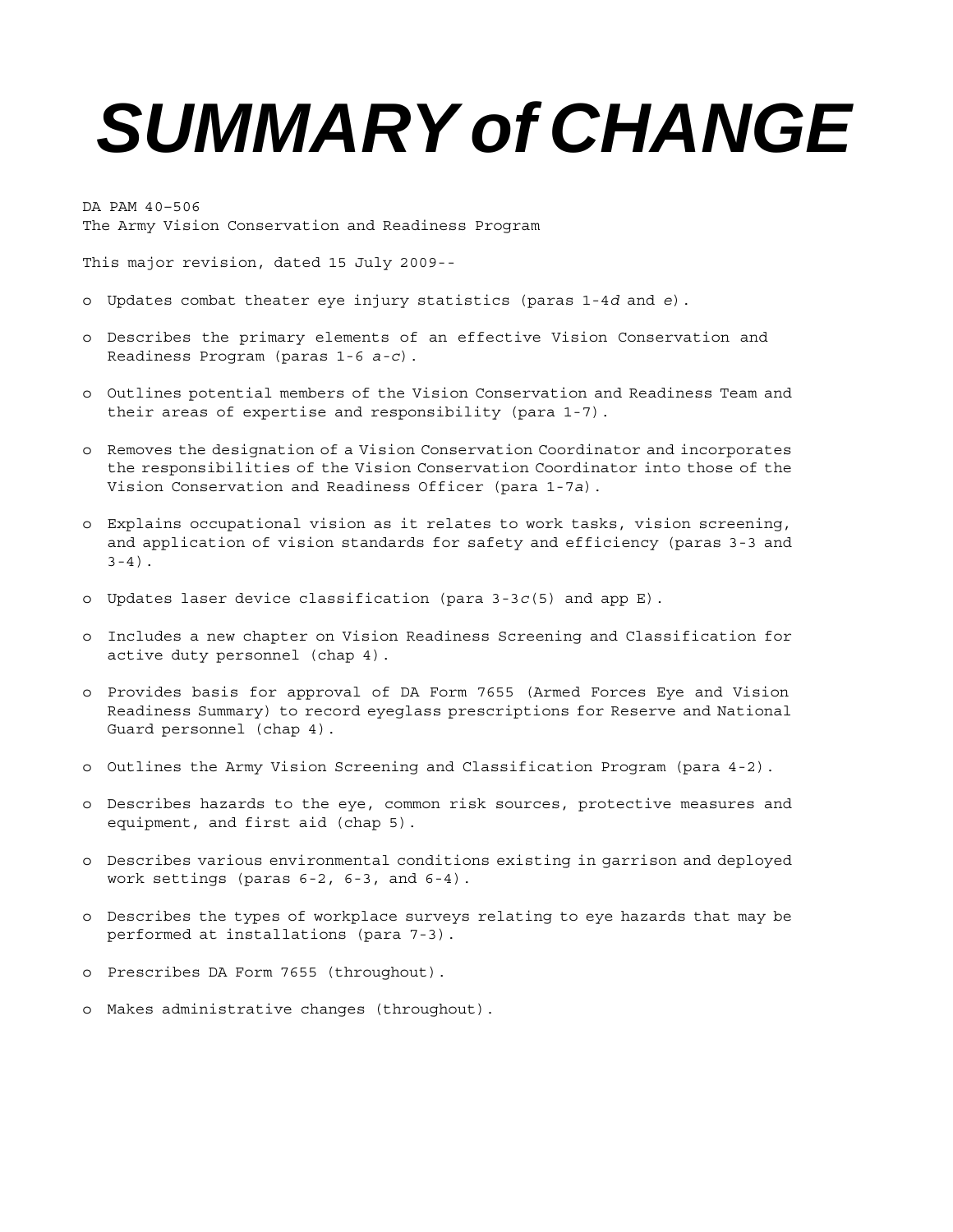**Headquarters Department of the Army Washington, DC 15 July 2009**

# **\*Department of the Army Pamphlet 40–506**

#### **Medical Services**

# **The Army Vision Conservation and Readiness Program**

By Order of the Secretary of the Army:

GEORGE W. CASEY, JR. General, United States Army **Chief of Staff** 

Official:

Joyce E. JOYCE E. MORROW Administrative Assistant to the Secretary of the Army

**History.** This publication is a major revision.

**Summary.** This pamphlet provides guidance on establishing, maintaining, and enhancing a vision conservation and readiness program. The policies and procedures regarding vision conservation and readiness are in accordance with provisions in AR 40–5, DODI 6055.1, and current professional standards.

**Applicability.** This pamphlet applies to all Active, Reserve, National Guard, and civil service personnel working for the Department of the Army who perform

tasks in eye-hazardous jobs or environments including deployment. It also applies to all personnel from sister services and foreign military personnel attached to Department of the Army units. Portions of this publication may not be applicable during mobilization, during preparation for imminent armed conflict, and for military unique equipment, systems, and operations. Protective measures will be applied to the maximum extent possible in the theater of operations to preserve the fighting strength. This pamphlet is also applicable to DA personnel deployed on either humanitarian or peacekeeping missions.

**Proponent and exception authority.** The proponent of this pamphlet is the Office of The Surgeon General. The proponent has the authority to approve exceptions or waivers to this pamphlet that are consistent with controlling law and regulations. The proponent may delegate this approval authority, in writing, to a division chief within the proponent agency or its direct reporting unit or field operating agency, in the grade of colonel or the civilian equivalent. Activities may request a waiver to this pamphlet by providing justification that includes a full analysis of the expected benefits and must

include formal review by the activity's senior legal officer. All waiver requests will be endorsed by the commander or senior leader of the requesting activity and forwarded through their higher headquarters to the policy proponent. Refer to AR 25–30 for specific guidance.

**Suggested improvements.** Users are invited to send comments and suggested improvements on DA Form 2028 (Recommended Changes to Publications and Blank Forms) directly to Headquarters, Department of the Army (DASG-HS), 5109 Leesburg Pike, Falls Church, VA 22041–3258.

**Distribution.** This publication is available in electronic media only and is intended for command level A, B, C, D and/or E for the Active Army, Army National Guard/Army National Guard of the United States, and the U.S. Army Reserve.

**Contents** (Listed by paragraph and page number)

# **Chapter 1**

# **The Army Vision Conservation and Readiness Program,** *page 1* Purpose • 1–1, *page 1* References • 1–2, *page 1* Explanation of abbreviations and terms • 1–3, *page 1* Background • 1–4, *page 1*

Mission • 1–5, *page 1*

Vision Conservation and Readiness Program elements • 1–6, *page 1*

Functional integration and multidiscipline matrix • 1–7, *page 2*

Organization and function - Department of the Army level • 1–8, *page 3*

Organization and function - unit/installation level • 1–9, *page 4*

DA PAM 40-506 • 15 July 2009 **i** 

<sup>\*</sup>This pamphlet supersedes DA Pam 40–506, dated 2 June 2003.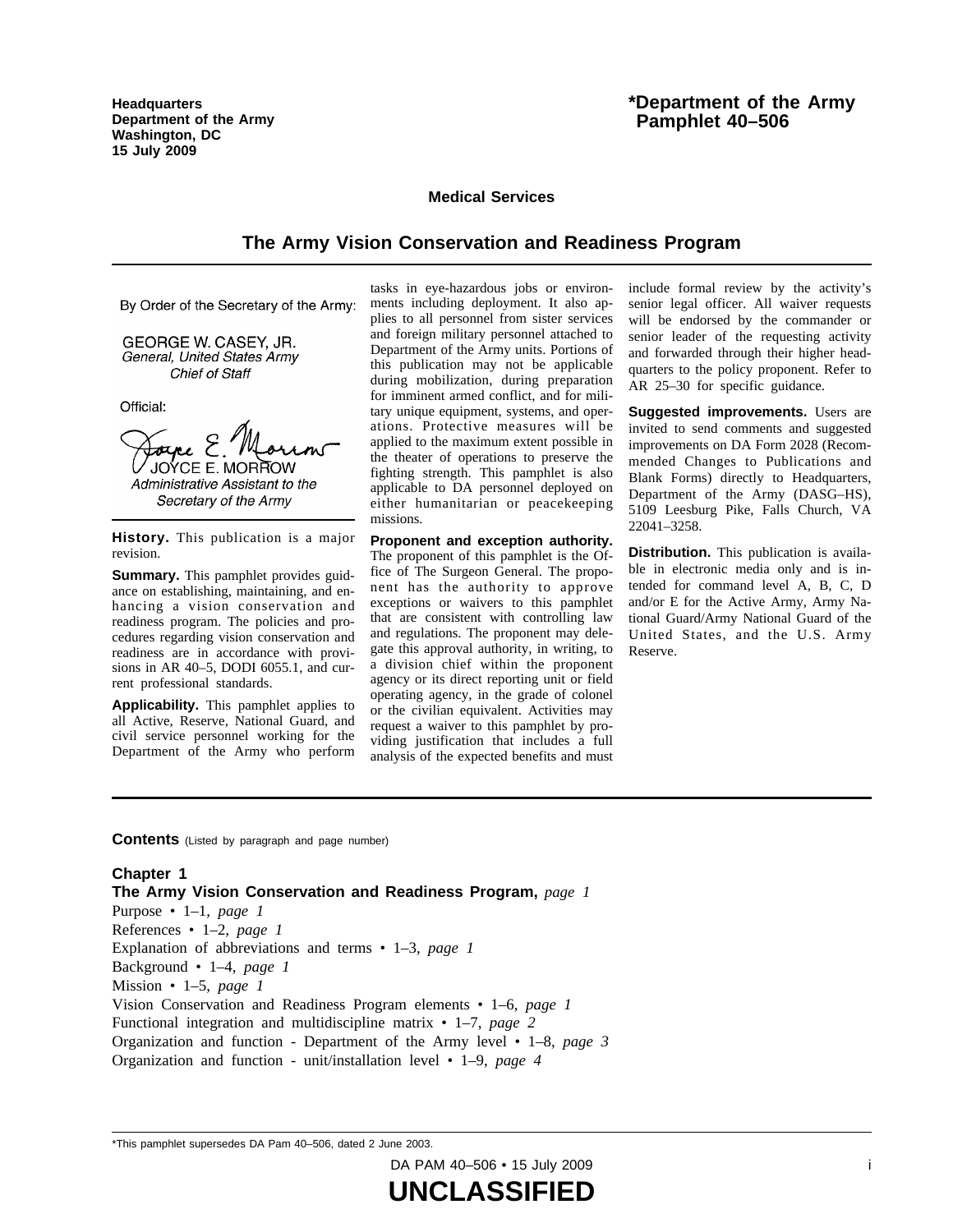# **Contents—Continued**

# **Chapter 2**

**Management of the Army Vision Conservation and Readiness Program,** *page 5* Introduction • 2–1, *page 5* Functions • 2–2, *page 5* Performance improvement • 2–3, *page 7* Program evaluation/development • 2–4, *page 7*

# **Chapter 3**

**Occupational Vision,** *page 7* Definition • 3–1, *page 7* Occupational vision elements • 3–2, *page 7* Occupational vision screening program • 3–3, *page 8* Vision standards • 3–4, *page 9* Readiness preparation • 3–5, *page 10* Comprehensive vision examinations • 3–6, *page 11* Worksite evaluation • 3–7, *page 11*

#### **Chapter 4**

# **Vision Readiness Screening and Classification,** *page 11*

Introduction • 4–1, *page 11* Components • 4–2, *page 12*

# **Chapter 5 Eye Safety - Ocular Hazards, Protection, and First Aid,** *page 13*

*Section I Introduction, page 13* Background • 5–1, *page 13* Engineering controls • 5–2, *page 13* Administrative controls • 5–3, *page 14* Personal protective equipment • 5–4, *page 14*

*Section II Mechanical Hazards, Protection, and First Aid, page 16* Introduction: mechanical hazards characteristics • 5–5, *page 16* Common mechanical injury mechanisms • 5–6, *page 17* Mechanical hazard personal protective equipment • 5–7, *page 17* Mechanical injury emergency care • 5–8, *page 18*

*Section III Chemical Hazards, Protection, and First Aid, page 18* Introduction • 5–9, *page 18* Chemical hazard characteristics • 5–10, *page 18* Chemical hazard sources • 5–11, *page 19* Mechanism of chemical ocular injuries • 5–12, *page 19* Eye protection against chemical injury • 5–13, *page 19* Chemical eye injury emergency care • 5–14, *page 19* Special chemicals and warfare agents • 5–15, *page 20*

*Section IV Biological Hazards, Protection, and First Aid, page 20* Introduction • 5–16, *page 20* Biological hazard sources • 5–17, *page 20* Biological hazards of primary concern • 5–18, *page 20* Protective devices • 5–19, *page 20*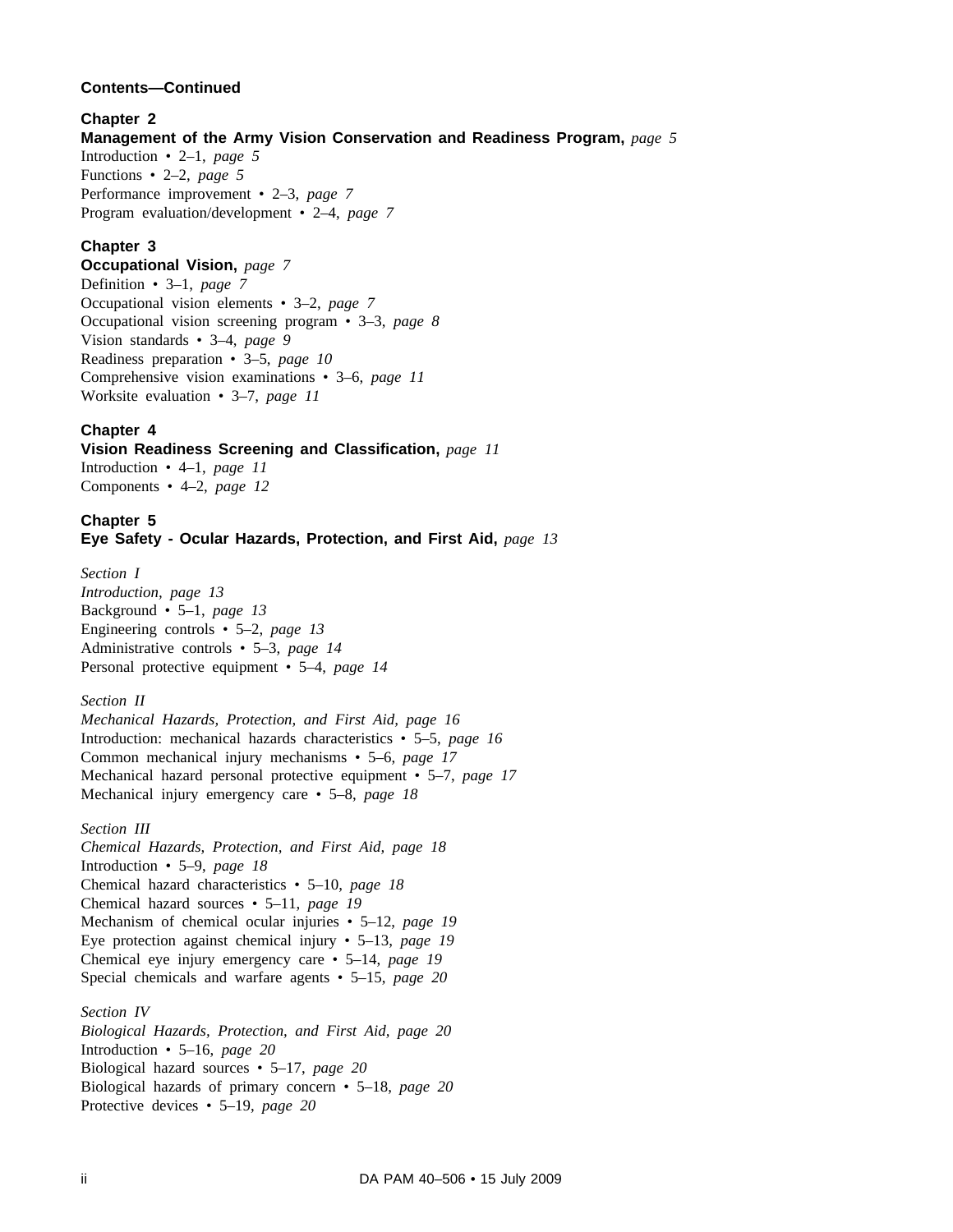#### **Contents—Continued**

Biological injury urgent care • 5–20, *page 20*

*Section V Ionizing Radiant Energy Hazards and Protection, page 21* Introduction • 5–21, *page 21* Risk levels and monitoring requirements for ionizing radiation • 5–22, *page 21* Ionizing radiation protection • 5–23, *page 21*

#### *Section VI*

*Nonionizing Radiant Energy Hazards, Protection, and Medical Management, page 21* Introduction • 5–24, *page 21* Ultraviolet radiation hazards • 5–25, *page 22* Infrared radiation hazards • 5–26, *page 22* Laser hazards • 5–27, *page 22* Radio frequency radiation • 5–28, *page 23* Nonionizing radiation eye protection • 5–29, *page 23* Treatment for radiant energy injuries • 5–30, *page 24*

*Section VII*

*Thermal Hazards, Protection, and Medical Management, page 24* Introduction • 5–31, *page 24* Thermal eye protection • 5–32, *page 25* Treatment for thermal injuries • 5–33, *page 25*

# **Chapter 6**

**Environmental Vision,** *page 25* Introduction • 6–1, *page 25* Atmospheric elements affecting vision • 6–2, *page 25* Illumination and lighting • 6–3, *page 26* Special devices and systems • 6–4, *page 28*

#### **Chapter 7**

**Site Survey,** *page 31* Introduction • 7–1, *page 31* Essentials of a vision conservation site survey • 7–2, *page 31* Types of surveys • 7–3, *page 32* Survey reporting • 7–4, *page 32* Secured area survey • 7–5, *page 33* Staff assistance visit • 7–6, *page 33*

#### **Appendixes**

- **A.** References, *page 34*
- **B.** Vision Conservation and Readiness Program Management Evaluation Guide, *page 37*
- **C.** Sample Standing Operating Procedure/Instruction, *page 40*
- **D.** Sample Local Regulation, *page 46*
- **E.** Light Amplification by Stimulated Emission of Radiation, *page 51*
- **F.** Listing of Selected Areas and Potential Eye-Hazardous Substances, *page 54*
- **G.** Summary of Requirements for Eyewash Stations Detailed in ANSI Z358.1–2004, *page 57*
- **H.** Welding, *page 57*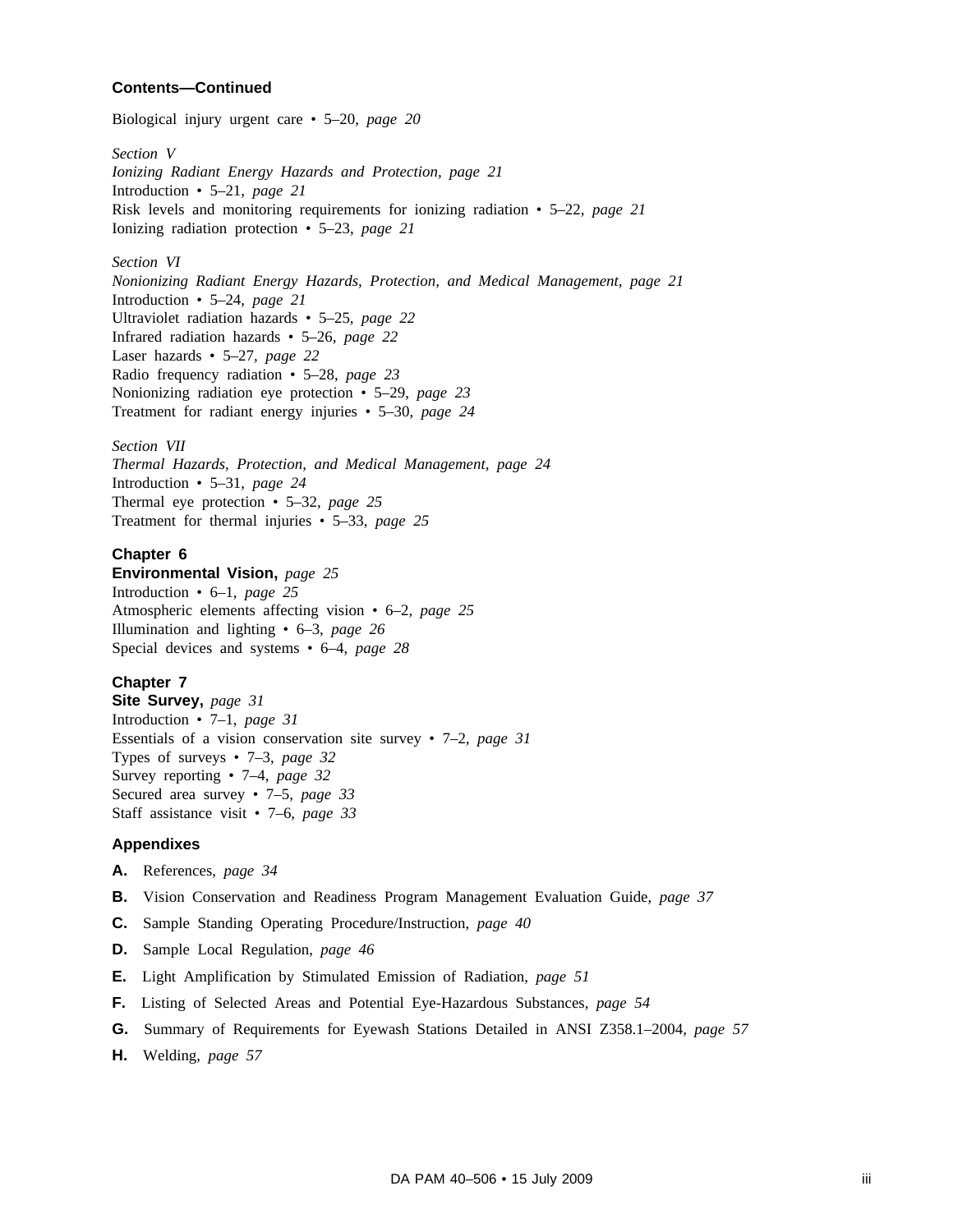#### **Contents—Continued**

# **Table List**

Table 3–1: Vision requirements on the job, *page 10*

- Table 5–1: Summary of ANSI Z87.1–2003 basic impact and high impact standards for safety eyewear, *page 14*
- Table 5–2: Ballistic performance of APEL eyewear, *page 15*
- Table 6–1: Recommended task illumination in foot-candles (fc), *page 26*
- Table 6–2: Lamp efficiencies, color renditions, and uses, *page 27*
- Table F–1: Selected areas and potential eye-hazardous substances, *page 54*
- Table G–1: American National Standards Institute requirements for eyewash stations, *page 57*

#### **Figure List**

- Figure C–1: Sample of a Vision Conservation and Readiness Program (at installation level) Standing Operating Procedure, *page 41*
- Figure C–1: Sample of a Vision Conservation and Readiness Program (at installation level) Standing Operating Procedure -continued, *page 42*
- Figure C–1: Sample of a Vision Conservation and Readiness Program (at installation level) Standing Operating Procedure -continued, *page 43*
- Figure C–1: Sample of a Vision Conservation and Readiness Program (at installation level) Standing Operating Procedure -continued, *page 44*
- Figure C–1: Sample of a Vision Conservation and Readiness Program (at installation level) Standing Operating Procedure -continued, *page 45*
- Figure C–1: Sample of a Vision Conservation and Readiness Program (at installation level) Standing Operating Procedure -continued, *page 46*
- Figure D–1: Sample of a Vision Conservation and Readiness Program (at installation level) local regulation, *page 47*
- Figure D–1: Sample of a Vision Conservation and Readiness Program (at installation level) local regulationcontinued, *page 48*
- Figure D–1: Sample of a Vision Conservation and Readiness Program (at installation level) local regulationcontinued, *page 49*
- Figure D–1: Sample of a Vision Conservation and Readiness Program (at installation level) local regulationcontinued, *page 50*
- Figure D–1: Sample of a Vision Conservation and Readiness Program (at installation level) local regulationcontinued, *page 51*

#### **Glossary**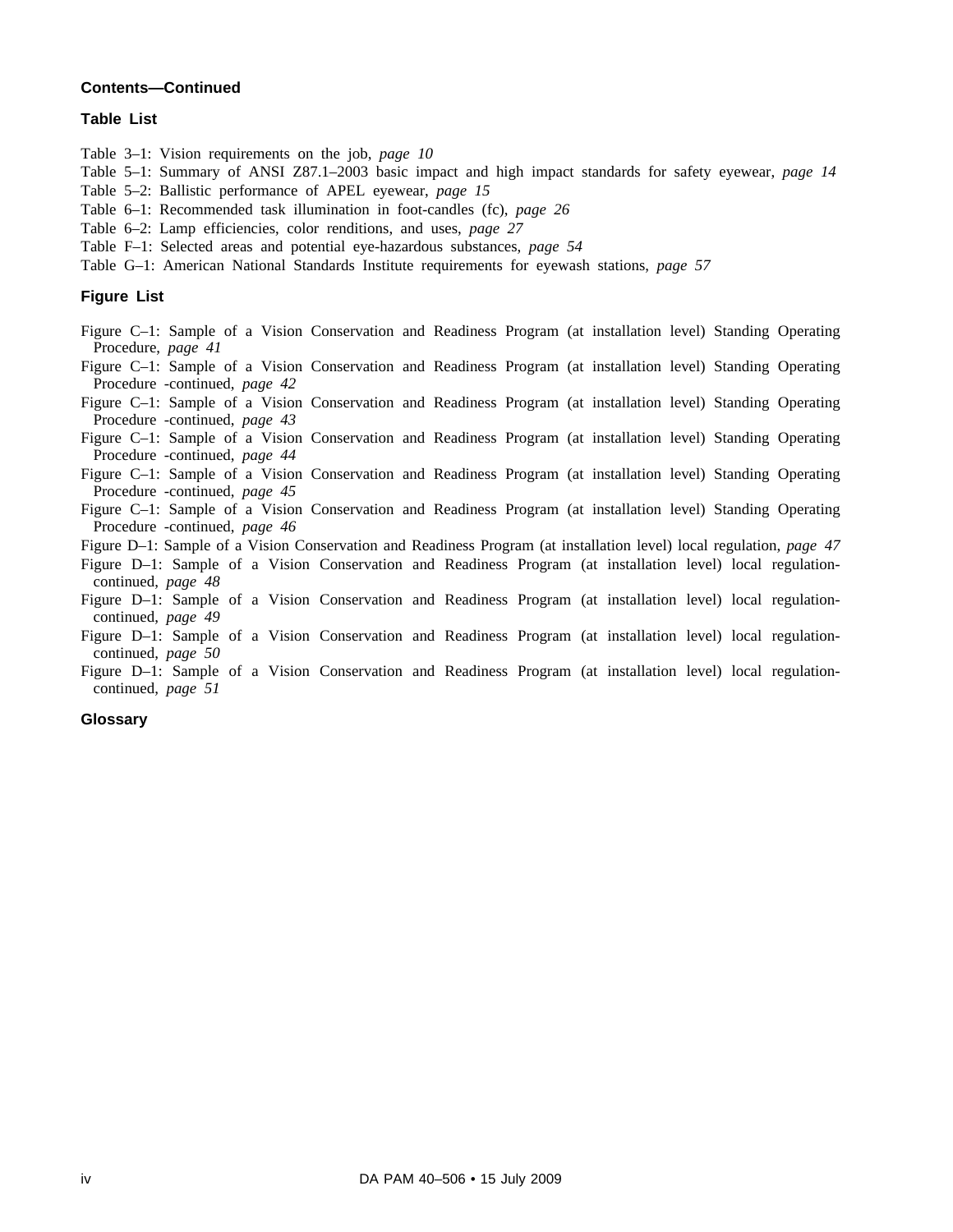# **Chapter 1 The Army Vision Conservation and Readiness Program**

#### **1–1. Purpose**

The purpose of this pamphlet is to ensure military, civilian, and contract employees of the Department of the Army (DA), U.S. Army Reserve (USAR), and Army National Guard (ARNG) have the visual performance, optical devices, and ocular health necessary to perform their assigned activities in a safe and efficient manner.

#### **1–2. References**

Required and related publications and prescribed and referenced forms are listed in appendix A.

#### **1–3. Explanation of abbreviations and terms**

Abbreviations and terms used in this pamphlet are defined in the glossary.

#### **1–4. Background**

*a.* Operation Desert Shield/Storm (ODS) after action reports indicated that 27 percent of the military were not vision ready (did not have the visual acuity (VA) to meet the visual requirements of their work and, therefore, needed an eye examination before deployment). Of those who needed a spectacle correction, 44 percent were not optically ready (did not have the necessary spectacles or protective mask inserts (PMIs) needed for deployment). This lack of vision and optical readiness resulted in over one million military spectacles and PMIs being ordered during ODS, many of them duplicates of previous orders. This surge of orders overloaded optical fabrication laboratories, increased production costs, wasted resources, and increased the risk of accidents and mishaps. Some forward units had to rely on host country vision examinations and optical services while in theater.

*b.* In recent conflicts, according to Treister G: Ocular Casualties in the Six Day War, American Journal of Ophthalmology 68:669–675, 1969, the incidence of eye injury has risen to 10 to 13 percent of all casualties even though the eyes comprise only 0.54 percent of the frontal silhouette area of the body.

*c.* The 1989 Eye Injury Program Evaluation Study (unpublished) reported 2,380 minor eye injuries per 100,000 active duty military personnel per year in the Army.

*d.* Evaluation of data from deployment to the Balkins (Bosnia, and so forth) (Bancroft, D and Lattimore, M: "Initial 67th Combat Support Hospital Optometry Services in Taszar, Hungary, during Operation Joint Endeavor," Military Medicine, vol. 166, Jan 2001) has shown a high rate of eye injury from contact lens wear (approximately 40 percent of all eye injuries in theater) even though contact lens wear in deployment is not authorized (except for individuals participating in Army Medical Department approved programs or special studies).

*e.* Data from the Iraq conflict collected over a 4-month period in 2003 comprising 99 individuals requiring ophthalmologic surgery indicated only one individual was wearing eyewear at the time of injury. (Information extracted from a presentation for the Surgeon General of the Army (TSG) by COL William Madigan, Army Ophthalmology Consultant to TSG and COL George Adams, Optometry Consultant to TSG, Mar 2004.)

*f.* Ninety percent of eye injuries are preventable through the use of effective vision safety efforts such as the Vision Conservation and Readiness Program (VCRP) according to Prevent Blindness America.

#### **1–5. Mission**

*a.* The VCRP promotes optimum vision, optical, and eye health (VOE) readiness of DA personnel.

(1) Vision readiness-ensure personnel have the visual ability required to perform their mission safely and efficiently.

(2) Optical readiness-ensure personnel have the appropriate serviceable optical devices (for example, spectacles and PMIs) needed to function safely and effectively.

(3) Eye health readiness-ensure personnel have a current ocular health evaluation. Any conditions that may compromise safety or effectiveness must be addressed.

*b.* The VCRP further promotes a visually safe and healthful working environment and applies to garrison, field training, and deployment. The VCRP is consistent with the Department of Defense (DOD) Military Readiness Strategic Plan, Military Health System Strategic Plan, Military Health System Information Management/Information Technology Strategic Plan, and Force Health Protection (Public Law (PL) 105–85). In host countries, local national employees may be included in the VCRP.

#### **1–6. Vision Conservation and Readiness Program elements**

The VCRP consists of three program elements: occupational vision, eye safety, and environmental vision.

*a. Occupational vision.*

(1) *Goal.* The goal of occupational vision is to ensure that DA military and civilian employees have the necessary vision readiness to work safely, efficiently, and comfortably.

(2) *Major scope of occupational vision.*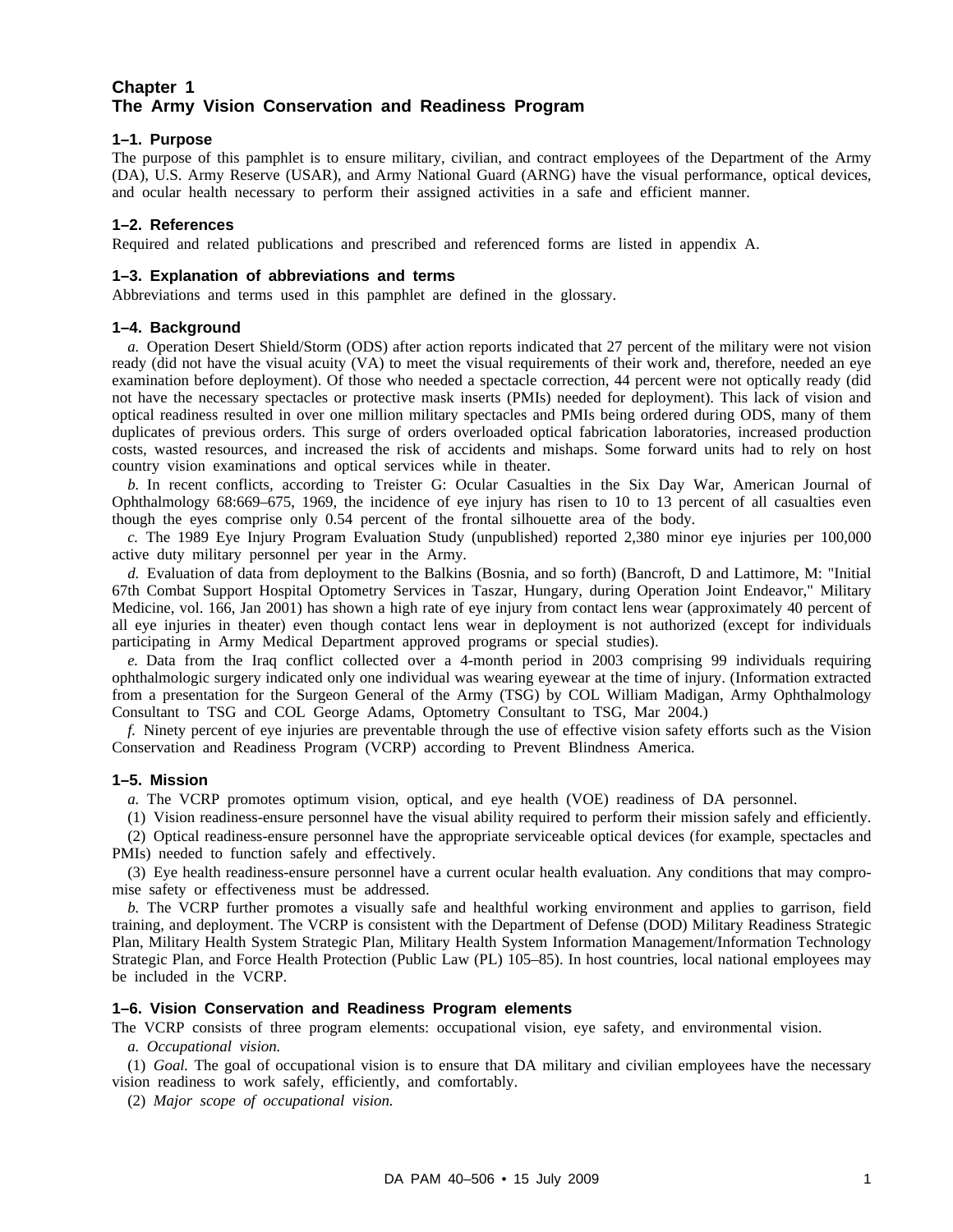*(a)* Job vision standards for effective, efficient visual performance (such as VA, binocularity, depth perception, and color vision).

- *(b)* Vision screening and eye examinations.
- *(c)* Optical readiness.

*(d)* Special optical devices (night vision devices (NVD) such as night vision goggles and industrial safety spectacles).

- *b. Eye safety.*
- (1) *Goal.* The goal of eye safety is to eliminate eye injuries through—
- *(a)* Evaluating (characterizing) worksites in garrison, field, and deployed areas.
- *(b)* Employing engineering and administrative controls of hazards where possible.
- *(c)* Providing personal eye protection equipment.
- *(d)* Training and education.
- (2) *Scope*. The major scope of eye safety is to—
- *(a)* Identify mechanical, chemical, biological, and radiation eye hazards.
- *(b)* Report, analyze, and evaluate eye injuries.
- *(c)* Provide effective countermeasures against eye hazards by implementing—
- *1.* Engineering controls (abatement).
- *2.* Administrative controls (policies and signs).
- *3.* Personal protective equipment (PPE) use (such as ballistic, laser, and protective safety eye wear).

*c. Environmental vision.*

(1) *Goal.* The goal of environmental vision is to evaluate and provide solutions for environmental factors which may reduce visual efficiency, safety, and/or ocular health. Examples are illumination, radiation, and workplace ergonomics.

(2) *Scope.* The scope of environmental vision is to—

*(a)* Evaluate the workplace environment related to visual performance.

*(b)* Advise on the use of NVDs and other special optical devices.

*(c)* Provide guidance on the visual effects of laser, microwave, and radio frequency radiation (RFR) (for example: thermal injury, glare, and flash blindness).

- *(d)* Address visual aspects of video display terminal (VDT) ergonomics.
- (3) *Environmental vision considerations.*
- *(a)* Illumination as a factor affecting safety, comfort, and productivity.
- *(b)* The proliferation of VDT use.
- *(c)* Other special devices that may require evaluation.

#### **1–7. Functional integration and multidiscipline matrix**

The VCRP is designed to operate as an integrated, multidiscipline program. Open communication is essential for program success. The most effective method of preventing eye injury and promoting visual efficiency is by establishing an integrated installation/division level Vision Conservation and Readiness Team (VCRT). The VCRT should include a Vision Conservation and Readiness Officer (VCRO), a local occupational health (OH) professional/ technician, a worksite hazard evaluation coordinator, and a safety officer/technician. The VCRT may also include emergency room, outpatient clinic, and troop medical staff when appropriate/available.

*a. Vision Conservation and Readiness Officer.* The VCRO is the subject matter consultant and primary proponent of vision conservation and readiness at the local level. The VCRO will be an optometrist, ophthalmologist, or OH professional who is specifically trained in a U.S. Army Center for Health Promotion and Preventive Medicine (USACHPPM)-approved Tri-Service Vision Conservation and Readiness Course (VCRC) and appointed on orders (when appropriate) by the local medical authority (LMA) or other command authority. Where the VCRO is other than an eye care professional, the VCRO will coordinate the local program and consult with the first eye care professional in the medical chain of referral. The VCRO will—

(1) Be responsible for managing vision conservation and readiness at the installation or unit level.

(2) Implement protocols for vision screening, referral criteria, emergency procedures, and education programs, and coordinate VOE care to eligible individuals.

(3) Develop or utilize an existing eye injury surveillance program to monitor local eye injury trends.

(4) Make recommendations, as needed, on special visual situations encountered by other professionals.

*b. Local occupational health program coordinator.* The lead professional should be an occupational health nurse (OHN), an occupational health physician, a preventive medicine physician, a preventive medicine/occupational health (OH) -trained physician assistant, or public health professional. The VCRO will coordinate vision screenings, referrals for vision examinations, and ocular surveillance programs with the local occupational health program coordinator.

*c. Worksite hazard evaluation coordinator.* The lead professional should be an industrial hygienist (IH) or safety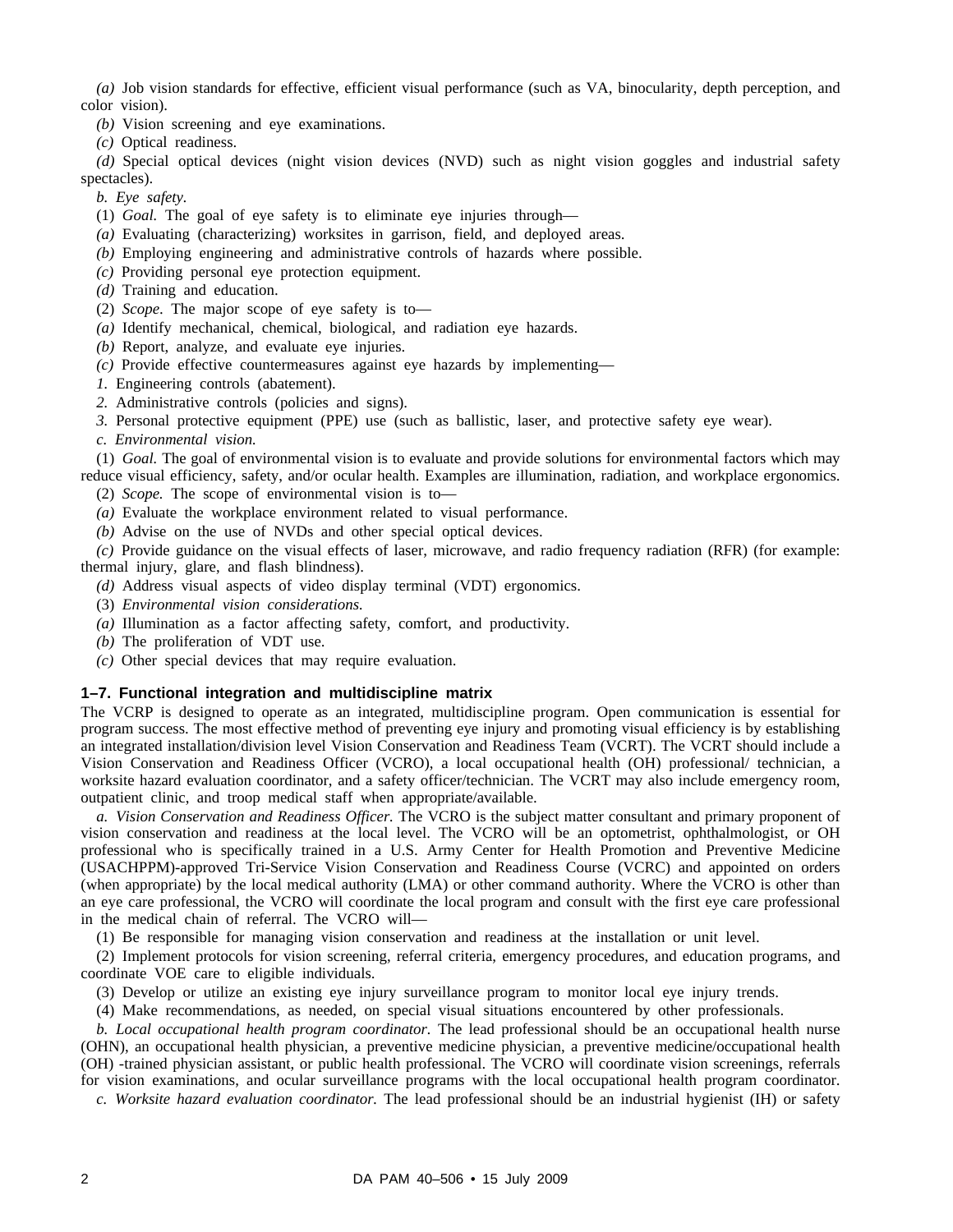officer. The primary activity is to survey and characterize worksites, recognize and evaluate eye hazards, document hazards and locations, and provide recommendations on hazard controls.

*d. Safety officer.* The primary role of this professional is to be aware of all potentially hazardous conditions, implement engineering and administrative controls on eye hazards, and implement the PPE program. The PPE program refers to approving and issuing eye protection and ensuring wearing compliance. The safety officer also provides safety-related education and collects accident and injury data per Army Regulation (AR) 385–40 (which would include eye injury data).

*e. Others.* Emergency room, outpatient clinic, and troop medical clinic staff should be included as VCRT members when available.

#### **1–8. Organization and function - Department of the Army level**

*a. United States Army Center for Health Promotion and Preventive Medicine.* The USACHPPM is the sponsoring unit for the Tri-Service Vision Conservation and Readiness Program (TVCRP). The TVCRP provides consultative services to DOD elements on vision conservation and readiness matters. (Initially a DA program, this office includes optometrists from the three military branches of DOD.)

(1) *Policy, doctrine, and standards development/revision*. The TVCRP develops and interprets policies for The Surgeon General on vision conservation and readiness issues, and provides expertise and direction to vision conservation and readiness programs to enable current operations and future planning. When appropriate, USACHPPM TVCRP members represent the DOD on committees responsible for national standards.

(2) *Studies, research, surveillance, and metrics*.

*(a)* The USACHPPM studies and research involve analyzing VOE trends, identifying populations at risk, developing countermeasures, targeting education audiences, developing policy and doctrine, and optimizing resources. These studies and research also provide guidance for automation development.

(b) The Eye Injury Reporting System (EIRS) was a voluntary eye injury monitoring initiative that captured eye injury data in participating DOD units. The EIRS data fields have been used as templates for eye injury data collection in the Armed Forces Health Longitudinal Technology Application (AHLTA) - the DOD's electronic health record system. Encounters captured in AHLTA will become the primary source of data for eye injuries involving DOD personnel. The TVCRP office is currently data mining the M2 database for eye injury statistics as well as advising on the development of additional AHLTA functionality for enhanced eye injury data collection.

(3) *Education and training.* The USACHPPM TVCRP conducts the VCRC and provides a variety of lectures based on the current needs of vision conservation, readiness, and the professionals who work on the VCRT.

*(a)* Vision Conservation and Readiness Course (VCRC) -designed to train installation/unit level professionals in the principles of vision conservation.

*(b)* Vision conservation and readiness lectures-designed to discuss vision and readiness issues. These lectures are tailored to the vision and readiness requirements of the requestor.

*(c)* Education, policies, and information materials-designed to assist the local VCRT. Media available includes brochures, videos, fact sheets, news releases, public service announcements, and internet web page (http://chppmwww.apgea.army.mil/doem/vision/).

(4) *Automation.* The USACHPPM Tri-Service Vision Conservation and Readiness Staff (TVCRS) serves as the subject matter experts (SMEs) for clinical input on development and submission of System Change Requests to AHLTA that deal with optical devices, vision readiness, and eye injury reporting. In addition, as clinical SMEs, the TVCRS promotes, coordinates, and provides leadership in the planning, implementation, and execution of functional process improvement within the following five major areas:

*(a)* Vision readiness of DA personnel.

*(b)* Vision conservation and prevention of eye injuries.

*(c)* Clinical vision and eye health services delivery.

*(d)* Resource management pertaining to vision services.

*(e)* Vision services information management.

(5) *Staff assistance visit.* The USACHPPM TVCRS provides staff assistance visits (SAVs) upon request of local commands as resources permit. The SAV is a consultation service rather than an inspection. With input from the local VCRT, the USACHPPM TVCRS guides evaluation of the local VCRP and suggests possible solutions where local administrative and technical difficulties exist. Appendix B provides guidelines for VCRP evaluation.

(6) *General consultation.* The USACHPPM TVCRP assists local programs with information and guidance in all aspects of the VCRP.

(7) *Special programs.* The USACHPPM TVCRP is involved with programs such as the Vision Readiness Screening and Classification (VRSC), Military Combat Eye Protection (MCEP), and a new Joint Ocular Trauma Database and Registry, Spectacle Re–Order Transmission System, PMIs, and field optometry sets.

*b. Vision Conservation and Readiness Program-Europe.* The USACHPPM–Europe no longer has a distinct VCRP.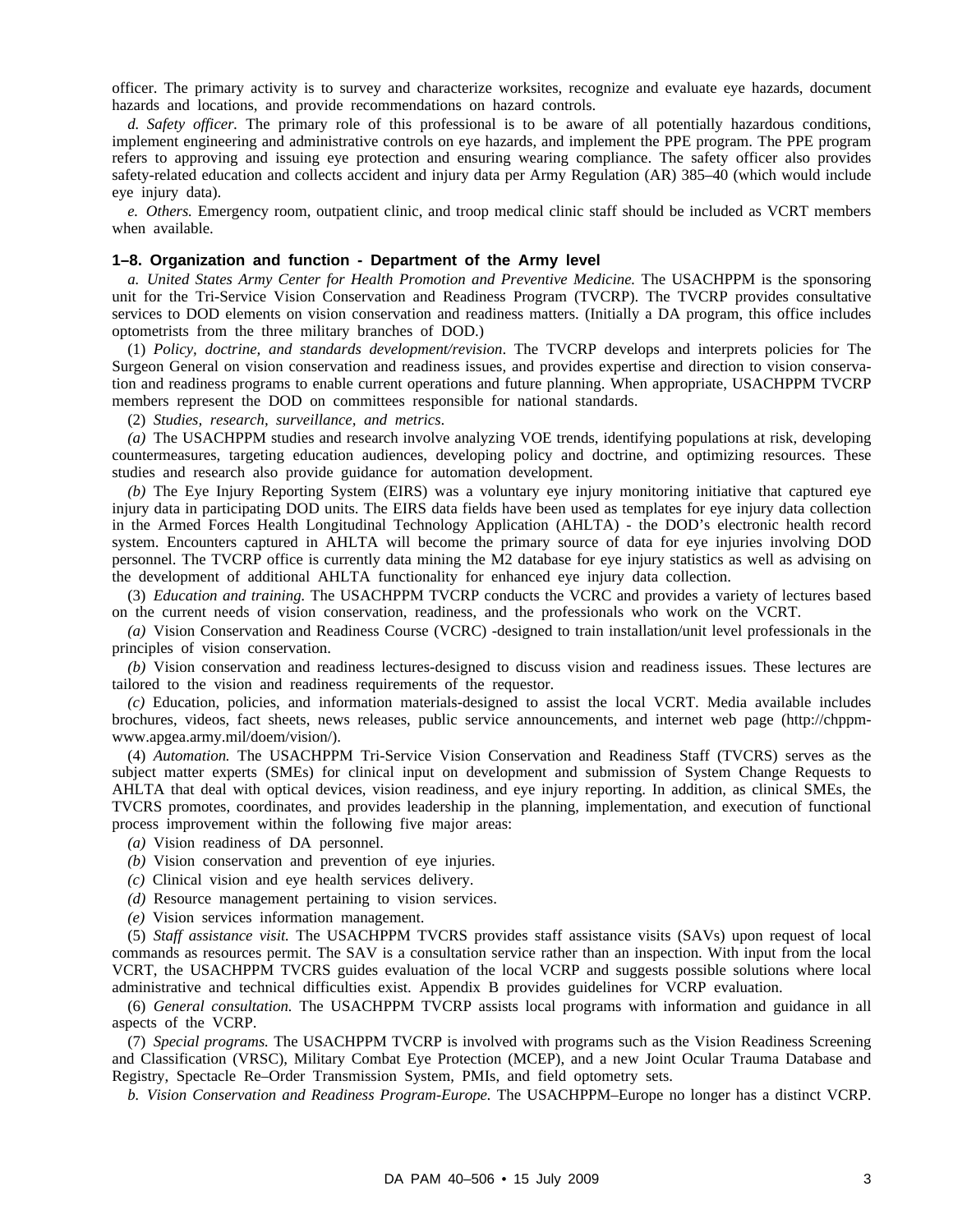The responsibilities of the program are now performed by the Optometry Consultant for the European Regional Medical Command in coordination with the USACHPPM–Headquarters VCRP.

#### **1–9. Organization and function - unit/installation level**

*a.* The unit/installation commanders provide subordinate military, DA civilian employees, and local national employees working in eye-hazardous jobs/areas with appropriate eye protection.

*b.* The LMA or other appropriate authority appoints a VCRC-trained optometrist, ophthalmologist, or OH professional as the VCRO. This individual will coordinate the VCRP on the installation and be the resident authority on vision conservation for the installation. The VCRO should become thoroughly familiar with the responsibilities of the other professionals involved in the program. The VCRO at the installation level should be actively involved in understanding and reviewing all phases of the local VCRP. Where the VCRO is other than an eye care professional, the VCRO will coordinate with the next eye care professional in the medical chain of referral. When appropriate, the Chief, Optometry and/or Ophthalmology will assist the LMA in the selection of a VCRO.

*c.* The VCRO oversees the implementation of all vision conservation elements at the installation or unit level. Areas of primary emphasis are—

(1) *Occupational vision*. Establish local vision screening, inspections, and recall protocols for—

*(a)* Military and deployable DA civilians to determine if they are vision ready in accordance with the VRSC.

*(b)* Military and DA civilians who have a crucial requirement for optimum vision (for example, pilots and emergency vehicle operators).

*(c)* Pre-placement, periodic, and termination vision screening for workers in potentially eye-hazardous job positions for which eye protection is required. This screening is normally performed as part of the OH examination.

*(d)* Evaluation of the vision performance needed for special optical devices.

*(e)* Vision screening of VDT workers who exhibit visual symptoms potentially attributable to VDT use.

*(f)* Vision and ocular assessment of designated personnel in laser, RFR, and ionizing radiation environments.

(2) *Eye safety*.

*(a)* Ensure worksite analysis characterizes/describes the workplace, the worker, and the work-related eye hazards.

*(b)* Promote appropriate engineering controls, administrative controls, and PPE use.

*(c)* Provide workers with education about appropriate eye protection, fit and maintenance of protective eyewear, and the benefits of vision conservation consistent with Occupational Safety and Health Administration (OSHA) requirements.

(3) *Environmental vision*.

*(a)* Conduct worksite analysis for appropriate illumination to ensure optimum job performance.

*(b)* Advise unit commanders and personnel on special optical device (such as NVDs) use and the ocular effects of directed energy sources (for example, laser and radio frequency devices).

(4) *Advice and education*. Provide advice and education on matters concerning environmental vision to commanders, LMA, and employees.

(5) *Medical management*.

*(a)* Assists local LMA in establishing local policies and protocols on work-related emergent/urgent vision.

*(b)* Provide care for work-related eye injuries when within the professional scope of practice of the VCRO.

*(c)* Provide education about the management of occupational eye injuries and disease.

(6) *Injury surveillance*. Monitor eye injury data on the installation using the safety office, ICD- and CPT–4 code reports from AHLTA, and other data sources as appropriate. The TVCRP can provide a recommended list of ICD- and CPT–4 codes for monitoring purposes. Quarterly summaries should be sent to the TVCRP. The local VCRT develops intervention strategies, where necessary, based on the data received.

*d.* The VCRT will assist the VCRO in accomplishing the local VCRP mission.

*e.* The contracting office will ensure safe practice requirements are included in all labor contracts.

*f.* Supervisors will ensure eye safety practice requirements are included in the employee job description. Supervisors will ensure the eye safety compliance of contract workers as stated in the labor contract and document and report any noncompliance to the safety office and the Contracting Officer's Representative (COR). Such noncompliance may constitute a breach of contract.

*g.* Supervisors will discipline noncompliant workers in accordance with civil service, military, and local regulations or policies. Reassignment to non-eye-hazardous work or termination may be required in some instances.

*h.* Workers will wear appropriate safety eyewear, comply with safety standards, and report any unsafe conditions or practices to their supervisor.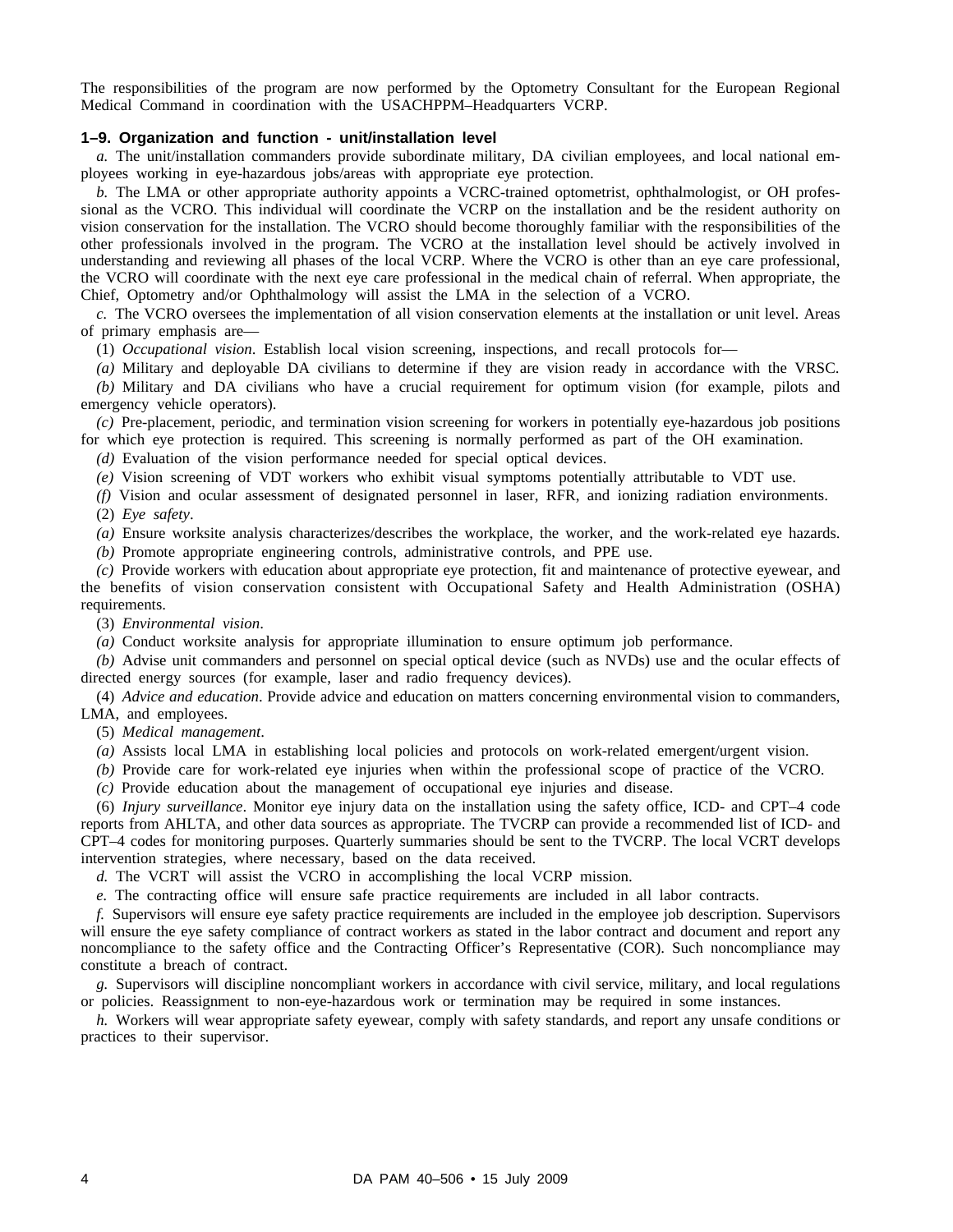# **Chapter 2 Management of the Army Vision Conservation and Readiness Program**

#### **2–1. Introduction**

An effective VCRP requires administrative and resource commitment from major commands. A similar commitment, as well as efficient administrative and management procedures, must be established at the installation, Division or major unit level. Each installation/Division/unit is responsible for publishing a local regulation or standing operating procedure (SOP) which delineates the scope of the VCRP and identifies responsibilities (see appendices B, C, and D). The organizational elements identified in this section have a direct impact on the administration of the VCRP. This assignment of authority is based on this Department of the Army pamphlet (DA Pam) having been referred to by AR 40–5 and DA Pam 40–11 as the definitive document on vision conservation and readiness for the Army.

#### **2–2. Functions**

*a.* Commanders—

(1) Establish and implement safety and health procedures as mandated by Department of Defense Instruction (DODI) 6055.1; Executive Order 12196; Title 29, Code of Federal Regulations (CFR), Part 1960; 29 CFR 1910; and PL 105–85.

(2) Establish a VCRT per this pamphlet. The team leader should be a designated VCRO.

(3) Promote awareness of vision conservation on the installation by use of command emphasis letters and other appropriate command channels.

(4) Provide resources (budget, staffing, and space) for the VCRP and support equipment.

(5) Ensure vision readiness of all active duty and deployable DA civilian personnel. Active duty readiness is a requirement established by All Army Activities (ALARACT) message RUEWMFU5506 dated 9 November 2004.

(6) Ensure all military and DA civilian personnel receive vision screening appropriate for their job requirements and exposure to potential eye hazards.

(7) Ensure that all personnel follow proper work practices, use protective equipment, and receive proper training in the use, care, and maintenance of PPE.

(8) Ensure that unit alpha rosters are maintained for all military personnel assigned to activities and units on the installation.

*b.* Civilian Personal Advisory Center —

(1) Provides the VCRT with a job-title list of civilian employees on the installation (updated annually). This list will be used by the VCRT to identify employees who require vision screening and eye protection.

(2) Identifies DA civilian employees who may be deployable to a peacekeeping or hostile action zone and provides this information to the VCRT.

(3) Verifies employee job descriptions include the requirement to properly wear and maintain PPE when hazardous work conditions exist.

(4) Uses the job-vision standards (see para 3–4) to determine effective placement of employees.

(5) Assists supervisors with reclassification or disciplinary actions, as necessary.

*c.* Local military personnel office provides unit alpha rosters to the VCRT for the military personnel assigned to activities and units on the installation. The roster shall include the military occupational specialties (MOS) in which the Soldiers are working. The deployment status will be included when available. The list should be updated annually or more frequently where units have a high rate of personnel change or deployment.

*d.* Vision conservation and readiness team—

(1) Performs surveys to identify eye-hazardous occupations and processes. This includes worksite environmental hazards that may produce mechanical, chemical, radiation, or biological eye injuries.

(2) Maintains a current inventory of work areas, eye hazards associated with the work areas, and vision performance requirements using a job-title list. In Europe, this inventory is maintained by OH teams at Area Support Groups and military treatment facilities (MTFs).

(3) Monitors eye injuries and recommends corrective action for identified hazards to the safety office.

(4) Coordinates the vision screening of all employees and ensures that the results are recorded in the official health record. Ensures military and civilian personnel not demonstrating the recommended/required visual performance are referred for a comprehensive vision examination.

(5) Ensures verification of prescription industrial safety eyewear and proper fitting of all industrial safety eyewear.

(6) Ensures vision test and prescription information is kept in employee medical records.

(7) Maintains a database of the total number of employees screened, the screening results, the number of personnel employed in eye-hazardous areas, the number of eye injuries, and the number of industrial safety spectacles issued as part of the VCRP.

(8) Provides technical input and assistance to the employee health hazard education program.

(9) Reports VCRP status to the command.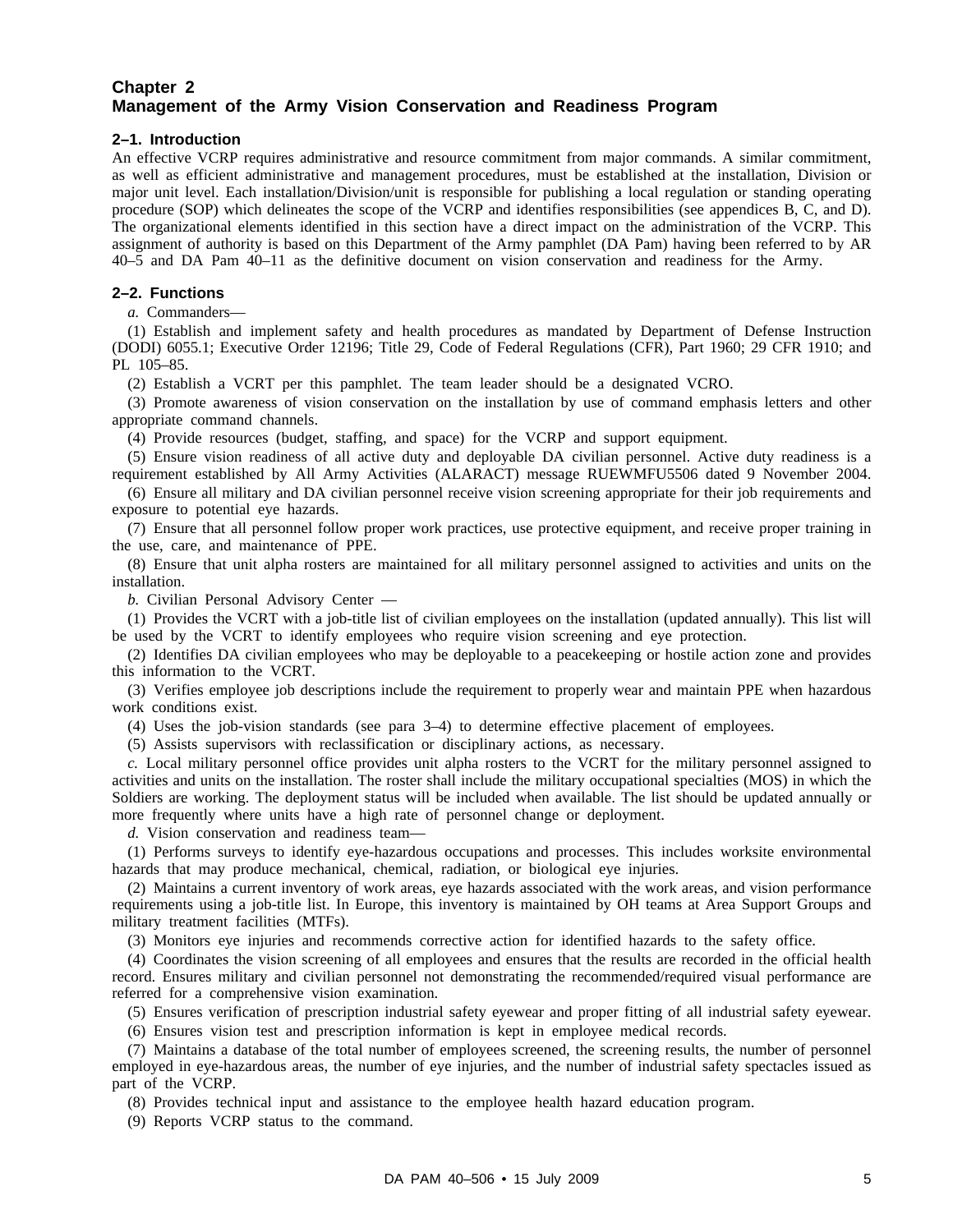*e.* Safety officers—

(1) Work in coordination/consultation with the VCRT to establish and update annually a local job-title list of all military and civilian jobs on the installation.

(2) Conduct surveys in coordination/consultation with the VCRT, to identify eye-hazardous jobs, processes, and areas. This information shall be incorporated into the Civilian Personnel Advisory Center (CPAC) job-title list, the military job-title list, and the inventory of eye hazards maintained by the IH. Validates the need for and identifies employees who require protective eyewear.

(3) Assist the OH office, VCRO, and supervisory personnel in determining the appropriate type of protective eyewear required.

(4) Assist unit safety officer in developing and monitoring unit eye protection safety programs.

(5) Monitor the industrial safety spectacle procurement program. Ensure the spectacles are ordered and delivered in a timely manner, and meet national standards marking requirements.

(6) Monitor use of eye protection by military, civilian and contract employees in work areas and, when necessary, recommend program improvements.

(7) Coordinate with commanders, CPAC, and COR as appropriate to resolve eye safety procedure violations.

(8) Provide education to employees and supervisors on eye safety techniques and devices.

(9) Direct supervisors to ensure employees wear protective eyewear.

(10) Monitor eye injury trends to guide intervention measures.

(11) Implement controls (such as administrative and engineering) appropriate to the hazards in the workplace.

(12) Provide a means of rewarding and/or recognizing individuals whose eye(s) are protected from injury by wearing PPE in an accident. This may be accomplished via a locally developed program or adopting an established program.

*f.* Logistics officers—

(1) Consult technical specialists in safety, OH and vision care when formulating, modifying, and terminating any ophthalmic services contracts.

(2) Ensure timely procurement and delivery (that is, not to exceed 15 working days) of vision safety-related ophthalmic services and materials.

(3) Modify or terminate VCRP-related ophthalmic contracts and related procurement documents if the vendor does not meet the needs of the VCRP and/or conditions of the contract.

(4) Ensure labor contracts include the requirement to use PPE and sound safety practice as performance requirements for contracted workers.

(5) Ensure the COR is familiar with eye safety compliance required of the contract workers.

(6) Ensure a stock of nonprescription protective eyewear (meeting the current American National Standards Institute (ANSI) Z87.1 standard) is available for distribution through unit supply. This stock will include several sizes to accommodate variations in facial structure.

(7) Monitor the distribution of approved Military Combat Eye Protection (MCEP) during disbursements or other fielding.

(8) Monitor stock of MCEP replacement kits and parts for all Authorized Protective Eyewear List (APEL) devices in use by the unit.

*g.* Supervisors—

(1) Ensure all job descriptions include the requirement to use safe practices and appropriate safety equipment.

(2) Use the job-vision standards (see para 3–4) as an aid to employee/job selection. Schedule all military and appropriate civilian employees working in eye-hazardous jobs for periodic vision screening in coordination with the VCRP.

(3) Remove an employee from the eye-hazardous work/area if his/her vision does not meet required vision standards until the employee's vision can be brought up to the standards or a waiver is granted.

(4) Ensure employees placed in eye-hazardous jobs have proper eye protection.

(5) Obtain and keep a stock of nonprescription protective eyewear for use by employees and visitors who do not require prescription eyewear. This eyewear must meet the current ANSI Z87.1 standard.

(6) Ensure prescription safety eyewear is provided in a timely manner. Appropriate safety goggles worn over civilian glasses may be used temporarily or the worker can be temporarily placed in a non-eye-hazardous work area while prescription safety eyewear is being procured.

(7) Ensure that active duty and deployable civilians have the required number and type of eyewear needed for deployment to include ballistic eye protection and optical inserts if required.

(8) Ensure all personnel receive instruction and training in safety practices and in the use and care of the protective eyewear.

(9) Ensure personnel demonstrate knowledge in safety practices and in the use and care of the protective eyewear.

(10) Enforce the proper wear of safety eye protection and practice of safety discipline. Use current Civilian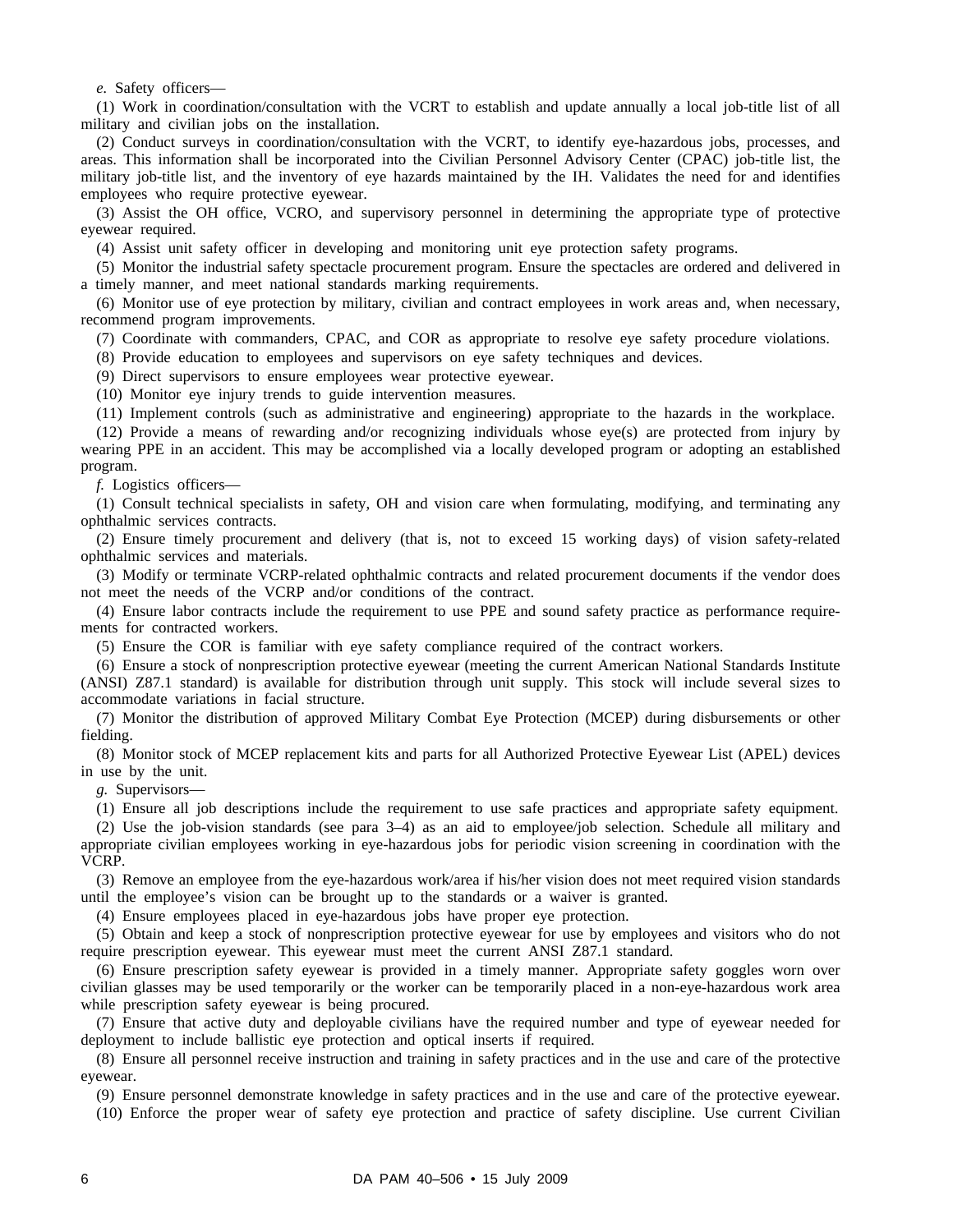Personnel Laws and Regulations or Uniform Code of Military Justice as enforcement tools when needed. Take appropriate action, which may include reassignment or removal from Federal service, for any employee who will not wear required PPE.

(11) Ensure that all employees participate in the aspects of the VCRP appropriate to their job.

(12) Direct all personnel having difficulties or complaints from use of industrial safety eyewear to the VCRT for evaluation and/or resolution of the problem.

(13) Document and report all safety violations and noncompliance with PPE wear requirements to the safety officer.

(14) Remove and replace PPE that becomes unserviceable (for example, scratched/broken lenses or broken frame).

*h.* Employees (military, civilian, and contract)—

(1) Participate in the VCRP as it is outlined in this document.

(2) Properly use safe practices, engineering controls, administrative controls, and PPE, as mandated by 29 CFR 1910.133 and local directives. Safe practice includes—

*(a)* Knowing how to perform assigned work in a safe manner.

*(b)* Understanding that industrial safety eyewear complies with ANSI Z87.1 safety standards and is marked to indicate compliance with this standard.

*(c)* Using appropriate protective eyewear in eye-hazardous areas.

*(d)* Keeping protective eyewear clean, properly fitted, and in serviceable condition. This includes having side shields in place if they are issued as part of safety eyewear.

(3) Undergo training in the principles and practices of first responder if working in an eye-hazardous area.

(4) Report unsafe practices or eye hazards to the supervisor and/or safety specialist for timely protective intervention.

(5) Advise supervisor of need for safety eyewear or need for modification of processes or procedures to enhance or ensure eye protection.

#### **2–3. Performance improvement**

All levels of command should maintain an ongoing performance improvement program. As a minimum, the program should include—

- *a.* Evaluating user/participant input and implementing input determined to have merit.
- *b.* Reporting of eye injuries.
- *c.* Developing intervention plans based on injury trend analysis.
- *d.* Implementing intervention strategies.
- *e.* Monitoring the effectiveness of intervention strategies.
- *f.* Ensuring appropriate and timely pre-employment, periodic, and termination physicals or screenings are performed.
- *g.* Ensuring effective training is provided in the use and maintenance of protective devices and safety practices.
- *h.* Ensuring timely acquisition and delivery of safety eyewear to the worker.
- *i.* Monitoring safety eyewear use and compliance.

#### **2–4. Program evaluation/development**

A VCRP evaluation may be performed using appendix B, Vision Conservation and Readiness Program Management Evaluation Guide. This guide has been established to assist in evaluating the status of the local VCRP and is not intended as an inspection tool since programs may vary by location and local needs. Appendix B may also be used for developing a new program.

# **Chapter 3 Occupational Vision**

#### **3–1. Definition**

Occupational vision is the VCRP element that promotes work safety, efficiency, and comfort for military and civilian employees.

#### **3–2. Occupational vision elements**

Occupational vision must provide at least—

- *a.* Vision screening program and policy.
- *b.* Readiness screening. Deployment readiness vision screening is addressed in depth in chapter 4.
- *c.* Vision performance standards.
- *d.* Encouragement of periodic comprehensive vision examinations.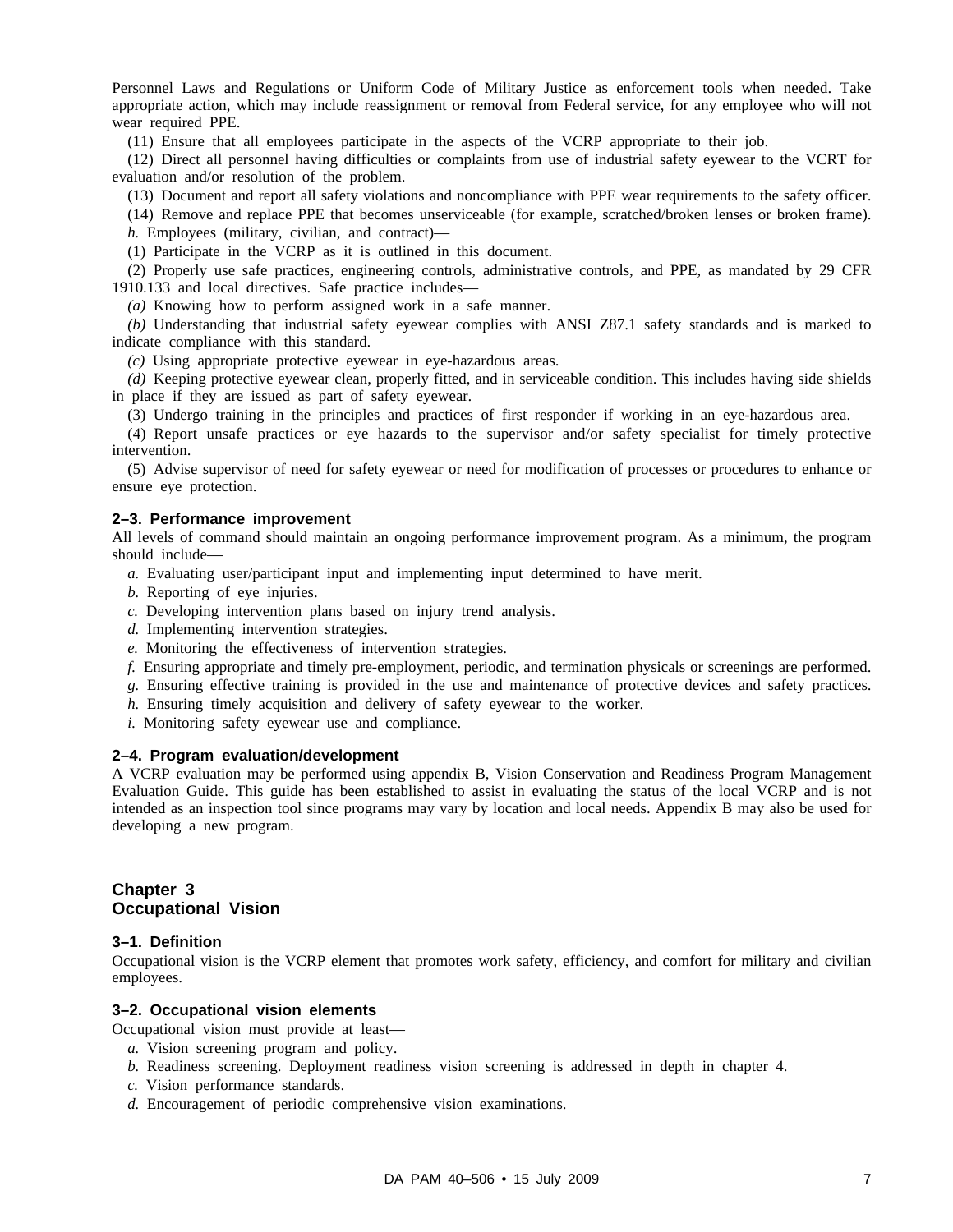*e.* Worksite evaluation.

#### **3–3. Occupational vision screening program**

The key purpose of vision screening is to assess individual visual performance in relation to an established job vision efficiency standard. Vision screening is not a substitute for comprehensive vision examinations.

*a.* A vision screening program provides periodic evaluation of the visual performance status of DOD employees. The standards are based on visual demands of the work undertaken and may include, but not necessarily limited to— (1) VA.

(2) Accommodation/convergence.

(3) Depth perception.

(4) Color vision (for some specific jobs).

*b.* Glaucoma screenings are not part of the routine vision screening. The diagnosis of glaucoma requires evaluation beyond that of a screening program.

*c.* Vision screening frequency varies with the employee status (that is, active duty or civil service, vision hazards to which exposed, and type of work).

(1) *All employees*. Pre-employment vision screenings, pre-placement vision screenings when appropriate, and termination vision screenings will be performed for all employees.

(2) *Employees in eye-hazardous work*. Employees in eye-hazardous work or areas will have a vision screening at least every 3 years.

(3) *Military personnel*.

*(a)* All soldiers receive initial vision screening for procurement according to AR 40–501, paragraph 8–15.

*(b)* Enlisted soldiers receive vision screening upon in-processing at reception stations.

*(c)* All soldiers receive vision readiness screening annually in conjunction with their periodic health assessment (PHA).

(4) *VDT worker*. A VDT worker is an employee that uses a VDT for official work at least 20 hours per week. Each worker is given a pre-employment or pre-placement vision screening. VDT use is not classified as an eye-hazardous activity and, therefore, does not require periodic screening. Vision screenings are normally part of the routine OH examination/screening. If resources permit, local programs may elect to perform periodic vision screenings for VDT workers.

(5) *Laser workers*. Laser workers are those individuals who routinely work in laser environments using class 3B or class 4 laser systems (ANSI Z136.1) or medical lasers (ANSI Z136.3). Examples of these personnel are those who work in research, development, testing, and evaluation (RDTE) of laser systems; laser maintenance; or an operating room where a medical laser is in use. All others are considered incidental workers (see app E).

*(a)* Laser workers will have an ocular and visual history, VA, color vision test, and a central visual fields test (Amsler Grid or similar test) at pre-placement and termination. Visual acuity, color vision test, and central visual fields tests are to be performed on each eye separately.

*(b)* Incidental laser workers will have each eye screened for VA. This screening is part of the pre-employment physical.

*(c)* Anyone with a confirmed or suspected exposure to a class 3B or more powerful laser will have a diagnostic vision examination as soon as possible (no later than 24 hours) by an eye care professional (see app E).

*d.* Vision screening results will be placed in the individual health record. The record will reflect the purpose of the vision screening, the results, and any required follow-up. The record should document:

(1) Demographic information—

*(a)* Employee name.

*(b)* Social security number.

*(c)* Organization/unit.

*(d)* Duty position or occupation.

*(e)* Job-vision standard.

*(f)* Eye protection requirement (if any). Protective devices may include ANSI Z87.1, MCEP, biological hazard, ASTM, or other appropriate eye protective devices.

*(g)* Reason for screening (pre-employment, pre-placement, problems seeing to do work, suspected laser exposure, or termination).

- (2) Clinical information—
- *(a)* Vision screening test results.
- *(b)* Evaluation of screening results.

*(c)* Disposition (such as, cleared for duty, refer for further evaluation, or release).

*e.* The type of vision screening required depends on a number of factors.

(1) *Civilian personnel*.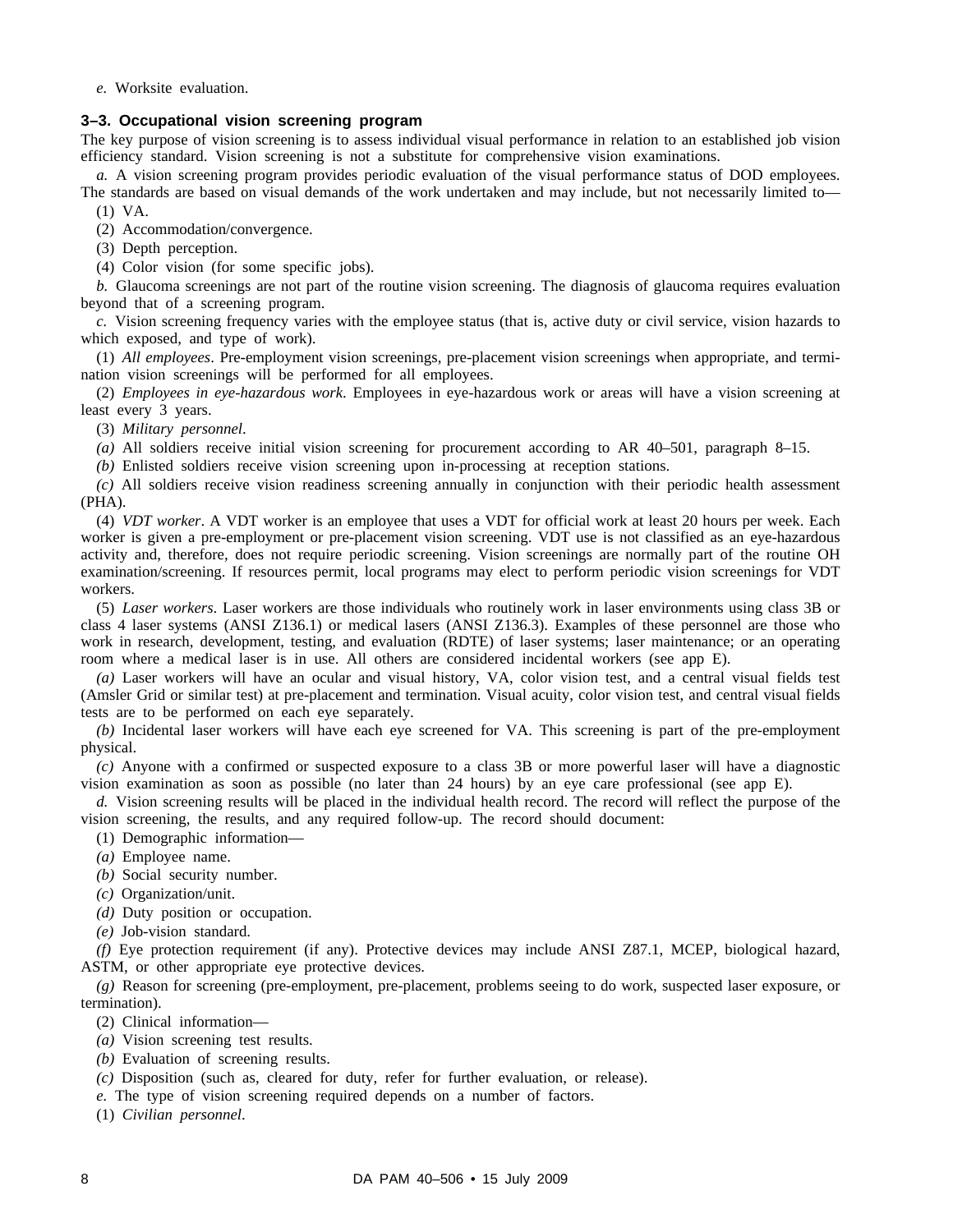*(a) Pre-employment vision screenings.* Performed at or just prior to employment to provide a baseline visual performance measurement and to assist in appropriate job placement. This is part of the pre-employment physical.

*(b) Pre-placement vision screenings.* Performed when there is a major change of job duties or change to a new job that has a significant change of duties. (Permanent change of station with no significant change of duties does not require an additional screening.)

*(c) Termination vision screenings.* Performed at or just prior to separation from government employment for employees who have worked in an eye-hazardous job or area.

*(d) Periodic vision screenings.* Performed at time periods appropriate to the type of work being performed, hazard exposures, and any surveillance requirements. Civilian personnel working in eye-hazardous areas will be screened at least every 3 years. Workers experiencing visual problems may receive screening as needed. The local OH specialist may conduct more frequent screenings, if needed, to meet the goals of their program.

*(e) Vision screenings for laser workers.* (See app E.)

(2) *Military personnel*.

*(a) Pre-employment.* This is part of the entrance physical examination. AR 40–501 is the standard used to determine eligibility for entrance into the Army. DA Pam 611–21 designates vision standards for various MOS and Army Occupational Codes.

*(b) Annual VRSC.* This screening is designed to monitor and maintain visual and optical readiness. It defines minimum standards for deployability of Soldiers. It does not replace a comprehensive eye examination (see chap 4).

*(c) Significant change of duty.* (Permanent change of station or job with no significant change of duties does not require an additional screening.)

*f.* The physical exam section and the Occupational Health Clinic will use a commercially produced industrial vision screener or other clinical vision screening methods capable of testing the functions listed below. Vision screening instruments will be operated according to the manufacturer's instructions.

(1) Distance VA.

(2) Intermediate VA (when applicable).

(3) Near VA.

(4) Ocular alignment (muscle balance) at distance.

(5) Ocular alignment (muscle balance) at near.

(6) Color vision.

(7) Depth perception.

(8) Confrontation visual fields (optional).

*g.* When selecting new screening equipment, give priority consideration to equipment with automated data processing capability.

#### **3–4. Vision standards**

*a. Job-vision standards.*

(1) Table 3–1 outlines the vision screening standards that are currently accepted for use at most Army installations. While these standards are applied to both eyes, the VA screening should include both monocular (one eye at a time) and binocular (both eyes) testing. Job-vision standards have also been developed for VDT workers and individuals requiring good color vision. For civil service employees, vision requirements determination (including performance demands and protective devices) is the responsibility of the supervisor writing the job description. These standards are for job performance only. Driving, flying, and other tasks may have more stringent requirements. Waiver of a vision standard may be granted by the LMA when recommended by the VCRT if the waiver will not create a safety hazard to the individual or fellow workers.

(2) The vision standards for some jobs may not fit into the established vision standard categories. When that occurs, a new standard should be developed locally by the VCRT and in consultation with the USACHPPM TVCRP. Reason(s) for locally developed standards must be documented.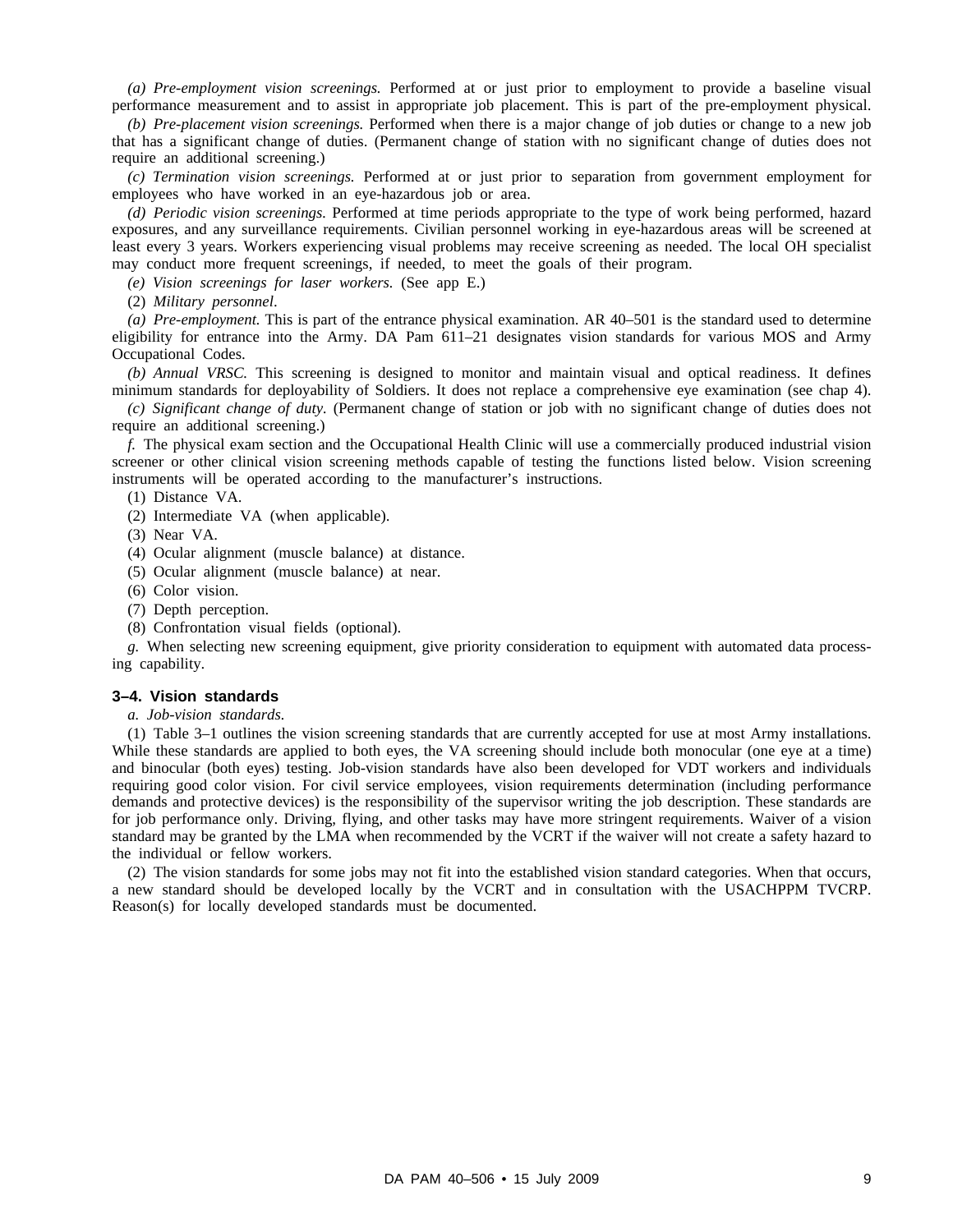#### **Table 3–1**

| Vision requirements on the job |                            |       |          |                   |        |          |                     |              |
|--------------------------------|----------------------------|-------|----------|-------------------|--------|----------|---------------------|--------------|
| Vision<br>standard             | Corrected<br>visual acuity |       |          | Muscle<br>balance |        |          | Depth<br>perception | Color vision |
|                                | <b>Distant</b>             | Near  | Intermed | <b>Distant</b>    | Near   | Intermed |                     |              |
|                                | 20/50                      | 20/30 |          |                   | Normal |          |                     |              |
| 2                              | 20/30                      | 20/40 |          | Normal            |        |          | Normal              | Normal       |
| 3                              | 20/40                      | 20/20 |          |                   | Normal |          | Normal              | Normal       |
| 4                              | 20/40                      | 20/30 |          |                   | Normal |          | Normal              | Normal       |
| 5                              | 20/30                      | 20/30 |          |                   | Normal |          | Normal              | Normal       |
| 6                              | 20/50                      | 20/50 |          |                   |        |          |                     | –            |
| <b>VDT</b>                     | 20/30                      | 20/25 | 20/25    |                   |        | Normal   |                     |              |

#### *b. Other standards.*

(1) *Color vision.* A color vision deficiency may affect a worker's ability to perform his/her job in a safe and efficient manner depending on the type and degree of color deficiency and the color discrimination necessary to perform the particular work tasks. Color deficiency is not a sole disqualifier for a job without first evaluating the specific job tasks in relation to the individual's color deficiency. Certain jobs have color demands that are not waiverable (such as pilots, electronics repair, and chemists). Color vision deficiency is not correctable. A difference in color vision perception between the right and left eye or a reduction in performance over time is a cause for referral to an eye care professional.

(2) *Visual fields*. This test measures the effective vertical and horizontal (height and width) size of the visual field. If an undocumented visual field loss is noted in the course of vision screening or an employee complains of visual field loss, immediately refer the employee to an eye care professional for evaluation.

#### *c. Disposition.*

(1) Military and civilian employees who do not meet the minimum requirements for their particular job vision standard will—

*(a)* Be referred for a comprehensive vision examination unless previously documented and waived, and no significant change in degree has occurred (two or more acuity lines worse than the previous examination). (Example: an employee with documented amblyopia having 20/40 acuity in the left eye 2 years ago and 20/40 now would not be referred. A worker with documented amblyopia having 20/40 acuity in the left eye 2 years ago and 20/80 now would be referred.) Employees will also be referred for a comprehensive vision examination if replacement of prescription PPE is needed and the prescription is more than 2 years old, or if the current prescription gives worse VA (by one or more acuity lines) than previously documented. Comprehensive vision examinations are a personal health responsibility and are done at the expense of the civil service employee (see para 3–6*d* for exception to this policy).

*(b)* Notify their supervisor immediately of any changes to their vision. A duty change may be required if remaining in current job duties presents a safety hazard to the individual or fellow employees, pending resolution of vision problems.

*(c)* Be reassigned/reclassified when the visual requirements cannot be improved to meet standards and a waiver is inappropriate.

*(d)* Undergo medical board evaluation in accordance with AR 40–501. This requirement is for military personnel who are not physically eligible for a waiver or reassignment.

(2) Monocular vision means having useful vision in only one eye and thus will not pass screening standards. Monocular individuals are often fully capable of performing their work safely and effectively. Evaluate monocular individuals on a case-by-case basis. If a waiver is considered, the potential risk of injury to the employee and coworkers will be a major factor. Care must be taken to protect the eye with best vision. Protective eyewear will be furnished to active duty and retired military personnel who have vision in only one eye under the provisions of AR 40–63. Industrial safety spectacles are strongly recommended for monocular civil service employees who work in noneye-hazardous occupations. Such eyewear for civil service employees will only be provided at government expense when the employee works in an eye-hazardous job/area.

*d. Government drivers license.* Periodic vision screening for military and civil service employees will be required in accordance with AR 600–55. If professional judgment indicates a safety hazard, OH and safety offices will be notified.

#### **3–5. Readiness preparation**

*a.* Vision ready means a Soldier or civilian employee has the minimum VA and optical devices required to deploy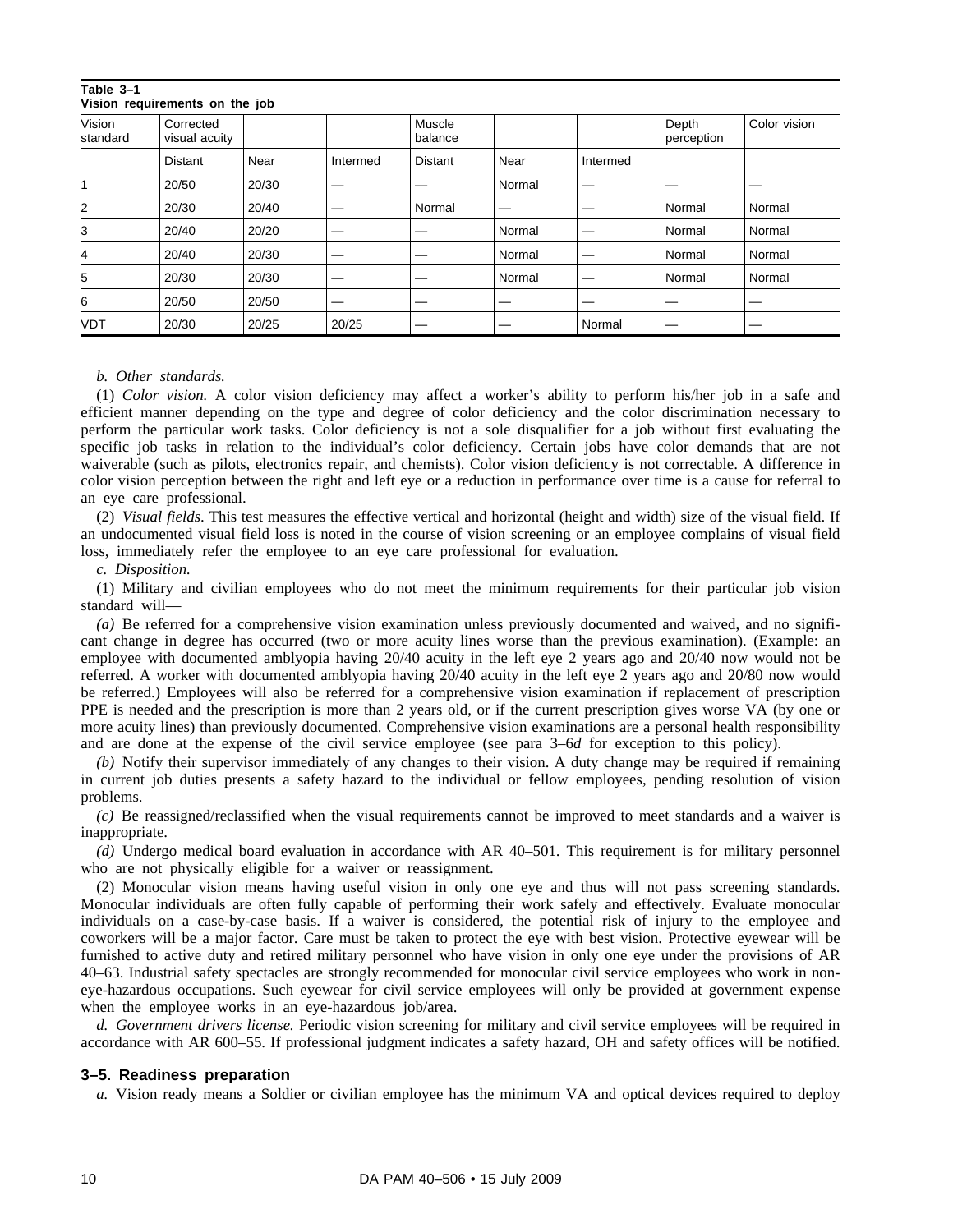and perform a mission. Each unit and/or installation will have a VCRS program that will monitor the vision readiness of all Soldiers (including the USAR and ARNG) (see chap 4).

*b.* Soldiers that require optical devices according to the VCRS will possess two pair of clear glasses and one PMI. One pair of MCEP may be substituted for a pair of spectacles. Depending on the deployment, additional eyewear may be required.

(1) One pair of sunglasses when deploying to arctic, desert, or other high ultraviolet (UV) exposure environments.

(2) A corrective insert for MCEP spectacles.

(3) Additional pair of clear spectacles to be worn under MCEP goggles.

(4) Special protective eyewear (such as industrial safety spectacles meeting ANSI Z87.1) may also be required.

(5) Government-issued contact lenses, when applicable.

*c.* Ensure the ability to quickly order required eyewear for these individuals on short notice. Each location should have a record of the following for its military personnel:

(1) Optical device needs by individual (spectacles, PMIs, or other required eyewear).

(2) Current spectacle prescription (up to 4 years old for deployment readiness only) and frame specifications where applicable in the individual medical record and/or the Medical Protection System (MEDPROS).

(3) Government-issued contact lens prescription.

#### **3–6. Comprehensive vision examinations**

When an employee's visual performance is less than expected for safe and effective job performance, a comprehensive vision examination (not a vision screening) is indicated. The examination should bring the individual to optimum visual performance for his/her job. A comprehensive vision examination is recommended for all employees every 2 to 3 years even if vision screening is passed.

*a.* The employee should provide his/her vision care specialist with a brief description of the visual demands of their work.

*b.* Obtaining comprehensive vision examinations is considered a personal health responsibility.

(1) Civil service employees will obtain comprehensive vision examinations through their personal health insurance program or at their own expense.

(2) Active duty military will obtain comprehensive vision examinations through their medical care channels, normally the local MTF. Certain USAR and ARNG personnel who are activated for extended periods are authorized medical care at the local MTF under the provisions of AR 40–3.

*c.* When prescription safety eyewear and/or optical inserts are required, it is the responsibility of the employee (civilian and military) to provide a current prescription (normally less than 2 years old if acuity through the prescription still provides recommended acuity standard) to the VCRT member/office responsible for ordering the eyewear.

*d.* Comprehensive vision examinations may be provided for civilian employees, USAR, and ARNG working in eyehazardous jobs or areas at government expense in the rare instances when the local command determines it is cost effective to the government, is required by existing union negotiated contracts, or the local MTF has the staffing and capability to do so. For personnel not authorized care at an MTF, the cost of care will be borne by the individual worker. If this comprehensive vision examination indicates that further testing or follow-up is required, the patient will be referred for this care at the employee's expense. In an optimum VCRP, these vision examinations would be provided as a matter of course. However, with changes in budgeting and staffing of eye clinics in recent years and no Federal law mandate to provide the vision examinations, most MTFs are no longer funded or staffed at a level adequate to routinely provide the vision examinations for non-active duty personnel.

#### **3–7. Worksite evaluation**

Worksite evaluations will be performed on a regular basis by members of the safety office staff (AR 385–10) and IH section. Ideally hazardous worksites should be evaluated annually, but at large installations/locations this may need to be done on a rotating schedule so that each worksite is evaluated at least once every 3 years. Other members of the VCRT may join the safety office or IH staff in performing these evaluations or perform independent evaluations. See chapter 7 for a description of a site evaluation.

# **Chapter 4 Vision Readiness Screening and Classification**

#### **4–1. Introduction**

*a.* The VRSC was borne of necessity. Several studies have shown that 50 percent of Soldiers either are not visually or optically ready to deploy. The VRSC gives commanders a clear metric to define, monitor, and improve their unit's vision and optical readiness. The VRSC may be performed annually in conjunction with the Soldier Readiness Program (SRP), PHA, or on an individual unit basis.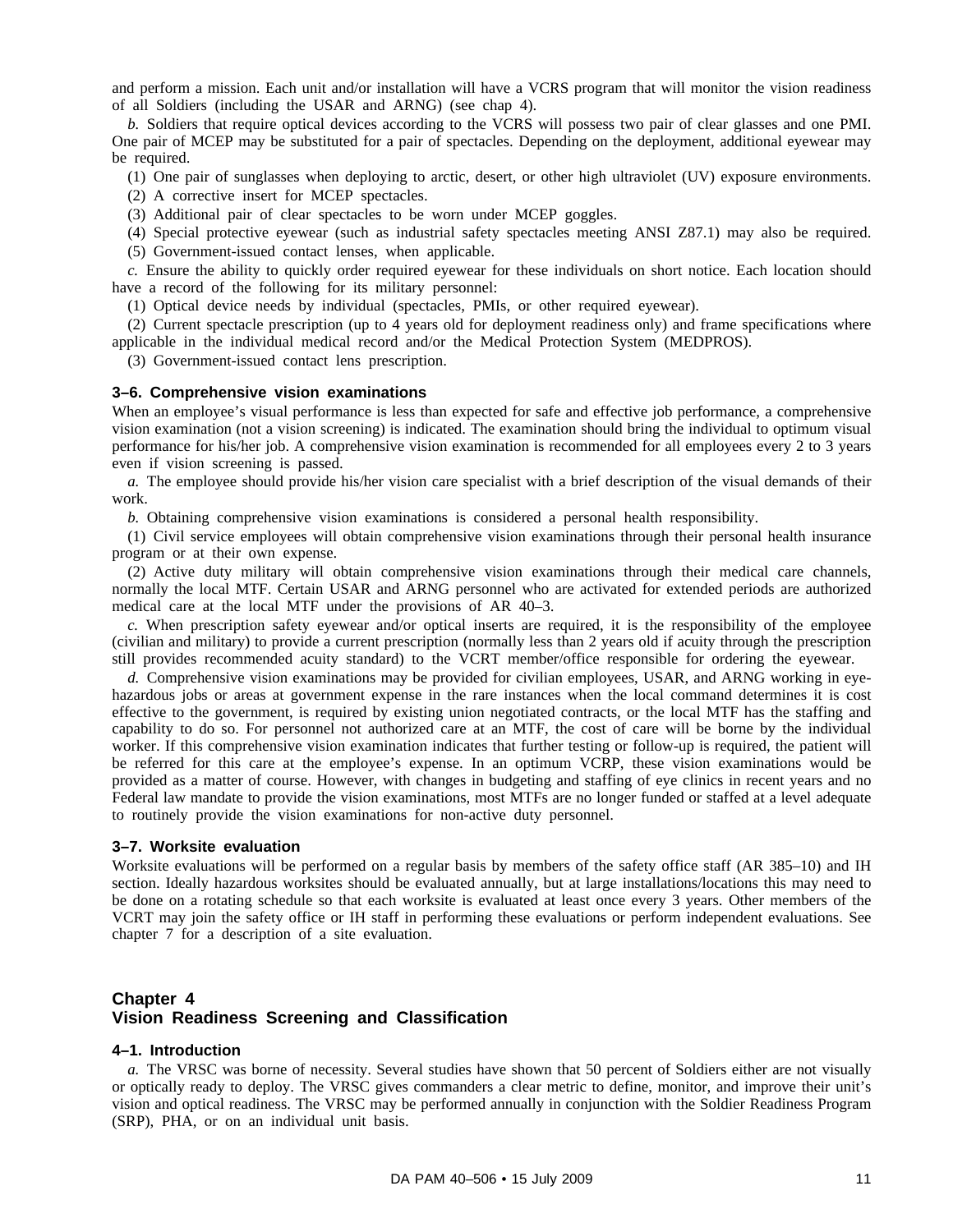*b.* The VRSC was approved in November 2004 by the Army Surgeon General. The automated tracking in the MEDPROS of vision readiness was released in April 2005. MEDPROS is the Army's solution for tracking all individual medical readiness metrics. The VRSC readiness rating system consists of four classification levels. Class 1 means the Soldier is fully deployable and class 2 means the Soldier is fully deployable but that his/her VA is between 20/25 and 20/40. Class 3 and class 4 mean the Soldier is not deployable and corrective action needs to occur to make the Soldier deployable. The vision readiness classification is reported in MEDPROS. The VRSC screening does not replace a comprehensive eye examination. It is the responsibility of the commander to monitor MEDPROS for unit readiness.

#### **4–2. Components**

The VRSC requires the following components annually: a vision readiness screening including binocular VA and verification of required optical devices; entry of results into the MEDPROS; and referral / remediation / reclassification in MEDPROS of those identified as vision readiness class 3.

*a. Vision readiness screening is required at least annually.*

(1) *Binocular VA screening*. VRSC screening is done with both eyes open and looking at the acuity chart.

*(a)* Distance VA is required for all Soldiers.

*(b)* Near VA is required for all Soldiers age 45 or older.

*(c)* For Soldiers that wear mission-required contact lenses (MRCL), the distance VA screening will be required twice - once with spectacles and once with MRCL.

(2) *Physical verification of required optical devices*.

*(a) Glasses.* Two pairs of glasses are required for all Soldiers with unaided binocular VA worse than 20/40. Glasses may be military, frame of choice, or civilian. MCEP spectacles with the appropriate prescription lens carrier and lenses will count as one pair of glasses.

*(b) PMI.* One PMI shall be required for Soldiers with unaided binocular distance VA worse than 20/40. Bifocal PMI is required for all Soldiers age 45 or older whose corrected or uncorrected near VA is worse than 20/40.

*(c) MRCL.* Contact lenses procured at government expense to meet mission requirements according to AR 40–63. Note: Contact lenses procured at an individual Soldier's expense even if prescribed by a military medical provider and habitually worn are not mission required.

(3) *ARNG and USAR devices verification.* Since ARNG and USAR units rarely have access to military-issued optical devices prior to deployment, a form designed to allow reporting of current eyeglass prescription is being developed. It is currently designated as DA Form 7655, Armed Forces Eye Vision Readiness Summary. For vision readiness determination, this form fully completed will be accepted in lieu of possessing the optical devices required for deployment. The information will facilitate timely ordering of optical devices when a unit is mobilized. The form must be filled out by the eye care provider (optometrist or ophthalmologist) of the military member and must reflect data obtained by the provider. Active duty personnel in remote assignments where military vision care is not available may also submit this form in lieu of physical verification of devices. However, it is the responsibility of these individuals to ensure devices are ordered upon updates of spectacle prescription data. When ARNG and USAR personnel submit the form, it is considered equivalent to showing devices for readiness classification purposes.

*b.* Readiness status will be divided into four classes. Soldiers in class 1 and class 2 will be considered fully deployable. Soldiers in class 3 or class 4 are not deployable. Soldiers identified as class 3 at the time of screening will be immediately reclassified after obtaining corrective vision/optical services.

(1) *Class 1.* . Soldiers whose unaided or corrected binocular VA is 20/20 or better. They possess all required optical devices. No deficiencies.

(2) *Class 2* Soldiers whose unaided or corrected binocular VA is worse than 20/20 but at least 20/40. They possess all required optical devices if uncorrected binocular VA is worse than 20/40. A comprehensive eye examination is recommended. Note: Class 2 also includes individuals possessing a waiver for binocular VA worse than 20/40. Remote Active Duty, ARNG, and USAR personnel who require optical devices to achieve binocular VA of 20/40 or better may obtain a Class 2 rating by maintaining a current DA Form 7655 as identified in paragraph 4–2*a*(3).

(3) *Class 3*. Soldiers who are not optically and/or not visually ready.

*(a) Class 3O - Not optically ready.* Soldiers whose corrected binocular VA is better than or equal to 20/40 but do not possess all required optical devices. Optical devices are required. For ARNG and USAR personnel optical device requirement, see paragraph 4–2*a*(3).

*(b) Class 3V - Not visually ready.* Soldiers whose unaided or corrected binocular VA is worse than 20/40. They do not meet VA standards. Comprehensive eye examination and optical devices are required.

(4) *Class 4.* Soldiers who require a vision screening. This includes Soldiers whose last vision screening is greater than 1 year old and Soldiers whose vision readiness classification is unknown.

*c. Entry of results into MEDPROS will be done as follows:*

(1) Vision readiness data will be entered into the vision readiness screens of MEDPROS at the completion of the screening. Vision readiness data can be directly entered into the MEDPROS mainframe, through the web interface, or through the Remote Information Data Entry System.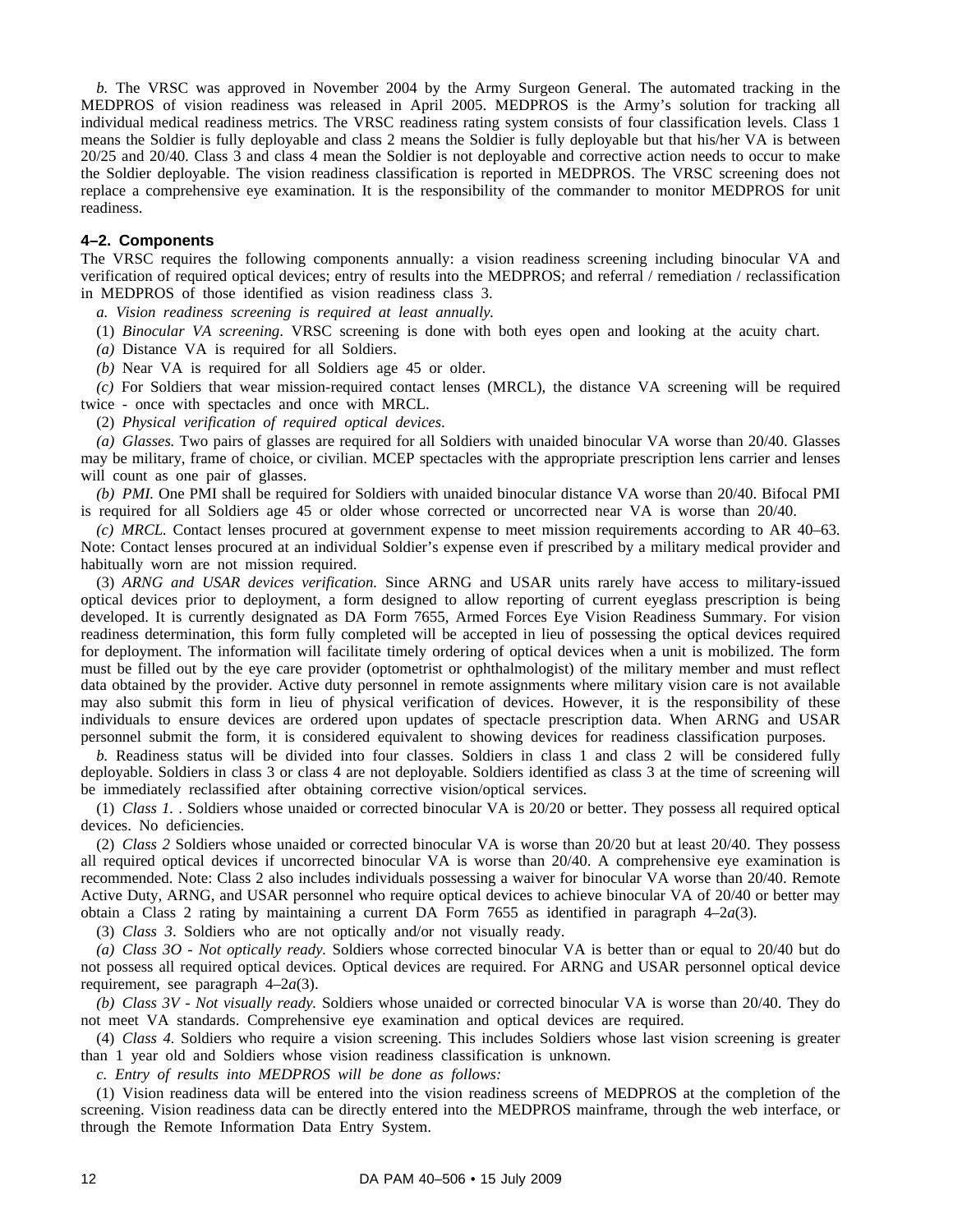(2) When vision readiness data cannot be entered directly into MEDPROS, the results will be recorded on either the individual vision readiness worksheet and/or the unit vision readiness spreadsheet and then be posted to MEDPROS.

*d.* A comprehensive vision examination is required for Soldiers identified as Vision Readiness class 3V according to local SOP.

*e.* Physical verification of required optical devices is required for the vision readiness screening. Soldiers identified as Vision Readiness class 3O should be immediately referred to remedy deficiencies in required optical devices according to local SOP.

*f.* The following individuals are responsible for assuring the VRSC is implemented and maintained.

(1) Unit commanders—

*(a)* Appoint unit members as unit screeners (medical MOS not required) to perform the vision readiness screening if the vision screening requirement comes due before the service members PHA.

*(b)* Ensure VRSC is completed at least annually.

*(c)* Ensure vision readiness screening results are recorded in MEDPROS.

(2) Unit screeners—

*(a)* Perform vision readiness screening as prescribed in the USACHPPM Technical Guide 007 (Vision Readiness Screening Guide) available at http://chppm-www.apgea.army.mil/documents/TG/TG007FebFinalwithlinks.pdf and at: https://www.us.army.mil/suite/page/407.

*(b)* Record screening results directly into MEDPROS or on individual vision readiness worksheet and/or unit vision readiness spreadsheet and validate results with their signature.

*(c)* Identify and refer Soldiers requiring corrective action according to local SOP (see Chief of Optometry/ Unit Surgeon/ Medical Commander functions below).

(3) Unit MEDPROS users—

*(a)* Accurately enter vision readiness screening data into MEDPROS.

*(b)* Only enter vision readiness screening data that has been validated by the unit screener.

(4) Units with personnel who do not have access to MEDPROS will request access to MEDPROS for data entry by following the instructions at the MEDPROS Web Site at http://www.mods.army.mil. For further guidance, refer to USACHPPM TG 007.

(5) Officer-in-Charge (OIC) of medical stations of Power Projection Platforms (PPP)/Power Support Platforms (PSP)/SRP sites—

*(a)* Ensure the unit maintains up-to-date vision readiness classification for each Soldier assigned to the unit. The medical section at these sites must complete this requirement when Soldiers arrive with an incomplete VRSC. The vision readiness screening does not require an eye technician. It can be performed by anyone on the SRP team with minimal training (see Chief of Optometry/Unit Surgeon/Medical Commander and/or the Vision Readiness Screening Guide).

*(b)* Update PPP/PSP/SRP SOPs to include performing the vision readiness screening and entering the results into MEDPROS.

(6) Chief of Optometry/Unit Surgeon/Medical Commander—

*(a)* Provide training for unit screeners or PPP/PSP/SRP screeners when requested by unit commanders or PPP/PSP/ SRP OIC.

*(b)* Develop a local SOP that addresses corrective action for all Soldiers identified as Vision Readiness class 3 (O or V) including updating MEDPROS following remediation.

# **Chapter 5 Eye Safety - Ocular Hazards, Protection, and First Aid**

#### **Section I Introduction**

#### **5–1. Background**

The primary hazards to the eye are from mechanical, chemical, biological, and radiant energy operations. The protective methods in order of effectiveness are engineering controls, administrative controls, and PPE. If injury occurs, first aid and definitive follow-up care for the injured employee are required.

#### **5–2. Engineering controls**

Engineering controls are physical modifications of an operation or activity that either totally eliminate (preferred) or reduce the eye-hazardous aspect of an operation. The following are some controls that may be used.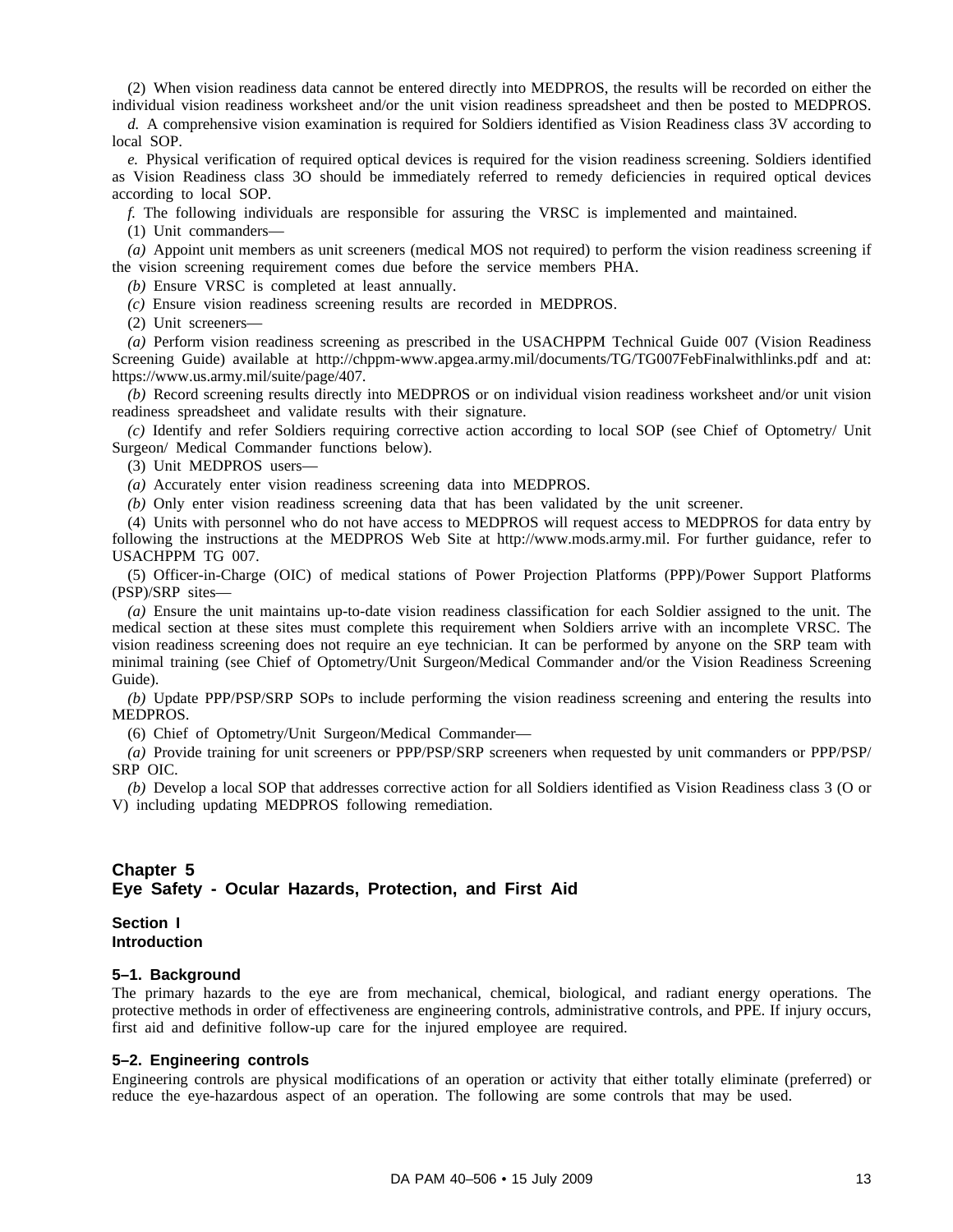*a. Automate the operation.* Redesign the operation so that the tasks can be performed by an automated process in an area away from the employee (such as use of robotic manufacturing processes).

*b. Modify the work area.* If the operation cannot be fully or partially automated, modify the operation or activity to reduce the hazard. For example, placing a clear shield over the wheel of a grinder reduces the potential for material to fly into the face of the operator.

#### **5–3. Administrative controls**

Administrative controls are instructions, directions, or rules that inform employees about safety procedures to be observed in eye-hazardous operations. These controls govern protective measures that minimize the risk of injury. The control requirements may be included as part of the employee job description, SOPs, and/or contract requirements. These documents should include identified hazards, protective mechanisms to be used, and safety rules to follow.

#### **5–4. Personal protective equipment**

*a.* When engineering and administrative controls cannot eliminate an ocular hazard, the use of PPE is required. PPE will be provided by the employee's unit. To meet the minimum general requirements per 29 CFR 1910.133, PPE shall—

- (1) Provide adequate protection against the particular hazard(s) for which they were designed.
- (2) Be reasonably comfortable when worn under the designated conditions.
- (3) Fit snugly and shall not unduly interfere with the movements of the wearer.
- (4) Be durable.
- (5) Be capable of being disinfected.
- (6) Be easily cleanable.
- (7) Be kept clean and in good repair.
- *b.* In addition to the 29 CFR 1910 requirements, the protectors must—
- (1) Meet current ANSI Z87.1 standards.
- (2) Have distinctive marks that will allow identification of the device as approved PPE.
- (3) Be appropriate to the hazard.
- (4) Minimally obstruct vision.
- (5) Include instructions on use, cleaning, and adjustment of the equipment.

*c.* The types of eye protection to be provided by the employee's unit may include one device or multiple devices in combination. The devices will meet the requirements of ANSI Z87.1 which now addresses two levels of impact protection for spectacles and updates impact criteria for other protective eyewear. These spectacles will be marked as described in table 5–1. The lens markings are usually found along the upper, outside edge of each lens and the frame will be marked on the frame front and the temples (arms). It is in violation of ANSI provisions to use a basic lens in a high impact frame or a high impact lens in a basic frame. See ANSI Z87.1 for impact and marking requirements for other protective eyewear (for example, goggles and welding protectors). See Program Executive Office-Soldier's (PEO–Soldier's) current APEL to view a list of protective eyewear suitable for combat. APEL eyewear provides ballistic fragmentation protection (see table 5–2) and is compliant with ANSI Z87.1 standards.

| Table 5-1                               | Summary of ANSI Z87.1-2003 basic impact and high impact standards for safety eyewear |                                                         |  |
|-----------------------------------------|--------------------------------------------------------------------------------------|---------------------------------------------------------|--|
| Parameter                               | Basic impact                                                                         | High impact                                             |  |
|                                         | Prescription lenses (nonplano)                                                       |                                                         |  |
| Lens minimum thickness (thinnest point) | 3.0 mm (2.5 mm if +3.00 D or more)                                                   | $2.0 \text{ mm}$<br>(in frame marked $Z87-2$ )          |  |
| Marking                                 | Manufacturer's logo                                                                  | + after manufacturer's logo                             |  |
| Tint/shade                              | Shade number after manufacturer's logo                                               | Shade number after manufacturer's logo and<br>$\ddot{}$ |  |
| Photochromic lenses                     | V after manufacturer's logo                                                          | V after manufacturer's logo and +                       |  |
| Special purpose lenses                  | S after manufacturer's logo                                                          | S after manufacturer's logo and +                       |  |
| Impact test                             | 1-inch steel ball dropped from 50 inches                                             | $0.25$ -inch steel ball $@$<br>150 ft/sec               |  |
|                                         | Plano lenses                                                                         |                                                         |  |
| Plano, removable lens                   | Same as prescription lenses<br>Same as prescription lenses                           |                                                         |  |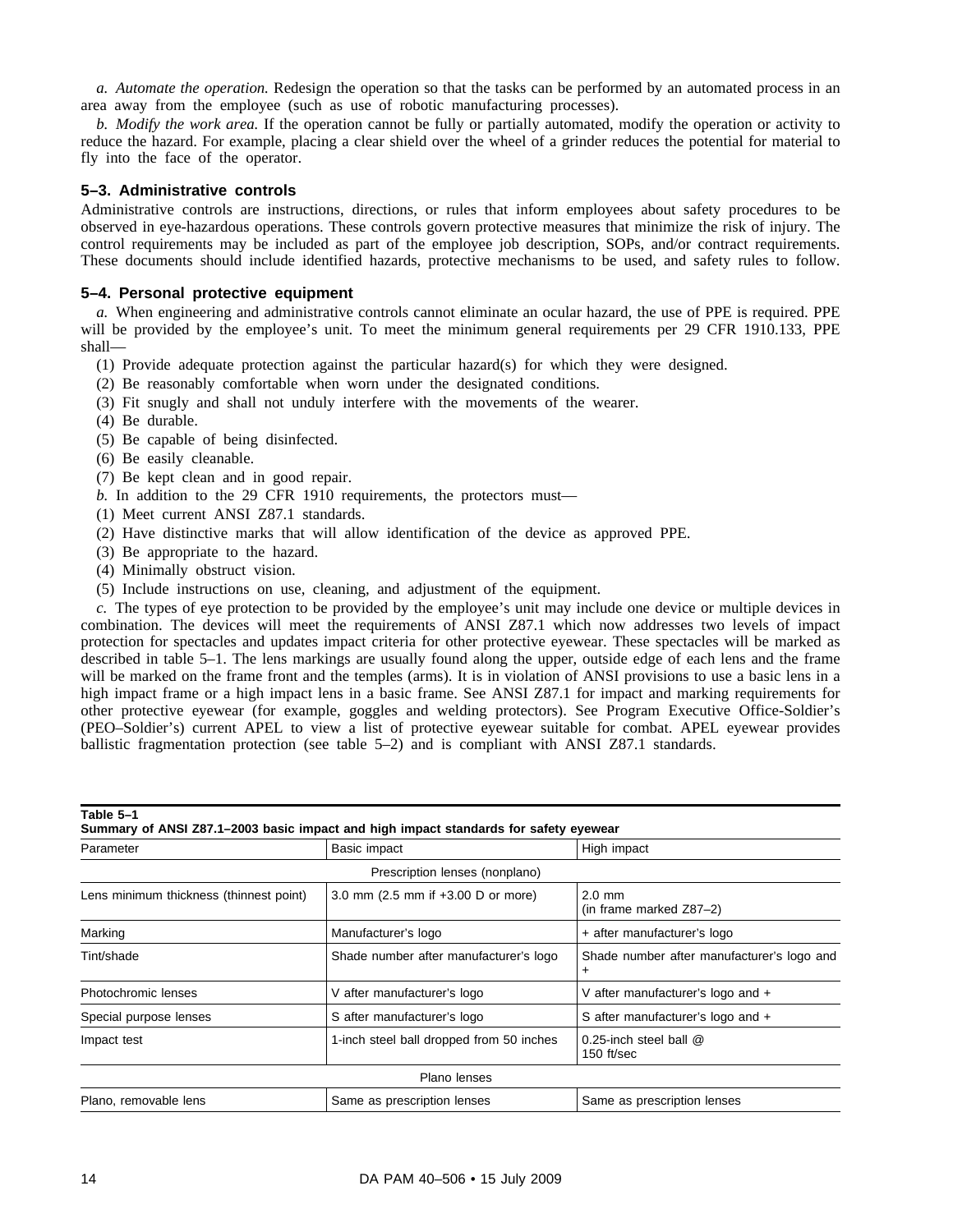| Table 5–1                                                                                      |  |  |
|------------------------------------------------------------------------------------------------|--|--|
| Summary of ANSI Z87.1-2003 basic impact and high impact standards for safety eyewear—Continued |  |  |

| Plano<br>nonremovable lens | Same as prescription lenses | Same as prescription lenses |
|----------------------------|-----------------------------|-----------------------------|
|                            |                             |                             |

| Table 5-2<br><b>Ballistic performance of APEL eyewear</b>                                                                            |                     |                    |                  |  |
|--------------------------------------------------------------------------------------------------------------------------------------|---------------------|--------------------|------------------|--|
| Device type                                                                                                                          | Caliber of fragment | Weight of fragment | Impact frequency |  |
| <b>Spectacles</b>                                                                                                                    | .15                 | 5.8 grains         |                  |  |
| 3 <sup>1</sup><br>.22<br>Goggles<br>17 grains<br>Note:<br><sup>1</sup> One impact each for left, right, and middle of goggle lenses. |                     |                    |                  |  |

(1) Nonprescription spectacles (also referred to as plano) with side shields will be provided for employees who do not require prescription eyewear and who are exposed to eye hazards on a regular basis.

(2) Prescription spectacles with side shields will be provided for employees who require prescription eyewear and who are exposed to eye hazards on a regular basis. Single vision, bifocal, or trifocal will be provided as appropriate.

(3) Impact goggles may be worn over nonsafety spectacles where exposure to eye hazards does not exceed 10 hours per week or 3 hours per day on a regular basis, and where the goggles do not cause a safety problem or are unduly uncomfortable.

(4) Chemical splash goggles must be worn where there is potential for a chemical splash to the eyes. They may be used in lieu of impact goggles for impact hazards.

(5) Face shields are not considered primary protection for mechanical, chemical, or radiant energy. They are to be worn in conjunction with impact or chemical protection where the hazard requires a higher level of eye or face protection. Face shields may be worn as a primary protector for biological hazards where there is no accompanying mechanical or chemical hazard.

(6) Metal spectacle frames are prohibited in areas where electrical shock or arcing is a hazard.

(7) Spring-loaded hinges may be used on a frame if the frame and hinge combination meets ANSI Z87.1 requirements.

*d.* Industrial safety eyewear lenses must meet or exceed the requirements of ANSI Z87.1. The current ANSI Z87.1 (2003) incorporated changes that allow a wider variety of lens thicknesses and frame designs and includes changes in the frame and lens marking requirements. Ensure that the staff ordering safety eyewear is familiar with the revised standard to ensure compliance.

(1) All industrial safety spectacle lenses must be made of polycarbonate or similar material unless another lens material is prescribed by a vision care provider as medically indicated. Polycarbonate in powers above 4.0 diopters may cause some reduction in clarity. When the use of polycarbonate is not appropriate, other plastic lens material, such as CR–39, will be used. Since the impact resistance of glass is significantly less than polycarbonate and usually less than CR–39, glass lens materials will be approved only in extremely rare conditions when the vision care provider determines no other material is satisfactory. If industrial safety eyewear cannot be prescribed with polycarbonate or CR–39 lenses, the employee must be notified of the change in lens material at the time of ordering. The VCRO and the installation safety officer must approve the use of glass lens material in a written memorandum, noting the reason for the change, and file the memorandum in the individual's OH medical record.

(2) Tinted lenses may be required in industrial safety spectacles under certain circumstances. When tinted lenses are required for job performance, they will provide adequate filtering for the hazardous wavelength and may be in either of the following two forms:

*(a)* A flip-up lens covering an ANSI Z87.1 device.

*(b)* A lens and frame combination meeting ANSI Z87.1 with appropriate lens marking identifying the tint optical density (OD).

(3) Tinted lenses are approved by the VCRT for outdoor worksites or hazards and will not be worn indoors unless they also meet protection requirements for a specific indoor radiation hazard.

*(a)* For individuals that require tints for medical conditions, these tints are authorized for wear only when the visual condition is specified by an ophthalmologist, optometrist or neurologist, and where the specific transmission characteristics (color and transmittance) of the tint are prescribed. Installation safety personnel must also determine that the tint will not pose a safety risk for the employee or coworkers in their specific workplace. If the tint is determined to produce an unacceptable safety risk, the individual should be retrained for another position that is compatible with the wear of the prescribed, medically indicated tint.

*(b)* Mirrored, tinted lenses are generally prohibited in the workplace. Prior to authorizing mirrored lenses for wear in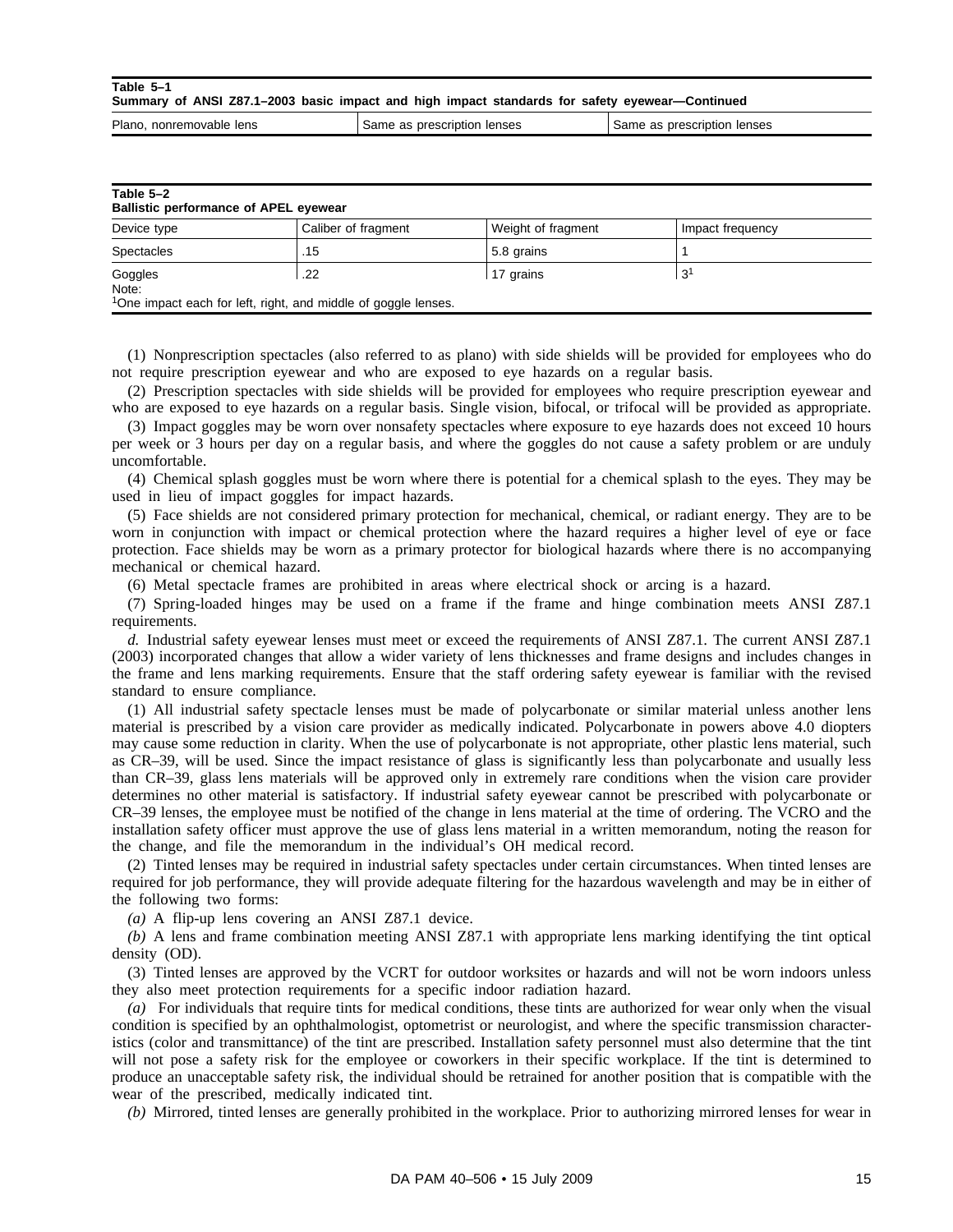the workplace, local safety personnel should consider adverse effects such as potential for reflections into the eyes of nearby workers. Mirrored surface lenses will not be ordered for industrial safety eyewear using installation funds. Mirrored surfaces are very prone to scratching in the industrial environment. The resulting degradation reduces effectiveness of the tint and optical clarity of the lens. This would result in increased frequency of replacement with corresponding increased cost.

*e.* Photochromic lenses in industrial safety eyewear may only be used in outdoor locations where movement into and out of buildings or other facilities does not occur. The relatively slow rate of tint change in photochromic lenses presents a hazard to workers moving indoors or into other areas with lower illumination levels. When photochromic lenses are authorized but cannot be obtained in plastic lens material, the employee must be advised that glass lenses do not provide optimum industrial protection. All employees wearing photochromic lenses will be advised of the potential hazard when moving from an area of full illumination to one of reduced illumination. Photochromic lenses should rarely be authorized. ANSI Z87.1 specifies that photochromic lenses should only be authorized when approved by a safety professional for a specific operation. It is the responsibility of the supervisor to ensure safe use of photochromic lenses. Local policy may be established to totally prohibit photochromic lenses. When an employee is authorized to wear photochromic lenses, the employee will bear the additional cost over that of standard clear lenses.

*f.* Variable focus lenses (progressive addition lenses or no-line bifocals) in an eye-hazardous environment are not normally authorized because of peripheral distortions, difficultly in properly measuring lens alignment, and additional costs. Employees who are successfully wearing variable focus lenses and have good safety records may be allowed to obtain ANSI Z87.1 variable focus lenses. All others who need correction for both distance and near vision will be required to wear standard bifocal or trifocal lenses. When an employee is authorized to wear variable focus lenses, the employee will bear the costs over that of standard bifocal or trifocal lenses (to include remakes if necessary). Local policy may be established to prohibit offering variable focus lenses.

*g.* When a single power lens will not correct the worker for distance and near tasks, multifocal lenses are the correction of choice. Reading glasses will not be allowed as safety eyewear meeting ANSI Z87.1, because when the employee removes the reading glasses to walk or look across the room, the PPE is no longer in place and the employee is not protected.

*h.* Contact lenses are not considered protective devices and must be covered by primary protectors meeting ANSI Z87.1 standards. Contact lenses generally should not be worn under respirators or in areas of potential hazard from chemical splash or fumes. Contact lenses will not be worn during basic training, field exercises, gas chamber exercises, deployments, or combat. The only exception to this prohibition is where the Office of The Surgeon General has approved an exception to meet mission requirements or a waiver has been granted through the combatant commander's surgeon's office. Personnel who wear contact lenses for medical reasons are not permitted to be in a prohibited environment (basic training, field exercises, gas chamber exercises, deployments or combat) with or without the contact lenses. Individuals participating in research studies with protocols, duties, or evaluation programs approved by the Office of The Surgeon General are exempt from these restrictions. Theater Commanders have the authority to prohibit wear of contact lenses in the theater, an action implemented in Operation Iraqi Freedom and Operation Enduring Freedom.

*i.* The protective needs of Soldiers in recent deployments in Operation Iraqi Freedom and Operation Enduring Freedom have prompted authorization of commercially available protective devices approved by PEO–Soldier. The APEL is maintained by PEO–Soldier and details all of these MCEP devices. These devices have been given National Stock Numbers and display the "APEL Authorized" sticker on the packaging when sold at post exchanges and military clothing and sales stores. Products not listed on the APEL should not be procured directly by individual units or Soldiers since they may not meet military ballistic impact resistance requirements. The devices listed on the APEL have been tested to ensure impact resistance meets current military standards for ballistic protection. See table 5–2.

#### **Section II**

#### **Mechanical Hazards, Protection, and First Aid**

#### **5–5. Introduction: mechanical hazards characteristics**

*a.* Mechanical agents are normally described as being—

(1) Large (greater than 2 millimeter (mm) in diameter) or small (2 mm or less in diameter).

(2) Blunt (edges that rip or tear tissue) or sharp (edges that make a smooth cut or puncture in tissue).

(3) Fast-moving (such as metal flakes from a grindstone) or slow-moving (such as a fist or finger while playing sports).

- (4) Stationary (such as a door, cabinet edge, or protruding object).
- (5) Any combination of (1) through (4).
- *b.* Mechanical hazards are agents that are likely to cause—
- (1) A penetrating laceration (puncture).
- (2) A nonpenetrating laceration (cut).
- (3) An abrasion (scratch or scrape).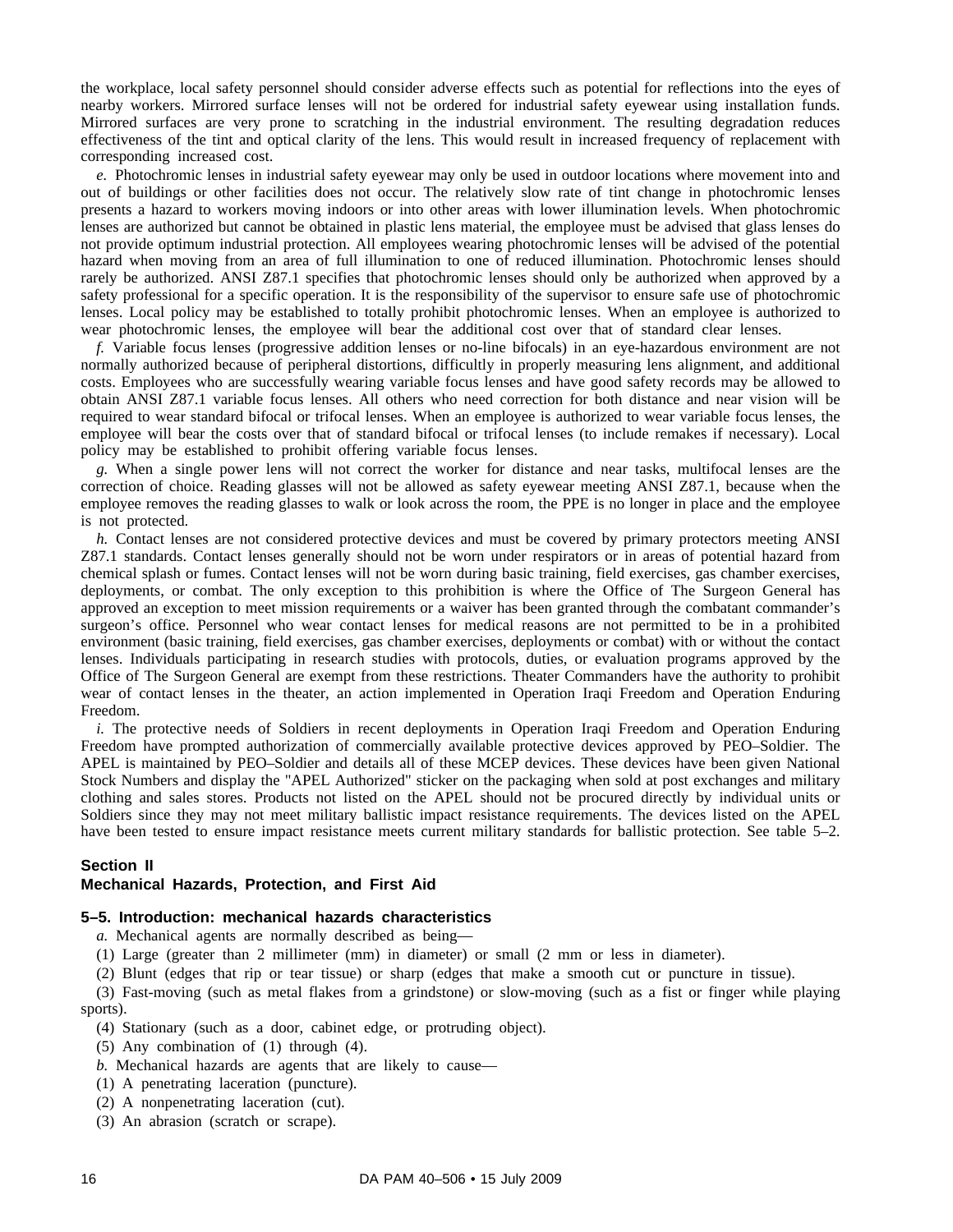(4) A contusion (damage from pressure exerted by the material).

#### **5–6. Common mechanical injury mechanisms**

*a.* Large and small particle injury is typically caused by the following or similar activities:

(1) Chiseling, hammering - a piece of material breaks off the tool or the material being hit and is propelled into the eye.

(2) Woodworking - a piece of wood or sawdust is propelled by a saw or chisel.

(3) Grinding - particles from the item being ground or part of the grinding wheel. Failure to keep the tool rest plate adjusted to not more than 1/8-inch from the grinding wheel (29 CFR 1910) may allow material to slip between the wheel and the tool rest. This will cause the wheel to stop suddenly with a resulting catastrophic explosion of the wheel causing serious eye and head injury from parts of the stone wheel.

(4) Nailing - a nail or piece of the nail or hammer head is propelled into the eye.

(5) Drill or lathe use - shavings typically fall on the hand and are wiped into the eye. Material rarely flies directly from the lathe or drill into the eye.

(6) Sports activities - sports equipment or body parts impact the eye in the course of participation in the sport. (7) Bungee, elastic, or shock cords - an end slips loose and strikes the eye.

(8) Automobile accidents - various materials from the vehicle may come in contact with the eye. Glass propelled into the eye from a windshield or mirror is a common injury agent.

(9) Warehousing - banding straps (plastic or metal) on packages may impact the eye when the straps are cut.

(10) Stationary objects - injury to the eye occurs when the worker falls on or walks into stationary objects. (11) Line trimmers and lawn maintenance equipment - may propel dirt, vegetation, or other materials into the eye of

the worker or individuals nearby. (12) Explosives - using or being near simulators or munitions being detonated (including munitions explosions in

combat). The material injuring the eye is most commonly shrapnel, rock, dirt, and vegetation.

(13) Compressed air - when used for cleaning, the line pressure will be reduced to 30 pounds per square inch (psi) or an OSHA-approved reduction nozzle will be used to prevent injury from air-propelled objects.

(14) Other mechanical operations.

*b.* Common sources of blunt mechanical injury are—

(1) Body parts - primarily due to sports used for either training or recreation but occasionally due to assault, fights, or accidents.

(2) Tools - occurs when a tool slips while in use or is laid in a place where it subsequently falls and hits the eye of the worker.

(3) Sports participation - occurs when the player is struck by the ball, bat, racket, or in collision with another player (see body parts). The most common sports injuries to Army personnel currently come from basketball. A relatively new source of injury is the use of paint ball guns in both the recreation and training environments. The typical injury occurs when the participant removes the protective goggles to clean them and another shot hits the eye. In addition to the blunt trauma from the ball, a chemical injury may occur from the paint coming from inside the ruptured paint ball.

(4) Stationary objects and furniture - occurs when the employee inadvertently bumps or falls into or onto a fixed object.

*c.* Common sources of sharp mechanical injury are—

(1) Glass shards - from broken windows in buildings and vehicles, and broken glass lenses.

(2) Cutting tools - from the tool being pulled toward the user. The tool slips from the material being cut and is pulled into the eye. Injury may also occur when a knife or similar weapon is used in assault.

(3) Metal pieces - turnings from lathes and drill presses that get propelled or rubbed into the eye.

#### **5–7. Mechanical hazard personal protective equipment**

*a. Industrial protective eyewear.* Protective devices must meet the specific impact, strength and marking (lens and frame) requirements stated in ANSI Z87.1. The following is a synopsis of the current ANSI Z87.1 specifications:

(1) *Primary eye protectors*. Industrial safety spectacles with side shields, impact goggles, or chemical splash goggles are primary eye protectors.

(2) *Secondary eye protectors*. Face shields are considered secondary eye protectors to be worn over industrial safety spectacles or goggles to provide additional protection to the eyes, face, and neck. These face shields will have Z87 or Z87.1 and the manufacturer's logo imprinted on the top sides. Face shields do not, by themselves, provide adequate protection to the eyes for either impact or chemical hazards.

*b. Sports recreational eyewear.* The ASTM International provides recommended eye protection strength standards for several sports. Industrial safety spectacles do not provide adequate protection for sports activities.

(1) *Racket sports - ASTM F803*. Proper use of protectors with lenses meeting ASTM standards will be a requirement for play in Army indoor racket sports facilities. Although a lensless protector is approved by ASTM, they will not be used for racket sports on Army installations.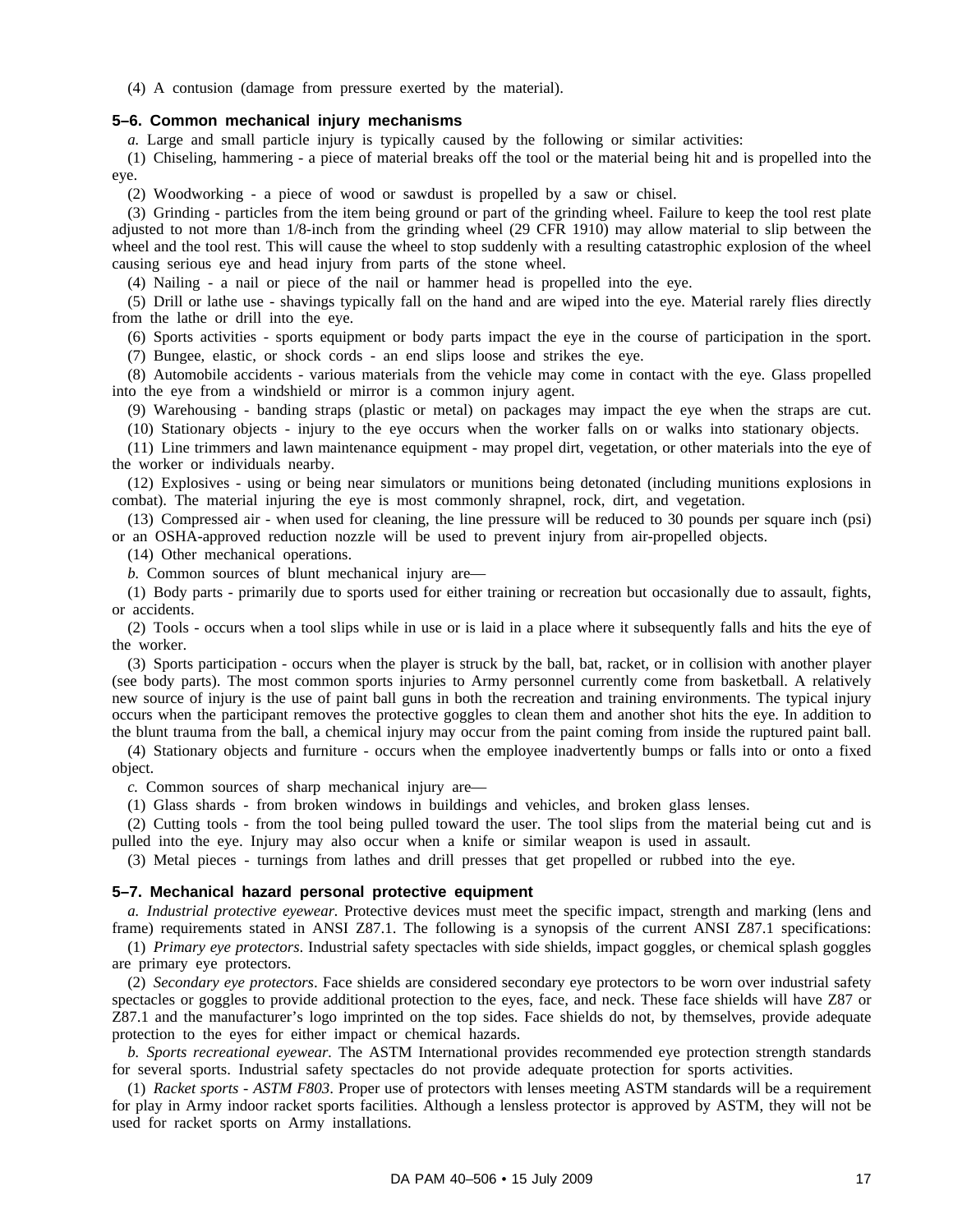*(a)* Eye guards with lenses are available in both prescription and nonprescription styles.

*(b)* Eye cages/lensless eye guards will not be used. A high velocity ball may compress enough to partially penetrate the cage and impact the front of the eye, or a finger may pass through the gap in the protector and injure the eye.

(2) *Paint ball - ASTM F1776*. Protectors meeting this standard will be used for paint ball games/training on Army installations.

(3) *Alpine skiing - ASTM F659*. Protectors meeting this standard will be used when skiing on military installations or during official ski training.

(4) *Youth baseball programs - ASTM F910*. Protectors meeting this standard will be used for youth baseball programs on Army installations.

#### **5–8. Mechanical injury emergency care**

Do not put pressure on an injured eye. Pressure may cause catastrophic damage to internal ocular tissues. With a mechanical eye injury, always assume there has been penetration of the globe until proven otherwise. An optometrist or ophthalmologist should determine the extent of ocular tissue penetration in all but the most obvious cases. In the case of multiple injuries, the attending health care provider will determine which injuries take priority for care.

*a.* Care of mechanical trauma patients includes—

(1) Immediate stabilization and transport to emergency care for penetrating foreign bodies, lacerations (except those known to be superficial), marked contusions of the orbit tissues and globe, especially where hemorrhaging inside the eye is noted.

(2) For an avulsed eye (eye dislodged from socket), do not attempt to push the eye back into the orbit. Cover the eyes with a moist dressing (preferably sterile gauze and normal saline) and move the patient by litter, face up in the reclined position, to emergency treatment.

(3) Immediate evaluation by an eye care specialist (optometrist or ophthalmologist) for superficial foreign bodies, partial thickness lacerations, abrasions (especially corneal), and contusions. Avulsion and other severe ocular trauma patients should be transported directly to an emergency room and receive required treatment from an ophthalmologist.

*b.* Some ocular injuries may be treated by local medical care professionals. Care must be exercised to ensure that the nature of the injury is not beyond the scope of care of the provider. When the eyelids are lacerated, repair should be done by an ophthalmologist or plastic surgeon experienced in eyelid repair. The position of the lids on the surface of the eye is critical to tear film application, and even small amounts of scar tissue in the wrong place can prevent effective lid function.

*c.* Long-term medical follow-up may be required for trauma to the eye. The eye care provider will determine the type and duration of the follow-up care.

*d.* Some mechanical trauma agents/injuries to ocular tissues are—

(1) Foreign bodies - parts of the mechanical injury agent remain imbedded in the ocular tissues. Penetrating foreign bodies pass through one or more ocular tissue. Superficial foreign bodies penetrate less than one thickness of tissue.

(2) Lacerations - a tear of or a cut to one or more ocular tissues.

(3) Contusions - compression injury to ocular tissue, usually from blunt trauma.

*(a)* Ocular adnexa - superficial ocular tissue around the globe is bruised and may have hemorrhaging (ecchymosis or black eye).

*(b)* Globe - potential for internal globe damage to the retina, choroid, ciliary body, iris, or lens of the eye. Damage may include hemorrhaging, retinal detachment, lens displacement, or cataract. Retinal detachment and traumatic cataract may occur at the time of initial trauma or months later.

*(c)* Orbit - blow-out fracture of the orbit may occur when the orbital tissues are compressed and the resulting force ruptures the floor or wall of the bony orbit of the eye, often entrapping orbital tissues including extraocular muscle tissue.

(4) Abrasions - disruption of superficial layers of ocular tissues (eyelids, conjunctiva, and cornea) without complete penetration.

(5) Avulsed eye - the eyeball (globe) is pushed completely out of the orbit.

#### **Section III**

#### **Chemical Hazards, Protection, and First Aid**

#### **5–9. Introduction**

A chemical hazard is any chemical agent foreign to the eye that reacts with the ocular tissues and results in damage to the ocular tissues. The primary and first treatment of chemical injury to the eye is flushing with water. Do this before and, if possible, while transporting the injured individual to medical care. Minimum flushing time is 15 minutes. Some chemical injuries require extended flushing.

#### **5–10. Chemical hazard characteristics**

Liquids are the most common form of chemical agent, but gaseous and solid chemical agents may also produce injury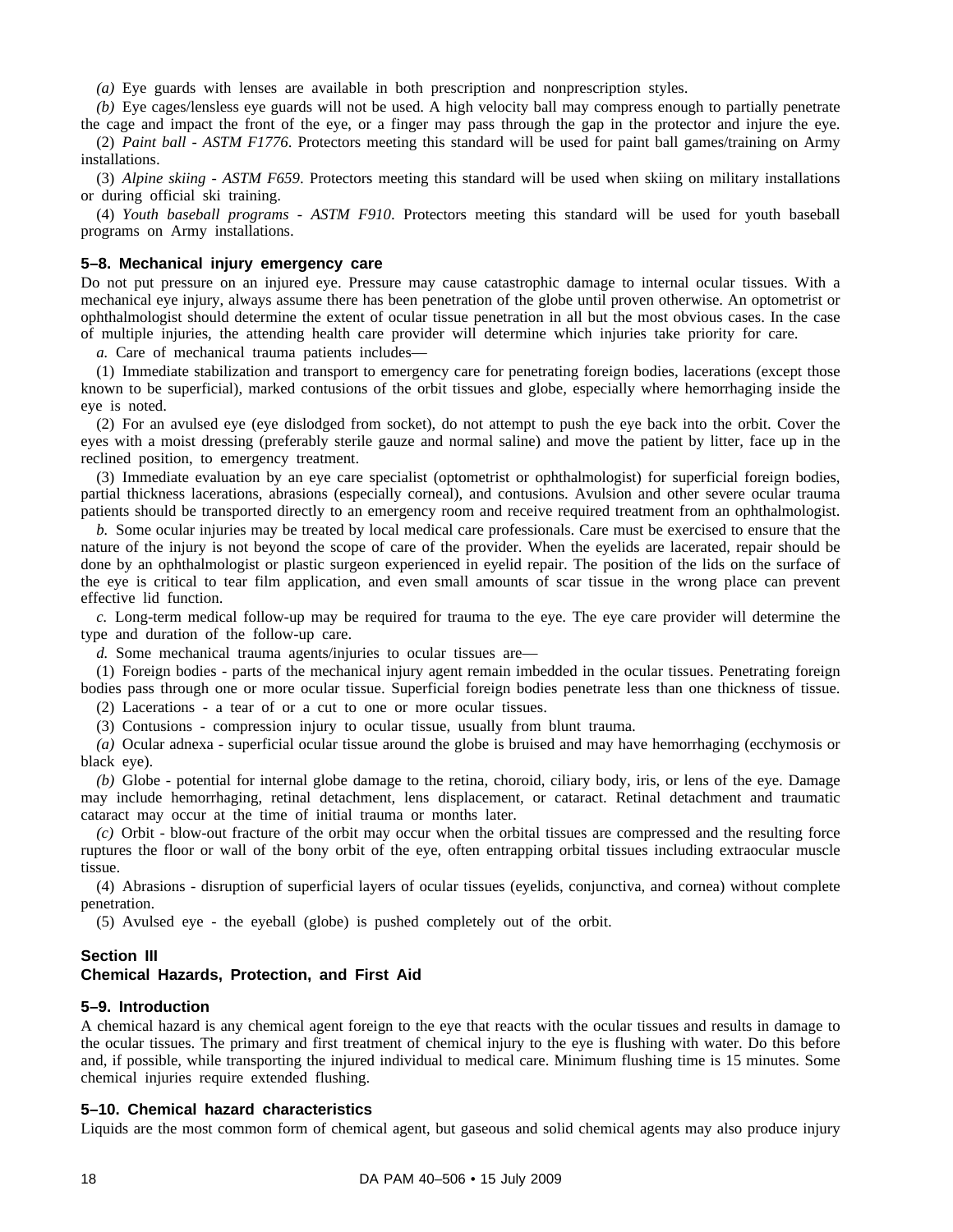to the eye. Alkali burns are the most devastating and represent a true ocular emergency. Most other chemicals are irritants that normally cause superficial injury to the eye tissues.

*a.* Chemical hazard agents are likely to cause—

- (1) Penetration of ocular tissues by infiltration through the tissues.
- (2) Chemical burns of ocular tissues.
- (3) Irritation of ocular tissues.

*b.* Chemical agents likely to produce injury to ocular tissues are alkali (most severe), acid, surfactants (detergents), petroleum products, and crowd control agents. For chemicals considered military unique, see paragraph 5–15.

#### **5–11. Chemical hazard sources**

*a.* Alkali is the chemical agent most harmful to ocular tissues. Common sources of alkali are electrolytes in nickelcadmium rechargeable batteries, chemical reagents in laboratories, and cleaning agents (both industrial and home).

*b.* Acid is the most common chemical injury agent and is found predominantly as electrolytes in rechargeable vehicle batteries, chemical reagents in laboratories, and some cleaning agents. Acids are also often found in solder cores and as a surface curing agent for newly poured concrete.

*c.* Surfactants (detergents) may splash into the eyes while applying to a surface to be cleaned. Some detergents also contain alkali in mild concentrations.

*d.* Petroleum products such as fuels and lubricants may splash into the eyes during the refueling process or while lubricating machinery.

*e.* Crowd control/military-unique agents may splash into the eyes during simulated exercises, crowd control actions, or combat.

*f.* See appendix F for additional chemicals found in the workplace.

#### **5–12. Mechanism of chemical ocular injuries**

Almost all chemicals have the potential to cause eye injury if the concentration is high enough or the volume is excessive. The most hazardous chemicals commonly producing eye injury are—

*a. Alkalis.* Alkalis combine with the fatty component of the cornea and pass through the corneal barrier into the anterior chamber of the eye. Alkali produces a sustained reaction with ocular tissues. In higher concentrations, the cornea may be penetrated within 5 seconds. Once the alkali has penetrated the cornea, injury to the interior structures of the eye continues with no effective way to prevent the action.

*b. Acids.* Acid will normally precipitate the protein of the ocular tissues and set up a self-limiting barrier. The superficial tissues may be severely injured but the injury is rarely deep. Hydrofluoric acid is an exception that will penetrate the ocular tissues.

*c. Surfactants.* The typical injury is a modification of the tear film layer of the eye either by dilution or mild chemical reaction. The most common injury is mild to moderate irritation of the corneal and conjunctival tissues with no severe long-term effects.

*d. Petroleum products.* Mild to moderate irritation of the ocular tissues occurs when petroleum products splash onto them.

*e. Other chemicals.* Most other chemicals produce irritation of ocular tissues.

#### **5–13. Eye protection against chemical injury**

*a.* Chemical splash goggles will be worn when chemical splash potential exists. These goggles will meet ANSI Z87.1 standards, provide the same strength and marking requirements as impact goggles, and have indirect venting. These goggles provide protection against chemical, biological, and impact hazards.

*b.* Face shields (a secondary protector) provide additional impact and chemical splash protection for the eyes, face, and neck when worn over chemical splash goggles. Face shields will not be used alone instead of chemical splash goggles for chemical splash hazards.

#### **5–14. Chemical eye injury emergency care**

Chemical burns caused by alkalis, acids, or other chemical agents demand immediate first aid attention.

*a.* Immediately assist the victim to the nearest eyewash station. Flush the eyes with water for a minimum of 15 minutes. Extended flushing is required for chemicals that are more concentrated or hazardous such as alkali. Flush before and, if possible, while transporting the injured individual to be seen by an optometrist or ophthalmologist (see app G). Training workers in using eyewash units and assisting a chemically injured individual is critical to effective use of eyewash devices. If an eyewash unit is not available, a nearby source of clean, flowing water may be used to irrigate the eyes.

*b.* Do not try to neutralize the chemical agent with anything other than water. If desired, litmus paper may be used to test the tears periodically during the flushing process to determine if the chemical has been diluted to essentially neutral pH. Even if the pH indicates neutralization, continue flushing for at least 15 minutes.

*c.* Do not apply a bandage until the eye care specialist has completed a vision examination since flushing cannot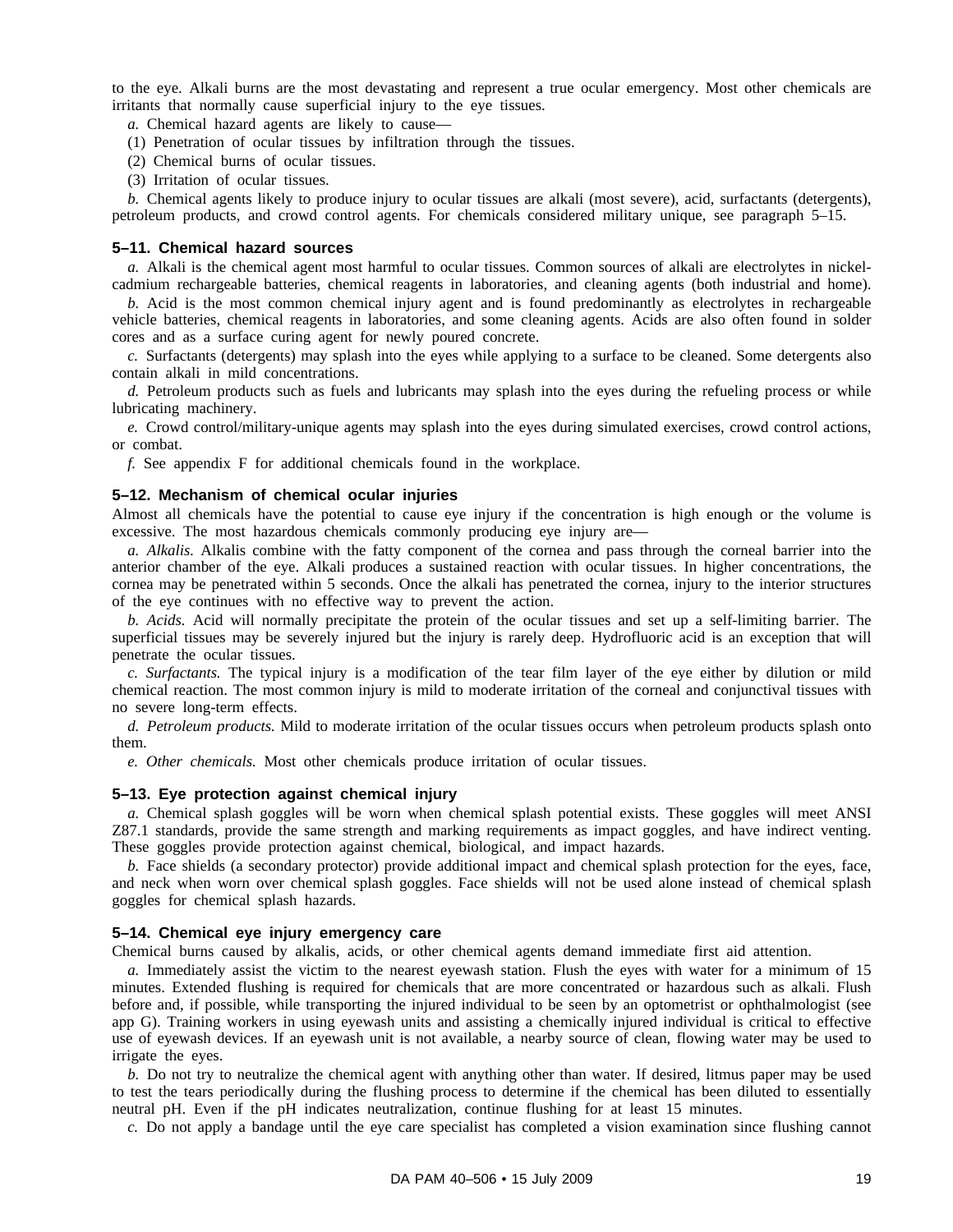continue while bandaged and there is potential for tissue adhesions and for chemical agent to be trapped under the eye lids.

#### **5–15. Special chemicals and warfare agents**

*a. Mustard agent (H, HD, or HT).* Mustard agent is a blister agent. Typical effects of exposure to the eye are a burning sensation of the eyes, swelling of the eyelids, and marked blinking. Pupil miosis (constriction) may also occur. Suitable respirators are to be worn in areas of potential exposure to mustard agent. Where the VA of the employee is reduced to the point that they cannot safely perform their work without spectacles, optical inserts will be provided for use in the respirators. Infrequent visitors to such areas may use contact lenses under a full faceplate respirator only if accompanied by an escort. Currently, employees with potential exposure to mustard agent are enrolled in the unit or installation respiratory protection program. See DA Pam 40–173 for current personnel categories and medical surveillance requirements.

*b. Nerve agents (GA, GB, GD, and VX).* Individuals with potential exposure to nerve agents are assigned specific personnel categories based on potential of exposure. Medical surveillance requirements are based on these personnel categories (DA Pam 40–8). Care must be taken to ensure health care providers and decontamination team members are not contaminated or spreading contamination while providing care.

*c. Military/crowd control chemicals.* Treatment of individuals exposed to military/police-related chemicals is the same as for other chemicals (flushing eyes with copious amounts of water). Additional care must be taken to ensure the health care providers and decontamination team members are not contaminated or spreading contamination while providing care.

#### **Section IV**

#### **Biological Hazards, Protection, and First Aid**

#### **5–16. Introduction**

Biological hazard agents are any of the bacterial, viral, or fungal agents to which an individual may be exposed in the workplace. The unique difference between eye exposure to other hazards and exposure to biological agents is that there is rarely any pain or noticeable physical injury to the eye on initial biological exposure unless the tissue is injured by another agent at the same time. The primary injury hazard occurs after exposure and incubation/infection times are reached.

#### **5–17. Biological hazard sources**

Biological hazards are primarily found in medical facilities, medical research facilities, and at the scene of accidents or incidents involving human injury but may also include biowarfare agents. Those most likely to be exposed are health care providers, emergency medical teams, law enforcement officers, firemen, and victims and perpetrators of assault.

#### **5–18. Biological hazards of primary concern**

The following biological hazards/diseases are of most concern when ocular tissues are exposed to infectious agents: *a.* Human Immunodeficiency Virus (HIV)/Acquired Immune Deficiency Syndrome (AIDS).

- *b.* Hepatitis B and C.
- *c.* Other diseases—
- (1) Viral conjunctivitis.
- (2) Bacterial conjunctivitis.

#### **5–19. Protective devices**

*a.* Protection may be accomplished in medical and research facilities by—

(1) Applying routine infection control procedures for medical facilities.

(2) *Using a face shield protector.* Unless an impact hazard exists, the device may be a thin acetate barrier with clips that attach to a normal eyeglass frame or a regular ANSI Z87.1 face shield (used as an additional protector in industry). Wraparound-type ANSI Z87.1 protectors with no side vents worn with chemical splash goggles also provide good protection from biological spray.

*b.* Protection in other potentially hazardous areas include—

- (1) Safety eyewear with side shields.
- (2) Non-ANSI Z87.1 eyewear with side shields or wrap-around design.
- (3) Face shields (see para  $5-19a(2)$ , above).

# **5–20. Biological injury urgent care**

Biological injury is most likely to occur when the ocular tissues have been abraded or lacerated and then been in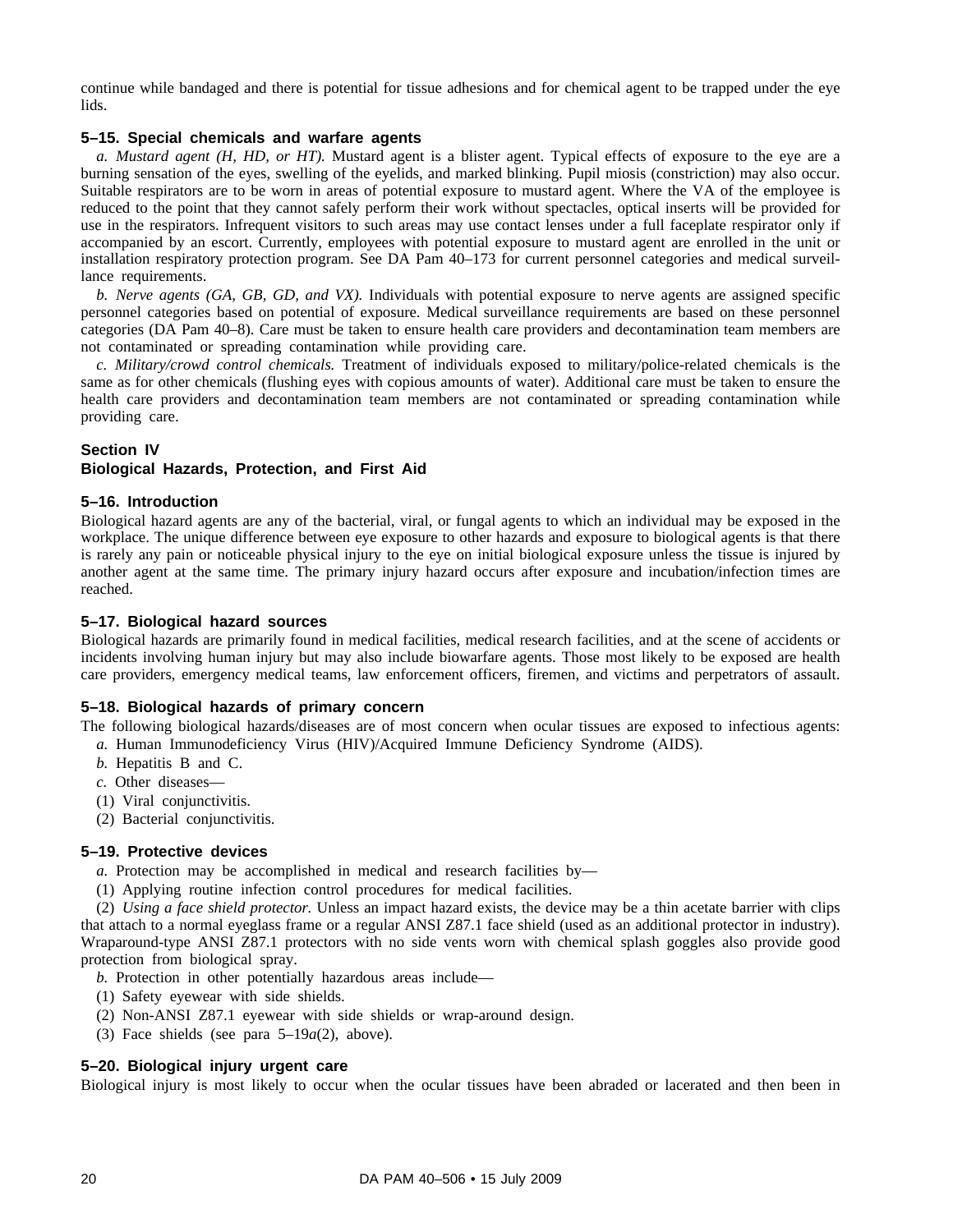contact with biological pathogens. Those exposed should be treated by initial flushing of the eyes with water (15 minutes minimum) then transported for medical evaluation and treatment.

#### **Section V**

#### **Ionizing Radiant Energy Hazards and Protection**

#### **5–21. Introduction**

Ionizing radiation is electromagnetic radiation capable of producing ionization (radioactive) changes in ocular tissues. Included are charged alpha and beta particles, nonparticulate radiation such as gamma and x-rays, and neutrons, which are uncharged elementary particles.

- *a.* Ionizing radiation sources include—
- (1) Nuclear reactors.
- (2) Atomic/nuclear bomb blasts.
- (3) Medical procedures such as diagnostic nuclear medicine/x-ray procedures, and cancer treatment.
- (4) Industrial and military materials or devices that produce radiation.
- *b.* Degree of injury will be determined by—
- (1) Type of radiation (alpha, beta, gamma).
- (2) Energy level of the source.
- (3) Tissue absorption characteristics for the specific radiation at the output energy and frequency levels.
- (4) Distance between the source and the tissue.
- (5) Duration of the exposure.
- (6) Number of repeated exposures (cumulative effect).
- *c.* Ionizing radiation effects include—
- (1) Deterioration of ocular tissues.
- (2) Destruction of ocular tissues.
- (3) Cataract formation.

#### **5–22. Risk levels and monitoring requirements for ionizing radiation**

*a.* There is low risk of overexposure in peacetime if PPE is used and safety precautions are followed. The risk may increase during nuclear conflicts or during accidents involving nuclear materials or radiation devices.

*b.* Individuals who have the potential to receive a dose to the eyes in excess of Federal health and safety standards will be enrolled into a dosimetry program in accordance with AR 40–14. This is an occupational standard, however, and does not apply to tactical scenarios.

*c.* Allowable dose rates are published in DA Pam 40–18.

#### **5–23. Ionizing radiation protection**

Ionizing radiation protection is provided by—

- *a.* Time, distance, and shielding.
- *b.* An effective training program.

#### **Section VI**

#### **Nonionizing Radiant Energy Hazards, Protection, and Medical Management**

#### **5–24. Introduction**

Nonionizing radiation is electromagnetic energy, for which the quantum energy is insufficient to ionize matter. The nonionizing radiation spectrum is divided into spectral bands and include UV, visible, infrared (IR), and RFR.

- *a.* Nonionizing radiation sources include—
- (1) Sunlight.
- (2) High intensity lights.
- (3) Lasers.
- (4) Welding.
- (5) Electric arcing.
- (6) Blast furnaces.
- (7) Germicidal lamps.
- (8) Radar and microwave devices.
- (9) Radios.
- *b.* Degree of injury will be affected by—
- (1) Wavelength of the radiation.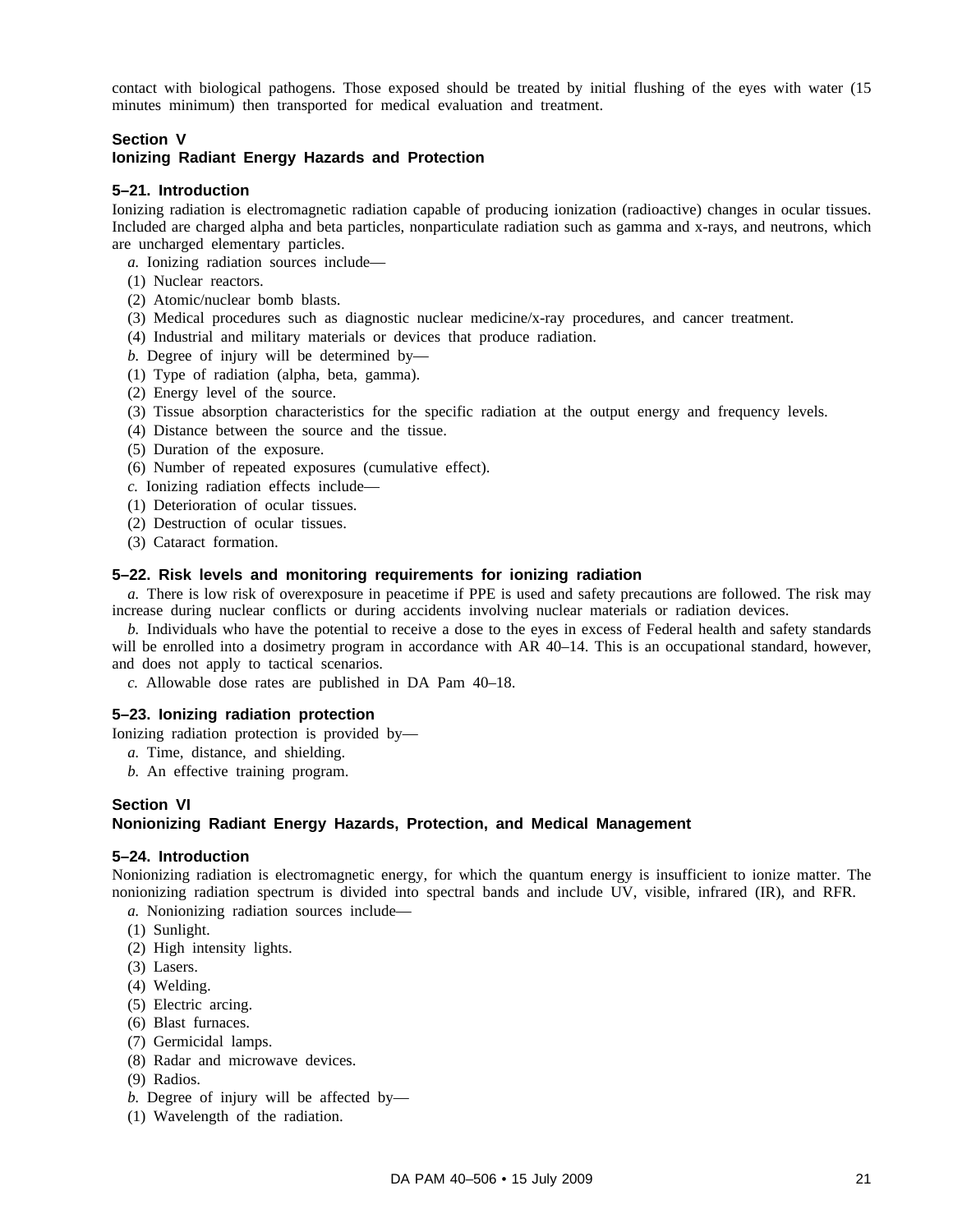(2) Total energy absorbed, which is based upon the duration of the exposure, the number of exposures, and the incident field strength.

(3) Tissue absorption characteristics for the specific radiation at the output energy and frequency levels.

(4) The incident field strength, which decreases with increasing distance between the source and the tissue (field strength decreases according to the inverse square of the distance).

(5) Duration and number of exposures, which is important for cumulative effects such as photochemical effects. *c.* Effects of nonionizing radiation to the eyes include—

(1) Ocular tissue irritation and burns.

(2) Ocular tissue destruction.

(3) Cataract formation.

*d.* Risk levels and monitoring requirements for exposure to nonionizing radiation are—

(1) There is low risk of overexposure in peacetime if PPE is used and safety precautions are followed. The risk may increase during conflicts, especially if directed energy weapons are used.

(2) Safety procedures are designed to prevent exposure to nonionizing radiation in excess of permissible exposure limits (PELs). These procedures are monitored for compliance.

(3) Emitting devices and their associated safety devices are monitored through preventive maintenance to ensure they function properly.

#### **5–25. Ultraviolet radiation hazards**

*a. UV spectrum.* UV radiation hazards occur in any or all of the three defined UV bands in the electromagnetic spectrum:

(1) UV–A: 380 - 315 nanometers (nm).

(2) UV–B: 315 - 280 nm.

(3) UV–C: less than 280 nm.

*b. UV hazards sources.* UV hazards sources include—

(1) Welding operations (the most common source of UV injury).

(2) Germicidal lamps and high power welding (source of UV–C).

(3) Overexposure to the sun. The exposure may be direct, reflected (for example, from sand, snow, or water), or a combination of exposure routes. Some medications increase skin sensitivity to UV radiation.

(4) Tanning salons (simulated sun conditions can produce UV eye injury).

(5) Dermatology light boxes.

(6) Laser exposure. Some lasers (primarily medical) emit radiation in the UV segment of the electromagnetic spectrum (not a common source of UV injury).

*c. UV effects/injury characteristics.* The UV injury symptoms consist of eye pain and a scratchy, sandy, or gritty sensation of the cornea and conjunctiva. Onset of symptoms is from 30 minutes to 15 hours after exposure depending on the length of exposure and intensity of the source. Most common ocular injuries produced by UV–A and UV–B are—

(1) Erythema (sunburn) of the eyelids.

- (2) Photokeratitis (sunburn of corneal epithelium).
- (3) Photoconjunctivitis (sunburn of conjunctival epithelium).
- (4) Skin cancer and cataracts may be long-term effects of exposure.

#### **5–26. Infrared radiation hazards**

*a.* IR radiation hazards are from heat-producing devices.

*b.* Common sources of IR radiation include—

(1) Large furnaces such as those used in the steel production industry.

- (2) Heating plants where large boilers heat very large or multiple buildings.
- (3) Laser devices.

(4) Glass blowing used for both decorative work and custom glassware for experiments in laboratories.

- *c.* IR effects/injury characteristics are—
- (1) Short-term IR injury is primarily to the eyelids and cornea.
- (2) Long-term IR injury affects the crystalline lens in the eye, causing cataracts.

#### **5–27. Laser hazards**

*a. Introduction.* Laser devices are a special case of radiant energy delivery to the eye (see app E). The output and wavelength vary depending on the medium being used in the laser. In recent years, more wavelengths and power outputs have been developed including tuneable lasers in which one laser can emit radiation in multiple wavelengths.

*b. Sources.* Laser hazard sources include—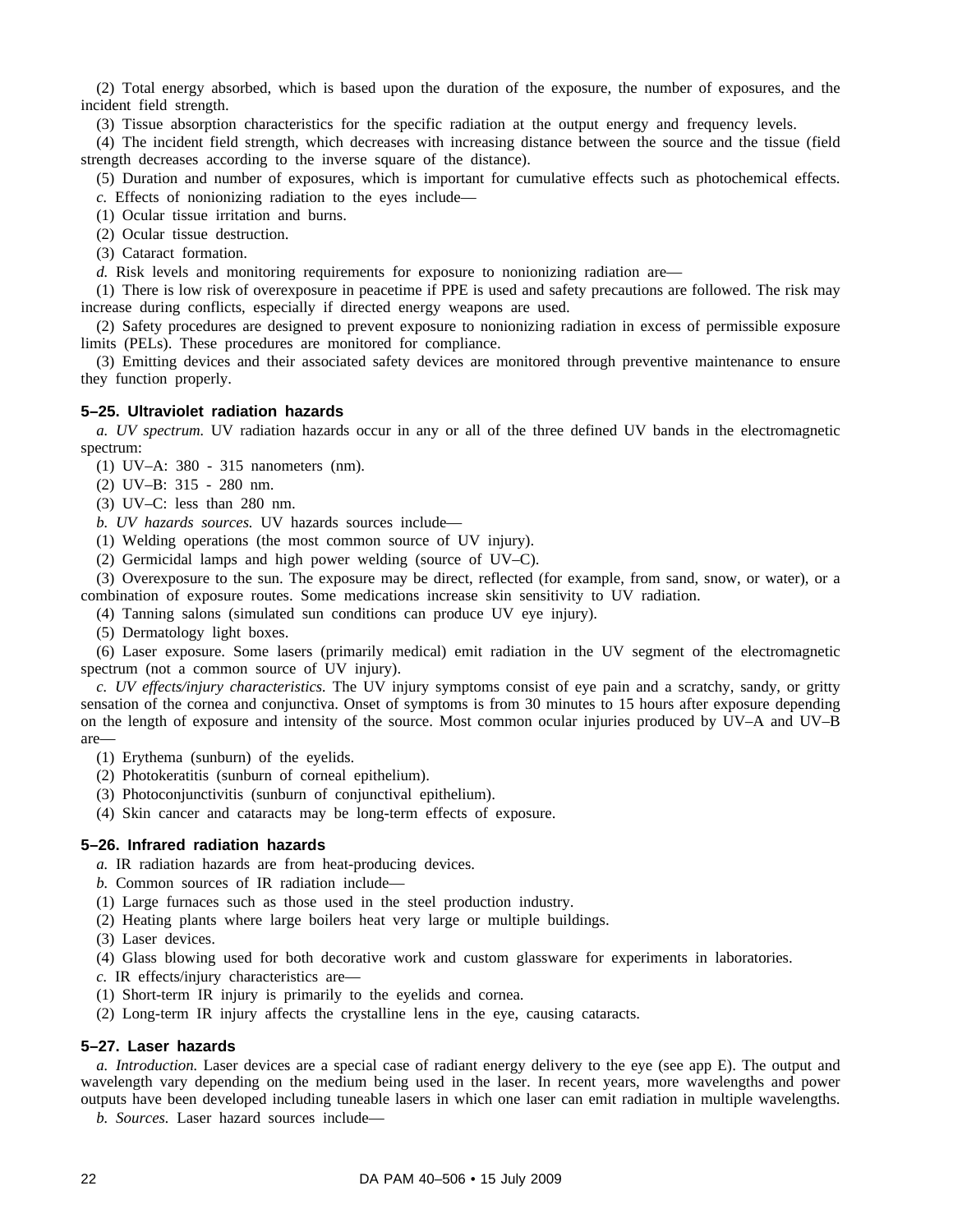(1) Military laser systems.

(2) Medical lasers in health care facilities.

(3) Lasers in industry.

(4) Lasers in research.

(5) Any laser source when beamed directly into the eye for an extended period of time (example: commercial laser pointers that would not normally cause eye injury may produce injury if observed for an extended period of time).

*c. Laser effects/injury characteristics.* Depending on the wavelength, power level and exposure, lasers may produce veiling glare, flash blindness, corneal injury, or retinal injury. Since laser emissions cover a large part of the electromagnetic spectrum, injuries will be—

(1) The same types of injury described in paragraphs 5–25 and 5–26 for UV and IR when the lasers are low to moderate power.

(2) In higher power/short pulse (microsecond or less) lasers emitting a wavelength that affects retinal tissues (400–1400 nm), there is an injury mechanism known as thermoacoustic shock. Thermoacoustic shock occurs when— *(a)* The retinal tissue is rapidly heated.

*(b)* A subsequent violent expansion (vaporization) occurs in the tissues and fluids where the beam is focused.

*(c)* A hole is blasted in the adjacent tissues by either the laser beam or the expansion of instantaneously vaporized ocular fluids. Usually the retina and choroid are affected.

*(d)* Adjacent tissue is destroyed and often hemorrhaging occurs when adjacent blood vessels are damaged.

*(e)* Significant drop in VA may occur. Acuity may or may not return to normal depending on the location and severity of the injury. Historically, injuries to the macular area have the poorest prognosis for recovery. The prognosis for recovery of functional vision increases as the distance of the injury from the macula increases.

(3) Injury to the cornea, crystalline lens, and eyelids may also occur.

*d. Reporting requirements.* The unique nature of laser energy, definitions of laser type, classification of employees using lasers, and laser incidents necessitate unique reporting requirements. See appendix E and U.S. Army technical bulletin, medical (TB MED) 524.

#### **5–28. Radio frequency radiation**

*a.* Radio frequency radiation hazards can exist near man-made sources.

- *b.* Common sources of RFR include—
- (1) Radar.
- (2) Radio.
- (3) Satellite communication terminals.
- (4) High power microwave generators.
- (5) Electronic countermeasure systems.
- (6) Shortwave diathermy.

*c.* RFR exposure causes tissue heating which over the long-term can affect the crystalline lens in the eye, forming cataracts. RFR can also affect medical implants and other electronic life-support equipment. Electromagnetic interference is a growing concern in hospitals with the ever increasing reliance upon electronic equipment and the increased presence of RFR sources in the form of personal communication devices. An RFR exposure incident is defined as an overexposure in excess of five times the PEL. If an RFR incident is suspected and USACHPPM has investigated and confirmed the likelihood of an incident, a dilated examination of the eye with emphasis on the crystalline lens should be performed with a slit lamp. If changes are noted in the clarity of the lens or development of cataracts occurs, periodic follow-up examinations should be scheduled to monitor the lens/cataract for increasing density. The timeframe for follow-up will vary with the degree of exposure, any crystalline lens opacification noted, and the judgment of the ophthalmic provider (optometrist or ophthalmologist). There is some evidence that suggests an RFR overexposure may also affect the neural tissues. If visual symptoms are reported by the patient, neurological tests may be required as well.

#### **5–29. Nonionizing radiation eye protection**

*a. Introduction.* When selecting radiant energy protective devices, ensure absorptive lenses are appropriate to the wavelength and power output of the radiation source. An opaque helmet and/or absorptive face shield are used where high temperature sources exist.

*b. Welding.* ANSI Z49.1 will be used in conjunction with ANSI Z87.1 requirements for the selection of protective goggles and helmets for welding and cutting operations (see app H). These standards address—

(1) Helmet characteristics.

(2) Shade selection for lenses. Optical density (light attenuating ability) and tint of the lens must be appropriate for welding type and radiation intensity.

- (3) Welding goggles and hand shields.
- (4) Additional eye protection guidance.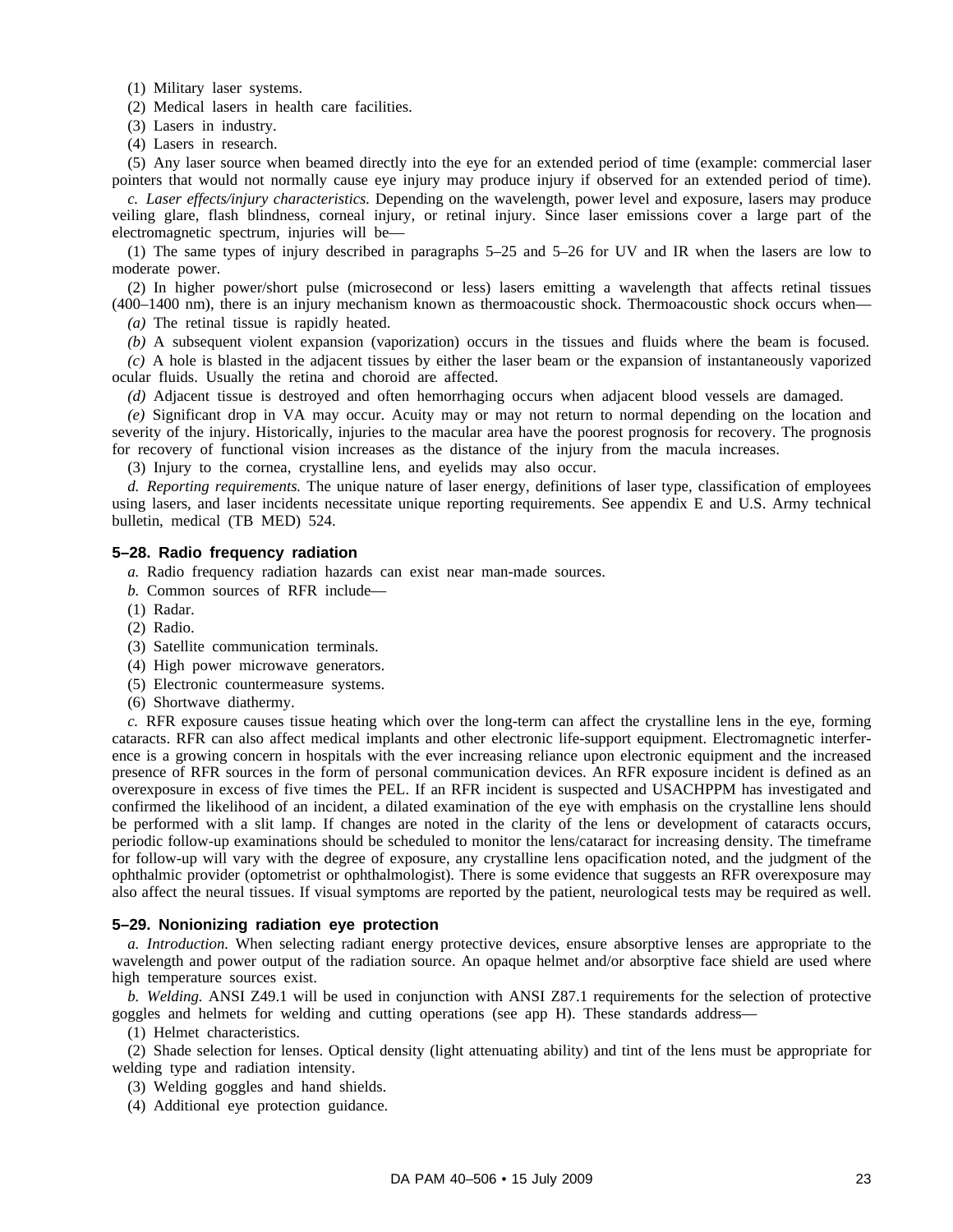*(a)* In addition to protecting the eyes from optical radiation, ANSI Z87.1 protection must be worn under the helmet because the helmet is usually lifted to inspect welds.

*(b)* Helmets with photosensing lenses are recommended for large-scale arc welding operations to minimize the time the helmet has to be lifted for inspection of welds (also see app H).

*c. Solar.*

(1) Appropriate tint in sunglasses and UV blocking characteristics on all lenses should be determined by the eye care practitioner.

(2) Optimize eyewear or other devices for the environmental conditions.

(3) Absorptive lenses can affect color perception. Therefore, training should be conducted using the same or similar tint to that used in actual missions.

(4) The sun should never be viewed directly with either the naked eye or through lenses. Looking at the sun may cause severe and permanent injury to the retina.

*d. Laser.* ANSI Z136.1 is the applicable standard for safe laser use except for lasers used in health care facilities (see app E). ANSI Z136.3 is the standard for lasers used in health care facilities. Laser protective goggles provide the best protection when engineering and administrative controls are not adequate. Spectacles with laser lenses and opaque side shields are acceptable. Laser protective eyewear is required when using class 3B and class 4 lasers but only in a few specific instances for the other classes of lasers. Laser protective eyewear will—

(1) Have OD appropriate to the power output of the laser.

(2) Be wavelength-specific to the spectral output of the laser.

(3) Have lenses marked with OD and wavelength.

(4) Be inspected by competent technicians with devices that can measure OD and wavelength attenuation characteristics after multiple exposures to laser emissions (frequency of inspection of the eye protective devices will vary with power output and wavelength of the laser). Replace devices that no longer provide the required protection.

*e. RFR.* There is currently no suitable PPE for RFR exposure.

#### **5–30. Treatment for radiant energy injuries**

*a.* Immediate treatment for radiant energy injury addresses the symptoms and usually consists of—

(1) Alleviating the pain with cold compresses for erythema (sunburn) of external tissues such as the eyelids prior to evacuation.

(2) Administering pain medications (none that would inhibit clotting) at the MTF by health care providers.

(3) Prescribing antibiotics to prevent secondary infections.

(4) Referring known laser injury or exposure immediately to a military optometrist or ophthalmologist for a sameday evaluation even if no injury is immediately apparent. (A civilian eye care specialist may be used if no military care is available within 24 hours.)

(5) Reporting laser injury or exposure through appropriate channels per appendix E.

*b.* Follow-up care should be provided.

(1) An eye care specialist may be required to treat or observe internal ocular tissues depending on the degree of injury. If the macula (area of best vision) has not been damaged, the prognosis for return of a majority of visual function is good.

(2) A retinal specialist may be required to treat intraocular hemorrhage. See appendix E for referral protocol for laser injuries.

# **Section VII**

# **Thermal Hazards, Protection, and Medical Management**

# **5–31. Introduction**

Thermal hazards addressed in this document are those that are direct contact heat hazards that cause burns. The IR radiation hazards from heat and other sources are covered in section VI, paragraph 5–26 above.

*a.* Common sources of thermal injury include—

- (1) Hot liquids such as boiling water and grease used in cooking.
- (2) Heated objects such as solder, welding spatter, and hot curling irons.
- (3) Hot gases from flames and steam.
- (4) Open flames and fires.
- *b.* Sources of thermal injury in field exercises and combat include—

(1) Explosion of improperly used immersion heaters. (This is the most common source of thermal injury in the Army.)

- (2) Flash from munitions and munitions simulators.
- (3) Fire from fuel ignition.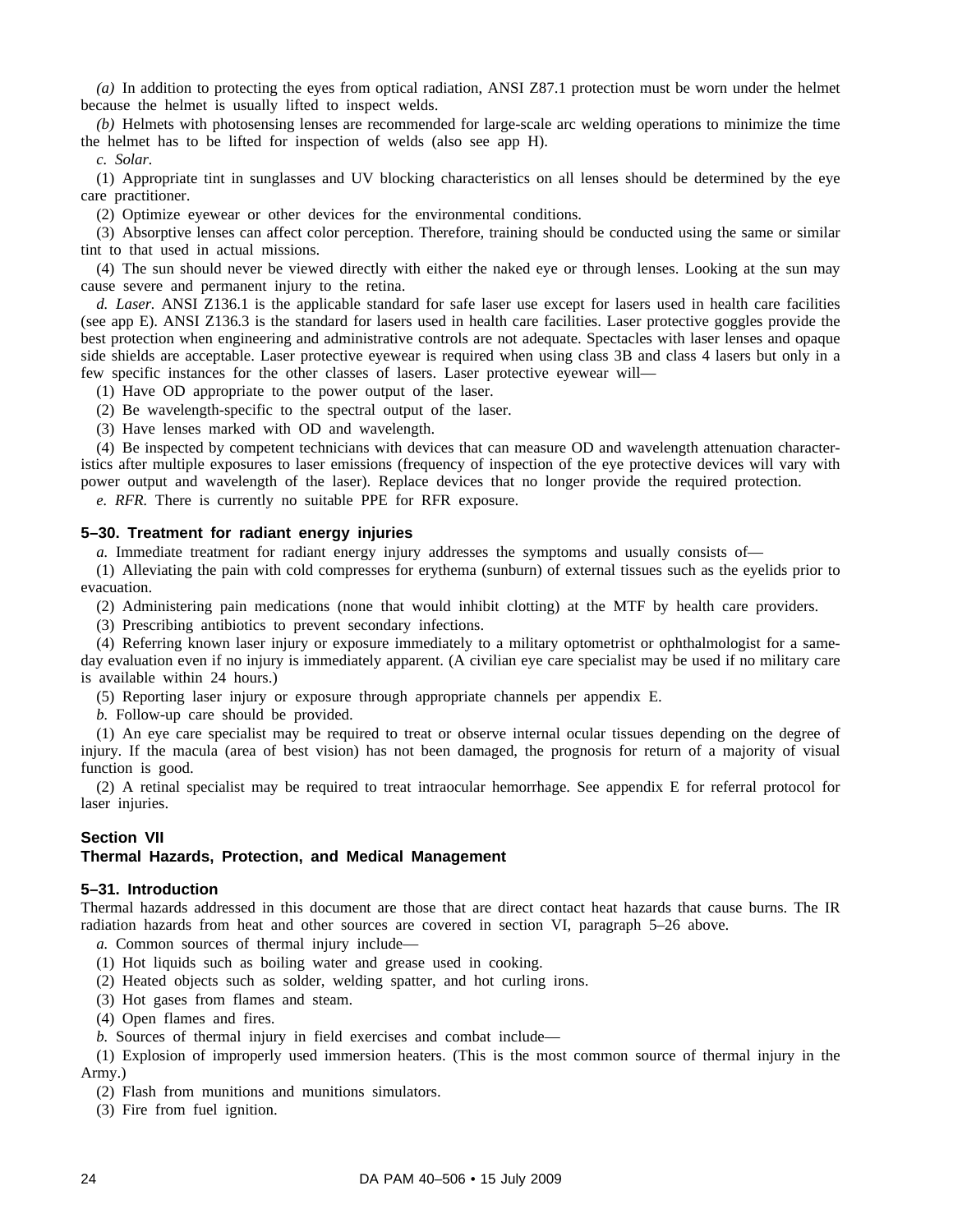#### **5–32. Thermal eye protection**

Thermal eye protection measures are—

- *a.* Avoidance of the hazard.
- *b.* Protective eyewear appropriate to the type of hazard(s).
- *c.* Chemical splash goggles combined with a face shield where there is a risk of hot fluid splash.

#### **5–33. Treatment for thermal injuries**

The treatment for thermal injuries is consistent with the treatment for any burn such as those identified in paragraph 5–30 above.

# **Chapter 6 Environmental Vision**

#### **6–1. Introduction**

Environmental vision is the assessment, evaluation, monitoring, and management of external/physical conditions that affect visual performance. These conditions may include the effects of tools and equipment used in work, work station physical design, illumination, and weather. Environmental factors affect efficiency, safety, and comfort. The environment may be natural, artificial, or both.

#### **6–2. Atmospheric elements affecting vision**

*a. Temperature and humidity.*

(1) Optical surfaces (such as lenses or windshields) have reduced clarity with fogging, pitting, and dust accumulation.

*(a)* Fogging often occurs with—

*1.* Low temperatures in most humidity levels.

*2.* Medium to high temperatures in high humidity levels.

*3.* Any temperature for eyewear worn by someone doing strenuous exercise.

*4.* Sudden change to a higher temperature environment.

*(b)* Lens/windshield pitting occurs with repeated exposure to impact from small particles. This often results in glare when driving into the sun or oncoming bright headlights.

*(c)* Dust accumulation often occurs with—

*1.* Low humidity conditions.

*2.* High temperature conditions.

(2) The low humidity that normally occurs at high altitudes or arid locations often causes drying of the ocular tissues. Most people adapt to this condition within 2 to 3 weeks. This drying also occurs in air conditioned rooms and aboard aircraft flying at high altitudes. Contact lens wearers may experience difficulty wearing their lenses in low humidity conditions.

*b. Dusty, dirty, smoky, and otherwise polluted environments.*

(1) Ophthalmic lenses.

*(a)* Dust and dirt on lenses reduce the clarity of images seen through the lenses and increases glare from light sources.

*1.* Spectacles, including safety glasses - the lens surfaces are affected.

*2.* Sighting devices - may be on the external lens surfaces or internal lens surfaces if the device is poorly sealed.

*(b)* Dust and dirt in ocular tissues may produce irritation, minor abrasions or cause a secondary infection if pathogens are in the dust.

(2) Optical performance.

*(a)* Light reflecting from dust particles on lenses produces glare.

*(b)* Lenses, especially polycarbonate, scratch easily in dusty environments if not cleaned carefully. However, the increased protection provided by polycarbonate lenses outweighs the negative factor of the scratching.

(3) Contact lenses.

*(a)* Difficulty cleaning the lenses.

*(b)* Increases risk of abrasion to the cornea.

- *(c)* Increases risk of infection due to abrasions and poor lens hygiene.
- *(d)* Makes contact lens wear more difficult and uncomfortable.

*(e)* Increases incidence of deposits on the lenses from tears and other ocular secretions.

*(f)* Contact lens wear in field conditions (for example, FTX or deployment) is prohibited unless the contact lenses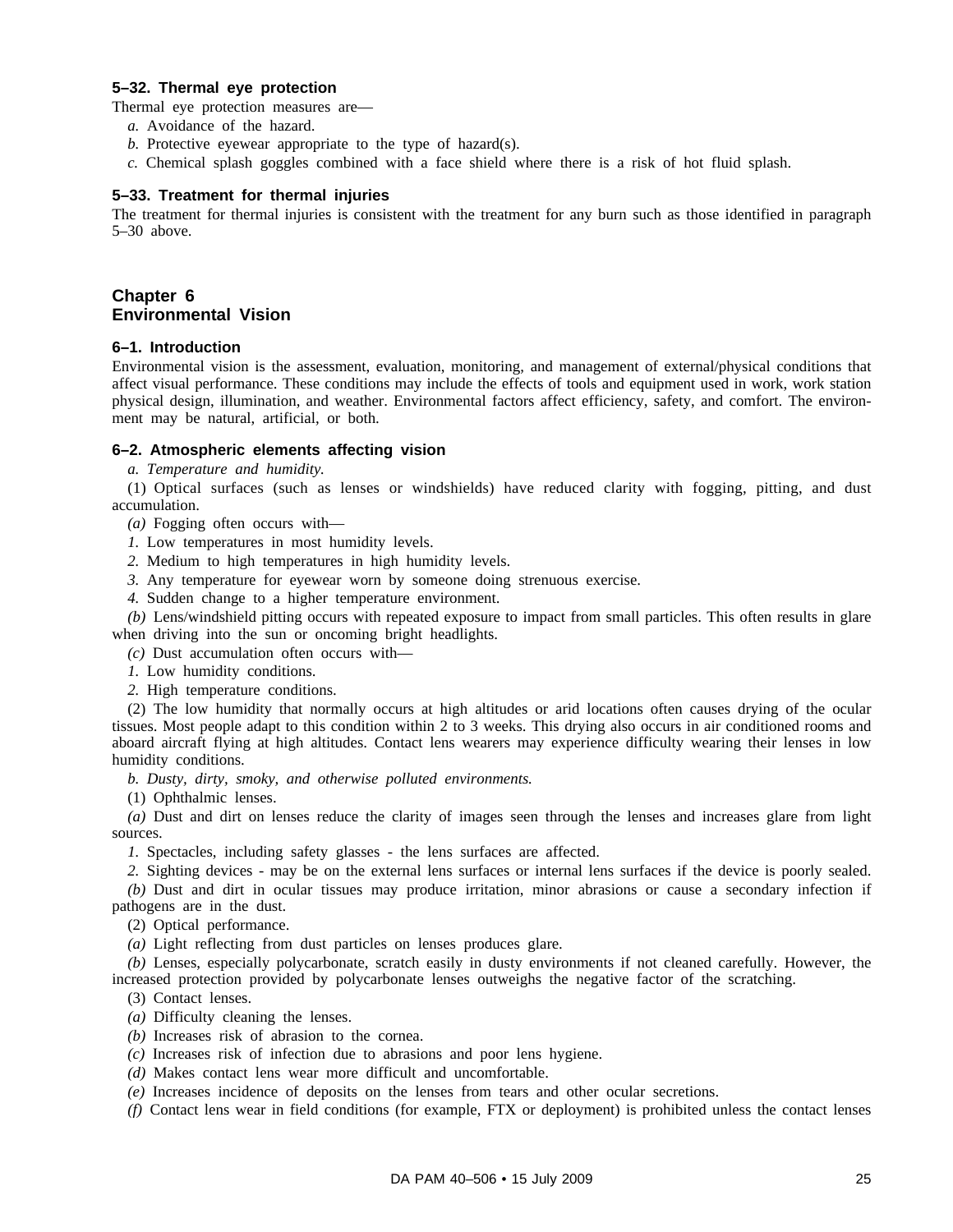are part of a military program and are provided by the military. Wear of contact lenses under military protective masks is not allowed since the lenses cannot be removed when prolonged wear of the mask is necessary.

- *c. Wind/air movement.* The movement of wind and air—
- (1) Dries the ocular tissues by evaporation of tears.
- (2) Promotes irritations of the cornea and conjunctiva.
- (3) Carries chemical pollutants.
- (4) Adversely affects the wear of contact lenses.

#### **6–3. Illumination and lighting**

*a. General.* Appropriate lighting levels promote a safe work environment and improve visual efficiency and comfort. Illumination surveys may be performed by an IH, VCRO, OHN, safety officer, or other qualified individual who is familiar with illumination instruments, measurements, and standards. Lighting evaluations reflect the quality, quantity, and location of natural and artificial lighting. Lighting surveys must also consider the vision and lighting requirements of tasks and the visual capabilities of the employees. Problems may occur with either insufficient or excessive illumination levels. Guidelines for illumination are available from the Illuminating Engineering Society of North America.

*b. Illumination terms.*

(1) *General illumination*. Ambient light, the light from natural or artificial sources, that normally illuminates a broad work area.

(2) *Supplemental task lighting*. Lighting which is added to general illumination at a worksite to increase the visibility of objects or tasks.

(3) *Quantity of illumination*. The amount of light emitted by a light source falling on a surface or work station is called illuminance and is measured in units called Lux (1 lumen/m<sup>2</sup>) or foot-candle (fc) (1 lumen/ft<sup>2</sup>). Illumination should match the visual demands of the task. Detailed work (such as reading machinists calipers) requires more illumination than gross tasks (such as operating a forklift).

(4) *Level of illumination*. The Illuminating Engineering Society Handbook and other references provide guidelines for illumination. Recommended minimum levels of illumination should not be confused with optimal levels of illumination that allow for maximum worker safety and productivity. Older workers often need higher illumination levels than younger workers due to changes in the pupil diameter, clarity of ocular tissues, and accommodative ability with the natural aging process. Table 6–1 provides recommended illumination levels based on several references on lighting.

| Recommended task illumination in foot-candles (fc)          |                                |                                                                          |                    |  |
|-------------------------------------------------------------|--------------------------------|--------------------------------------------------------------------------|--------------------|--|
| Task/Activity Description                                   | DOD MIL-STD 1472F <sup>1</sup> | <b>Illuminating Engineering Society</b><br>of North America <sup>2</sup> | 41 CFR 101-20.1073 |  |
| Auto parking areas                                          |                                | $10 - 20$ fc                                                             | $6-10$ fc          |  |
| Corridor, stairs, elevator boarding area,<br>walk surfaces  | $10 - 20$ fc                   | $10 - 20$ fc                                                             | $1-5$ fc           |  |
| Loading dock                                                | $10 - 20$ fc                   | $20 f$ c                                                                 | $21 - 30$ fc       |  |
| Storage areas (medium)                                      | $20 - 30$ fc                   | $10 - 20$ fc                                                             | $6-10$ fc          |  |
| Assembly (course)                                           | $30 - 50$ fc                   | $10 - 20$ fc                                                             | $6-10$ fc          |  |
| Shipping preparation                                        |                                | $20 - 50$ fc                                                             | $21 - 30$ fc       |  |
| Work areas - general                                        | $30 - 50$ fc                   | $20 - 50$ fc                                                             | 30fc               |  |
| Work station surface                                        | $50 - 75$ fc                   | $50 - 100$ fc                                                            | 50 fc              |  |
| Food preparation, assembly, and manu-<br>facturing (medium) | $50 - 75$ fc                   | $50 - 100$ fc                                                            |                    |  |
| Drafting/drawing - fine detail                              | $100 - 200$ fc                 | $50 - 100$ fc                                                            |                    |  |
| Assembly (fine)                                             | 75-100 fc                      | $100 - 200$ fc                                                           |                    |  |
| Fine inspection (detailed)                                  | 100-200 fc                     | $100 - 200$ fc                                                           |                    |  |
| Machine work (fine detail)                                  | 100-200 fc                     | 200-500 fc                                                               |                    |  |
| Inspection - very fine                                      | 200-300 fc                     | 200-500 fc                                                               |                    |  |

# **Table 6–1**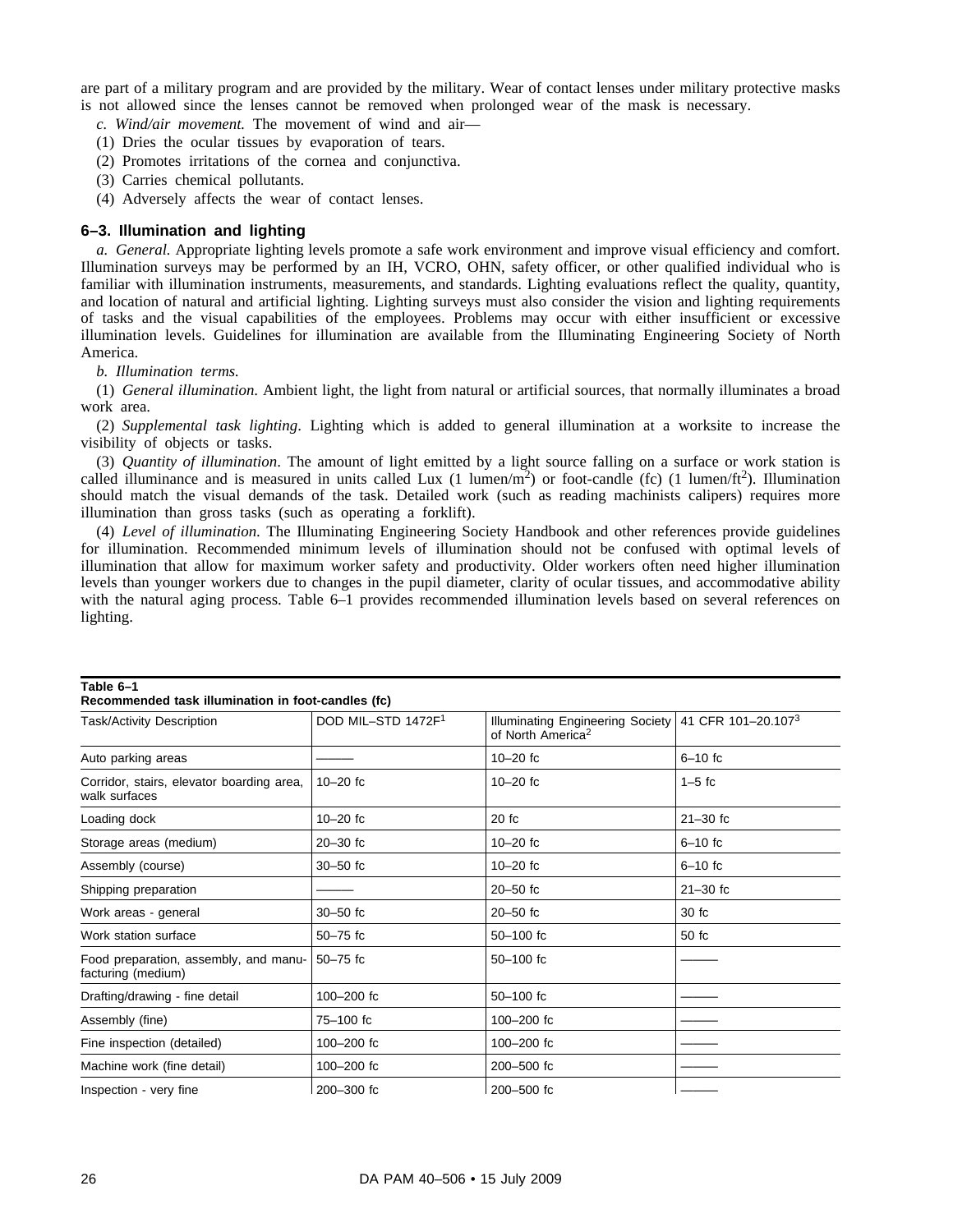#### **Table 6–1 Recommended task illumination in foot-candles (fc)—Continued**

Notes:

1 DOD Military Standard 1472F, Department of Defense Design Criteria Standard, Human Engineering, 23 August 1999.

3 Title 41, Code of Federal Regulations, Section 101–20.107, Energy Conservation.

(5) *Direct lighting*. Direct lighting (light that falls directly on the task) is the most efficient type of illumination. However, direct lighting often produces shadows and glare which may interfere with efficiency of the visual system.

(6) *Indirect lighting*. Indirect lighting (light that reflects off adjacent ceilings or walls) produces a more comfortable visual work environment. However, indirect lighting is less efficient (uses more energy per illumination unit incident on the work surface) than direct lighting.

*c. Energy conservation requirements.* Title 41, CFR, Section 101–20.107, mandates maximum illumination levels for an energy conservation program in U.S. Government facilities. Installations should use the CFR-mandated illumination levels unless that level jeopardizes worker performance, safety, or health. See table 6–1 for a comparison of the CFR-mandated maximum illumination levels based on energy conservation versus the visual performance and comfortbased recommendations from several references on illumination. Worker safety takes precedence over energy conservation requirements; thus, illumination of work areas and surfaces will be based on safety and performance. The VCRT should determine local supplemental lighting requirements.

*d. Color perception.*

(1) The human visual system is composed of two primary sets of sensors in the retina. They are described as rods and cones. Rods are primarily responsible for vision during dim and dark illumination conditions. Cones are primarily responsible for vision during bright and light illumination conditions and are more sensitive to color stimulation. The color perceived is either the color of a light source when looking at the source itself or the color of light reflected from an object when an object is illuminated. Visual acuity and visual field both vary with the illumination level.

(2) Color rendering (color subtraction) is the color perceived by the eye when light reflects from an object. Good color rendering means the perceived or measured color is similar to that produced when the object is illuminated by sunlight. Poor color rendering means the object color appears distinctly different than if it were illuminated by sunlight. Illumination sources may distort color perception, increase visual fatigue, and reduce productivity. As a general rule, lamps with higher efficiency (lumens per watt) tend to have poorer color-rendering properties (table 6–2).

| .<br>Lamp efficiencies, color renditions, and uses |               |                 |                               |  |
|----------------------------------------------------|---------------|-----------------|-------------------------------|--|
| Luminaire type                                     | Lumens / watt | Color rendition | Use                           |  |
| Incandescent                                       | $17 - 23$     | very good       | Task and general lighting     |  |
| Fluorescent                                        | $70 - 80$     | excellent       | Task and general lighting     |  |
| Mercury vapor                                      | $44 - 55$     | good            | Warehouse, manufacturing area |  |
| Metal halide                                       | $80 - 90$     | qood            | Warehouse, manufacturing area |  |
| High-pressure sodium                               | 115           | poor            | Parking lot, storage area     |  |
| Low-pressure sodium                                | 170           | very poor       | Parking lot, highway          |  |

**Table 6–2**

*(a)* Incandescent light has good color-rendering properties but is less energy efficient than many other sources. These lamps may be used for general or supplemental task lighting.

*(b)* Fluorescent lights are the most commonly used lights in workplaces and emit a relatively broad spectrum of light, giving them excellent color-rendering properties. They may be used for general or task lighting.

*(c)* Mercury high intensity discharge vapor and metal halide lamps, often used in gymnasiums and large industrial bays, are very efficient light sources but may cause a mild distortion of color perception. These lamps are good for general illumination but may require supplemental lighting.

*(d)* High-pressure sodium lamps are used in warehouses and some industrial manufacturing bays. They produce a golden, bright, relatively narrow spectrum light with its maximum intensity centered on 589 nm. These lamps are well suited for general illumination but should not exceed 50 fc. These lamps should not be used in areas where tasks require good color discrimination. Supplemental task lighting is usually required.

*(e)* Low-pressure sodium lamps, the most efficient lamps currently made in large quantities, are often used to illuminate highways and parking lots. The intense yellow light produced has a very narrow spectrum (consisting of a double wavelength at 589.0 and 589.6 nm) that significantly distorts perception of many colors. The monochromatic

<sup>2</sup> Lighting Handbook, Illuminating Engineering Society of North America, 9th ed., 2000.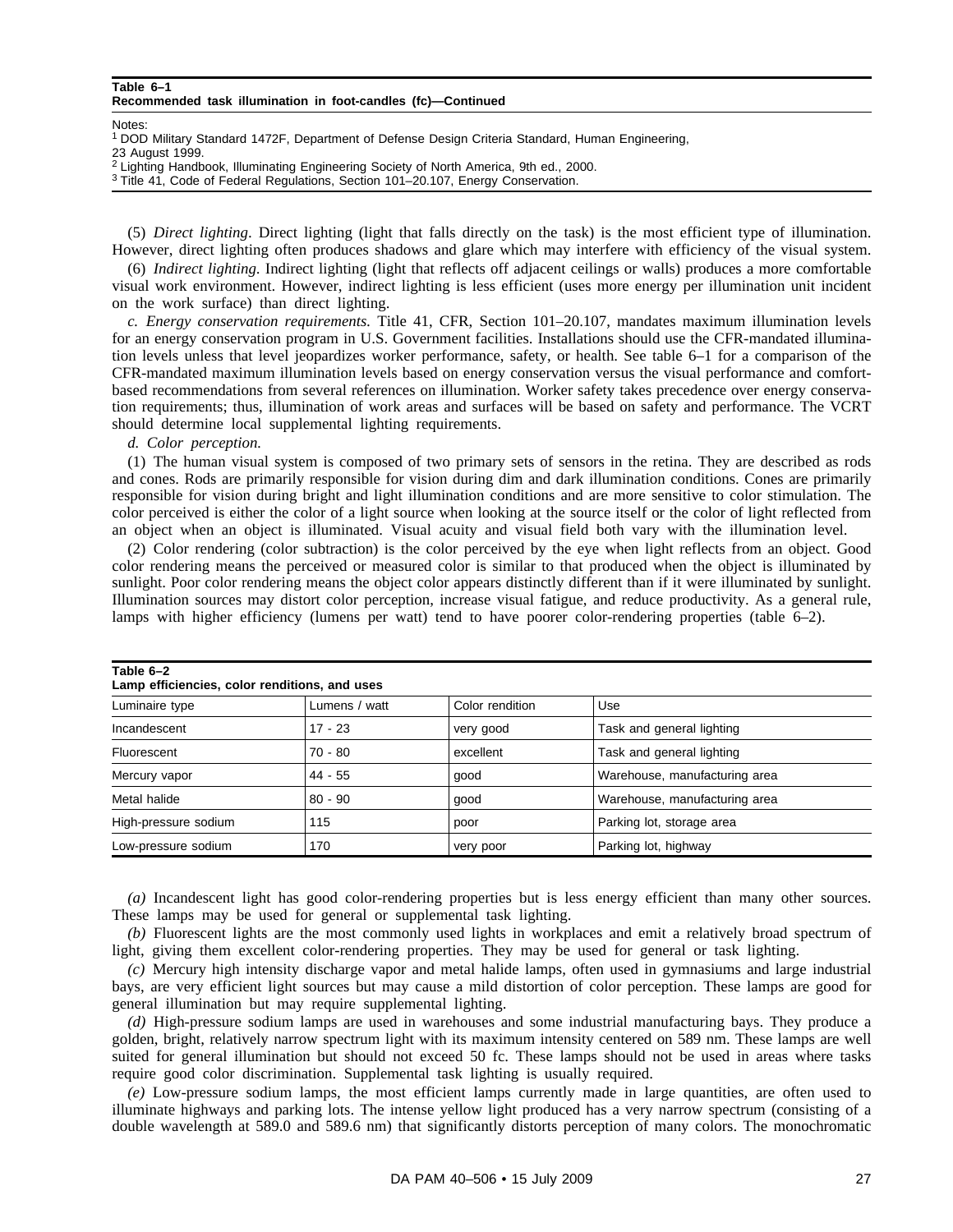light produced also degrades depth perception which may increase risk or accident or injury. These sodium lamps reduce the visibility of the standard black and yellow safety warning markings and may pose a safety hazard. Lowpressure sodium lamps will not be used in manufacturing operations.

*(f)* Light emitting diodes are the new technology in illumination. They are very energy efficient and are rapidly entering the field of space illumination. The first mass use of these lamps were in devices such as flashlights but have now made major inroads into automotive and internal structure illumination.

(3) Either inadequate or excessive lighting may contribute to inefficient visual performance and decreased visual comfort. The National Safety Council estimates that insufficient lighting is the sole cause of 5 percent of industrial accidents. No single procedure or formula will solve all lighting problems. Some of the factors that may contribute to visual discomfort are direct glare, reflected glare, and harsh shadows. The VCRT should determine the local supplemental lighting requirements.

*(a) Direct glare*. Direct glare comes from uncontrolled light sources (light sources without reflectors or diffusers) or from light sources that allow the worker to view the light source directly while working. The adverse effects associated with direct glare may be reduced by—

*1.* Restricting the light sources by using appropriate reflectors, diffusers, blinds, or louvers.

*2.* Decreasing the brightness of the light sources.

*3.* Directing the glare source away from the line of sight of the employee.

*4.* Increasing the brightness of the area surrounding the glare source. A ratio of 3:1 or 1:3 between task and background illumination has been found to be comfortable for most people.

*(b) Reflected glare.* Reflected glare (veiling glare) occurs when there is a reflection from a highly polished surface (such as desk tops, VDT screen, or glossy paper) and may cause significant visual discomfort. Reflected glare may be minimized by—

*1.* Moving the light source.

*2.* Changing the angle of the work plane to minimize reflection.

*3.* Using matte-type surfaces that minimize reflection.

*4.* Using polarized filters (for example, clip-on over prescription spectacles).

*(c) Harsh shadows.* Intense artificial lighting and direct sunlight produce harsh shadows. Visual discomfort occurs when the task falls in the line of the shadow. The shadows may be minimized or removed by—

*1.* Adding supplemental lighting on the task.

*2.* Reducing the intensity of general area lighting.

*3.* Adding diffusers to the general lighting.

*4.* Using screens or draperies or tinting windows to block sunlight.

*(d) Physiological or anatomical factors of the employee.* Several physiological and anatomical factors may affect the way illumination and other elements of the environment modify visual performance. As the worker ages, physiological changes occur which affect visual performance. These changes may include smaller pupils, cataracts, decreased accommodation, reduced ability to detect movement in the periphery, more noticeable glare, and reduced contrast sensitivity.

*1.* Reduce pupil size. Reduced pupil size allows less light to the retina and, therefore, often requires increased illumination.

*2.* Insufficient accommodation. In the normal eye, there is a focusing mechanism (accommodation) to allow focus change from distant to near objects. This focusing ability is reduced in some individuals making it difficult to see near objects clearly (such as books, documents, correspondence, VDT screens, and fine detail).

*3.* Cataracts. Some individuals develop cataracts in the lens of the eye by trauma from mechanical or chemical agents, systemic diseases, systemic medications, or aging. This is characterized by the tissue becoming opaque. If the cataract is in the periphery of the lens, increased illumination will reduce the pupil size and help with clarity. If the cataract is in the center of the lens, often reduced illumination in the work area will produce a larger pupil size and allow the worker to see around the cataract.

*4.* Increased illumination. Increased illumination will assist the aging worker in most of these factors except central cataract. Periodic comprehensive vision examinations usually provide additional information and spectacles (when necessary) that will enhance work performance. These examinations are the responsibility of the employee.

#### **6–4. Special devices and systems**

*a. Protective mask.* Use of the protective mask (gas mask) presents some unique visual conditions. Training in the mask is very important. This will ensure that the Soldier/worker will understand and be ready to cope with the change in visual environment produced by wear of the mask and be able to perform critical tasks in that environment. The wearer should understand that—

(1) The lateral (side) and vertical fields of view are reduced.

(2) The head must be rotated or tilted more than usual to see in all directions.

(3) When PMIs are required for clear vision, the visual environment is restricted by the lens diameter.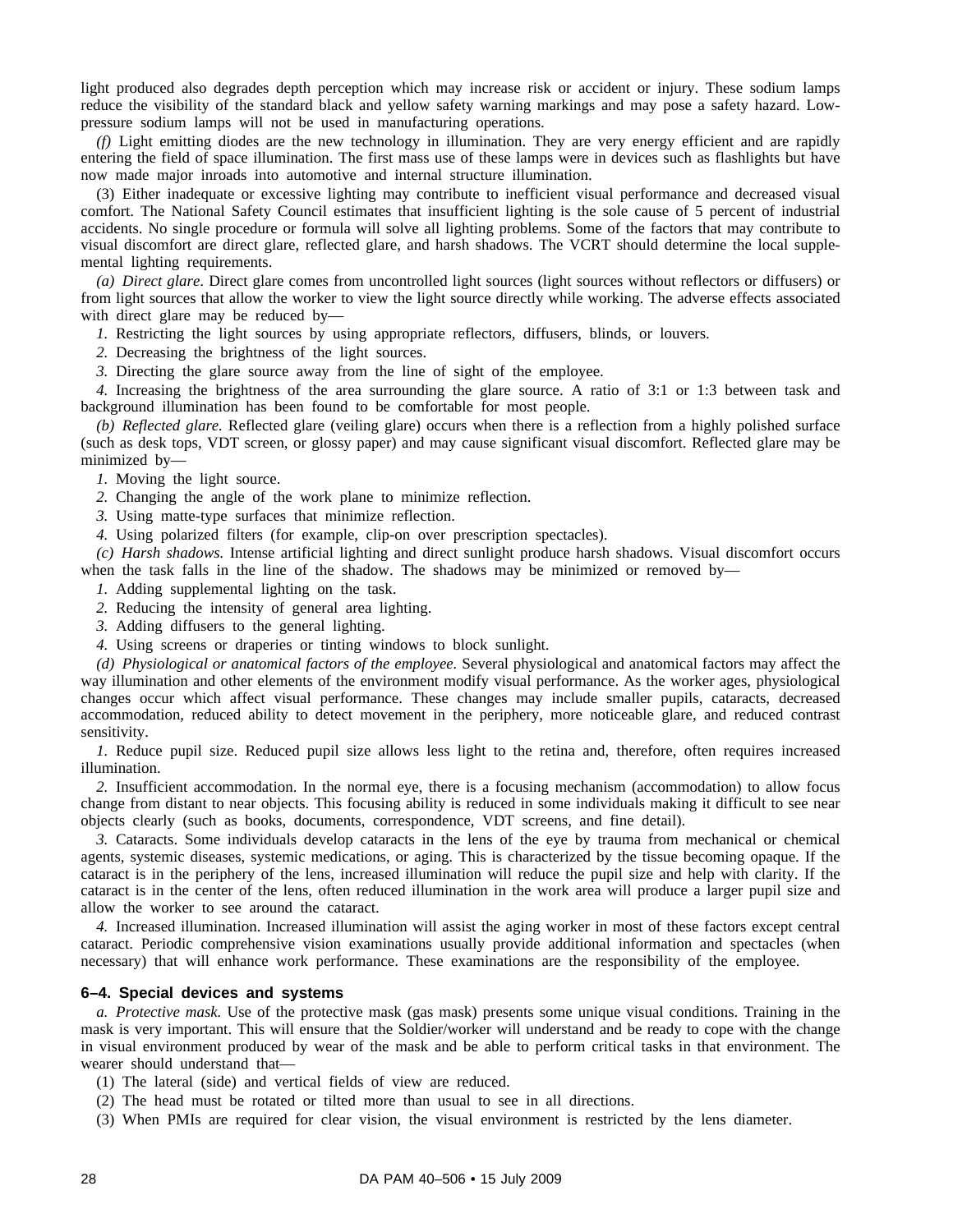(4) Bifocal wearers will find the area available for reading to be smaller than with their regular bifocal spectacles.

*b. Tinted lenses and sunglasses.* Any optical device placed in front of the eyes will have an effect on the image seen by the eye. Even plain clear lenses block 4 to 6 percent of visible light. Any tint will modify the way the environment is seen. Tinted lenses enhance or detract from visual performance depending on the combined optical characteristics of the eye and target. Whenever possible, individuals should train with the optical devices they will use in combat or on the job, or with devices that have very similar tint characteristics. The most commonly used military tints are neutral density gray and laser protective tints/filters (often green or brown).

(1) Neutral density (gray) lenses for MCEP items listed on the APEL provide between 12 and 18 percent light transmission. Aviator lenses (N–15) transmit 15 percent of light. Color rendition remains fairly close to normal perception of the eye but with an overall reduced illumination level.

(2) Laser protective tints/filters are designed to protect users from specific wavelengths. A common color is green which enhances green colors but markedly attenuates red and mildly attenuates yellow, blue, and brown in addition to providing laser protection. Brown laser lenses are also used by the military and attenuate reds and greens.

(3) Amber and yellow tints have gained popularity, but are not authorized for use by military personnel. These lenses work by restricting transmission of specific wavelengths or light. Restricting transmission of specific wavelengths may pose a danger by limiting the ability to detect warning indicators, identifying enemy positions, and reading topographic map features.

*c. Authorized Protective Eyewear List.* The Army's APEL provides a list of approved commercial eye protection devices for use in combat. These devices may be used as alternatives to the standard Special Protective Eyewear Cylindrical System, ballistic laser protective spectacles and sun, wind, and dust goggles which are being phased out. The APEL includes both spectacle and goggle configurations and are available with both clear and neutral grey lenses. All devices are ANSI Z87.1 compliant, provide ballistic fragmentation protection, protect the eyes from UV radiation, and have been subjected to user testing in a field environment. Both prescription and nonprescription wearers are accommodated. Laser protective lenses for APEL products will be available in the near future.

*d. Night vision devices.*

(1) NVDs present a unique visual environment to the operator. The current devices produce—

*(a)* A relatively narrow field of view.

*(b)* An isochromatic (shades of a single color) green phosphorus picture.

*(c)* An image with reduced clarity (best corrected VA of 20/25 to 20/40 in most devices). However, devices expected to be deployed to units in the near future will approach 20/20 VA capability through the devices.

*(d)* Significant reduction in depth perception even with the newest binocular NVD.

*(e)* Reduced effectiveness with reduced night illumination (such as no moon or artificial lighting, under tree canopies, and overcast skies).

*(f)* Very limited depth of focus requiring adjustments for clear viewing within 10 feet.

(2) Corrective spectacles/lenses may be used with NVDs to obtain optimum VA. Aviators required to use vision correction during flight duties must wear vision correction with NVDs.

(3) NVD training should be conducted to familiarize the user with the devices uses, capabilities, and limitations.

(4) Ground transportation drivers who use NVDs must—

*(a)* Demonstrate at least 20/30 best VA at distance without the NVDs.

*(b)* Exercise speed discipline when using NVDs.

*1.* Do not exceed 25 miles per hour (mph) under optimum conditions (such as full-moon illumination).

*2.* Do not exceed 10 mph under limited conditions (such as quarter-moon or less illumination). Speed should be reduced with decreasing illumination and visibility to provide at least 5 seconds of reaction time to obstacles.

(5) Special warning: Aviators have a special set of problems with NVDs. They have a decreased ability to determine distance, elevation, or contour. They are not able to see wires through NVDs.

*e. VDTs.* Computer screens/monitors are often called VDT screens. The most common display screen types currently in use are the cathode ray tube and liquid crystal display. Anyone using a computer for 20 or more hours of their official work per week is considered a VDT worker. Many studies have concluded that there are no health effects to the eyes or other parts of the body (including the fetus during pregnancy) for VDT users. The main problems encountered with VDTs are related to visual performance and work station ergonomics (design for function and comfort). Conditions such as carpal tunnel syndrome or stress are beyond the purview of this pamphlet. The increased use of liquid crystal display screens will reduce some of the visual symptoms common to workers that use cathode ray tube screens. USACHPPM Technical Guide No. 156 provides additional information.

(1) VDT-related visual discomfort symptoms. VDT workers may experience—

- *(a)* Visual discomfort, including fatigue.
- *(b)* Eyestrain.
- *(c)* Burning sensation of the eyes.

*(d)* Dry eyes.

*(e)* Blurring of the monitor screen.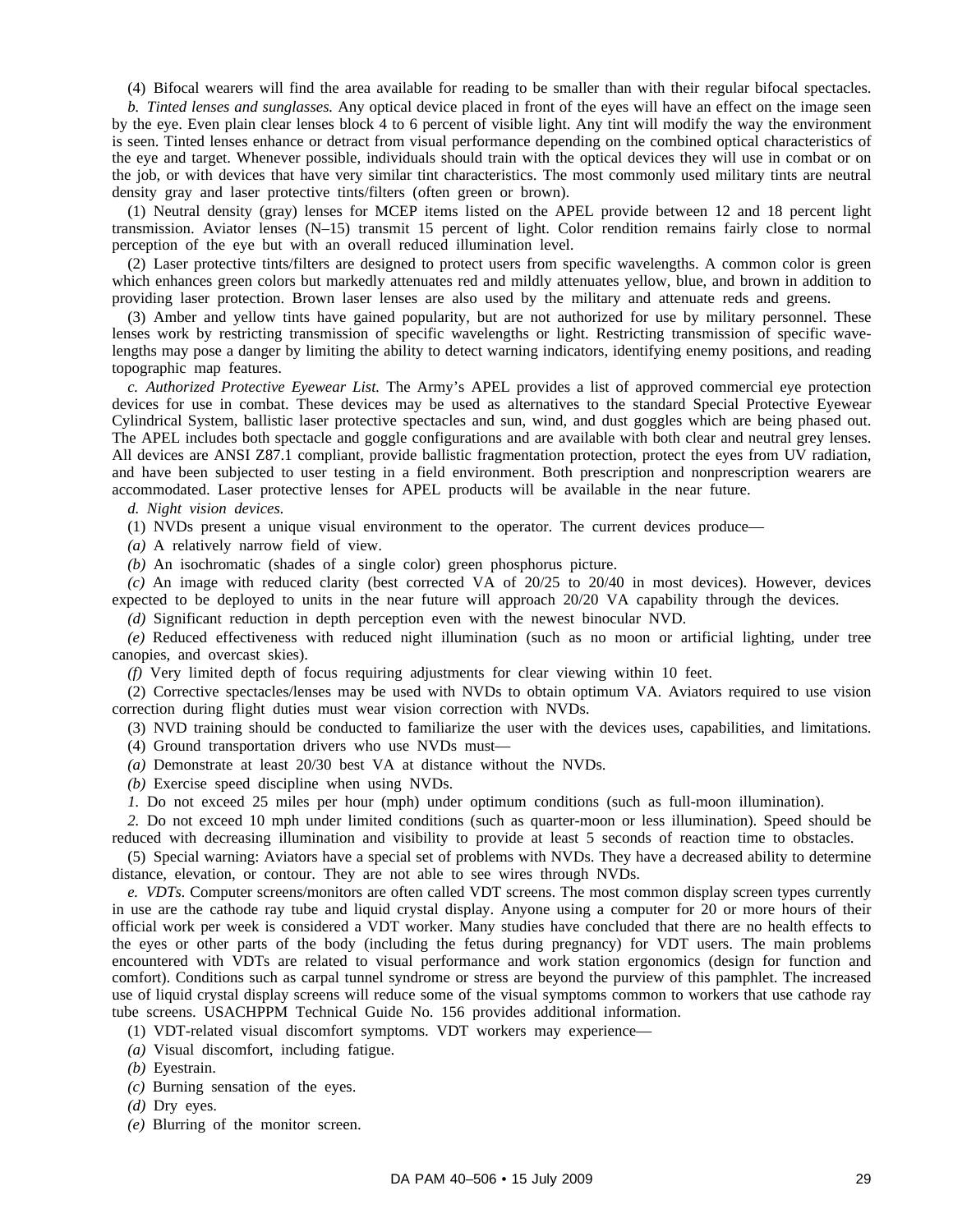*(f)* Intermittent double vision.

*(g)* Distance blurring after using the VDT.

*(h)* Headaches.

*(i)* Neckache.

*(j)* Backache.

(2) *VDT-related visual discomfort factors.* These symptoms may be partially due to vision conditions such as—

*(a)* Uncorrected or improperly corrected refractive errors which may produce blur, headache, or discomfort.

*(b)* Accommodative (focusing) problems or presbyopia.

*(c)* Binocular coordination problems.

*1.* Eyes may tend to point outward, away from the expected line of sight, exceeding normal posture (exophoria).

*2.* Eyes may tend to point inward, inside the expected line of sight (esophoria).

*3.* One eye may point too far above or below the expected line of sight resulting in a vertical imbalance.

(3) *Solutions to common VDT vision symptoms.* Suggested solutions include the following:

*(a)* Ensure work station is ergonomically correct.

*(b)* Perform an alternate work task (for example, filing or making phone calls) for 15 minutes after every 2 hours of VDT use to help relieve many eye discomfort symptoms.

*(c)* Occasionally looking at objects more than 10 feet away from the VDT screen to relax the focusing and converging systems of the eyes.

*(d)* Have a comprehensive vision examination by an eye care professional. The eye care professional should be familiar with the functional needs of VDT users and prescribing glasses to meet those visual needs. The comprehensive vision examination is performed in the MTF for active duty military personnel. Civilian personnel are responsible for obtaining the examination at their own expense. To assist the eye care professional in prescribing the most effective eyewear, the following information should be provided:

*1.* The distance from the eyes to center of the VDT screen.

*2.* The distance from the eyes to the keyboard.

*3.* The distance from eye level to the top of the VDT screen.

*4.* The location of the document holder or other document placement and its distance from the eyes.

*5.* Special visual demands such as type of work performed, materials used, illumination, monitor size, and print size.

(4) *Visual ergonomics.* VDT workers may experience vision-related symptoms due to the design of their computer work station. (Also see USACHPPM Technical Guide 156.)

*(a)* Improper illumination or glare from surrounding illumination sources.

*(b)* Reflected glare from light striking the VDT screen at such an angle that a reflected image appears on the screen.

*(c)* Background or contrast glare from general illumination that is overly bright.

*(d)* Incorrect distance from the eyes to the VDT screen (16 to 22 inches is normal but may need to be modified for font size, screen size, and binocularity).

*(e)* Improper visual angle in reference to line of sight.

(5) *Solutions to visual ergonomic problems.*

*(a)* Reflected glare may be reduced by—

*1.* Moving the location of the VDT work station.

*2.* Adjusting the angle of the VDT screen.

*3.* Modifying the light source (reduce wattage or place shade to block light on screen) or changing light diffusers to parabolic louvers that utilize parabolic reflectors in a grid to distribute light more evenly on the task area.

*4.* Using an antireflection screen over the VDT screen to reduce the effects of reflected glare from overhead lights. Such a screen should only be used after all other potential solutions have been tried. However, this screen has no effect on direct or contrast glare. Antireflective screens also compromise the effective contrast and resolution of the VDT screen, which makes it more difficult to read.

*(b)* Background or contrast glare may be reduced by—

*1.* Increasing or decreasing the ambient (overall) lighting to provide a comfortable contrast between the VDT screen and the surrounding area. (A 3:1 ratio or 1:3 ratio of background to screen is comfortable for most people.)

*2.* Using curtains, blinds, or parabolic louvers to help control the glare from nearby windows during different times of the day.

(6) *Contour sharpness.* The sharpness of the images displayed on the monitor depends on the matrix (a pixel size of 0.28 or smaller is recommended). Older low-resolution monitors may need to be replaced.

(7) *Screen color.* Generally, no particular color or combination of colors on the screen has proven more effective or comfortable than any other for all workers. Individual preferences can make a difference. Dark letters on a light background works better for most users. However, a low density colored background with brighter text letters may be more comfortable for some workers. If the colors are fixed (such as green letters on a black background), try adjusting the brightness or contrast controls for more comfortable images.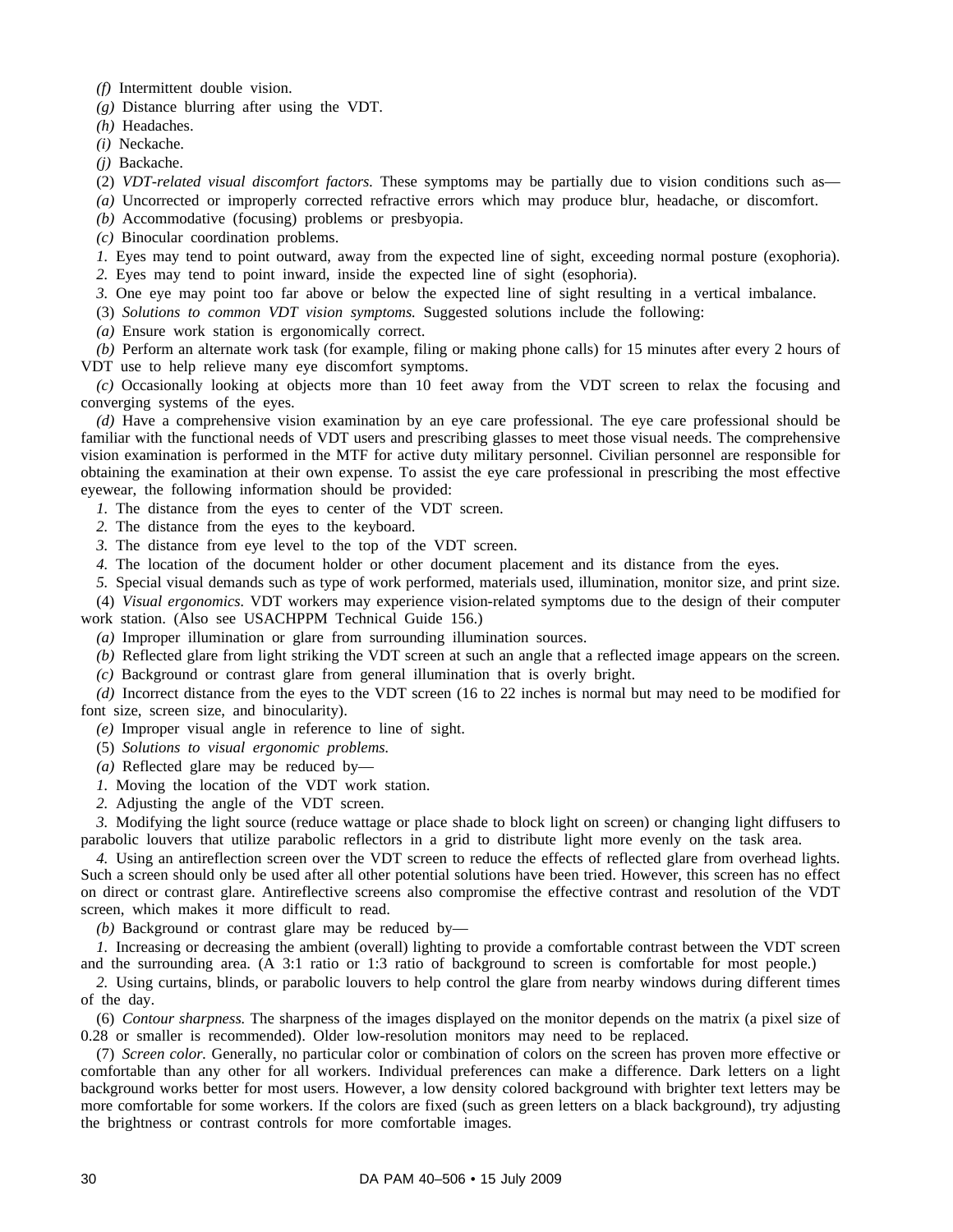(8) *Flicker effect.* The normal eye has the ability to detect flickering of light sources beyond the conscious ability to see the source. This ability is more noticeable to the peripheral retina than in the central part of the retina. The flickering does not physically hurt the eyes but it is distracting for some people. To minimize awareness of this effect, the VDT screen and the document holder should be placed near the center of the field of view. A monitor with a refresh rate of 72 hertz or higher will usually minimize this effect.

(9) *Physical ergonomic requirements.* The effective ergonomic design of VDT work stations for the rest of the body can improve visual comfort and productivity. Work spaces should meet the physical and visual needs of the employee. The ability to easily modify the work station is critical to work station design flexibility. No 2 employees fit a work station exactly alike. Generally, a wholesale solution such as buying a single type of glare screen for everyone is not effective. Evaluate each individual employee who presents symptoms as a separate problem to be solved. Contact a VCRT member for assistance with VDT problems.

*(a)* Screen height and angle should be adjustable. The top of the monitor should never be above eye level. For most people, the center of the screen should be located 5 to 15 degrees below the straight ahead position. Bifocal wearers may require a lower screen position. Large monitors and flat screens may require special consideration to screen position.

*(b)* The employee's chair should be comfortable and fully adjustable. The chair should also have adequate lower back and arm support to reduce associated ergonomic problems.

*(c)* Keyboards and other input devices should be located so that the arms are relaxed and approximately horizontal to the floor.

*(d)* Document holders should be designed to place the work material next to the screen to avoid postural and visual fatigue, glare, flicker, and the constant need for the eyes to change focus.

## **Chapter 7 Site Survey**

## **7–1. Introduction**

A site survey evaluates and characterizes employees, their tasks, and workplace in relation to their visual system. When applicable, the VCRT may also survey a recreational site (for example, racquetball court). The survey identifies occupational vision, eye safety, and environmental factors that may adversely impact visual and overall efficiency. The survey documents the identified problems to be corrected. The survey includes evaluation of the effectiveness and appropriateness of current protective measures and worksite visual environment characteristics. Where existing protective measures or worksite visual environmental controls are found to be inadequate, outdated, or nonexistent, appropriate measures will be adopted. An inventory of eye hazards, individuals at risk, visual environment characteristics, and protective devices required will be maintained. This inventory will be included in the health hazard inventory (HHI) maintained by IH or in safety inventories.

## **7–2. Essentials of a vision conservation site survey**

*a.* A site survey should be designed to evaluate both hazardous and nonhazardous locations. Consider the following when evaluating a worksite—

- (1) Identify the characteristics of the worksite.
- *(a)* What are the location task characteristics?
- *(b)* What are the occupational factors?
- *1.* Job vision requirements.
- *2.* Special occupational vision requirements.
- *3.* Readiness considerations.
- *4.* Job activities that may be eye hazardous.
- *(c)* What are the eye safety factors?
- *1.* What mechanical, chemical, radiant energy, or biological ocular hazards exist?

*2.* Have engineering controls been implemented? (for example, what safety interventions are in place that prevent or reduce exposure to eye hazards?)

*3.* Are administrative controls adequate and appropriate? (that is, are buildings, areas, tasks, and equipment having eye-hazardous characteristics posted with appropriate signs? Are related regulations and SOPs in place?)

- *4.* Is PPE appropriate to the ocular hazard(s) and readily available?
- *5.* Are eyewash stations appropriately located and maintained?
- *6.* Are there any unsafe practices being used by management or employees?
- *(d)* What are the environmental vision factors?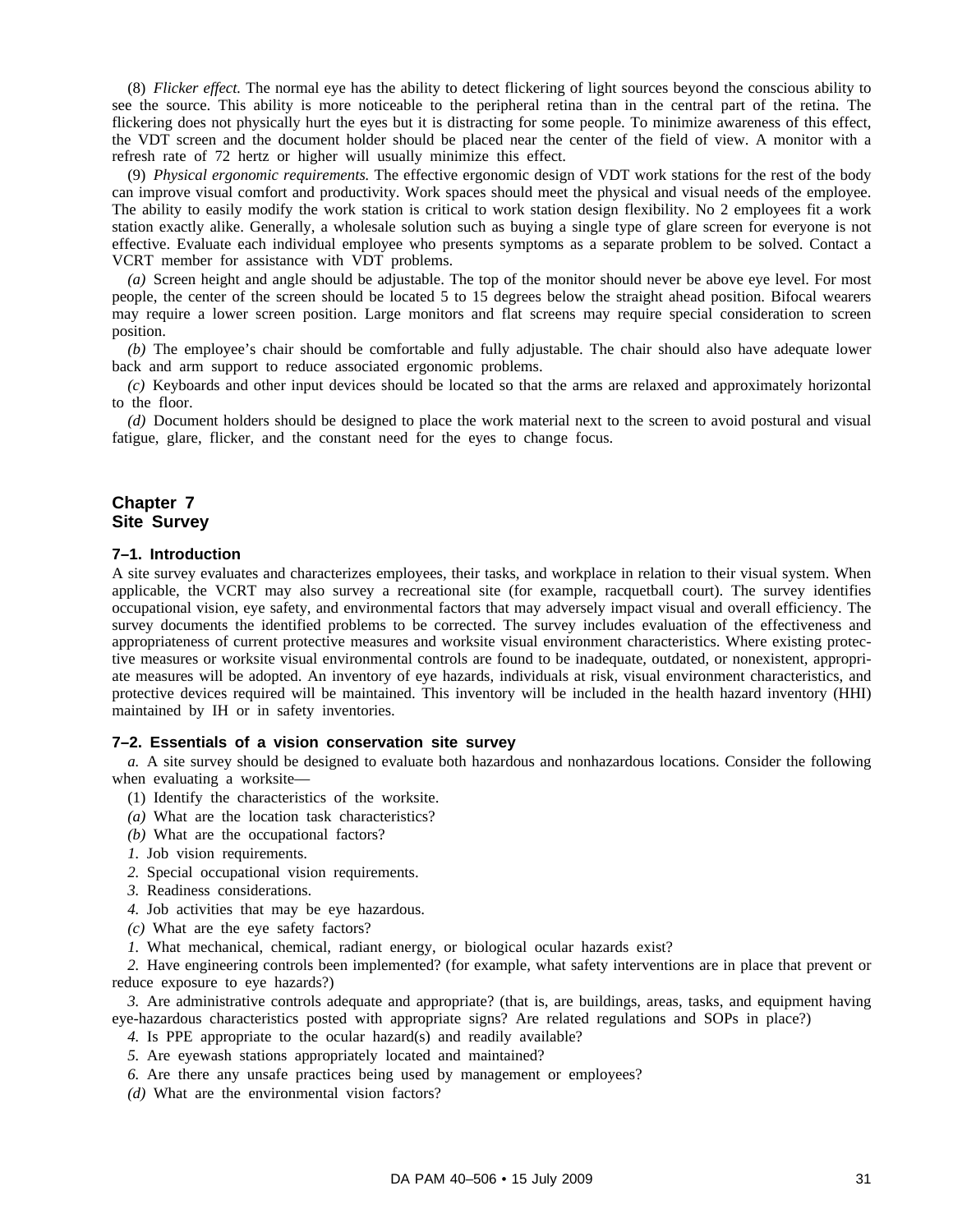*1.* Illumination: Is the lighting of the appropriate type? Does it provide a comfortable illumination level? Is supplemental lighting necessary and available?

*2.* VDT working environment: What illumination factors may affect the VDT employee(s)? What visual ergonomics may affect the VDT employee(s)? What illumination factors or visual ergonomics improvements may be necessary?

*3.* Special environmental factors (such as UV, IR, microwave, and lasers).

- *(e)* What other factors or issues are involved?
- (2) Identify the characteristics of the work.
- (a) Have eye-hazardous tasks been identified (mechanical, chemical, biological, or radiant)?
- (b) Is PPE required in addition to administrative and engineering controls for eye hazards?
- $(c)$  Is the PPE appropriate for the eye hazard $(s)$ ?
- (3) Identify the characteristics of the employees.
- *(a)* What are the visual demands on the employees?
- *1.* Do the optical devices used by the employees meet the visual demands of the job?
- *2.* Are there any special visual performance problems with an individual employee or group of employees?
- *(b)* What are the personal protective needs of the employees?
- *1.* Are required PPE available to the employees at the worksite?
- *2.* Are the employees using the provided PPE?
- *3.* Are the employees maintaining the PPE in a clean and serviceable condition?
- *b.* Where eye safety equipment is involved—
- (1) Who is responsible for acquisition, replacement, training, and maintenance of safety equipment?
- (2) What general use safety equipment is available?
- (3) Is the safety equipment in serviceable condition?
- (4) What PPE is in place?
- (5) Is the PPE appropriate for the job(s)/hazards?
- (6) Is there appropriate PPE for visitors to the worksite?
- (7) Are general safety procedures and PPE being used appropriately?

## **7–3. Types of surveys**

There are four types of site surveys that may be conducted at any installation—

*a. Periodic survey.* This type of survey includes a representative sample of the locations, areas, buildings, or operations identified as eye hazardous. Survey sites will be selected (at least one-third of the installation each year) to ensure all eye-hazardous locations are visited within a 3-year evaluation period. The HHI database and safety inventory should be updated based on the survey results. Where engineering controls are missing or inadequate, a request for resolution will be routed through the safety office for implementation. Note: Often safety and IH have a requirement for annual worksite evaluation. Adhere to the most stringent requirement.

*b. Problem-oriented survey.* This survey responds to a specific vision question or accident/incident. This survey may be requested by the safety office, preventive medicine, supervisors, or employees (typically through their supervisor). Evaluation of the specific operation, task, or incident will be made.

*c. Mission change survey.* The mission of an installation or facility may change. This is especially true in times of mobilization, downsizing, mission realignment, or workforce outsourcing. A mission change survey is conducted when the functions/operations in a specific building or location change. This survey provides a baseline determination of operations/tasks in the locations that are eye hazardous and identifies what protective measures are needed. Several surveys may be required over an extended period of time if major mission changes occur. After the baseline is determined, the areas, buildings, and operations become part of the eye hazard inventory in the periodic survey.

*d. Familiarization survey.* A familiarization survey involves visiting a variety of installation eye-hazardous areas to gain an understanding of the types of missions and hazards that exist on the installation. This also allows personnel to become acquainted with the individual(s) performing this survey. When a VCRO or VCRT member is newly assigned or appointed, he/she should visit a representative sampling of the eye-hazardous areas on the installation within the first 3 months of assignment.

## **7–4. Survey reporting**

Survey reporting is not required at the DA level. Reporting is strongly encouraged locally to measure the program status over time. Reporting requirements may be established locally.

*a. Periodic survey report.* A periodic survey report should be prepared annually as a summary of the areas visited. The areas meeting requirements and standards as well as areas requiring corrective action will be identified. Recommendations should be specific enough to allow corrective action with minimal or no consultation with the surveying officer(s). Copies should be distributed to the Commander, Safety Office, the Chief of Preventive Medicine, VCRT members, and a courtesy copy to the USACHPPM TVCRO. In Europe, a courtesy copy should be sent to the optometrist designated as the Vision Conservation and Readiness Consultant for Europe. Where the corrective actions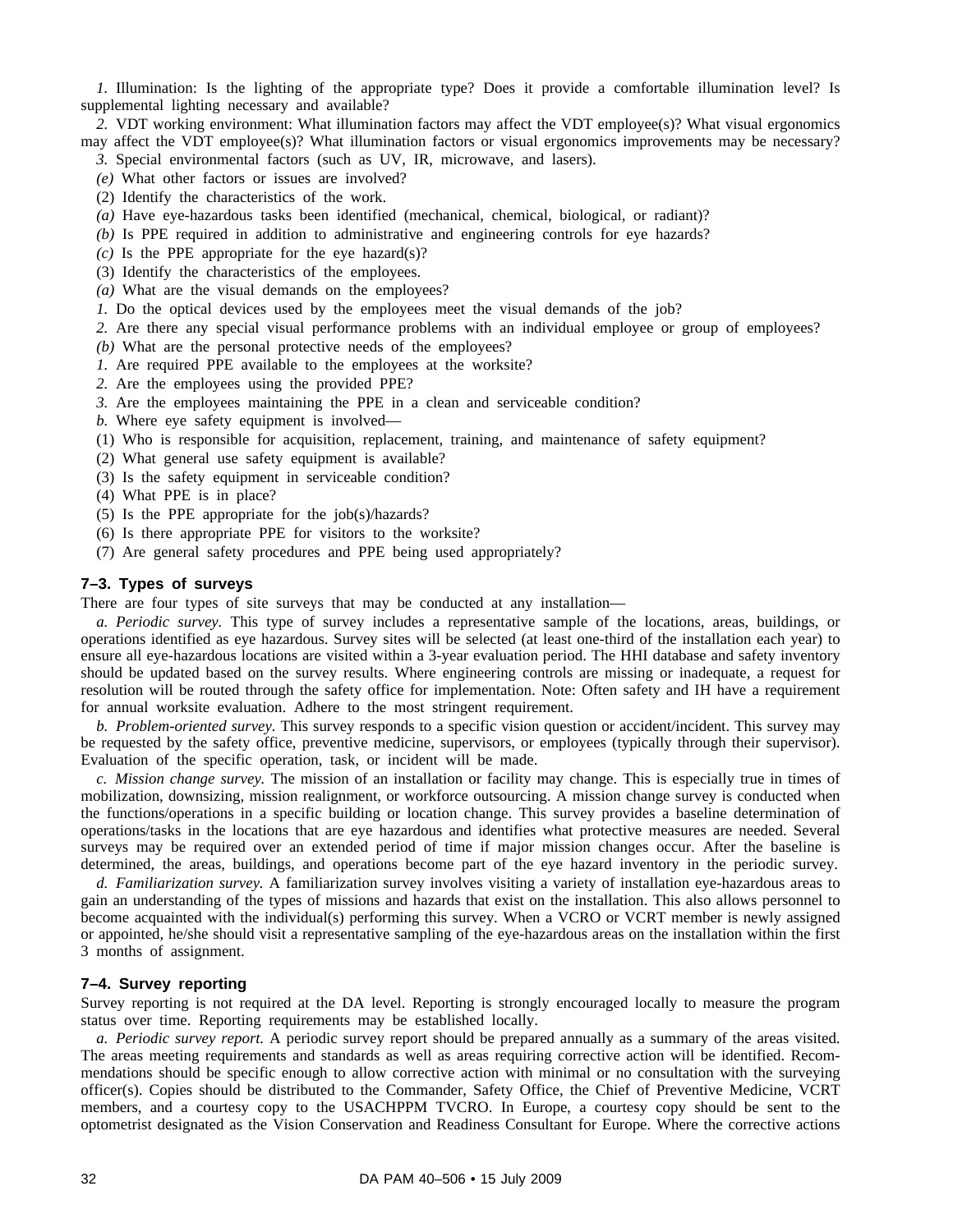can be implemented at the supervisory level, copies of the pertinent portion of the survey may be given to the supervisor. Other copies may be distributed as deemed appropriate.

*b. Problem-oriented evaluation report.* A report should be prepared to address the problem(s) and make recommendation(s). Copies of this report should be sent to the supervisor of the site involved, Commander, Safety Office, Chief of Preventive Medicine, and VCRT members.

*c. Mission change survey report.* A mission change survey report should be prepared as a summary of the areas visited. The areas meeting requirements and standards as well as areas requiring corrective action will be identified. Recommendations should be specific enough to allow corrective action with minimal or no consultation with the surveying officer(s). Distribution of copies is the same as the problem-oriented evaluation report in paragraph *b* above.

*d. Familiarization survey.* No formal report is required. However, the VCRO should keep a record of the sites visited and observations made during the visits.

#### **7–5. Secured area survey**

*a.* Reports and actions accomplished in secured areas will meet security procedures.

*b.* Certain installations may have areas that require a higher security clearance than normally possessed by the VCRO. If potential eye injury in a restricted area is limited to one or two small operations, the staff of the secured area may be able to sanitize the area which allows the VCRO to view items within his/her security clearance limits. If large secured areas must be visited, it may be necessary for the VCRO to have a security clearance that allows evaluation in these areas.

### **7–6. Staff assistance visit**

When a VCRT cannot solve the problem(s) locally, a staff assistance visit (SAV) may be requested from USACHPPM. In most cases the SAV will be a problem-oriented visit. Requests should be made through the chain of command through the U.S. Army Medical Command (USAMEDCOM) to the USACHPPM TVCRO. The request for an SAV in Europe should be made through the USAMEDCOM Europe Optometry Consultant. The request for an SAV in Asia and the Pacific should be made through the USAMEDCOM Pacific Optometry Consultant.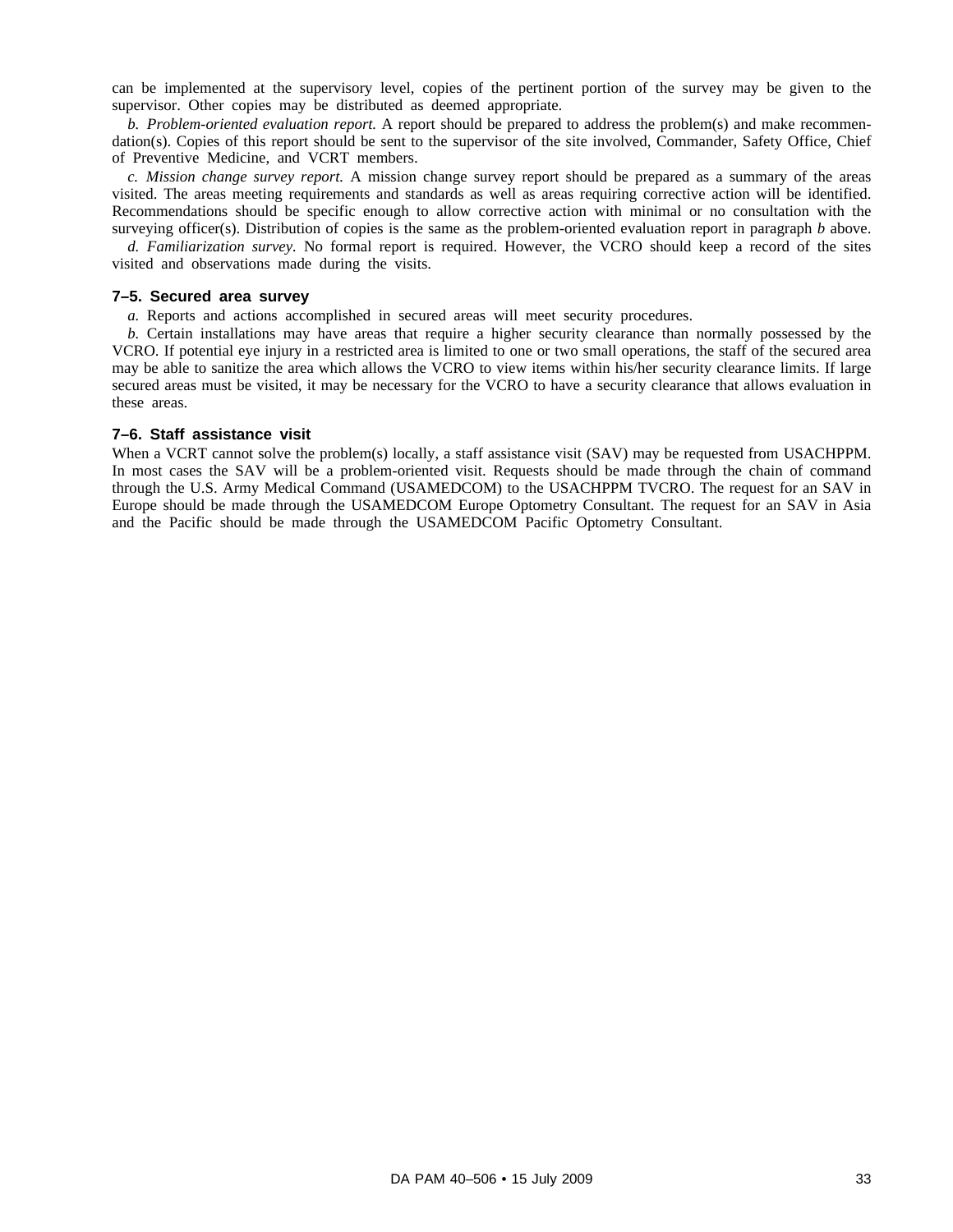## **Appendix A References**

## **Section I**

## **Required Publications**

Army regulations and DA pamphlets are available online from the U.S. Army Publishing Directorate Web site: http:// www.apd.army.mil/. Technical bulletins, medical and USACHPPM technical guides are available online from the USACHPPM Web site: http://chppm-www.apgea.army.mil/. DOD manuals, directives, and instructions are available online from the Washington Headquarters Services Web site: http://www.dtic.mil/whs/directives. ANSI publications listed in sections I and II below are available at http://www.ansi.org or may be obtained from Global Engineering Documents, 15 Inverness Way, Englewood, CO 80112.

## **AR 40–3**

Medical, Dental, and Veterinary Care (Cited in para 3–6b(2).)

## **AR 40–5**

Preventive Medicine (Cited in para 2–1.)

## **AR 40–63/NAVMEDCOMINST 6810.1/AFR 167–3**

Ophthalmic Services (Cited in paras  $3-4c(2)$ ,  $4-2a(2)(c)$ .)

## **AR 40–501**

Standards of Medical Fitness (Cited in paras  $3-3c(3)(a)$ ,  $3-3e(2)(a)$ , and  $3-4c(1)(d)$ .)

## **AR 385–10**

Army Safety Program (Cited in para 3–7.)

## **AR 385–40**

Accident Reporting and Records (Cited in para 1–7.)

**DA Pam 40–11** Preventive Medicine (Cited in para 2–1.)

## **TB MED 524**

Control of Hazards to Health from Laser Radiation (Cited in para 5–27d.)

## **29 CFR 1910**

Occupational Safety and Health Standards (Cited in para 2–2a(1).)

## **American National Standards Institute (ANSI) Z49.1**

Safety in Welding, Cutting, and Allied Processes (Cited in para 5–29b.)

## **ANSI Z87.1**

Occupational and Educational Eye and Face Protection (Cited in paras 2–2f(6), 2–2g(5), 2–2h(2)(b), 3–3d(1)(f),  $3-5b(4)$ ,  $5-4b(1)$ ,  $5-4c$ ,  $5-4c(7)$ ,  $5-4d$ ,  $5-4d(2)(a)$ ,  $5-4d(2)(b)$ ,  $5-4e$ ,  $5-4f$ ,  $5-4g$ ,  $5-4h$ ,  $5-7a$ ,  $5-13a$ ,  $5-19a(2)$ ,  $5-19b(2)$ ,  $5-29b$ ,  $5-29b(4)(a)$ , and  $6-4$ .)

## **ANSI Z136.1**

Safe Use of Lasers (Cited in paras 3–3*c*(5) and 5–29*d*.)

## **ANSI Z136.3**

Safe Use of Lasers in Health Care Facilities (Cited in paras 3–3*c*(5) and 5–29*d*.)

## **Section II Related Publications**

A related publication is a source of additional information. The user does not have to read it to understand this publication.

## **AR 11–9**

Army Radiation Safety Program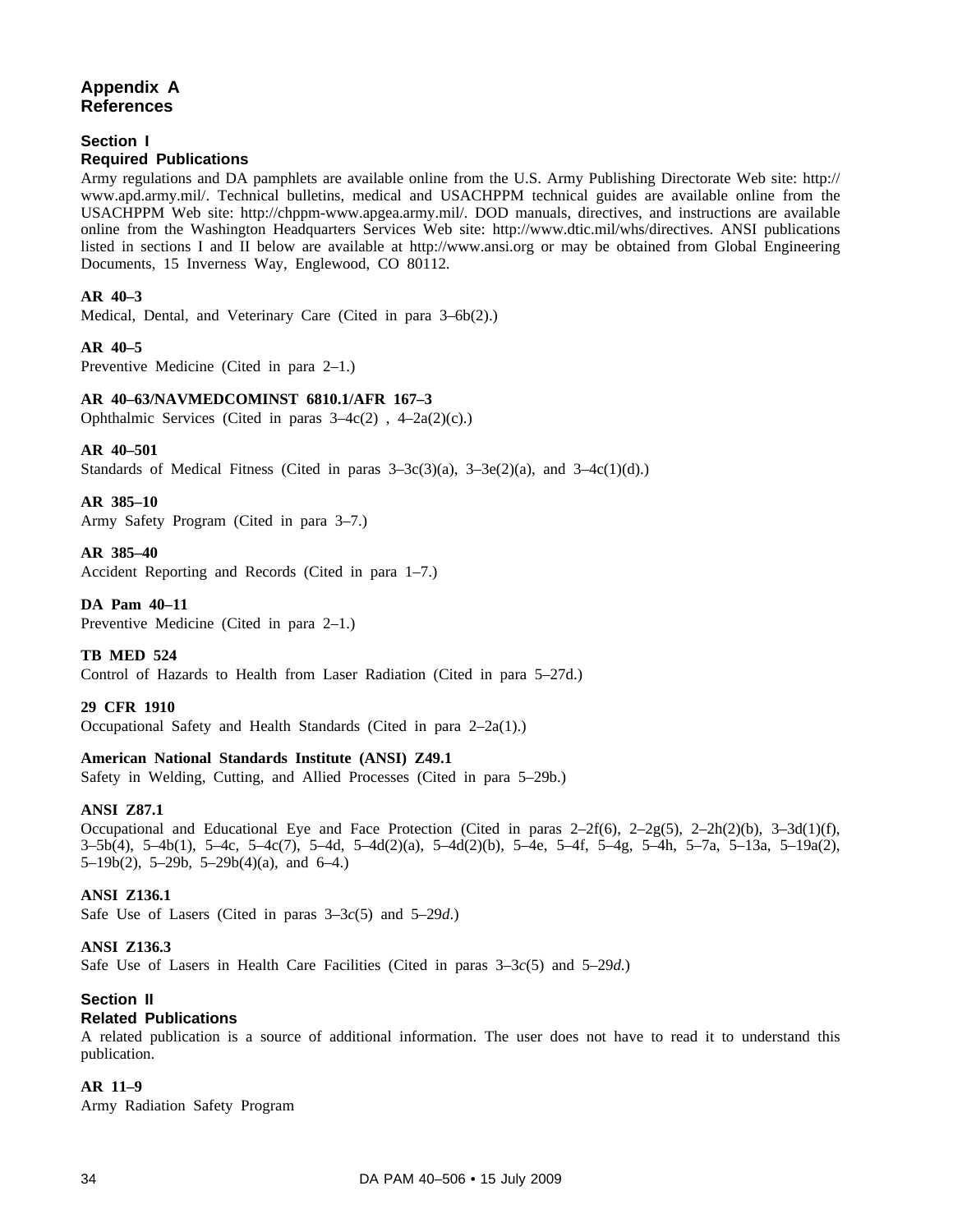## **AR 25–30**

The Army Publishing Program

## **AR 25–400–2**

The Army Records Information Management System (ARIMS)

## **AR 40–14**

Occupational Ionizing Radiation Personnel Dosimetry

## **AR 40–400**

Patient Administration

## **AR 385–32**

Protective Clothing and Equipment

## **AR 600–55**

The Army Driver and Operator Standardization Program (Selection, Training, Testing, and Licensing)

## **AR 600–8–101**

Personnel Processing (In-, Out-, Soldier Readiness, Mobilization, and Deployment Processing)

## **AR 612–201**

Initial Entry/Prior Service Trainee Support

## **DA Pam 40–8**

Occupational Health Guidelines for the Evaluation and Control of Occupational Exposure to Nerve Agents GA, GB, and VX

## **DA Pam 40–18/DLAI 1000.30**

Personnel Dosimetry Guidance and Dose Recording Procedures for Personnel Occupationally Exposed to Ionizing Radiation

## **DA Pam 40–173**

Occupational Health Guidelines for the Evaluation and Control of Occupational Exposure to Mustard Agents H, HD, and HT

## **DA Pam 611–21**

Military Occupational Classification and Structure

## **ALARACT (All Army Activities) Message, RUEWMFU5506**

Office of the Chief of Staff of the Army, Director of the Army Staff (DACS–ZD), 09 November 2004, subject: Vision Readiness and Classification System

## **ANSI Z80.1**

Ophthalmics - Prescription Ophthalmic Lenses - Recommendations

## **ANSI Z80.3**

Ophthalmics - Nonprescription Sunglasses and Fashion Eyewear - Requirements

## **ANSI Z80.5**

Ophthalmics - Requirements for Ophthalmic Frames

## **ANSI Z358.1**

Emergency Eyewash and Shower Equipment

## **ASTM Standard F659**

Skier Goggles and Faceshields (ASTM Standards may be obtained from ASTM, 100 Barr Harbor Drive, West Conshohocken, PA 19428–2959.)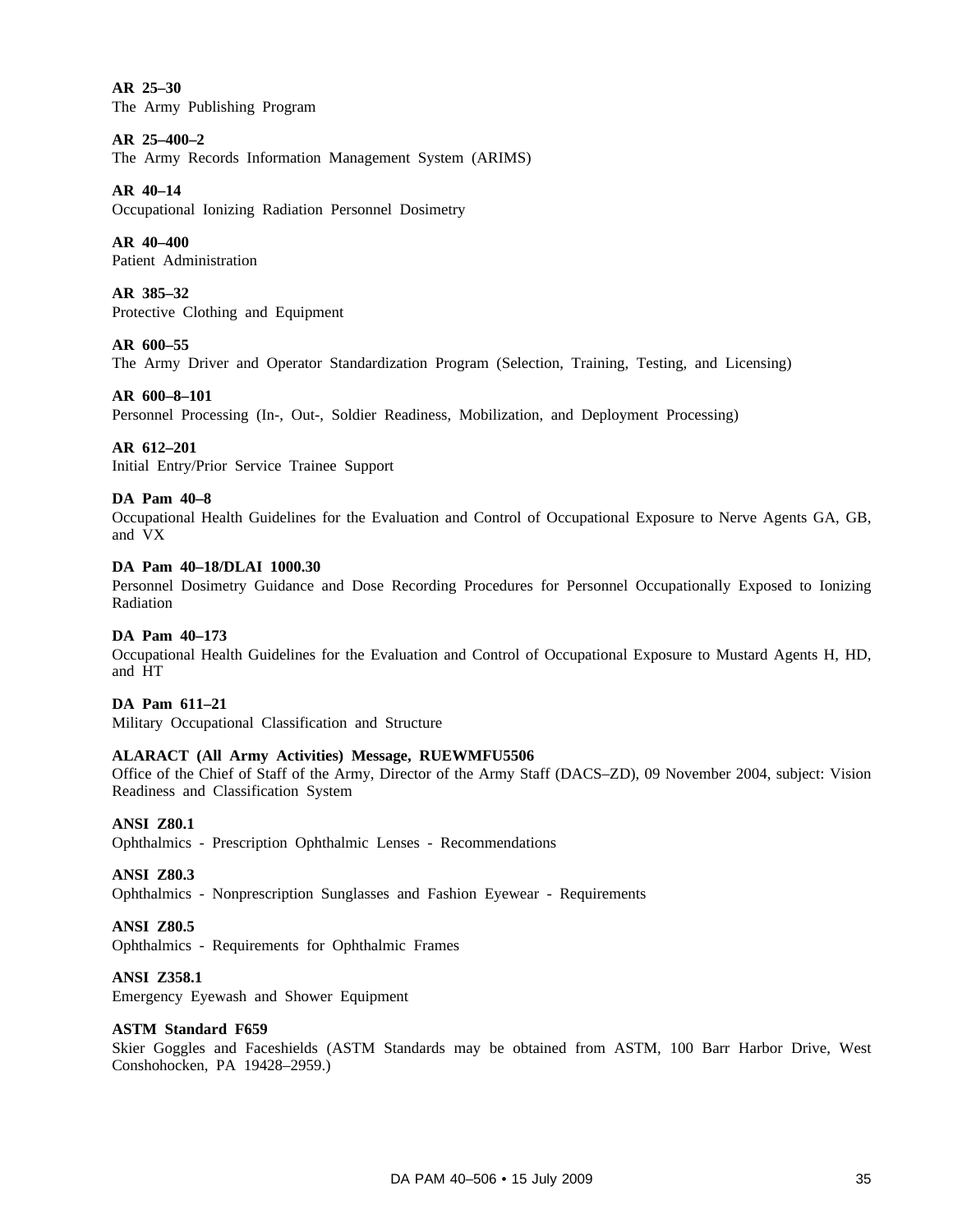## **ASTM Standard F803**

Standard Specification for Eye Protectors for Selected Sports

## **ASTM Standard F910**

Standard Specification for Face Guards for Youth Baseball

### **ASTM Standard F1776**

Standard Specification for Eye Protective Devices for Paintball Sports

### **Civilian Personnel Regulation**

Personnel Relations and Services (General)

#### **Document**

Determining Visual Standards for Industrial Jobs by Statistical Methods, Tiffin, Joseph and Wirt, S.E., Transactions of the American Academy of Ophthalmology, 50(72), 1945

#### **Document**

Eyes and Industry, Kuhn, Herwig S., 1950

#### **DODI 6055.1**

Department of Defense Safety and Occupational Health (SOH) Program

**DODI 6055.2**

Personal Protective Equipment

## **Executive Order 12196** Occupational Safety and Health Programs for Federal Employees

## **Handbook**

Illuminating Engineering Society Lighting Handbook, 9th Edition, 2000, Illuminating Engineering Society, 345 East 47th Street, New York, NY 10017

### **Journal Article**

Ocular Casualties in the 6 Day War, Treister, G., American Journal of Ophthalmology, 68:669–675, 1969

## **MIL–HDBK 828A**

Laser Range Safety, 15 April 1993

## **MIL–STD–1472E**

Department of Defense Design Criteria Standard, Human Engineering, Table XXI. Specific task illumination requirements. 31 October 1996

## **PL 79–658**

Health Programs for Government Employees, as amended

#### **PL 91–596**

Occupational Safety and Health Act of 1970

## **PL 105–85**

Force Health Protection

**TB MED 6** Occupational Health and Safety in Dental Clinics

## **TB MED 502/DLAM 1000.2**

Respiratory Protection Program

#### **TB MED 521**

Management and Control of Diagnostic X–Ray, Therapeutic X–Ray, and Gamma-Beam Equipment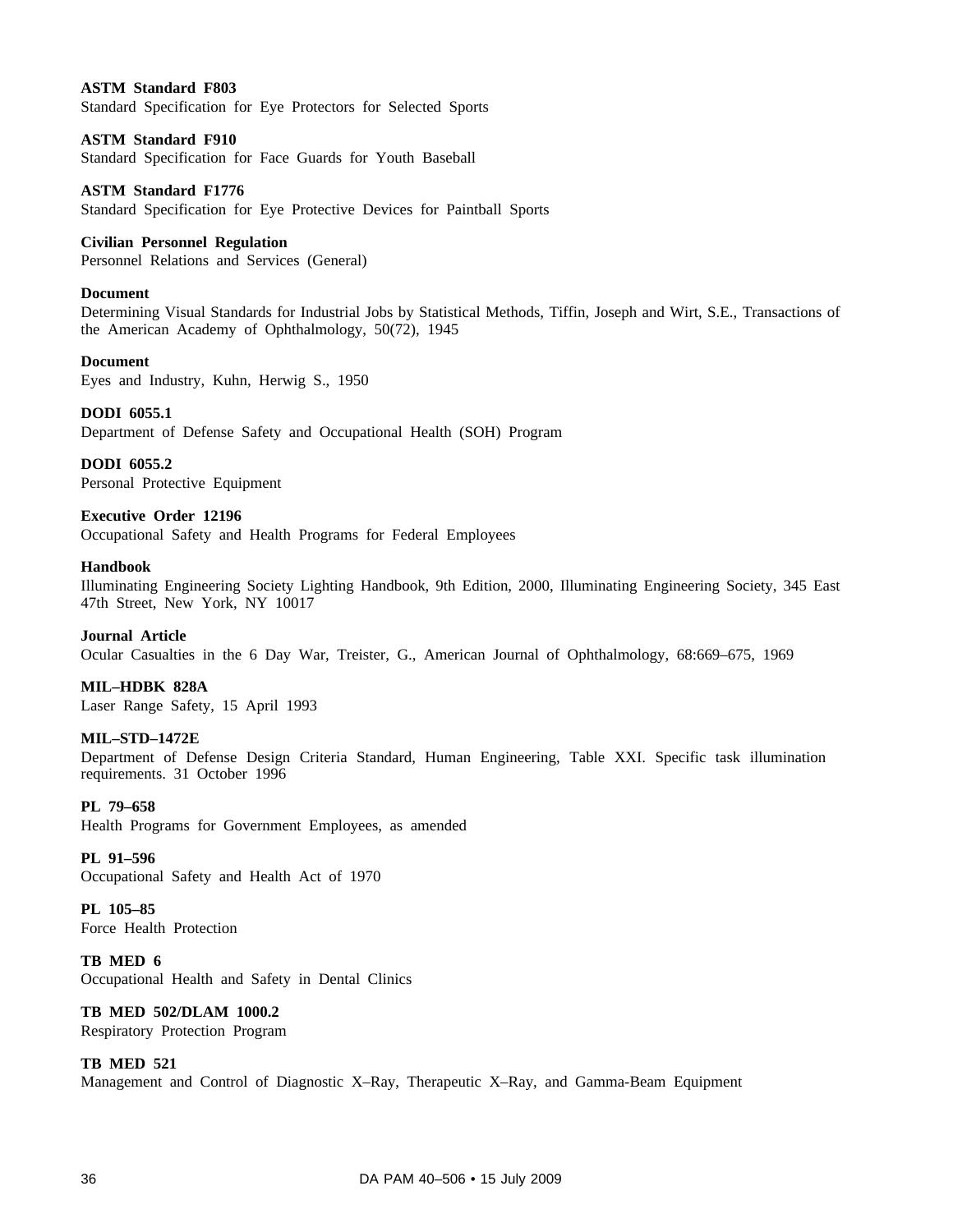## **TB MED 523**

Control of Hazards to Health from Microwave and Radio Frequency Radiation and Ultrasound

### **Textbook**

Industrial and Occupational Ophthalmology, Fox, Samuel L., Springfield, IL, 1973. Hofstetter, H. W., Industrial Vision, Chilton Company, Philadelphia, PA, 1956

#### **Textbook**

Textbook of Military Medicine, Part III - Disease and the Environment, Volume 2 - Occupational Health: The Soldier and the Industrial Base

## **USACHPPM Technical Guide 006**

Vision and Safety Eyewear Guide for U.S. Army Civilian and Military Job Series

## **USACHPPM Technical Guide 007**

Vision Readiness Screening Guide

## **USACHPPM Technical Guide No. 156**

Questions and Answers: Video Display Terminals

## **21 CFR 801.410**

Use of Impact-Resistant Lenses in Eyeglasses and Sunglasses

#### **29 CFR 1960**

Safety and Health Provisions for Federal Employees

**41 CFR 101–20.107** Energy Conservation

**Section III Prescribed Forms**

DA forms are available on the Army Publishing Directorate Web site, www.apd.army.mil.

## **DA Form 7655**

Armed Forces Eye and Vision Readiness Summary. (Prescribed in para 4–2a(3).)

## **Section IV Referenced Forms** DA Form 2028

## **Appendix B**

## **Vision Conservation and Readiness Program Management Evaluation Guide**

The purpose of this guide is to assist the local VCRT to improve its VCRP. This guide is not designed for program inspection. The following factors will help in evaluating the overall local VCRP.

## **B–1. References available to the VCRT**

- *a. Primary.*
- (1) 29 CFR 1910.133, Occupational Safety and Health Standards.
- (2) ANSI Z87.1, Occupational and Educational Eye and Face Protection.
- (3) AR 40–5, Preventive Medicine.
- (4) AR 385–10, Army Safety Program.
- (5) DA Pam 40–506, The Army Vision Conservation and Readiness Program.
- *b. Support.*
- (1) ANSI Z49.1, Safety in Welding, Cutting, and Allied Processes.
- (2) ANSI Z136.1, Safe Use of Lasers.
- (3) ANSI Z136.3, Safe Use of Lasers in Health Care Facilities.
- (4) ANSI Z358.1, Emergency Eyewash and Shower Equipment.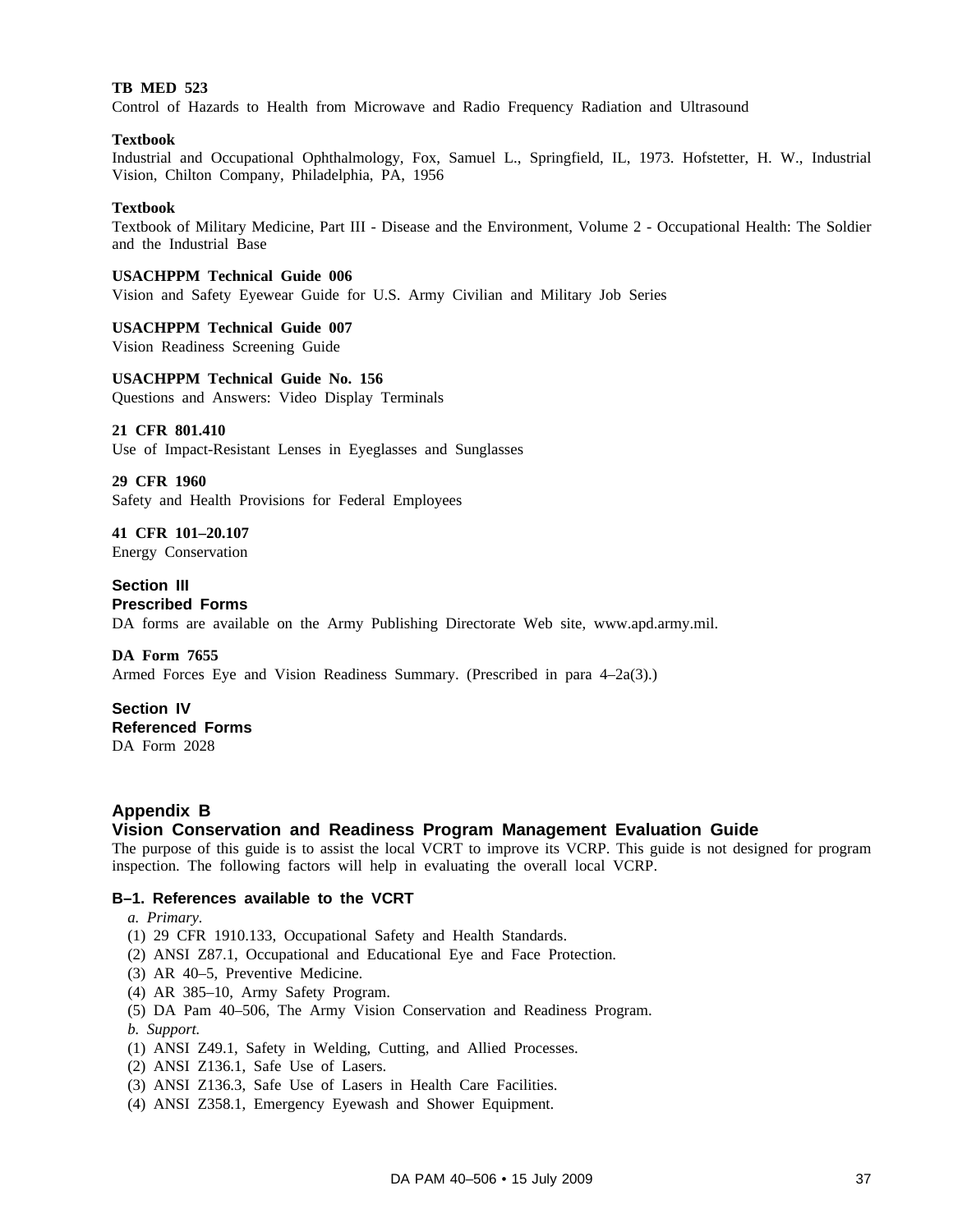(5) ASTM Standard F803, Standard Specification for Eye Protectors for Selected Sports.

## **B–2. Applicability**

- *a.* Does the installation have any of the following eye hazards?
- (1) Mechanical (for example, flying objects).
- (2) Chemical.
- (3) Biological.
- (4) Radiant energy (for example, welding, laser, or microwave).
- *b.* Does the installation have operations that require eye protection?
- *c.* Does the installation have sporting activities that require eye protection?
- *d.* Does the installation have work areas needing special illumination?
- *e.* Does the installation have individuals that are likely to be deployed on combat or peacekeeping missions?

## **B–3. Policy/regulation**

*a.* Does the installation have an up-to-date vision conservation and readiness regulation or policy?

- (1) Did the installation commander sign the vision conservation and readiness regulation or policy?
- (2) Does the local regulation or policy include managerial and labor responsibilities?
- (3) Does the local regulation or policy include the provision of command resources to support the VCRP?
- (4) Is there a fixed schedule (normally annually) to review the local regulation or policy?
- *b.* Does the installation have a written SOP describing the operation of the VCRP?
- (1) Does the local SOP include managerial and labor responsibilities?

(2) Does the local SOP require reporting (for example, OSHA 200 log) of all injuries and incidents where PPE prevented eye injuries?

- (3) Does the local SOP address medical management of eye injuries during duty and non-duty hours?
- (4) Does the local SOP address risk assessment for eye hazards?
- (5) Is there a fixed schedule (normally annually) to review the SOP?
- *c.* Does the installation have a written policy or SOP covering a safety eyewear program?
- *d.* Does the installation command have a designated (put on orders) VCRO?
- *e.* Does the installation command have a chartered VCRT?

*f.* If there is a VCRT, do team members participate in design and development of protocols to identify potential eye hazards and appropriate countermeasures?

*g.* Do VCRT members review and approve program design and/or modifications, SOP development, and contracts pertaining to the program?

*h.* If the installation has deployable individuals or units, do the installation and tenant units have a Memorandum of Agreement to meet the readiness requirements?

*i.* Is there an established program that recognizes workers when use of safety eyewear has prevented eye injury? *j.* Is there an established program that recognizes units, supervisors, and individuals that maintain good eye safety compliance?

*k.* Is there an established SOP to provide visitors with safety eyewear in eye-hazardous areas?

*l.* Does the command encourage periodic (for example, annual, biennial, or triennial) review and propose necessary update of the VCRP by external elements?

*m.* Does the CPAC have a standard policy to include compliance to eye safety as part of the job description? *n.* Does the purchasing and contracting office have a standard policy to include compliance to eye safety as part of the contract requirement?

## **B–4. Vision Conservation and Readiness Program (at installation level) staffing**

*a.* Who is responsible for managing the VCRP?

*b.* What program or office does the VCRO work for (optometry, ophthalmology, safety, IH, OH, or preventive medicine)?

*c.* What is the professional training of the VCRO?

*d.* Who are the other members of the VCRT?

(1) Optometrist/ophthalmologist.

- (2) OH physician.
- (3) OH nurse.
- (4) OH technician.
- (5) Safety officer.
- (6) Safety specialist.
- (7) Industrial hygienist.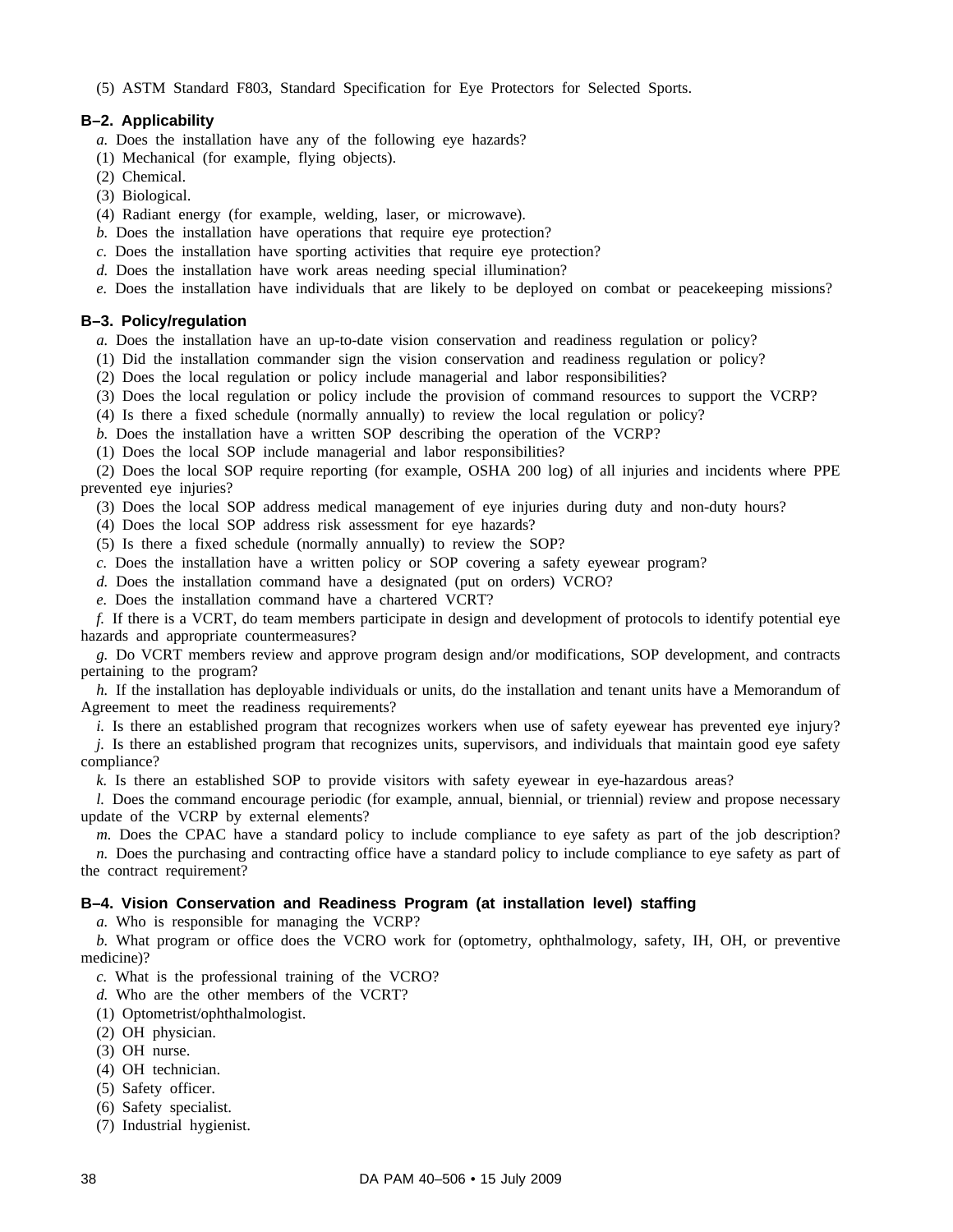(8) Industrial hygienist technician.

(9) Others.

*e.* How many hours are dedicated monthly to support the VCRP?

*f.* Is the VCRT sufficiently staffed to allow an effective program to function? If not, what affects such staffing?

## **B–5. Vision Conservation and Readiness Team (at installation level) resource management: funding, equipment, supplies, and services**

*a.* Does the command provide adequate funding to allow the VCRT to operate an effective program? Sources of funding:

*b.* Is there an effective system to provide optical services?

*c.* What is the annual cost of the VCRP?

- (1) Equipment.
- (2) Supplies.

(3) Nonprescription safety eyewear.

(4) Prescription safety eyewear.

*(a)* Who pays for the comprehensive vision examination for individuals requiring prescription safety eyewear (individual, installation, unit, or contract)?

*(b)* Who is the supplier of prescription safety eyewear?

*(c)* Who pays for the safety eyewear (individual, installation, unit, contract, co-payment, or other)?

*(d)* What is the reimbursement process for prescription safety eyewear?

## **B–6. Eye hazard recognition/assessment**

*a.* Who performs the worksite evaluation to identify eye hazards?

(1) Safety.

- (2) Industrial hygiene.
- (3) Occupational health.
- (4) Optometry.

(5) Other.

*b.* Worksite eye injury review.

(1) Is there a current list of employees/jobs that require eye protection?

(2) Are installation eye injury statistics maintained?

(3) Are previous worksite eye injuries reviewed prior to a worksite visit?

*c.* Are new or modified processes reviewed for eye hazards before being implemented?

## **B–7. Workplace ocular safety and visual environment evaluation**

*a.* Is there an overall ocular safety and visual environment management plan implemented?

*b.* Does the VCRT review the overall ocular safety and visual environment management plan periodically (for example, annually) for effectiveness?

*c.* Are eye hazards entered into the Health Hazard Inventory Module (HHIM) of the Defense Occupational Health Readiness System (DOHRS)?

*d.* Are engineering controls used to eliminate eye hazards and eye-hazardous operations where possible?

(1) Is there a maintenance plan for engineering controls?

(2) Are engineering controls monitored for effectiveness in controlling or reducing workplace eye hazards?

*e.* Are administrative controls used to eliminate eye hazards and eye-hazardous operations where engineering controls are not possible?

(1) Are administrative control procedures in place?

(2) Do employees observe the administrative control procedures?

(3) Are administrative control procedures monitored for effectiveness in controlling or reducing workplace eye hazards?

*f.* Have treatment protocols been established for eye injuries?

*g.* Did a VCRT member conduct studies and document illumination problems where applicable?

#### **B–8. Incident investigation and reporting**

*a.* How many eye injuries have occurred on the installation within the last year and what is the rate per 1000?

*b.* Are incidents involving eye injuries and near-misses investigated promptly?

*c.* Has the eye injury rate increased in specific locations or on the overall installation?

*d.* Where eye injury rates have decreased, have the techniques used been evaluated for applicability to other areas or operations?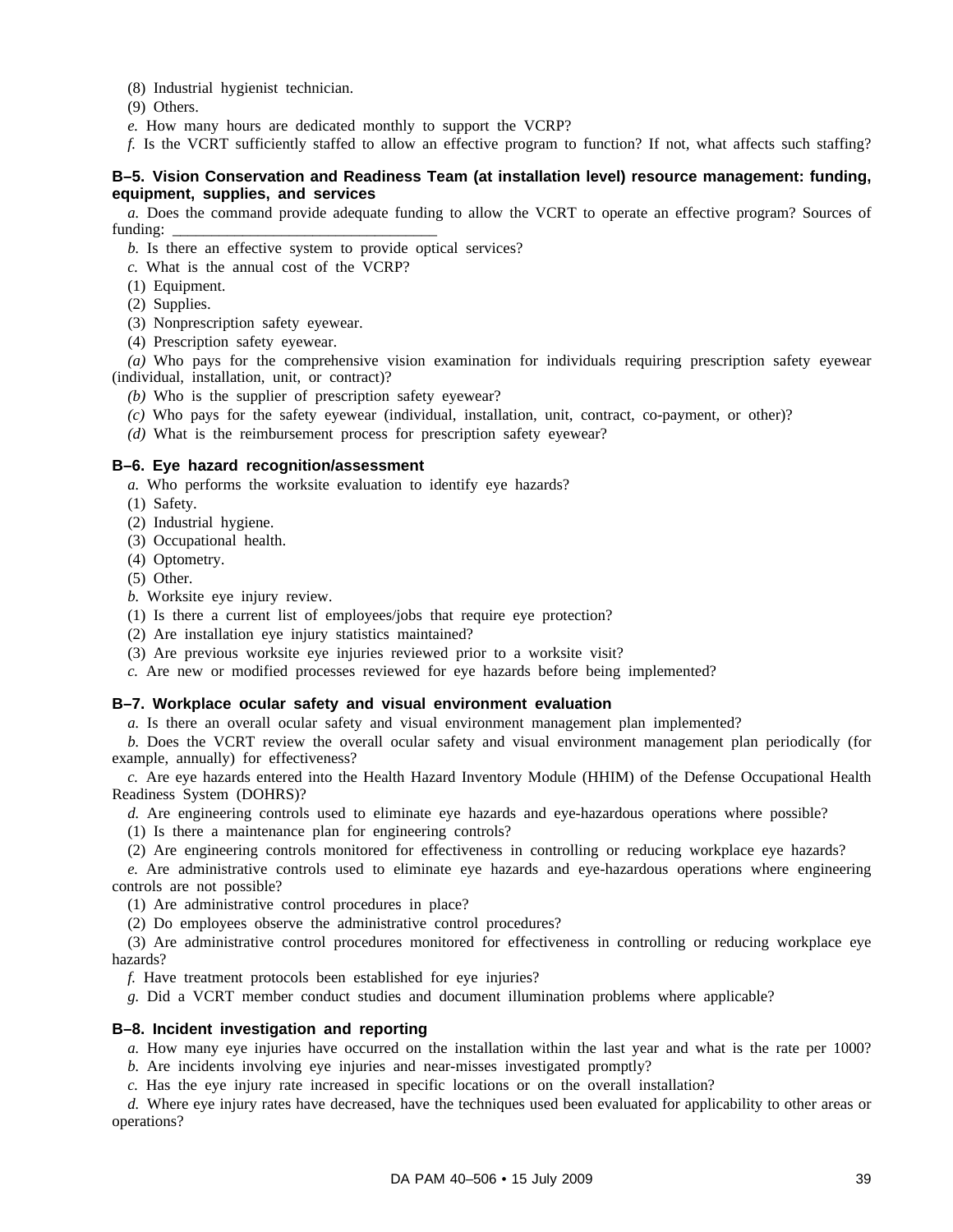*e.* Is there a mechanism in place for reviewing and developing a plan(s) of action to resolve eye hazard protection deficiencies?

## **B–9. Communication**

*a.* Does the VCRT meet periodically to consult with team members on matters concerning vision conservation and readiness?

*b.* Does the VCRT consult with any professionals who may not have representation on the team (see list in paragraph B–4*d*) on matters concerning vision conservation and readiness?

*c.* Does the VCRT consult with worksite supervisors and/or employees on matters concerning vision conservation and readiness to include identifying potential eye hazards?

*d.* Does the VCRT keep up with the external regulations and policies that may impact its mission?

*e.* Does the VCRT provide a channel of communication or access to department heads, managers, and supervisors to discuss potential eye safety issues and workplace program support?

## **B–10. Training and leadership development**

*a. VCRP leadership.*

(1) Has the VCRO attended the Vision Conservation and Readiness Advance Course?

(2) Do VCRT members have the training to recognize, assess, evaluate, and recommend controls relating to eye hazards?

(3) Is the technical expertise of the VCRT adequate for input on designs, SOPs, and contracts?

*b. Workforce.*

(1) Are workers trained in the proper wear and maintenance of safety eyewear/devices upon issue and annually thereafter?

(2) Is the workforce trained in the proper use of the eyewash stations?

(3) Is the workforce trained in first responder treatment and/or management protocols for eye injuries?

(4) Is the workforce trained in preventive measures to reduce the incidence of eye injury?

(5) Is the workforce training documented in accordance with recordkeeping requirements to include reporting injuries and near injuries?

(6) Is the workforce aware of safety practice recognition programs such as the Wise Owl Club? *c. Supervisors.*

(1) Are supervisors trained on their responsibilities related to vision conservation and readiness?

- (2) Do supervisors provide and/or oversee training of the workforce in VCRP principles?
- (3) Is the VCRP training documented?

(4) Are supervisors trained in reporting procedures for eye injuries?

(5) Do supervisors ensure the workforce knows to report eye injuries and near-miss instances?

## **Appendix C Sample Standing Operating Procedure/Instruction**

## **C–1. General**

Each installation/Division/unit is responsible for publishing a standing operating procedure (SOP) which delineates the scope of the VCRP and identifies responsibilities.

## **C–2. Sample design**

Figure C–1 presents a sample SOP designed to give a format and examples of common responsibilities. Each installation will need to modify this sample to meet the local needs and staffing of the installation.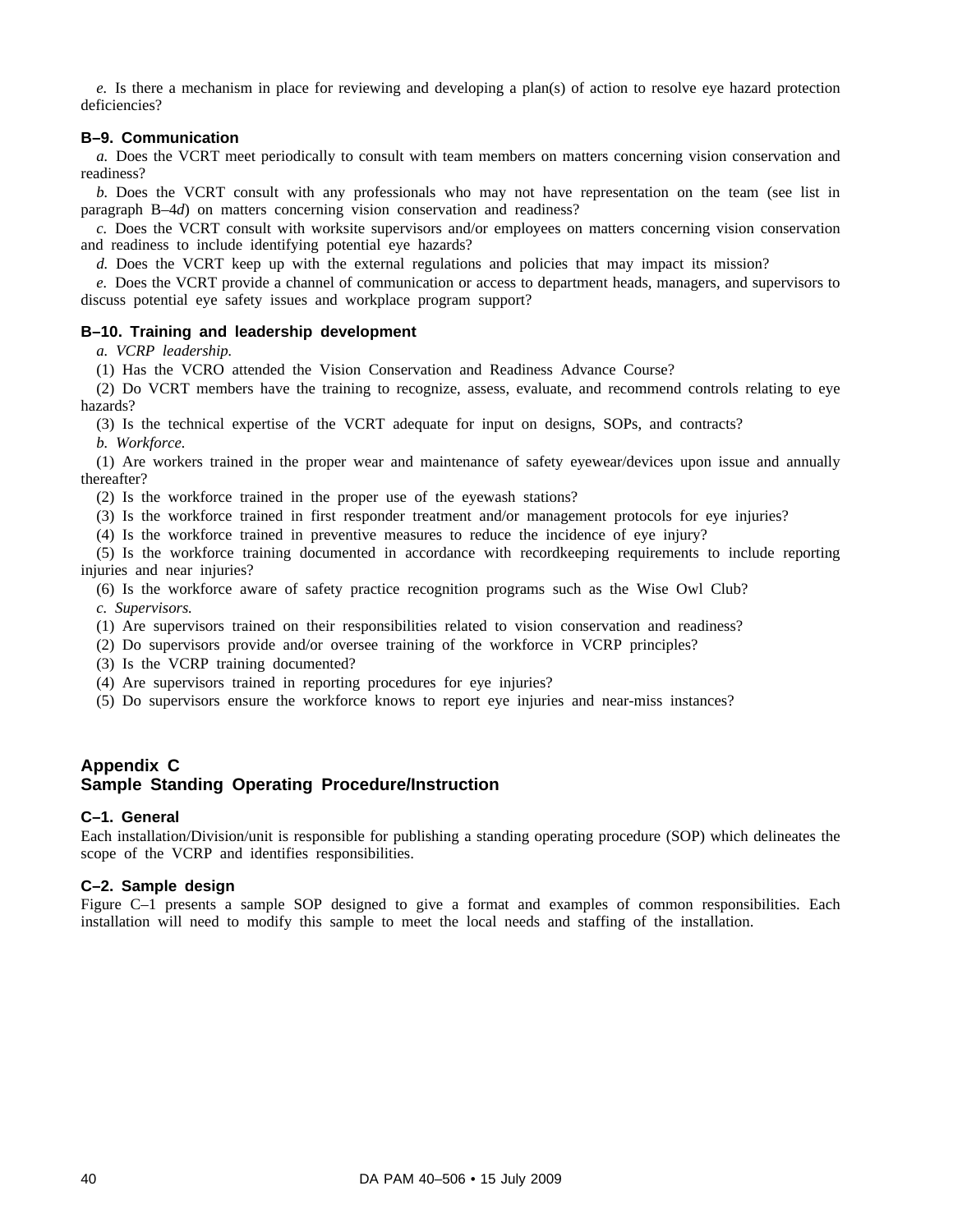# STANDING OPERATING PROCEDURE NO. PREPARING OFFICE/AGENCY LOCATION

Occupational and Environmental Health

# VISION CONSERVATION AND READINESS PROGRAM (Effective Date)

1. PURPOSE. To establish a comprehensive VCRP that is applicable to all employees of the installation to assure they have the visual ability required to perform their mission safely and efficiently.

## 2. REFERENCES.

a. AR 40-400, Patient Administration.

b. AR 40-5, Preventive Medicine.

 $c$ . AR 40-501. Standards of Medical Fitness.

d. AR 385-10, Army Safety Program.

e. DA Pam 40-506, The Army Vision Conservation and Readiness Program.

f. PL 105-85, Force Health Protection.

g. USACHPPM TG 006, Vision and Safety Eyewear Guide for U.S. Army Civilian and Military Job Series.

h. USACHPPM TG 007, Vision Readiness Screening Guide.

3. OBJECTIVE. To assure periodic vision screening of all personnel to determine their visual skills, and refer for corrections if needed.

## 5. RESPONSIBILITIES.

a. Commander.

(1) Establishes and implements safety and health procedures as mandated by DODI 6055.1, Executive Order 12196, 29 CFR 1960, 29 CFR 1910, and PL 105-85.

(2) Establishes a VCRT per DA Pam 40-506. The team leader should be a VCRO.

(3) Promotes awareness of vision conservation on the installation by use of command

emphasis letters, media presentations, and other information mechanisms.

(4) Provides resources (budget, staffing, and space) for the VCRP and support equipment as specified in AR 385-10.

(5) Ensures vision readiness of all active duty and deployable DA civilian personnel.

(6) Ensures that all military and DA civilian personnel receive vision screening appropriate for their job requirements and exposure to potential eye hazards. Also ensures individuals identified as requiring comprehensive vision examinations are appropriately referred.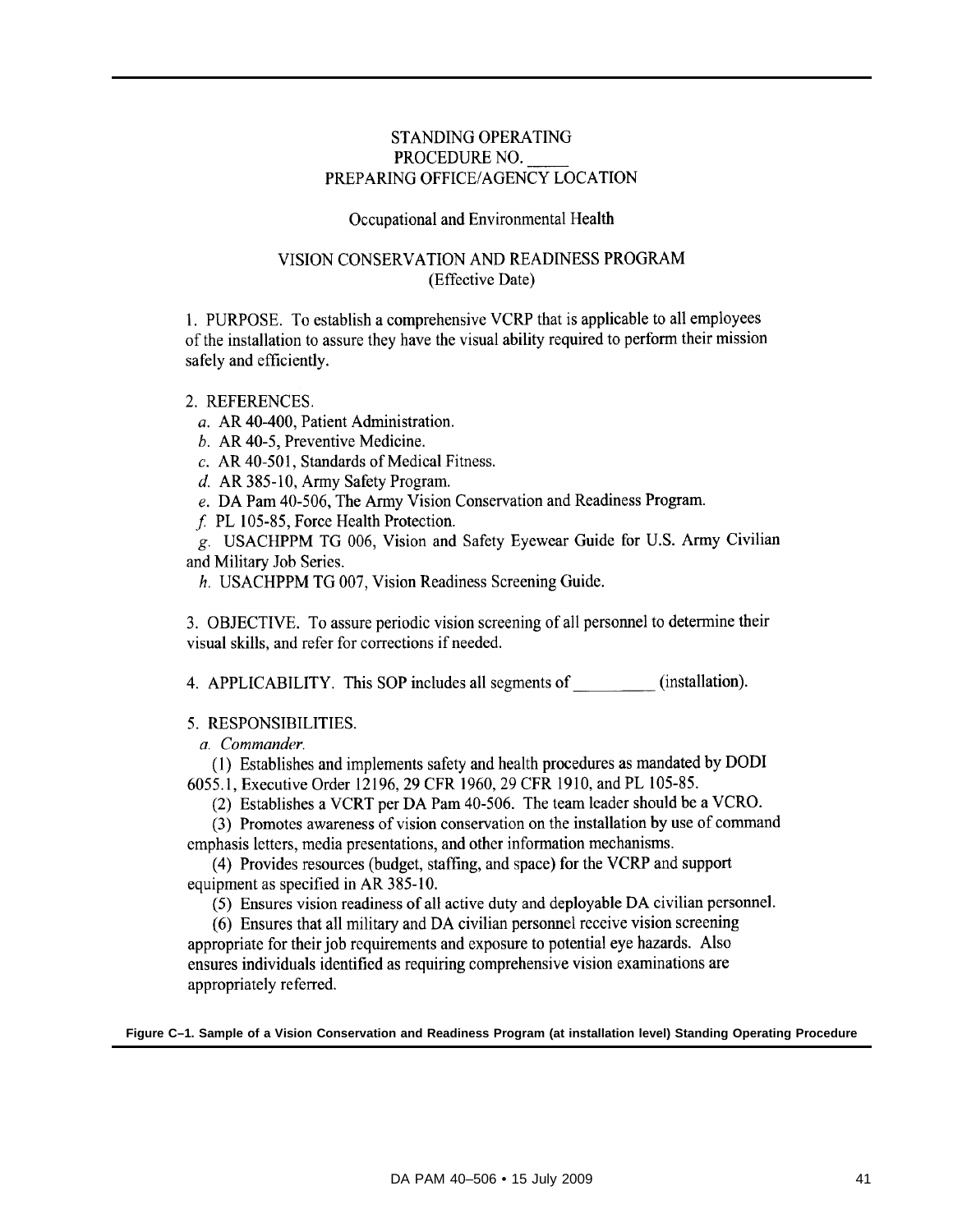(7) Ensures that all personnel follow proper work practices, use protective equipment, and receive proper instruction and training in the use, care, and maintenance of PPE.

## b. Civilian Personnel Advisory Center

(1) Provides the VCRT with a job-title list of civilian employees on the installation (updated at least annually). This list will be used by the VCRT to identify employees who require vision screening and eye protection.

(2) Identifies DA civilian employees who may be deployable to a peace keeping or hostile action zone and provides this information to the VCRT.

(3) Verifies employee job descriptions include the requirement to properly wear and maintain PPE when hazardous work conditions exist. If this factor is not in the current job description, ensures inclusion in a revision of the job description.

(4) Uses the job-vision standards in DA Pam 40-506 to determine eligibility and effective placement of employees.

(5) Assists supervisors with reclassification or disciplinary actions, as necessary. c. Local military personnel office. Provides unit alpha rosters to the VCRT for the military personnel assigned to activities and units on the installation. The roster shall include the MOS in which the Soldiers are working. The deployment status will be included when available. The list should be updated at least annually or more frequently where units have a high rate of personnel change or high rate of deployment.

d. Vision Conservation and Readiness Team.

(1) Performs surveys to identify eye-hazardous occupations and processes. This includes worksite environmental hazards that may produce mechanical, chemical, radiation, or biological eye injuries. The main responsibility for maintaining hazard inventories rests with IH and safety.

(2) Maintains a complete and current inventory of all work areas, eye hazards associated with the work areas, and vision performance requirements (vision standards) at the installation/location using a job-title list. The civilian job-title list is maintained and provided by CPAC. The military job-title list is obtained from the military personnel office.

(3) Monitors injuries and recommends corrective action for identified hazards to safety and local command offices.

(4) Coordinates the vision screening of all employees and ensures that the results are recorded in the official health record. Ensures military and civilian personnel not demonstrating the required visual performance are referred for a comprehensive vision examination.

(5) Ensures verification of prescription industrial safety eyewear and proper fitting of all industrial safety eyewear.

(6) Ensures vision test and prescription information is kept in employee medical records. Maintains current eyewear prescription of deployable DA civilian employees.

(7) Maintains a database of the total number of employees screened, the screening results, the number of personnel employed in eye-hazardous areas, the number of eye injuries, and the number of industrial safety spectacles issued as part of the VCRP.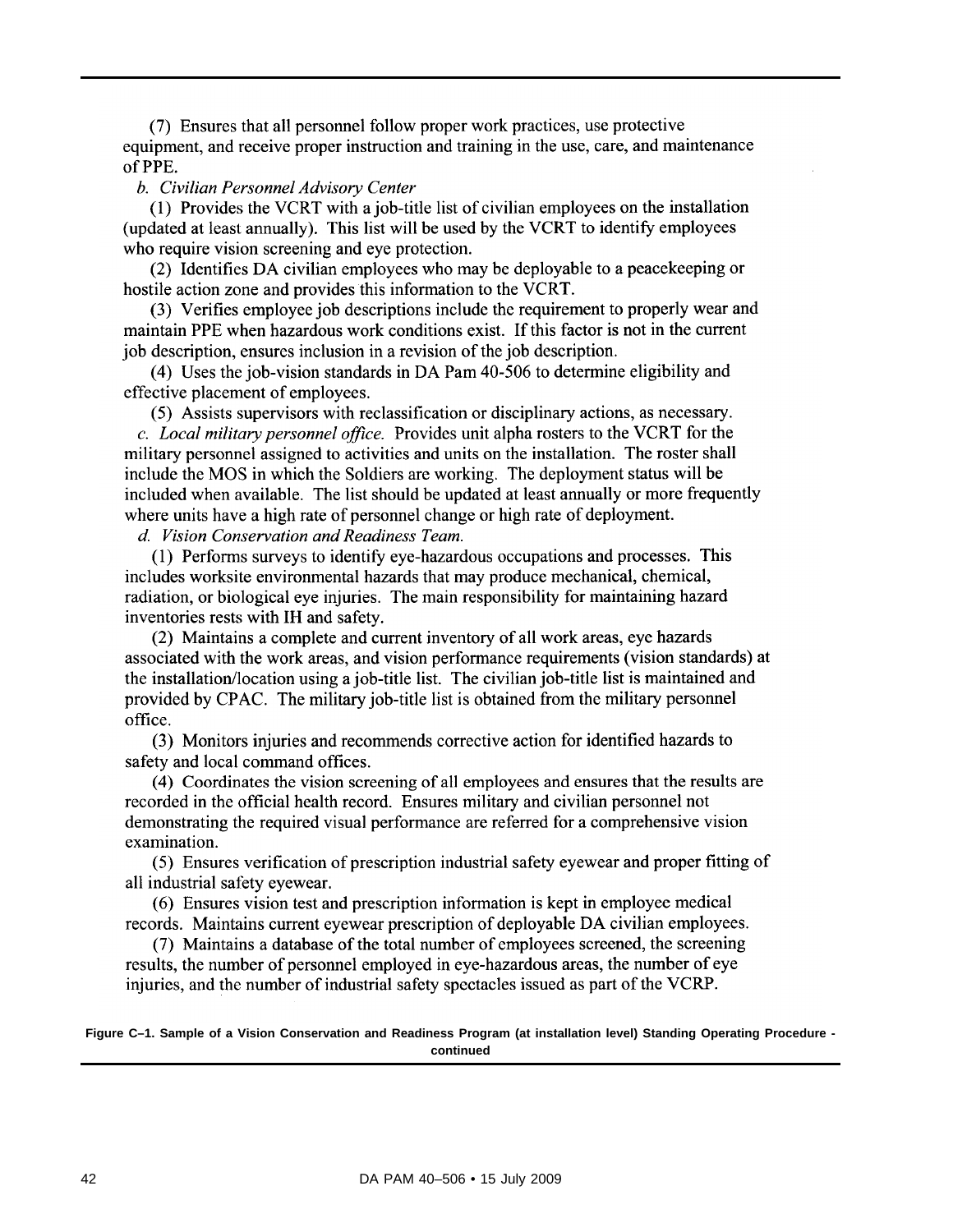(8) Provides technical input and assistance to the employee health hazard education program.

(9) Reports VCRP status to command.

(10) Consults with USACHPPM TVCRP for assistance and updated information.

(11) Provides eye injury data to USACHPPM at their request.

e. Safety officer.

(1) Works in coordination/consultation with the VCRT to establish and update annually a local job-title list of all military and civilian jobs on the installation.

(2) Conducts surveys, in coordination/consultation with the VCRT, to identify eyehazardous jobs, processes, and areas. This information shall be incorporated into the CPAC job-title list, the military job-title list, and the inventory of eye hazards maintained by IH. Validates the need for and identifies employees who require protective eyewear.

(3) Assists the OH office, VCRO, and supervisory personnel in determining the appropriate type of protective eyewear required.

(4) Monitors the industrial safety spectacle procurement program. Ensures safety spectacles are ordered and delivered in a timely manner, and meet national standards (ANSI Z87.1) strength and marking requirements.

(5) Monitors use of eye protection and safe practices by military, civilian and contract employees in work areas and, when necessary, recommends program improvements.

(6) Coordinates with commanders, CPAC, and CORs as appropriate to resolve eye safety violations.

(7) Provides education to employees and supervisors on eye safety techniques and devices.

(8) Motivates supervisors to ensure employees wear protective eyewear.

(9) Monitors eye injury trends to guide intervention measures.

(10) Implements controls (such as administrative and engineering) appropriate to the hazards in the workplace.

(11) Provides a means of rewarding and/or recognizing individuals whose eye(s) are protected from injury by wearing PPE in an accident. This may be accomplished via a locally developed recognition program or adopting an established program.

f. Logistics officer.

(1) Consults with technical specialists in safety, OH and vision care when formulating, modifying, and terminating any ophthalmic services contracts.

(2) Ensures timely procurement (15 working days) and delivery of safety-related ophthalmic services and materials.

(3) Modifies or terminates VCRP-related ophthalmic contracts and related procurement documents if the vendor does not meet the contract requirements.

(4) Ensures labor contracts include the requirement to use PPE and sound safety practice as performance requirements for contracted workers.

(5) Ensures the COR is familiar with eye safety compliance required of the contract workers.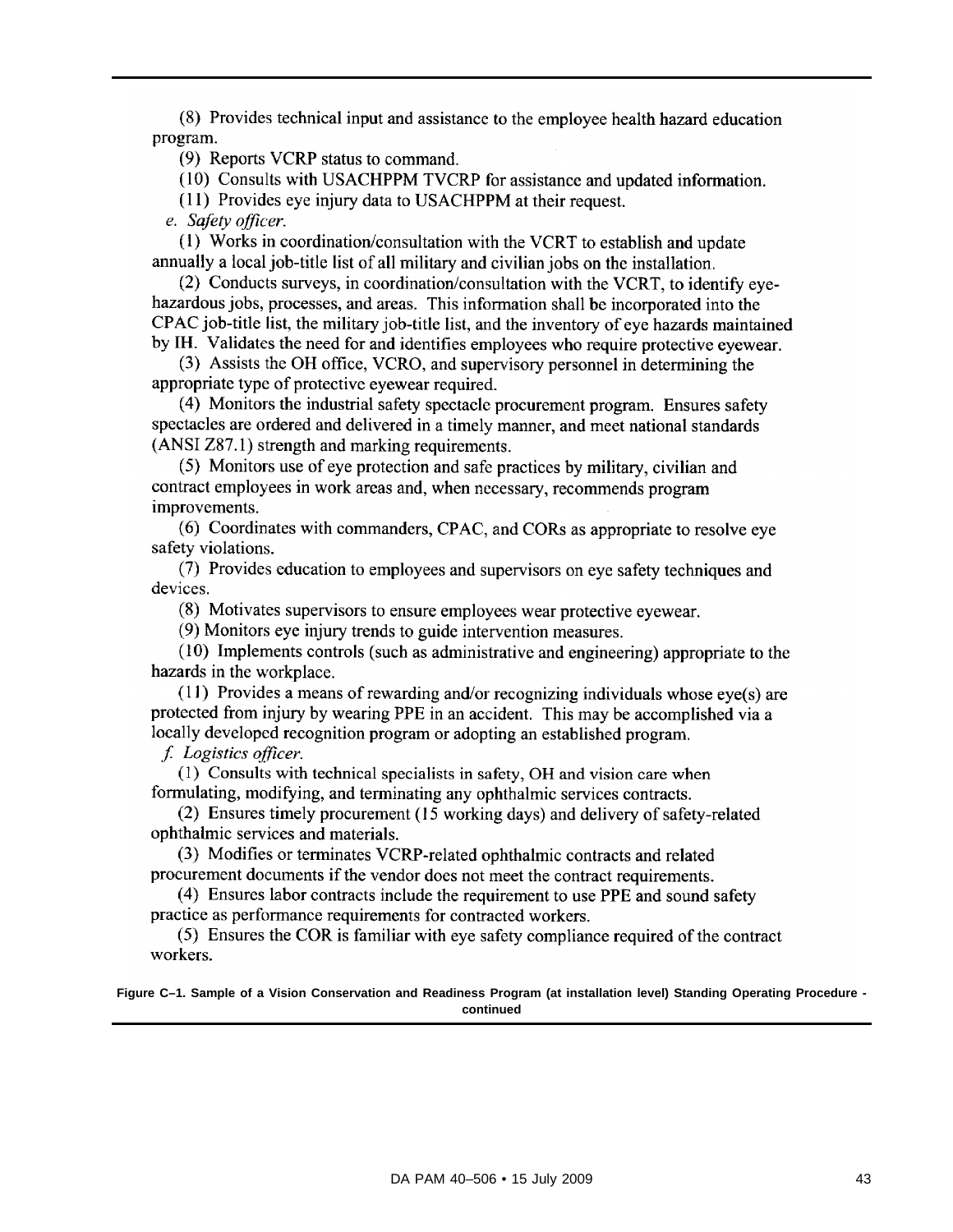(6) Ensures a stock of nonprescription protective eyewear (meeting the current ANSI Z87.1 standard) is available for distribution. This stock will include several sizes to accommodate variations in facial structure.

(7) Monitors the distribution of APEL-approved eyewear from the central issue facilities and other designated issue facilities.

g. Supervisors.

(1) Ensure all job descriptions include the requirement to use safe practices and appropriate safety equipment.

(2) Use the job-vision standards in DA Pam 40-506 as an aid to employee/job selection. Schedule military and civilian employees for periodic vision screenings in coordination with the VCRP.

(3) Remove an employee from the eye-hazardous work/area if his/her vision does not meet required vision standards until the employee's vision can be brought up to the standards or a waiver is granted.

(4) Ensure employees placed in eye-hazardous jobs have proper eye protection.

(5) Obtain and keep a stock of nonprescription protective eyewear for use by employees whom do not require prescription eyewear and visitors. This eyewear must meet the current ANSI Z87.1 standard.

(6) Ensure prescription safety eyewear is provided in a timely manner. Appropriate safety goggles worn over civilian glasses may be used temporarily or the worker can be temporarily placed in a non-eye-hazardous work area while prescription safety eyewear is being procured.

(7) Ensure that active duty and deployable civilians have the required number and type of eyewear needed for deployment.

(8) Ensure that eyewash stations are accessible and functioning properly.

(9) Ensure all personnel receive instruction and training in safety practices and in the use and care of the protective evewear.

(10) Ensure personnel demonstrate knowledge in safety practices and in the use and care of the protective eyewear.

(11) Enforce the proper wear of safety eye protection and practice of safety discipline. Use current Civilian Personnel Regulations or Uniformed Code of Military Justice as enforcement tools when needed.

(12) Ensure that all employees participate in the aspects of the VCRP appropriate to their job.

(13) Direct all personnel having difficulties or complaints from use of industrial safety eyewear to the VCRT for evaluation and/or resolution of the problem.

(14) Document and report all safety violations and noncompliances with PPE wear requirements to the safety officer or COR as appropriate.

(15) Reassign or terminate an employee when the employee will not wear required PPE.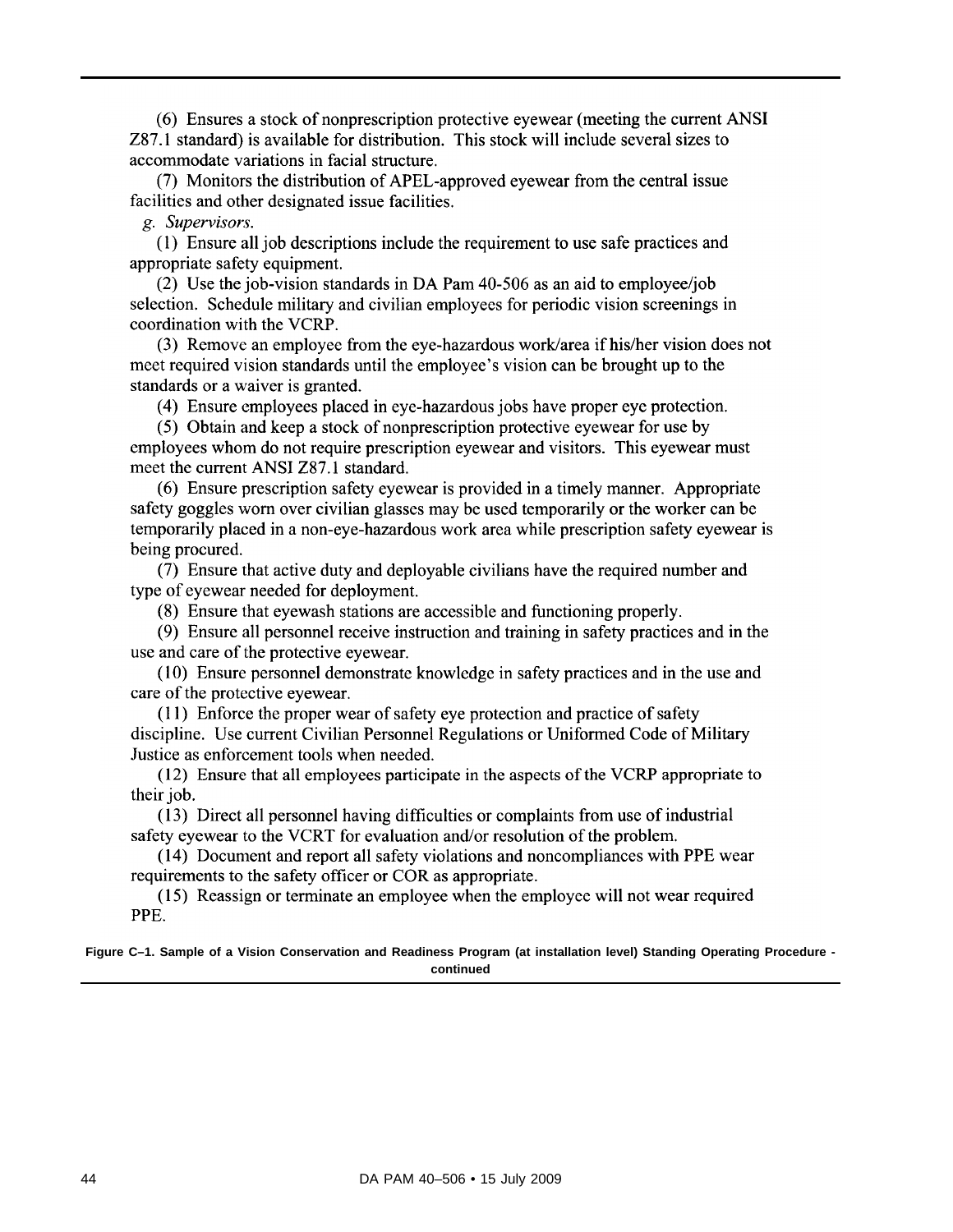h. Employees (military, civilian, and contract).

(1) Participate in the VCRP as it is outlined in this SOP.

(2) Properly use safe practices, safety equipment, PPE, engineering controls, and administrative controls as mandated by 29 CFR 1910.133 and local directives. Safe practices include—

(a) Understanding how to perform their work in a safe manner.

(b) Knowing the difference between combat eyewear (ballistic-protective), industrial safety eyewear (ANSI Z87.1) and standard eyewear (ANSI Z80.1).

 $(c)$  Ensuring provided protective equipment is readily accessible for use with hazardous instruments, machines, processes, or areas.

(d) Keeping protective eyewear clean, properly fitted, and in serviceable condition.

(e) Using appropriate industrial safety eyewear and protective equipment in eyehazardous areas and tasks.

(3) Undergo training in the principles and practices of first responder if working in an eye-hazardous area.

(4) Report unsafe practices or eve hazards to the supervisor and/or safety specialist for timely protective intervention.

(5) Advise supervisor of need for safety eyewear or need for modification of processes or procedures.

(6) Report eye injuries or near misses to supervisors.

*i. Performance improvement.* All levels of command should maintain an ongoing performance improvement program. As a minimum, the program should include:

(1) Evaluating user/participant input and implementing input determined to have merit.

(2) Reporting of eye injuries.

(3) Developing intervention plans based on injury trend analysis.

(4) Implementing intervention strategies.

(5) Monitoring the effectiveness of intervention strategies.

(6) Ensuring appropriate and timely pre-employment, periodic, and termination physicals are performed.

(7) Ensuring timely vision care services as applicable.

(8) Ensuring effective training is provided in the use and maintenance of protective devices and safety practices.

(9) Verifying the accuracy of prescription safety eyewear and optical inserts.

(10) Ensuring timely acquisition and delivery of safety eyewear to the worker.

(11) Monitoring safety eyewear use and compliance.

(12) Ensuring continued communication is kept with USACHPPM-HQ to ensure

most up-to-date information and access to Army-wide eye safety hazards or trends.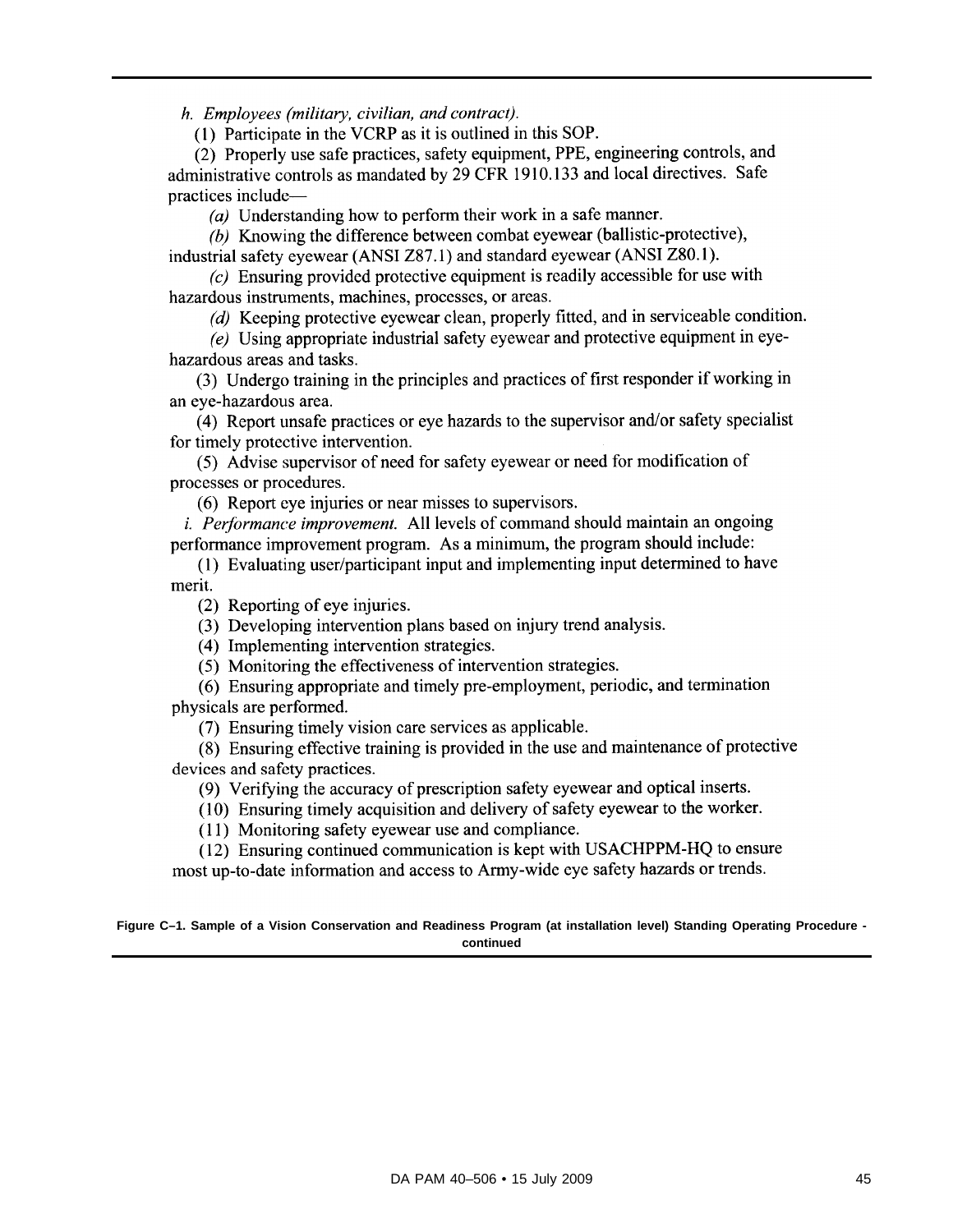6. CONCURRENCE.

(Local Medical Authority)

(Comptroller)

(C. Civ Personnel)

(Post Safety Officer)

7. APPROVAL: (If applicable) or (Command Line - if applicable)

**Figure C–1. Sample of a Vision Conservation and Readiness Program (at installation level) Standing Operating Procedure continued**

## **Appendix D Sample Local Regulation**

## **D–1. General**

Each installation/Division/unit is responsible for publishing a local regulation which delineates the scope of the VCRP and identifies responsibilities.

## **D–2. Sample design**

Figure D–1 presents a sample local regulation designed to give a format and examples of common responsibilities. Each installation will need to modify this sample to meet the local needs and staffing of the installation.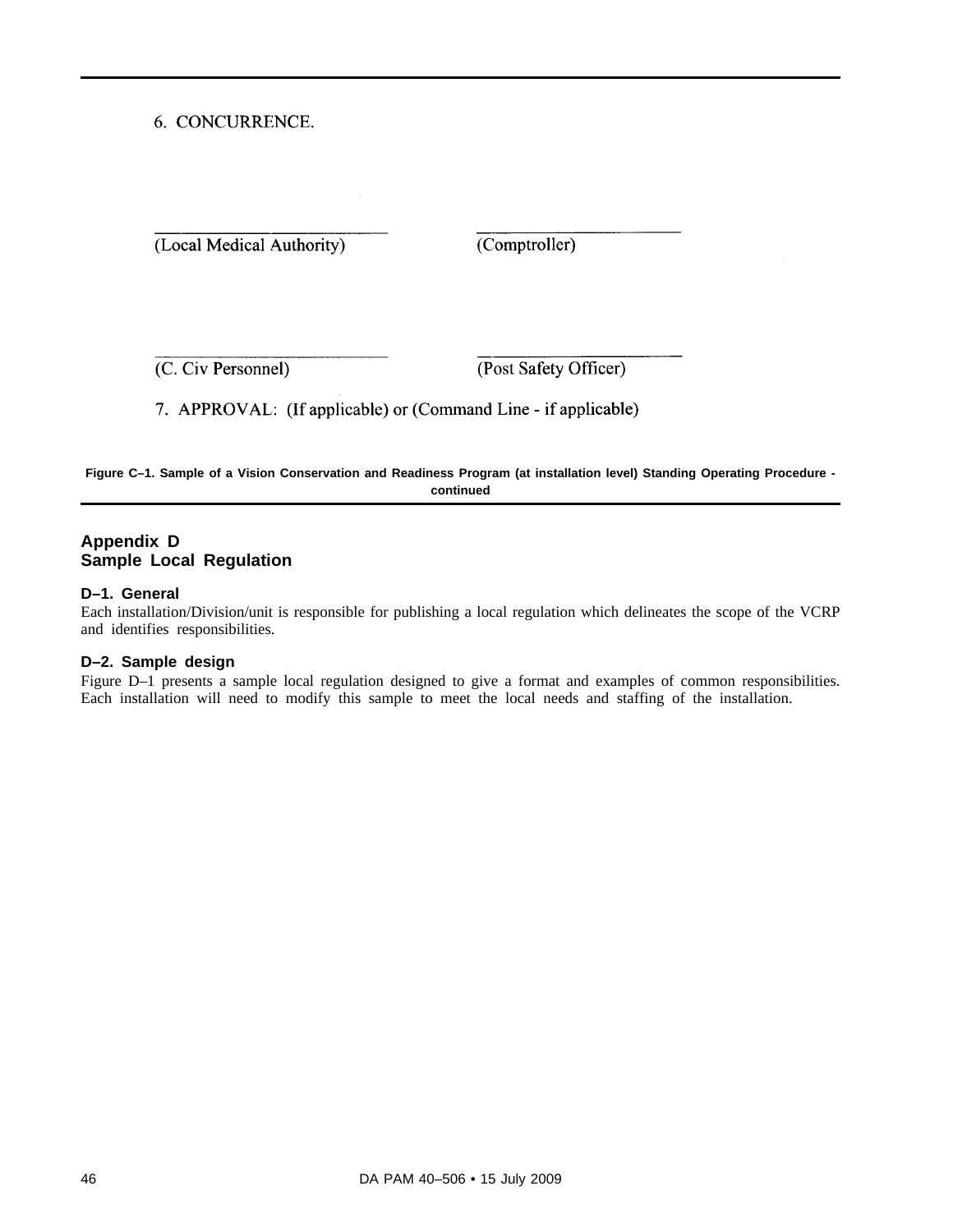## (INSTALLATION) REG

# **COMMAND** PREPARING OFFICE/AGENCY **LOCATION**

Issue of further supplements to this regulation by subordinate commanders is prohibited unless specifically approved by HQ, \_\_\_\_\_\_\_\_\_\_\_(installation).

1. PURPOSE. This regulation establishes and defines a comprehensive VCRP for (installation).

2. SCOPE. This regulation applies to all personnel on this installation.

3. BACKGROUND. The ability to use one's vision effectively and with safety depends upon an efficient vision program that includes—

a. Determining visual acuity necessary for a particular occupation, and using this determination for job placement and retention.

b. Determining periodically employees' visual capacity and making referrals for professional eye care of those employees with defective vision.

c. Ensuring that adequate lighting is available for each occupational activity.

d. Ensuring the availability and use of both environmental and personal protective measures necessary for maximal eye safety.

e. Continuing health education program pointing out the benefits of the VCRP and stimulating cooperation of all concerned.

f. Ensuring eve injuries and incidents are reported and evaluated to develop interventions against future injuries.

## 4. GENERAL.

a. Commanders at every echelon shall ensure that each physical operation is analyzed to determine eye hazards. Standing operating procedures will reflect a requirement for the use of protective clothing and equipment including safety eyewear (prescription and nonprescription) to prevent injury. Continuous monitoring will be conducted to maintain maximum safety standards.

b. Items of protective clothing and equipment required to comply with safety regulations and procedures shall be furnished to military and civilian personnel. The cost of required personal protective equipment shall be borne by the installation or activity to which these personnel are assigned. If upgrades to basic safety eyewear are allowed, additional costs will be borne by the employee.

c. A desire to obtain and use eye protection and industrial safety eyewear shall be stimulated among personnel by an educational program to include informal discussion, educational films,

Figure D-1. Sample of a Vision Conservation and Readiness Program (at installation level) local regulation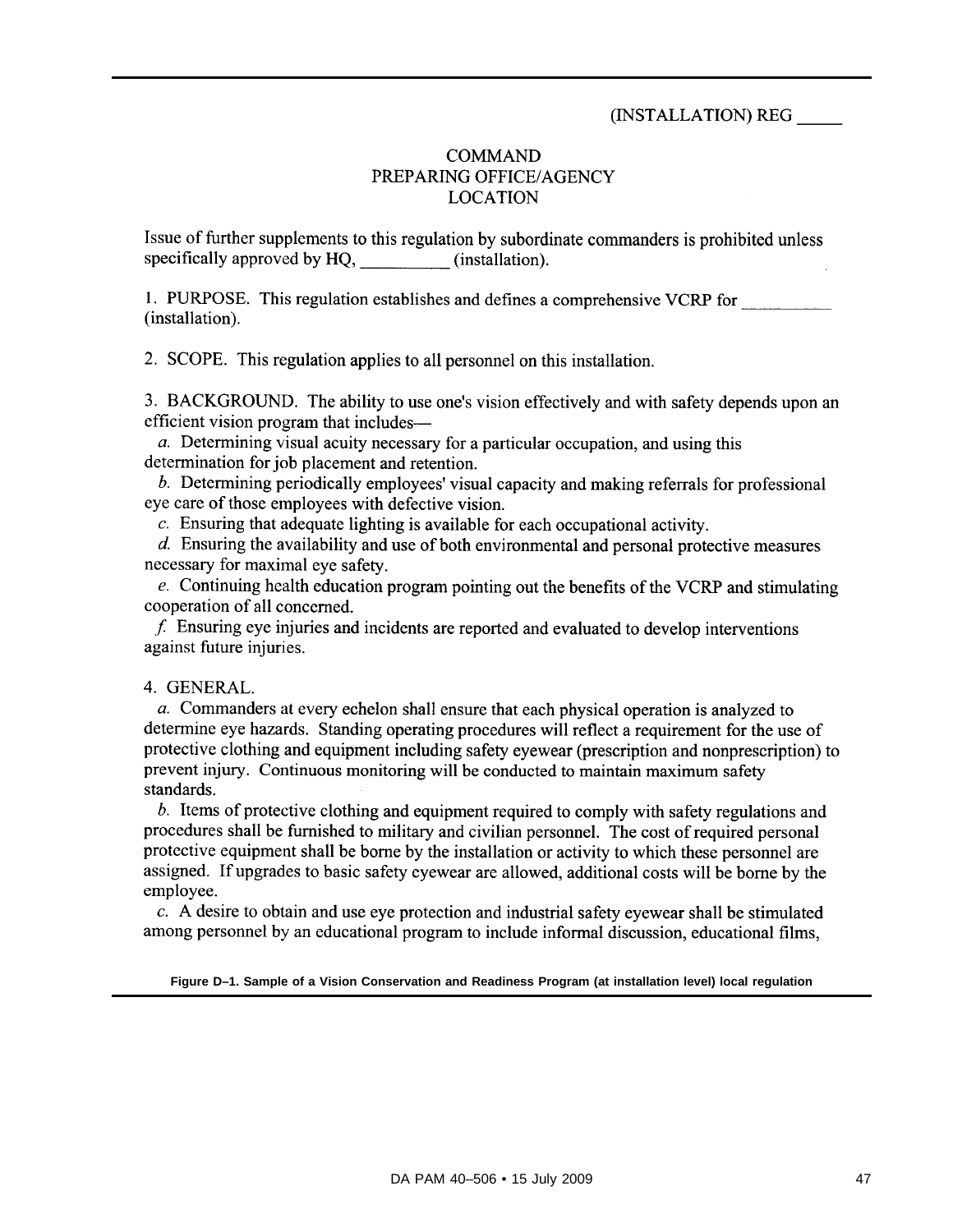and the use of posters. Safety awards may be used to increase motivation. Employees habitually or purposefully not using safety evewear and safety precautions in eye-hazardous areas shall be subject to disciplinary action.

d. Contact lenses do not provide eye protection in the industrial sense and shall not be worn in a hazardous environment without appropriate covering safety eyewear. Contact lens wear under military protective masks is not allowed since the lenses cannot be removed when prolonged wear of the mask is necessary.

e. All personnel having useful vision in only one eye shall be identified and encouraged to wear industrial safety eyewear regardless of job assignment. However, it should be pointed out that all lenses are potentially breakable and unusual risk should not be taken.

## 5. RESPONSIBILITIES.

a. The installation commander is responsible for the establishment and implementation of OH activities at and other activities for which the Commander has OH activity responsibilities.

b. The MTF commander, U.S. Army Medical Center/U.S. Army Medical Department Activity (USAMEDCEN/USAMEDDAC), is charged with the overall supervision of OH activities at

and other activities for which the MTF commander, USAMEDCEN/

USAMEDDAC, has OH activity responsibility.

 $c$ . The VCRT shall-

(1) Classify all work activities under one of the vision standards developed for this purpose (see DA Pam 40-506). These standards represent the degree of visual skill desired for efficient job performance.

(2) Coordinate with the installation safety office in determining occupations requiring industrial safety spectacles.

(3) Ensure vision screening of new employees before job placement or as soon after employment as possible. Screen the vision of all personnel, as required. Periodic screening shall be scheduled each month alphabetically; however, screening should be available at the request of an individual.

(4) Determine whether personnel screened meet the visual standards for their particular job.

(5) Ensure vision readiness screening for active duty military is conducted at SRP and/or the PHA.

(6) Ensure that military personnel not possessing desired visual capabilities are referred to the appropriate MTF clinic for professional eye care.

(7) Refer eligible civilian employees not possessing desired visual capabilities for comprehensive vision examinations.

(8) Ensure complete prescription information is entered into employee medical record and new eyewear is ordered as appropriate.

(9) Provide follow-up screening for referred employees as needed.

(10) Conduct lighting surveys as required.

(11) In conjunction with the Installation Safety Director, conduct surveys to ensure installation and use of proper eye safety equipment (for example, eyewash stations and safety eyewear).

Figure D-1. Sample of a Vision Conservation and Readiness Program (at installation level) local regulation- continued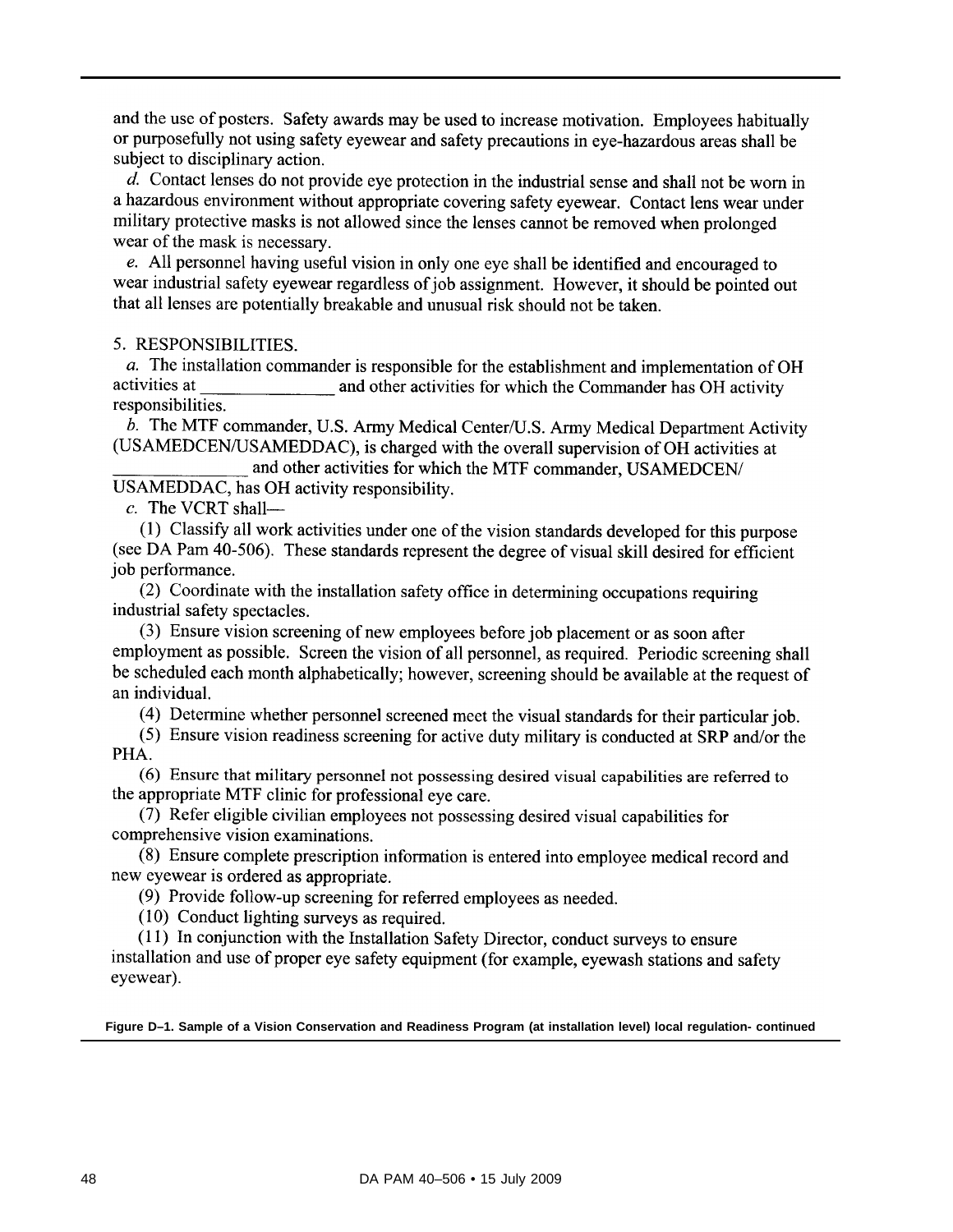(12) Provide education to military and civilian employees, and where appropriate dependents, on various vision safety topics.

d. The Chief, Optometry Service shall-

(1) Provide guidance to the VCRT on questions related to optics, safety evewear, illumination, and vision subjects related to safety in the workplace.

(2) Ensure professional vision care is provided to active duty personnel.

(3) Assist units with their vision readiness screening programs. This may include—

(a) Having optometry clinic staff perform actual screening.

(b) Training medical technicians that support individual units in proper vision screening techniques.

(4) Assist other members of the VCRT in performing illumination and safety characterization of the workplace.

(5) Assist the contracting office in determining the optical requirements, quality assurance requirements, and product delivery times to be specified in contracts for prescription safety eyewear.

(6) Ensure 24-hour access to emergent care for individuals having eye injuries.

e. The Chief, Preventive Medicine/OH shall ensure—

(1) Vision screening is provided to installation civilian employees for the purpose of job placement and other surveillance or job-related needs as determined by regulations governing hazard exposure or as determined by the VCRT.

(2) Periodic vision screening, when required, is performed on military and civilian employees on the installation.

(3) An OHN or technician is involved with characterization of the worksite and periodic evaluation of worksite vision safety conditions.

(4) Coordination with other members of the VCRT on vision safety and visual efficiency matters.

 $f$ . The OHN shall-

(1) Have/be a representative on the VCRT.

(2) Perform all types of OH vision screenings as required.

(3) Be involved with characterization of the worksites and periodic evaluation of worksite vision safety conditions.

(4) Coordinate with other members of the VCRT on vision safety and visual efficiency matters.

g. The industrial hygienist shall—

(1) Have/be a representative on the VCRT.

(2) Perform all types of OH vision screenings as required.

(3) Maintain and routinely update an inventory of eye-hazardous jobs and areas, in coordination with the safety office.

(4) Keep the VCRT updated on the vision hazards that are on the installation and field sites.

(5) Perform or assist in the performing of illumination measurements.

 $h$ . The safety office shall-

(1) Assign a member of its staff to the VCRT where possible.

Figure D-1. Sample of a Vision Conservation and Readiness Program (at installation level) local regulation- continued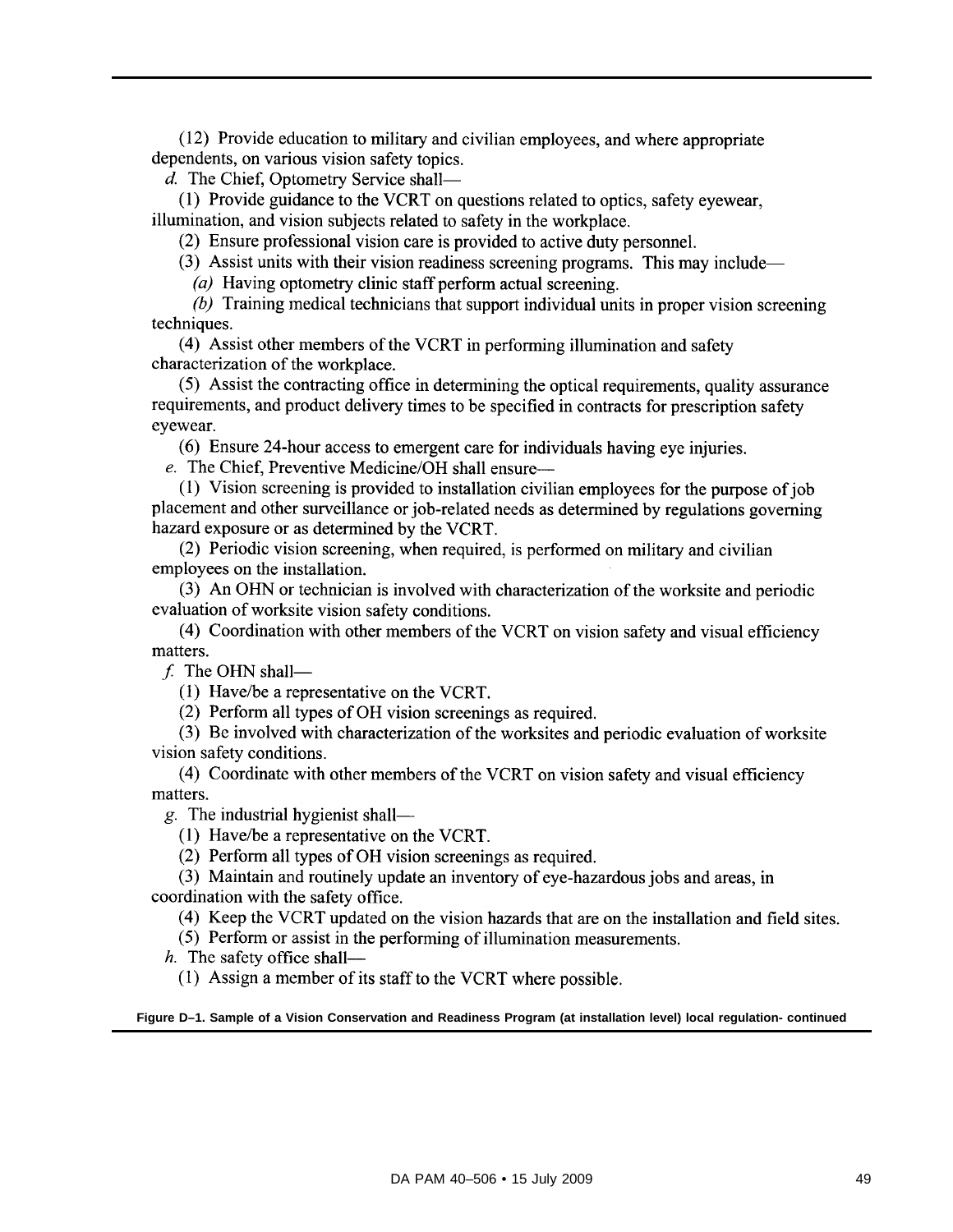(2) Provide guidance to the VCRT on vision safety matters if a member of the safety staff is not on the VCRT.

(3) Coordinate with the VCRT, the procurement system and respective supervisors to ensure the proper type, quality, and quantity of safety eyewear are provided to employees in a timely manner.

(4) Monitor compliance with wear of vision safety equipment and use of safe practices. Provide posters and signs, make applicable recommendations, and use rewards when possible or disciplinary measures when necessary to promote safe work practices.

(5) Assist the VCRT in characterization surveys of the workplace and field sites in relation to vision hazards and vision demands in the work environment.

(6) Collect and report all eye injuries to the VCRT.

*i.* The Chief, Civilian Personnel, shall-

(1) Refer new employees for vision screening prior to job placement.

(2) Coordinate scheduling of required periodic vision screenings with preventive medicine/OH.

(3) Ensure that eye safety compliance is included in job descriptions of new employees and in the revised job descriptions of incumbents.

(4) Coordinate with supervisors to enforce eye safety disciplinary actions.

*j.* Division/Branch Chiefs and other supervisors shall—

(1) Coordinate scheduling of required periodic vision screenings with preventive medicine/OH.

(2) Submit prescription safety eyewear orders within 1 day of obtaining all necessary prescription information, and coordinate with the VCRT and the procurement system to ensure the proper type and quality of safety eyewear are provided to employees in a timely manner.

(3) Enforce the wearing of safety eye protection and the use of proper safety procedures.

(4) Brief new personnel on safety devices for eye protection, to include how to use them, care for them, clean them, and their importance in maintaining good vision.

(5) Ensure that individuals are not allowed in an eye-hazardous area or job without proper eye protection. When workers do not have serviceable safety eyewear, provide temporary safety eye protection, and if necessary, temporarily place the worker in non-eye-hazardous work.

(6) Acquire, post, and maintain signs and posters stressing eye safety.

(7) Direct personnel having difficulties or complaints with their safety eyewear or vision to the VCRT for assistance and/or vision screening. Safety eyewear that needs adjusting should be brought by the wearer to the installation eye clinic for proper fitting or repair.

(8) Document and communicate with the COR about any nonsafe practice or noncompliance of eye safety of the contract workforce.

 $k$ . Logistics/Procurement System shall-

(1) Maintain a supply of plano (nonprescription) safety eyewear in adequate sizes at the installation for immediate issue to personnel who require safety eyewear but do not require prescription eyewear.

(2) Develop and maintain a method for the procurement of prescription safety eyewear that is user friendly and results in rapid receipt of the safety eyewear. Prescription safety eyewear

Figure D-1. Sample of a Vision Conservation and Readiness Program (at installation level) local regulation- continued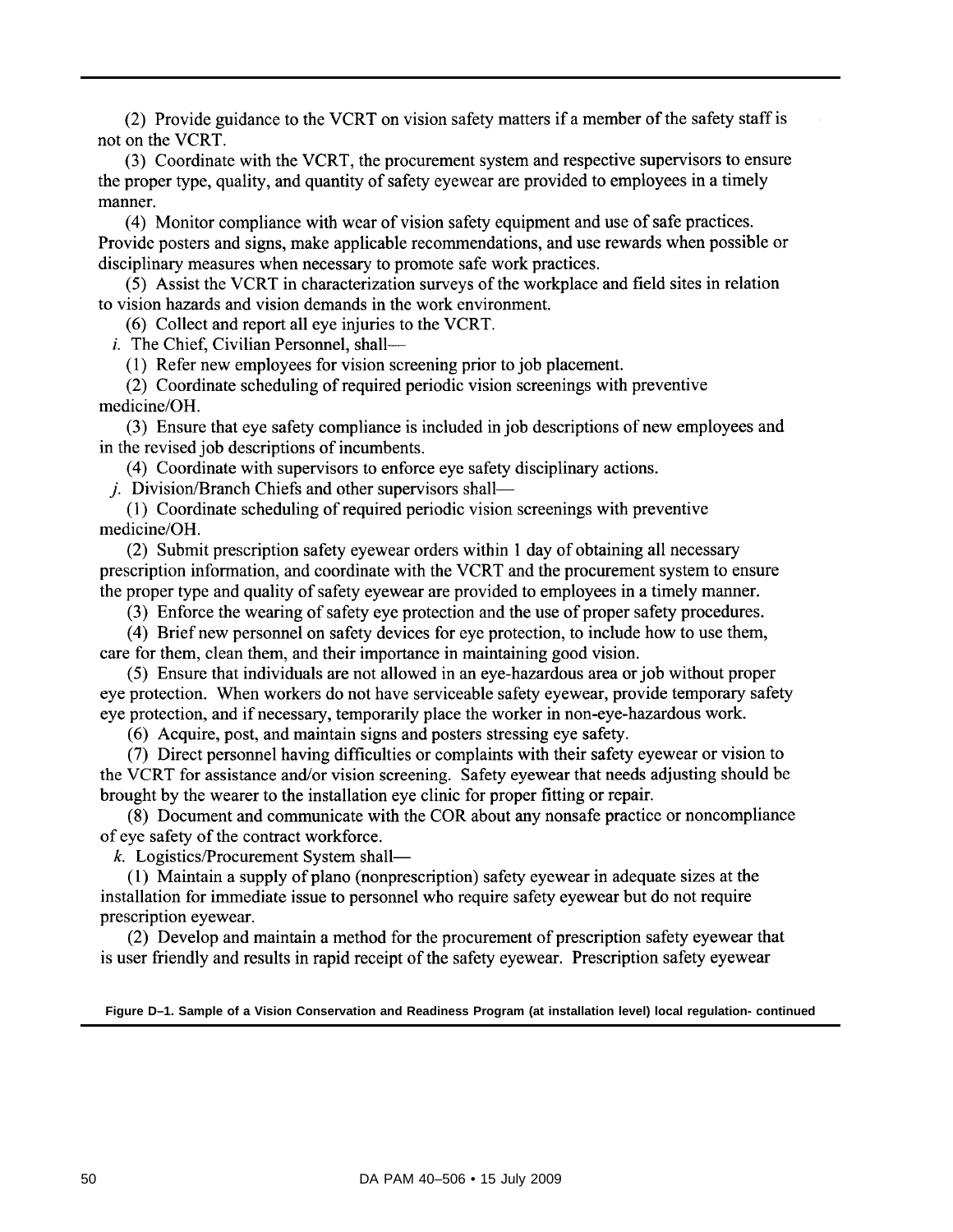will be obtained and issued to the distribution point within 15 working days of receiving the procurement order. Orders for prescription safety eyewear will not be held and batched, but will be processed daily on a priority basis so as to expedite the process.

(3) Maintain a log or database of all orders for prescription safety eyewear that includes patient identification, unit or activity information, date procurement order received, date completed safety eyewear received from vendor, and date issued to distribution point.

(4) Monitor the procurement time for prescription safety eyewear and take necessary action, to include changing vendor(s), to maintain at least a 90 percent compliance rate with the 15 working day delivery time.

## 6. REFERENCES.

- a. AR 40-5, Preventive Medicine.
- b. AR 385-32, Protective Clothing and Equipment.
- c. DA Pam 40-506, The Army Vision Conservation and Readiness Program.

The proponent of this local regulation is:

Users are invited to send comments and suggested improvements on DA Form 2028 (Recommended Changes to Publications and Blank Forms) to Commander, (major command  $ATTN$ : location

## FOR THE COMMANDER:

## **DISTRIBUTION:**

### **Figure D–1. Sample of a Vision Conservation and Readiness Program (at installation level) local regulation- continued**

## **Appendix E Light Amplification by Stimulated Emission of Radiation**

#### **E–1. Laser**

*a.* Laser is an acronym for Light Amplification by Stimulated Emission of Radiation. A laser is a device that produces a beam of radiant energy that is monochromatic (of a single wavelength) and coherent (all of the electromagnetic wave is spatially in phase).

*b.* Depending on the design of the laser, radiation may occur in many different parts of the electromagnetic spectrum. Some lasers are tunable, meaning the same device may produce several different wavelengths of emitted light.

## **E–2. Classification of lasers**

Lasers are divided into classifications based on wavelength, output power, pulsed or continuous output, and exposure duration. The technical definitions are beyond the scope of this document but may be found in ANSI Z136.1 and ANSI Z136.3. For the purposes of this document, the classes of lasers are described from the standpoint of potential injury to the eye. Class 1 lasers are not required to have a warning label attached. All other lasers including class 1M require a label indicating that the device presents a hazard to the eye. Class 2 and above must include the power, wavelength, and class of the laser. All fielded laser rangefinders and designators are class 3b or class 4. None of the current devices are hazardous to the skin and do not pose a combustible hazard. All lasers, regardless of classification or risk, are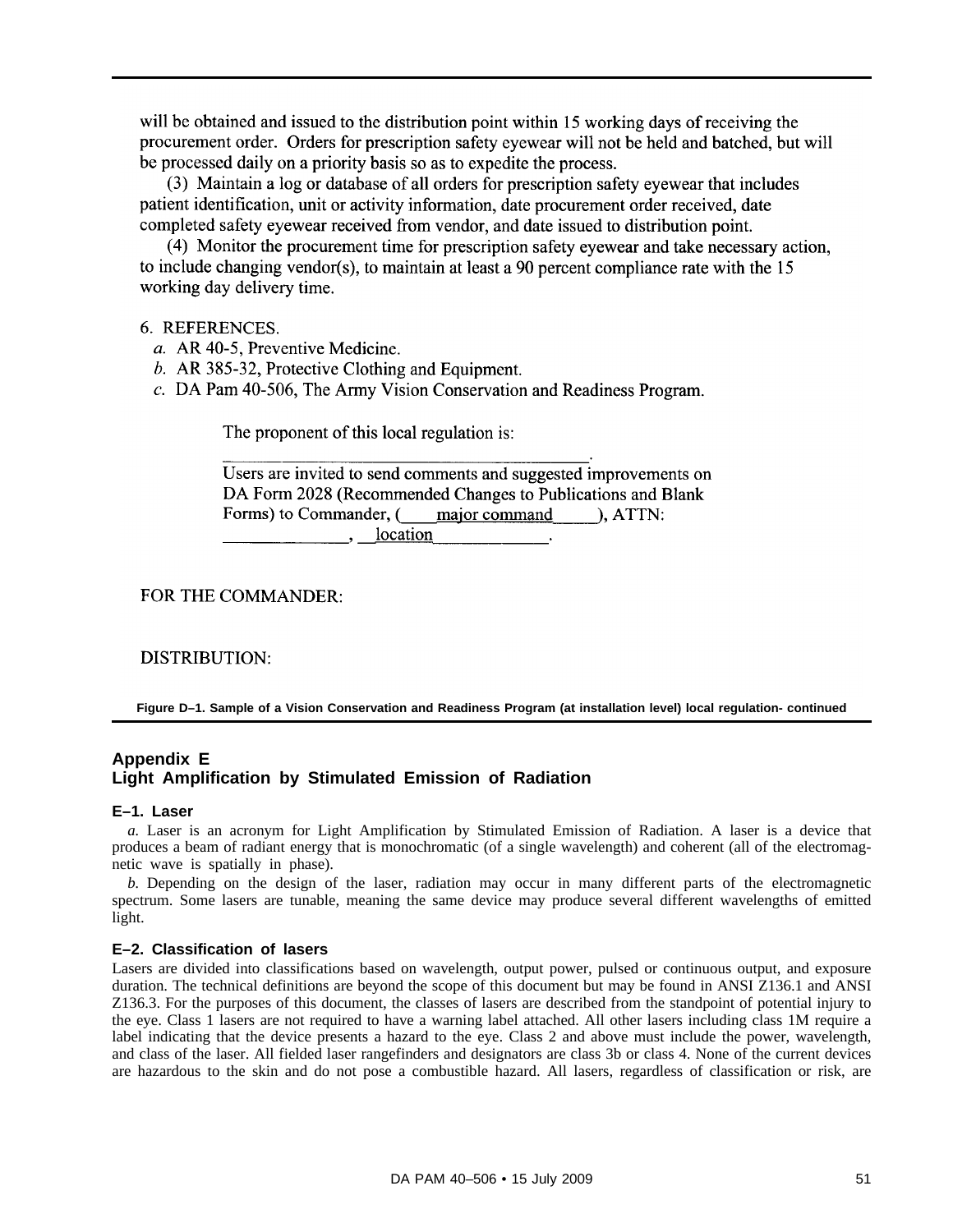potentially capable of causing eye injuries if used improperly. Most laser pointers used by lecturers are class 2 and class 3R laser devices; however, some class 3B laser pointers are now available.

*a.* Class 1 lasers have recently (ANSI Z136.1–2007) been divided into two subclasses.

(1) Class 1 lasers are considered eye-safe under the viewing conditions for which the laser was intended because the output beam is considered to be incapable of causing radiation damage. Class 1 lasers are exempt from control measures or forms of medical surveillance.

(2) Class 1M lasers may present a hazard if the beam is viewed through magnifying optics such as binoculars. Class 1M devices are exempt from control measures or medical surveillance but must have a label designating the class and warning the user not to view through optical instruments.

*b.* Class 2 lasers are low-power devices (< 1.0 milliwatt (mW)) that emit only visible radiation (400–700 nm) and are divided into two subclasses. Since the duration of the normal blink reflex is 0.25 seconds and 1 mW is not injurious at that duration, the blink reflex is considered to be adequate protection for class 2 but not class 2M lasers.

(1) Class 2 lasers are considered to be eye-safe unless a person makes a deliberate attempt to look into the beam for a period longer than 0.25 seconds.

(2) Class 2M lasers are similar to class 2 lasers, except the beam is not intended to be viewed through optical devices. Viewing class 2M lasers through optical devices may produce injury to the eye.

*c.* Class 3 lasers are medium-power devices and are subdivided into two subclasses. Class 3 lasers usually do not present a combustion (fire) hazard.

(1) Class 3R lasers have a low probability of being hazardous to vision when viewed directly but may be hazardous when collected and directed into the eye with a magnifying device such as binoculars.

(2) Class 3B lasers produce sufficient power to produce eye injuries when viewed directly or by specular reflection (reflected off a relatively smooth object).

*d.* Class 4 lasers are high-power devices. They are hazardous to the eyes when there is direct or specular reflection exposure. Some very high-power class 4 lasers can be hazardous even when the beam is reflected from diffuse surfaces. Some class 4 lasers can present a combustion hazard if used improperly.

## **E–3. Classification of laser workers**

*a.* Laser workers are those individuals who routinely work in a laser environment having class 3B and 4 lasers and therefore have a higher risk of accidental overexposure. Laser workers include those who regularly perform laser RDTE, individuals who work with or near medical lasers found in operating rooms, and workers who perform routine laser maintenance. **Laser workers have a moderate to high risk potential for laser injury.**

*b.* Incidental laser workers are those individuals whose work makes it possible, but unlikely, that they will be exposed to laser energy that is sufficient to damage the eye. Incidental workers include operators of fielded laser equipment, individuals who oversee laser use on approved laser ranges, and Soldiers who participate in force-on-force laser-training exercises. **Incidental laser workers are considered to have low risk potential for laser injury.**

*c.* Laser workers and incidental laser workers can be considered equivalent to laser personnel and incidental personnel as defined in ANSI Z136.1 and laser personnel and incidental health care personnel as defined in ANSI Z136.3.

## **E–4. Protective measures required**

*a.* Laser workers are required to wear wavelength-specific laser protective goggles whenever a class 3b or class 4 laser is in use. In addition, the OD of the filtering lenses must be capable of reducing the power of the incident laser beam to a level safe to view. Refer to MIL–HDBK 828A to find the wavelength and OD requirements for laser eye protection when using military laser equipment. In addition to PPE, laser work areas should be set up in accordance with procedures outlined in ANSI Z136.1 unless the laser safety officer (LSO) establishes other criterion based on the specific laser and laser operation.

*b.* Incidental laser workers do not require laser protective goggles unless the LSO, the installation safety officer, or the installation VCRO deem it necessary.

*c.* Filters and some materials used in laser protective equipment tend to darken and crack with time (long-term storage). They may also provide less protection after repeated exposure to laser emission. The LSO or a designated representative should inspect the equipment periodically for integrity of the protective devices and lenses as well as the ability to filter the laser radiation (ANSI Z136.1).

#### **E–5. Laser medical surveillance/assessment**

Medical assessments will be performed for individuals that work with lasers per ANSI Z136.1 and ANSI Z136.3.

*a. Laser workers (laser personnel).* If the worker's distance VA is 20/20 in each eye, color vision test is normal, central visual fields are normal via Amsler grid test or similar macular integrity test, and medical history is normal for the eyes, no further examination is required. Any deviation from the acceptable normals will be evaluated to determine the reason. This may be done by ocular funduscopic examination or other tests as deemed appropriate by the eye care professional.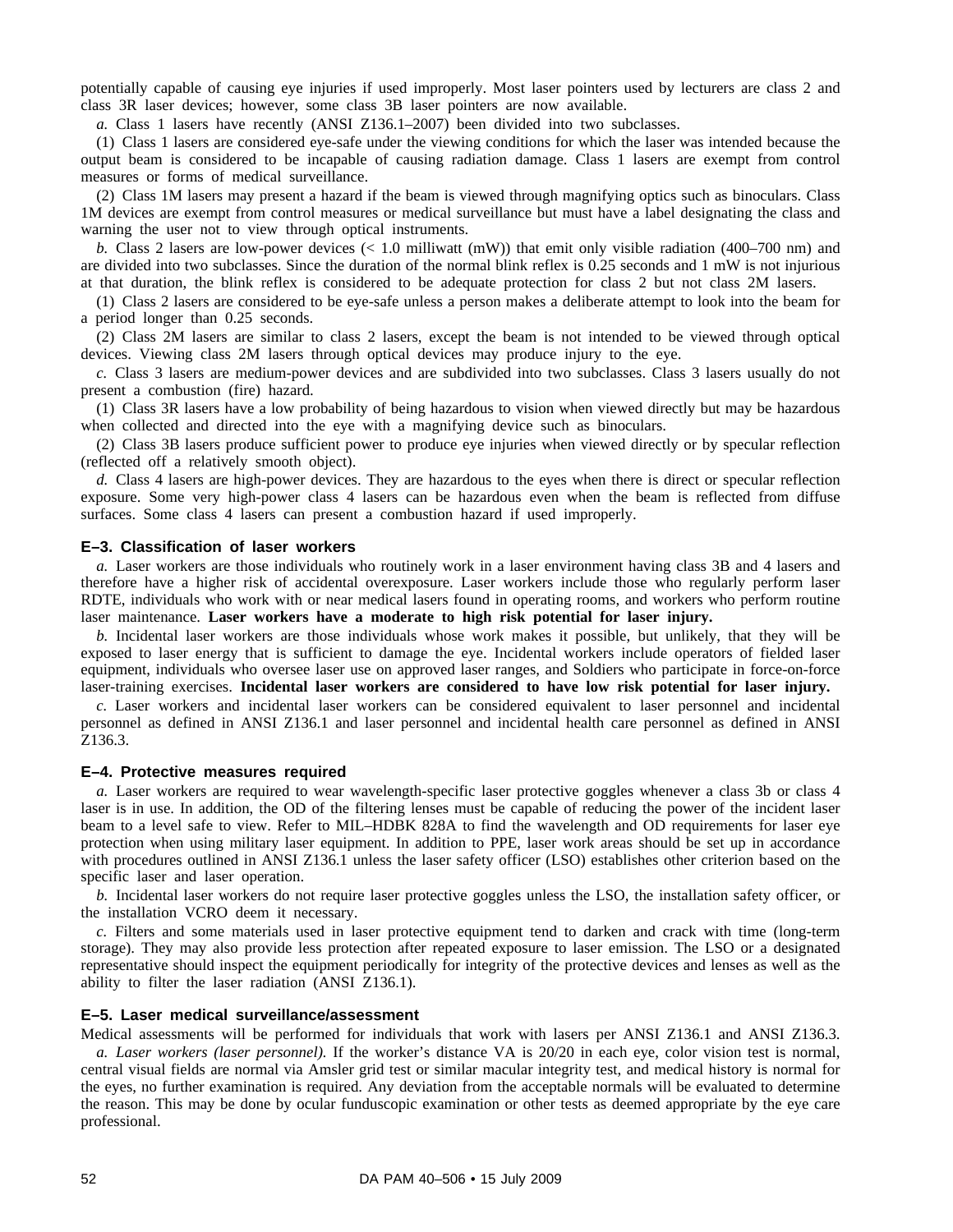*b. Incidental laser personnel (incidental health care personnel).* Visual acuity testing will be conducted during the pre-employment physical.

*c. Suspected or confirmed laser accident or incident.* Documentation of the injury will include a history of the event and a thorough vision and ocular examination. The examination is required to include ocular history, distance VA, Amsler grid (or similar central visual field) test, slit lamp examination, ocular fundus evaluation through dilated pupil, ocular fundus photographs which depict the extent of injury or lack of injury, and photographs of any external or anterior segment injury. If ophthalmic photographic capabilities are not available, then a detailed representation of the finding may be hand-drawn or the patient will be referred to the nearest MTF (or authorized local civilian provider) that has such capabilities.

## **E–6. Emergency care for laser injury**

Exposure to laser radiation may occur in almost any portion of the electromagnetic spectrum. Suspected or actual acute exposure to lasers will follow the procedure below.

*a.* Any Soldier or DOD employee who is known or suspected of having been overexposed to laser radiation, must be examined by an optometrist or ophthalmologist at the nearest MTF within 24 hours of being injured (immediate examination). If a military eye care professional or MTF is not reasonably available then a civilian source may be used. See paragraph E–5*c* above for required examination items.

*b.* Individuals with confirmed exposure will be examined by a retinal specialist.

#### **E–7. Reporting**

*a.* Once the optometrist or ophthalmologist suspects or confirms an acute laser overexposure incident, he/she will notify the—

(1) Division/installation LSO.

(2) Division/installation radiation protection officer (RPO).

(3) Tri-Service Laser Incident Hotline (DSN 240–4784, commercial 210–536–4784 or toll free 1–800–473–3549) (email: laser.safety@hedo.brooks.af.mil).

(4) USACHPPM Laser/Optical Radiation Program (DSN 584–3932/2331, commercial 410–436–3932/2331 or toll free 1–800–222–9698) (e-mail: laserincident@amedd.army.mil).

(5) USACHPPM TVCRP Manager (DSN 584–2714 or commercial 410–436–2714) (e-mail: laserincident@amedd. army.mil). After normal duty hours, contact the USACHPPM personnel via the staff duty officer (DSN 584–4375, commercial 410–436–4375 or toll free 1–800–222–9698).

*b.* Information to be reported—

(1) Patient name, rank, and patient identification number.

(2) Unit name.

(3) Hospital providing care and registration number.

(4) Exposure date and source.

- (5) Duty being performed at the time of the incident.
- (6) Summary of symptoms and evaluation.

(7) Any follow-up information.

*c.* The installation RPO, with the help of the safety office, will secure the laser in question. (**Do not send the laser equipment to maintenance for repairs.**) The USACHPPM Laser/Optical Radiation Program will initiate a technical evaluation of the incident and of the laser equipment involved and will render a technical report as soon as possible after the incident. The U.S. Army Medical Research Detachment of the Walter Reed Army Institute of Research (USAMRD–WRAIR) Ocular Hazards Division, in cooperation with the USACHPPM TVCRP, will coordinate the initial and follow-up care of the patient and will render a report on the patient's status and prognosis. The USAMRD–WRAIR Ocular Hazards Division maintains a Laser Accident and Incident Registry and will forward copies of the reports to the USACHPPM TVCRP Manager.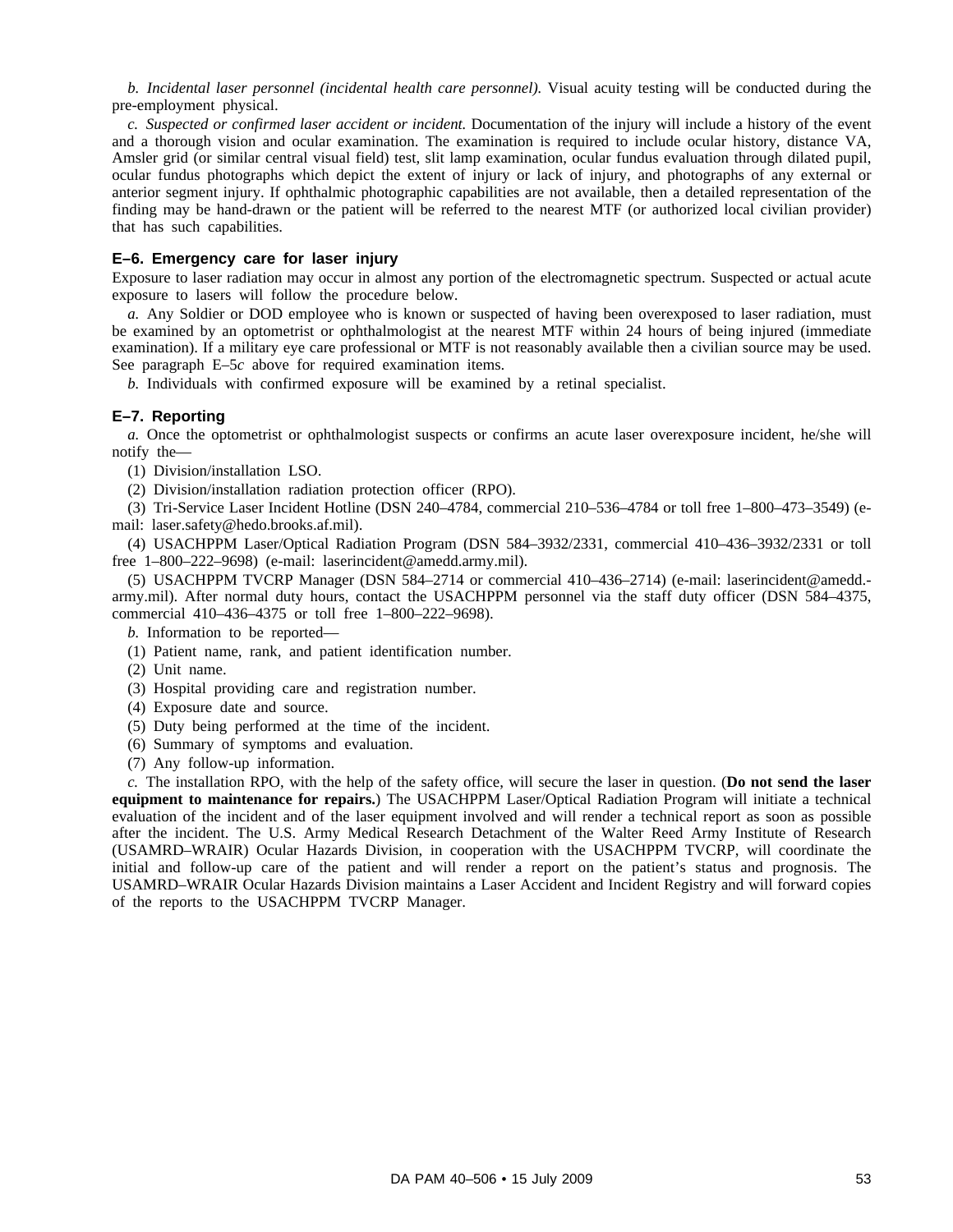# **Appendix F Listing of Selected Areas and Potential Eye-Hazardous Substances**

## **F–1. Workplace and chemical hazards**

Chemical agents in the workplace can be harmful to ocular tissue.

## **F–2. Potential sources**

Table F–1 is a selected list of areas and chemicals found in the workplace that are potentially harmful to the eyes.

| Table F-1         | Selected areas and potential eye-hazardous substances |                |                                                                         |
|-------------------|-------------------------------------------------------|----------------|-------------------------------------------------------------------------|
| Shop/Area         | Substance                                             | Form           | Action/Effect                                                           |
| Roads and grounds | Acridine                                              | $\vee$         | Conjunctivitis<br>Corneal damage                                        |
|                   | Calcium cyanamide                                     | D              | Eye irritant                                                            |
|                   | Calcium oxide                                         | D              | Eye irritant                                                            |
|                   | Carbon disulfide                                      | V/L            | Eye irritant<br>Optic nerve damage                                      |
|                   | Cobalt & compounds                                    | D              | Corneal irritant                                                        |
|                   | Cresol                                                | V/L            | Eye irritant                                                            |
|                   | Ethylene dibromide                                    | V/L            | Eye irritant                                                            |
|                   | Ethylene dichloride                                   | V/L            | Eye irritant                                                            |
|                   | Fluorine & compounds                                  | G/F/M/V        | Eye irritant                                                            |
|                   | Furfural                                              | V/L            | Eye irritant                                                            |
|                   | Selenium & compounds                                  | D/V/L          | Eye irritant Conjunctivitis<br>Palpebral edema                          |
| Metal             | Ammonia                                               | D/V/L          | Blepharospasms<br>Corneal ulcers<br><b>Blindness</b>                    |
|                   | Fluorine & compounds                                  | G/F/M/L        | Eye irritant                                                            |
|                   | Phosphorus & compounds                                | D              | Eye irritant                                                            |
|                   | Sulfur dioxide                                        | V              | Eye irritant                                                            |
|                   | Trichloroethylene                                     | V/L            | Eye irritant                                                            |
|                   |                                                       |                |                                                                         |
|                   | Zinc & compounds                                      | F/D/L          | Eye irritant                                                            |
| Entomology        | Ammonia                                               | G              | Blepharospasms<br>Palpebral edema<br>Corneal ulcers<br><b>Blindness</b> |
|                   | Cresol                                                | V/L            | Eye irritant                                                            |
|                   | Ethylene dibromide                                    | V/L            | Eye irritant                                                            |
|                   | Ethylene dichloride                                   | V/L            | Eye irritant                                                            |
|                   | Ethylene oxide                                        | $\mathsf{L/G}$ | Eye irritant                                                            |
|                   | Fluorine & compounds                                  | G/F/M/V        | Eye irritant                                                            |
|                   | Methylene chloride                                    | $L/V$          | Eye irritant                                                            |
|                   | Mercury                                               | $\mathsf{V}$   | Loss of vision                                                          |
|                   | Naphtha                                               | $L/V$          | Eye irritant                                                            |
|                   | Phosphorus & compounds                                | D              | Eye irritant                                                            |
|                   | Toluene                                               | $\mathsf V$    | Eye irritant                                                            |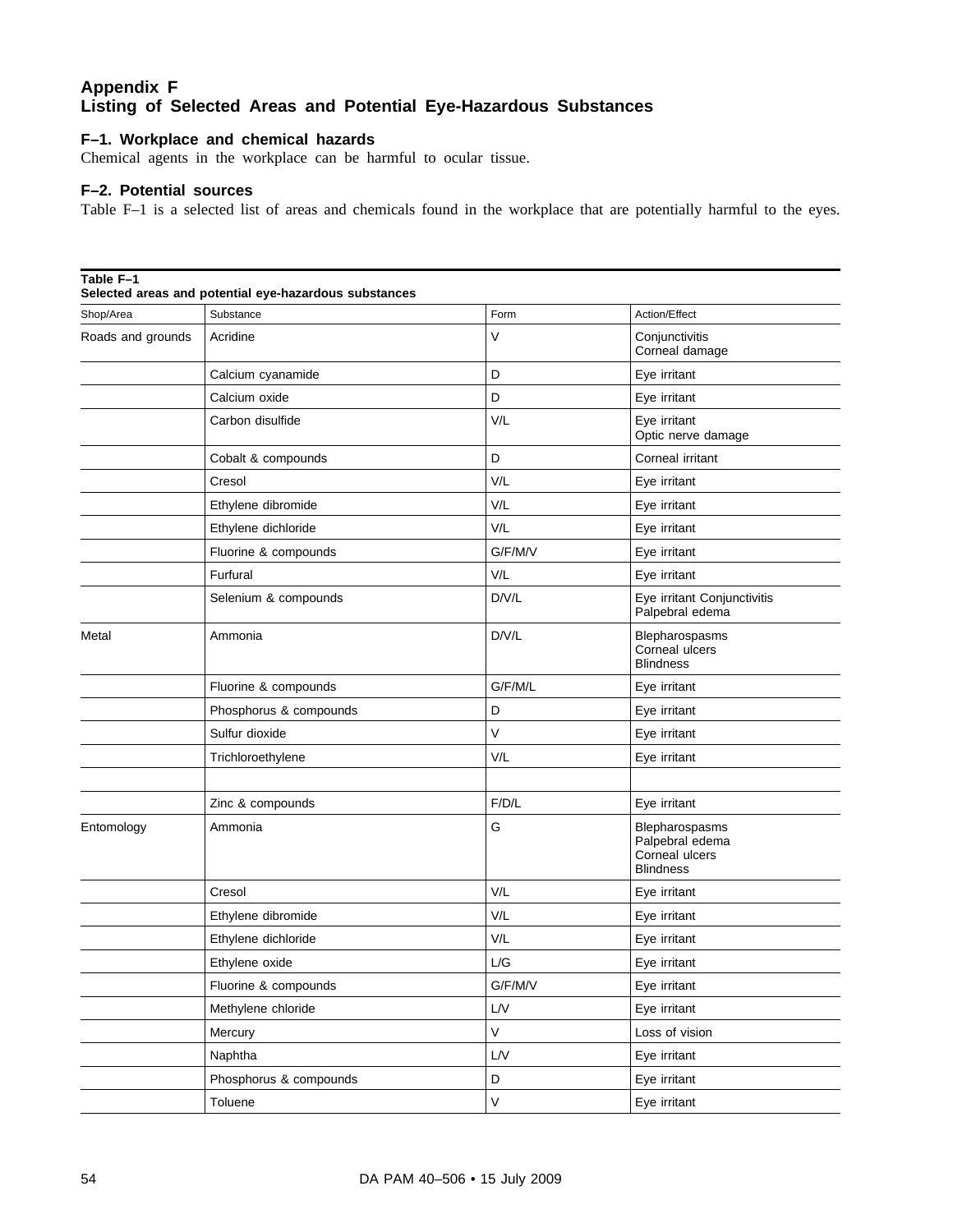| Table F-1      | Selected areas and potential eye-hazardous substances-Continued |        |                                                                                 |
|----------------|-----------------------------------------------------------------|--------|---------------------------------------------------------------------------------|
| Shop/Area      | Substance                                                       | Form   | Action/Effect                                                                   |
|                | Xylene                                                          | V      | Eye irritant                                                                    |
|                | Zinc & compounds                                                | F/D/V  | Eye irritant                                                                    |
| Refrigeration  | Ammonia                                                         | G      | Blepharospasms<br>Palpebral edema<br>Corneal ulcers<br><b>Blindness</b>         |
|                | Bromine & compounds                                             | V/G    | Eye irritant                                                                    |
|                | Ethyl chloride                                                  | L/G    | Eye irritant                                                                    |
|                | Methylene chloride                                              | L/V    | Eye irritant                                                                    |
|                | Sulfur dioxide                                                  | V      | Eye irritant                                                                    |
| Paint          | Acetone                                                         | L/V    | Eye irritant                                                                    |
|                | Ammonia                                                         | G      | Blepharospasms<br>Palpebral edema<br>Corneal ulcers<br><b>Blindness</b>         |
|                | Arsenic                                                         | D/F    | Conjunctivitis                                                                  |
|                | Benzene                                                         | L/V    | Eye irritant                                                                    |
|                | Carbon disulfide                                                | L/V    | Eve irritant<br>Optic nerve damage                                              |
|                | Diacetone alcohol                                               | V      | Eye irritant                                                                    |
|                | Methyl alcohol                                                  | L/V    | Eye irritant<br>Central field loss<br><b>Blurred</b> vision<br><b>Blindness</b> |
|                | Mercury                                                         | $\vee$ | Loss of vision                                                                  |
|                | Naphtha                                                         | L/V    | Eye irritant                                                                    |
|                | Toluene                                                         | V      | Eye irritant                                                                    |
|                | Trichloroethylene                                               | L/V    | Eye irritant                                                                    |
|                | Turpentine                                                      | L/V    | Eye irritant                                                                    |
|                | Xylene                                                          | V      | Eye irritant                                                                    |
|                | Zinc & compounds                                                | F/D/V  | Eye irritant                                                                    |
| Hospital       | Acetone                                                         | L/V    | Eye irritant                                                                    |
|                | Benzene                                                         | L/V    | Eye irritant                                                                    |
|                | Dioxane                                                         | L/V    | Eye irritant                                                                    |
|                | Ethyl alcohol                                                   | V      | Eye irritant                                                                    |
|                | Formaldehyde                                                    | G      | Eye irritant                                                                    |
|                | Hydrogen peroxide                                               | L/M    | Eye irritant                                                                    |
|                | Toluene                                                         | V      | Eye irritant                                                                    |
|                | Xylene                                                          | $\vee$ | Eye irritant                                                                    |
| Printing plant | Acetone                                                         | L/V    | Eye irritant                                                                    |
|                | Benzene                                                         | L/V    | Eye irritant                                                                    |
|                | Methyl alcohol                                                  | L/V    | Eye irritant<br>Central field loss<br><b>Blurred vision</b><br><b>Blindness</b> |
|                | Trichloroethylene                                               | L/V    | Eye irritant                                                                    |
|                | Zinc & compounds                                                | V/F/D  | Eye irritant                                                                    |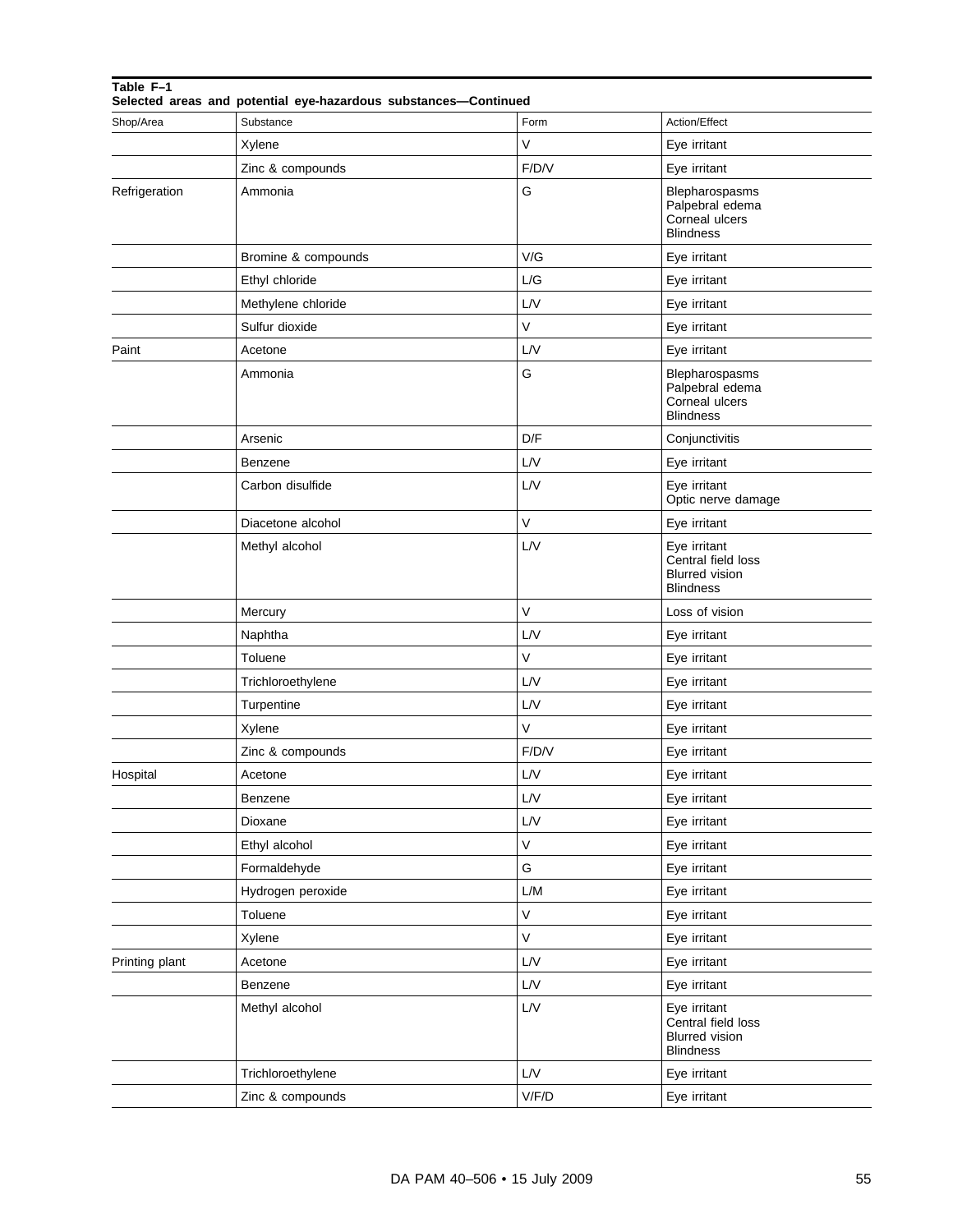| Shop/Area                          | Substance              | Form    | Action/Effect                                                                   |
|------------------------------------|------------------------|---------|---------------------------------------------------------------------------------|
| Sewage Treatment                   | Chloride of lime       | D       | Conjunctivitis<br><b>Blepharitis</b><br>Corneal ulcer                           |
|                                    | Chlorine               | L/G     | Eye irritant                                                                    |
|                                    | Hydrogen sulfide       | G       | Eye irritant                                                                    |
| <b>Water Plant</b>                 | Chloride of lime       | D       | Conjunctivitis Blepharitis<br>Corneal ulcer                                     |
|                                    | Chlorine               | L/G     | Eye irritant                                                                    |
|                                    | Fluorine & compounds   | G/F/V/M | Eye irritant                                                                    |
|                                    | Hydrazine              | L/V     | Eye irritant<br>Chemical burning                                                |
|                                    | Ozone                  | G       | Eye irritant                                                                    |
|                                    | Phosphorus & compounds | D       | Eye irritant                                                                    |
| Petroleum, oils, and<br>lubricants | Dimethylhydrazine      | L/V     | Eye irritant                                                                    |
|                                    | Ethylene dibromide     | L/V     | Eye irritant                                                                    |
|                                    | Ethylene dichloride    | L/V     | Eye irritant                                                                    |
|                                    | Fluorine & compounds   | G/F/V/M | Eye irritant                                                                    |
|                                    | Gasoline               | L/V     | Eye irritant                                                                    |
|                                    | Hydrogen peroxide      | M/G     | Eye irritant                                                                    |
|                                    | Kerosene               | L/V     | Eye irritant                                                                    |
|                                    | Methyl alcohol         | L/V     | Eye irritant<br>Central field loss<br><b>Blurred vision</b><br><b>Blindness</b> |
|                                    | Xylene                 | $\vee$  | Eye irritant                                                                    |
| <b>Battery</b>                     | Hydrogen chloride      | G/M     | Eye irritant                                                                    |
|                                    | Sulfuric acid          | L/V     | Eye irritant<br>Progressive damage                                              |

Legend for Table F-1:

V=vapor; D=dust; L=liquid; G=gases; F=fume; M=mist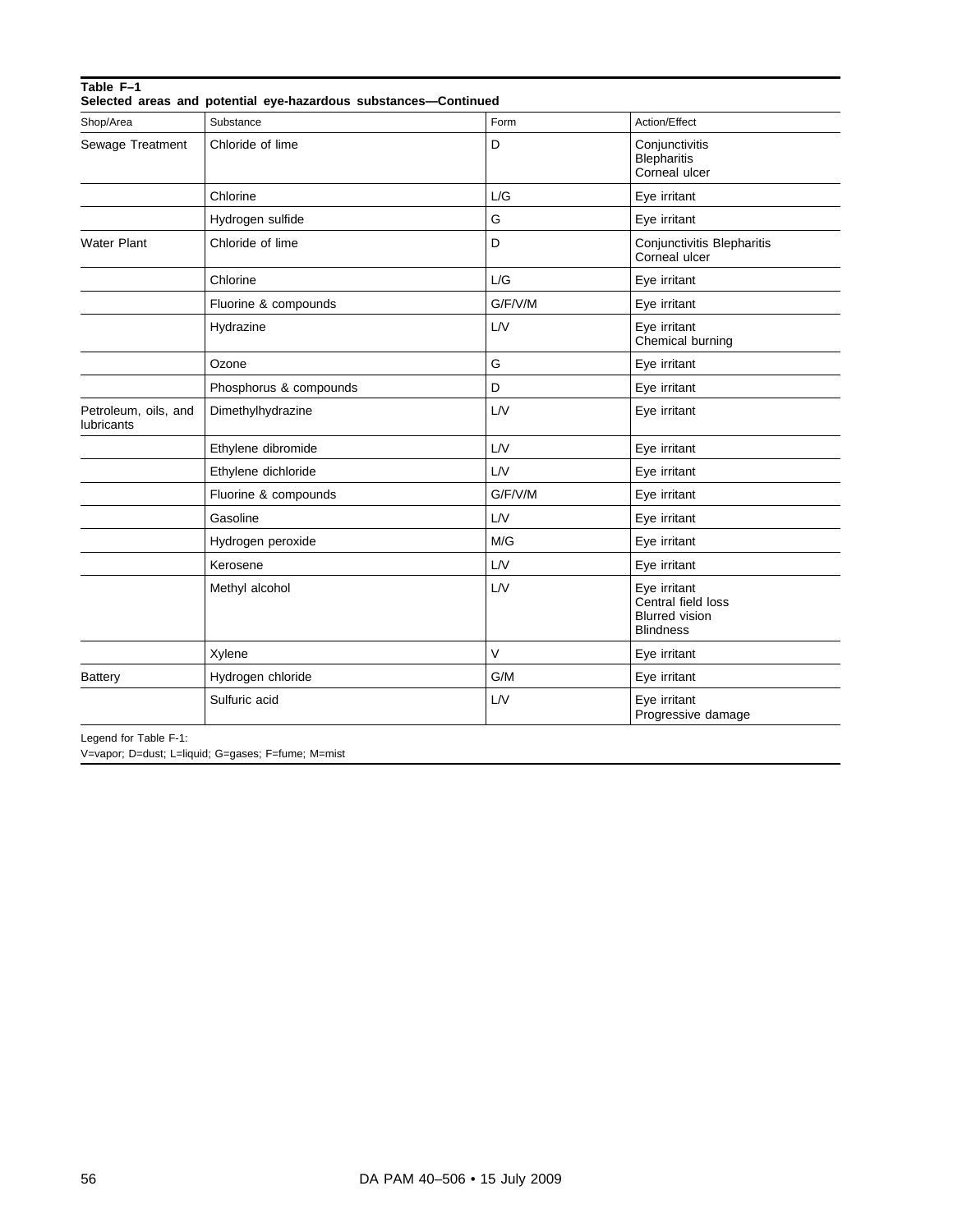## **Appendix G Summary of Requirements for Eyewash Stations Detailed in ANSI Z358.1–2004**

### **G–1. Source of requirements**

Requirements for eyewash stations are detailed in ANSI Z358.1 (2004), Emergency Eyewash and Shower Equipment. If eyewash stations are being used on the installation, a copy of the ANSI Z358.1 should be available for occupational, safety, and health personnel.

#### **G–2. Specifications for standards and equipment**

Table G–1 summarizes emergency eyewash and shower standards and equipment. In addition to the detailed testing and evaluation procedures specified in ANSI Z358.1, other major requirements for eyewash stations are:

*a.* Water used in units must be potable and flow to both eyes simultaneously.

*b.* The water temperature must be tepid (defined by ANSI as between 60 degrees and 100 degrees Fahrenheit).

*c.* The nozzles must be protected from airborne contaminants.

*d.* Plumbed units must be attached to a line providing 30 psi water pressure at a temperature appropriate to the hazard and environment.

*e.* Units must require no more than 10 seconds walk to reach and must be immediately adjacent to the hazard in the case of strong acids or caustics.

*f.* The valve must be able to be activated within 1 second and remain on without further use of the hands.

*g.* The unit will be well marked, easily accessible, pose no hazard to the user, and be at a specified height and distance from obstructions.

# **Table G–1 American National Standards Institute requirements for eyewash stations Device Flow Rate Duration Testing Inspection** Eye/face units **15 min** 3.0 gpm 15 min Weekly Annually Eye/plumbed 0.4 gpm 15 min Weekly Annually Eyewash, self-contained **1.5 min** 15 min Per maker Annually Personal eyewash<sup>1</sup> No rate requirement None specified None Per maker Drench hose<sup>1</sup> 0.4 gpm 15 min Weekly Annually Legend for Table G-1: gpm=gallon per minute min=minutes

Notes:

<sup>1</sup> These supplemental devices do not replace eye/face or eyewash units.

# **Appendix H Welding**

## **H–1. Primary types of welding**

*a. Oxy-Acetylene Welding/Cutting.* A mixture of acetylene and oxygen gases used primarily for cutting metal but may also be used for welding of limited-stress joints on a variety of metals.

*b. Arc Welding (Shield Metal Arc Welding).* An electrical arc is produced that deposits metal from an appropriate rod to the metals to be joined. The intensity of illumination and heat produced by the arc varies with the rod material, the materials being joined, and the amperage applied to the rod.

*c. Gas Metal Arc Welding.* Also known as metal inert gas (MIG) welding - combines a wire electrode feeding through a hand piece that also directs an inert gas on the weld line. This minimizes corrosion at the weld.

*d. Gas Tungsten Arc Welding.* Also known as tungsten inert gas (TIG) or Heli-arc welding - uses a process similar to MIG welding but is much cleaner in both the work environment and weld.

*e. Other.* There are other specialty welding types that are beyond the scope of this document. The protective eyewear for these operations will be determined by compliance to manufacturer guidelines.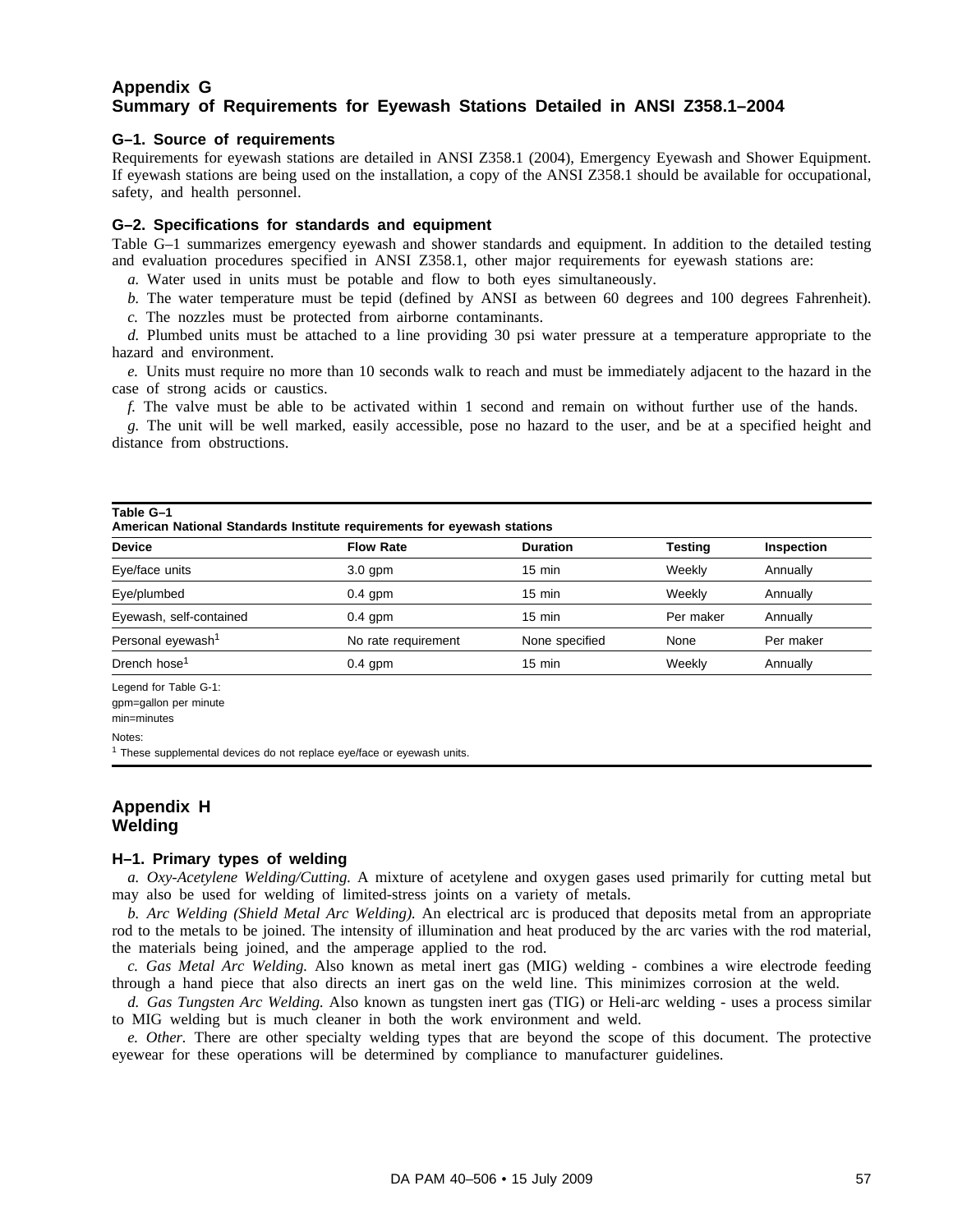## **H–2. Protective equipment for the eyes**

*a. Goggles.* Goggles are primarily worn for gas welding, brazing, and cutting.

*b. Helmet.* A helmet is primarily worn for arc welding since the helmet provides both radiation protection for the eyes and mechanical protection for the face. A helmet also provides secondary mechanical protection for the eyes, but industrial safety eyewear is still required to be worn under the helmet. For occasional welding, a fixed tint, simple helmet is adequate and relatively inexpensive. For frequent use, helmets equipped with a photosensing lens that darkens the lens when the arc is struck is recommended. These helmets are a bit more expensive than standard welding helmets but are more efficient for many operations. Select helmets based on use patterns versus cost.

## **H–3. Suggested tints for various welding operations**

Darker tints are used for heavier (thicker) work (ANSI Z87.1). More definitive information on welding operations and protection may be found in ANSI Z49.1.

*a. Oxy-Acetylene.*

- (1) Brazing-Shades 3 to 4.
- (2) Cutting-Shades 3 to 6.
- (3) Welding-Shades 4 to 8.
- *b. Arc, Rod, MIG and TIG.* Shades 10 to 14.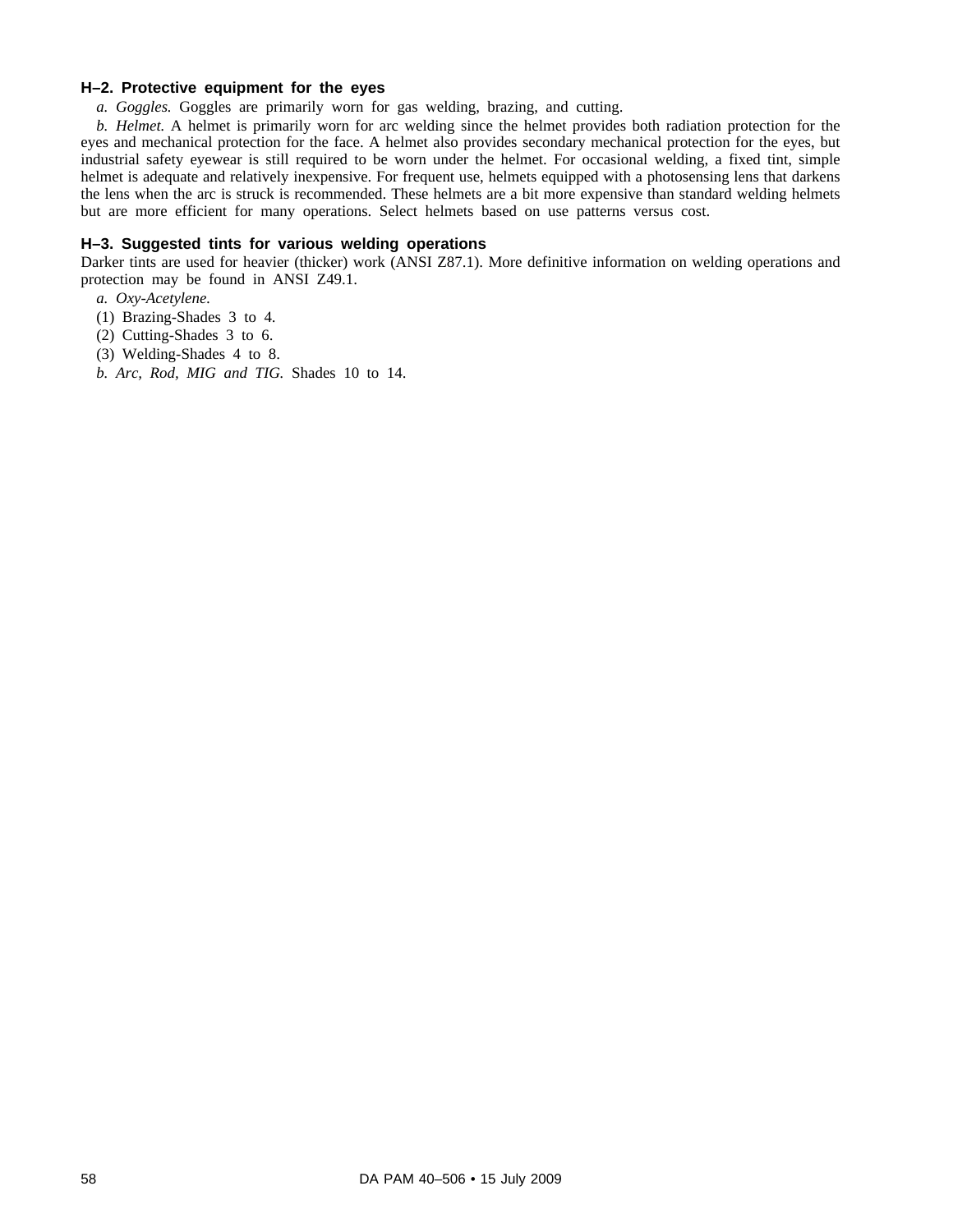## **Glossary**

**Section I Abbreviations**

**AHLTA** Armed Forces Health Longitudinal Technology Application

**AIDS** Acquired Immune Deficiency Syndrome

**ALARACT** all Army activities

**ANSI** American National Standards Institute

**APEL** Authorized Protective Eyewear List

**AR** Army regulation

**ARIMS** Army Records Information Management System

**ARNG** Army National Guard

**CFR** Code of Federal Regulations

**COR** contracting officer's representative

**CPAC** Civilian Personnel Advisory Center

**DA** Department of the Army

**DA Pam** Department of the Army pamphlet

**DOD** Department of Defense

**DODI** Department of Defense instruction

**DOHRS** Defense Occupational Health Readiness System

**DSN** defense switched network

**DVS** Defense Vision Services

**EIRS** Eye Injury Reporting System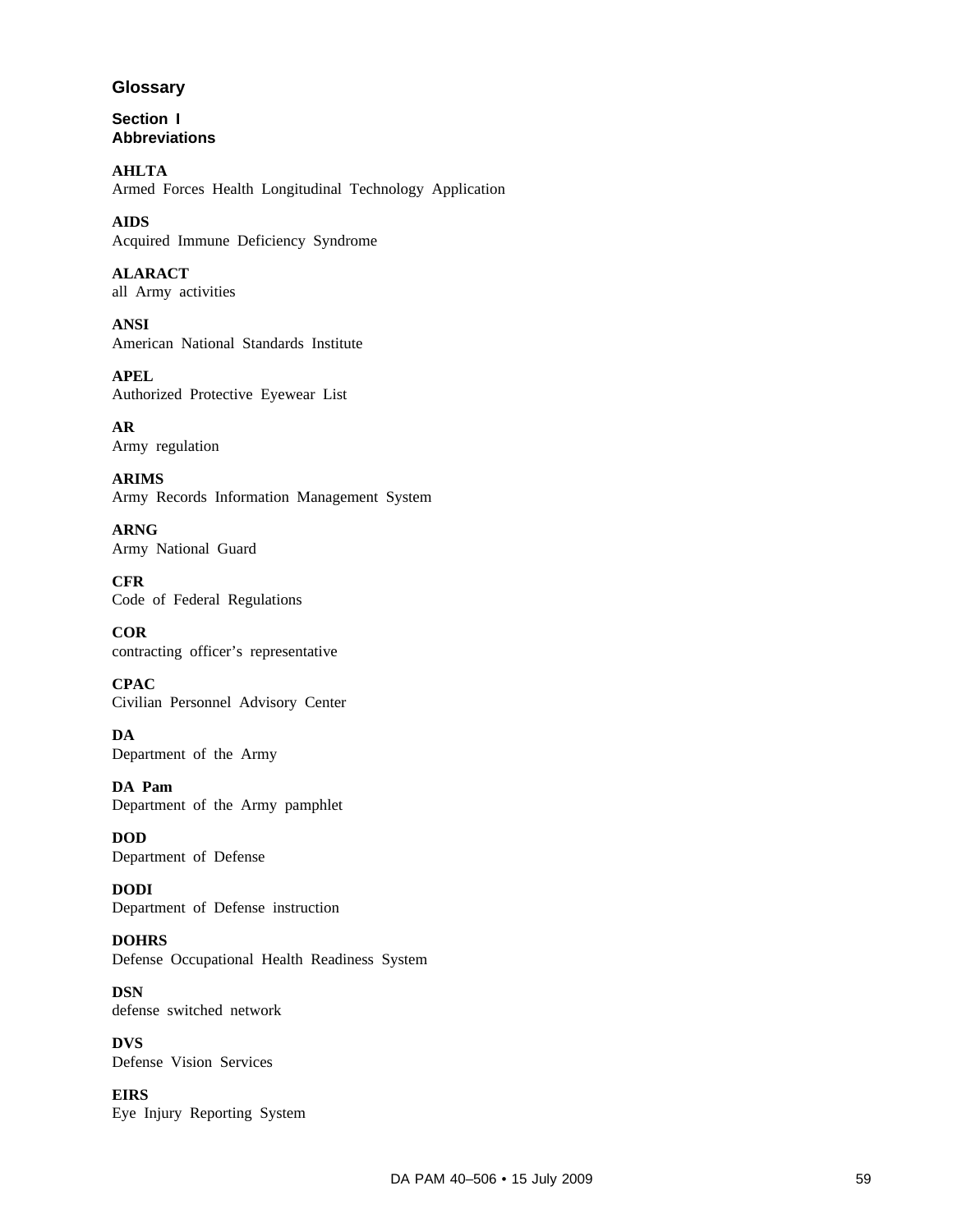**fc**

foot-candle

**FDA** Food and Drug Administration

**FHP** Force Health Protection

**FPI** Functional Process Improvement

**gpm** gallons per minute

**HHI** health hazard inventory

**HHIM** Health Hazard Inventory Module

**HIV** Human Immunodeficiency Virus

**HQ** headquarters

**HQDA** Headquarters, Department of the Army

**IH** industrial hygiene (hygienist)

**IM/IT** Information Management/Information Technology

**IR**

infrared

**LASER** light amplification by stimulated emission of radiation

**LMA** local medical authority

**LSO** laser safety officer

**MCEP** Military Combat Eye Protection

**MEDPROS** Medical Protection System

**MHS** Military Health System

**MIG** metal inert gas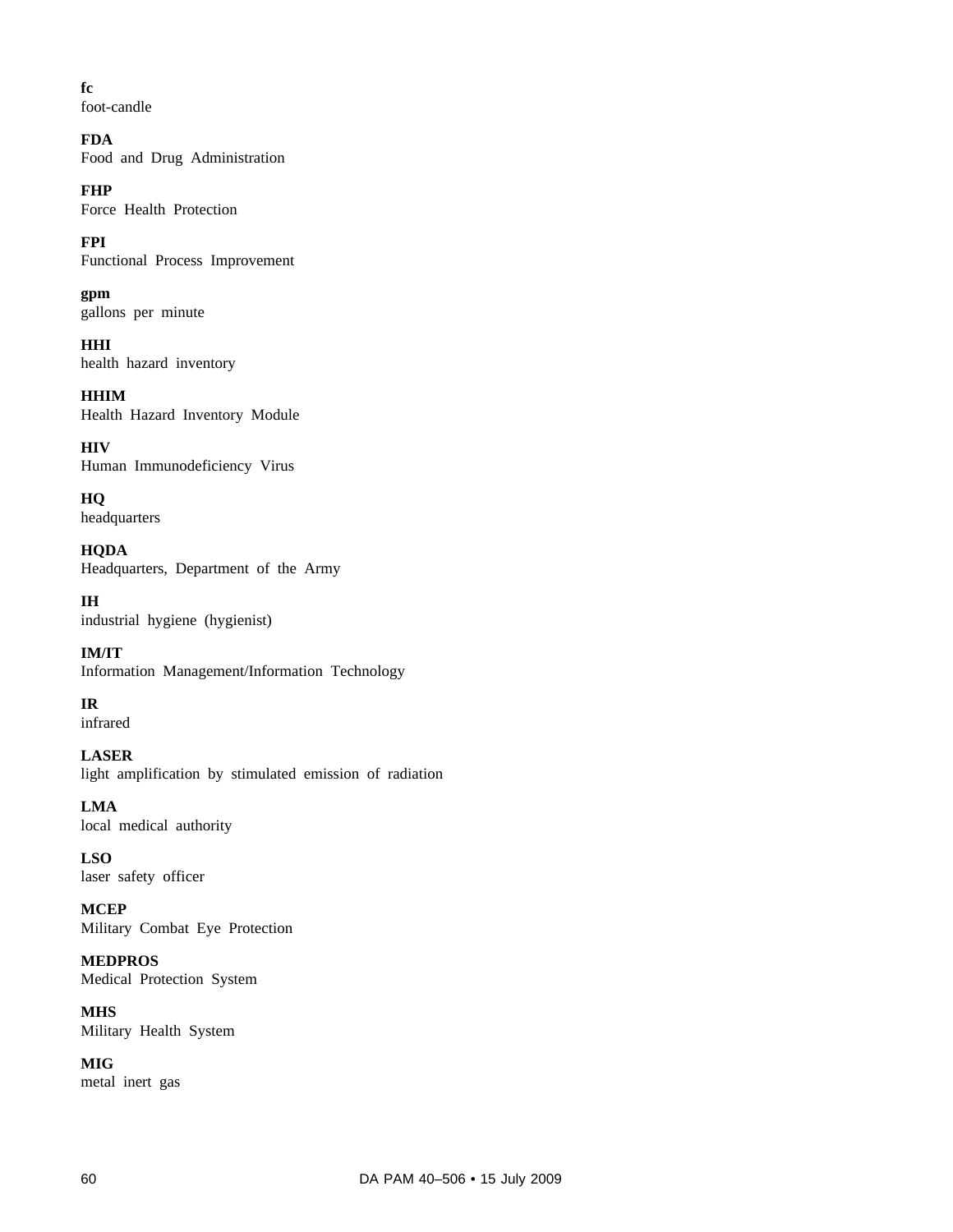**mm** millimeter

**MOS** military occupational specialty

**mph** miles per hour

**MRCL** mission-required contact lenses

**MRSP** Military Readiness Strategic Plan

**MTF** military treatment facility

**mW** milliwatt

**nm** nanometer (10–9 meters)

**NVD** night vision device

**OD** optical density

**ODS** Operation Desert Shield; Operation Desert Storm

**OH** occupational health

**OHN** occupational health nurse

**OIC** officer-in-charge

**OPM** Office of Personnel Management

**OSHA** Occupational Safety and Health Administration; Occupational Safety and Health Act

# **OVP** Occupational Vision Program

**PEL** permissible exposure limits

**PEO–Soldier** Program Executive Office-Soldier

**PHA** periodic health assessment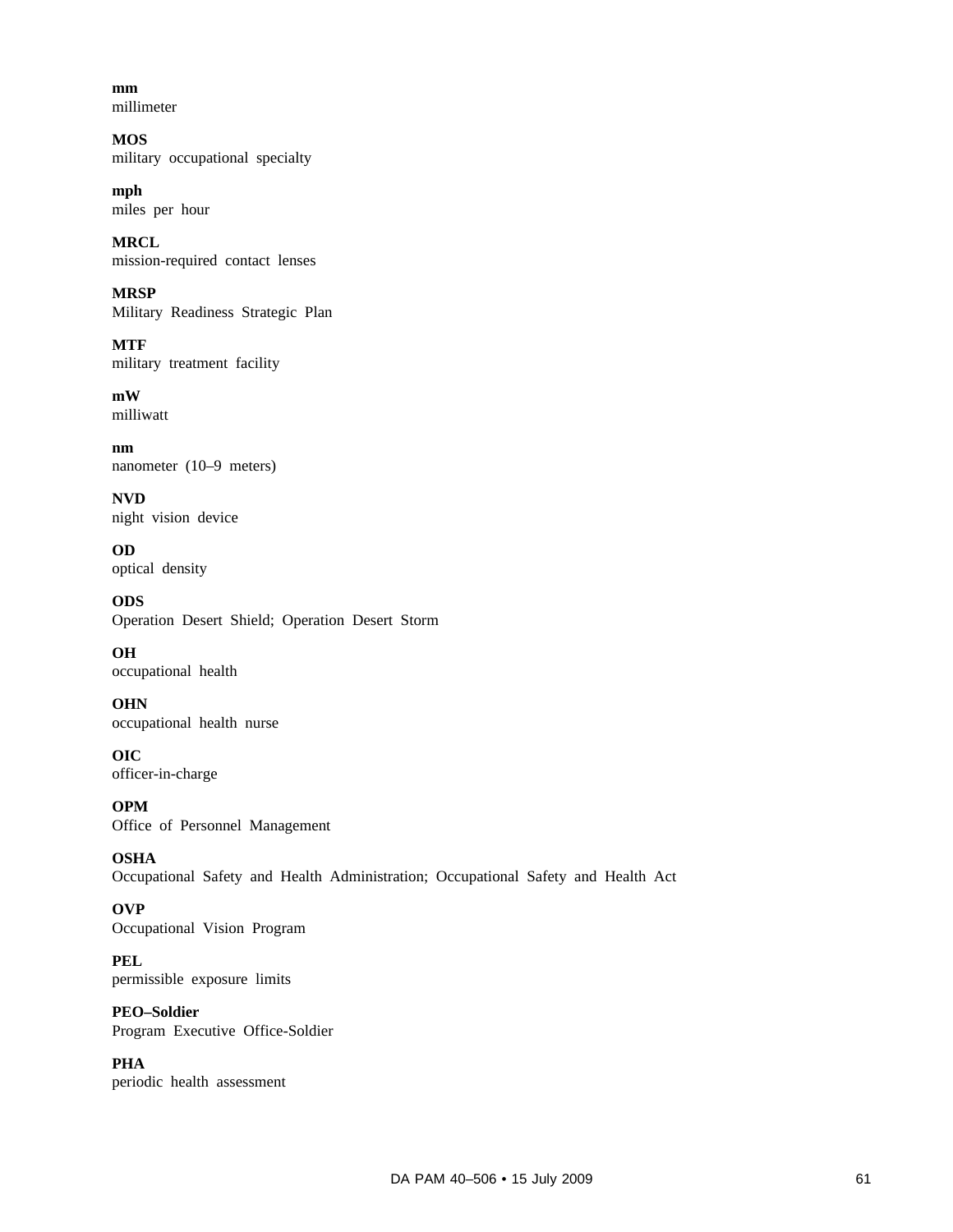**PL** public law

**PMI** protective mask insert

**PPE** personal protective equipment

**PPP** Power Projection Platforms

**psi** pounds per square inch

**PSP** power support platforms

**RDTE** research, development, testing, and evaluation

**RFR** radiofrequency radiation

**RPO** radiation protection officer

**SAV** staff assistance visit

**SOH** safety and occupational health

**SOP** standing operating procedure

**SP** strategic plan

**SRP** Soldier Readiness Program/Processing

**TB MED** Technical Bulletin-Medical

**TIG** tungsten inert gas

**TVCRO** Tri-Service Vision Conservation and Readiness Office

**TVCRP** Tri-Service Vision Conservation and Readiness Program

**TVCRS** Tri-Service Vision Conservation and Readiness Staff

**USACHPPM** U.S. Army Center for Health Promotion and Preventive Medicine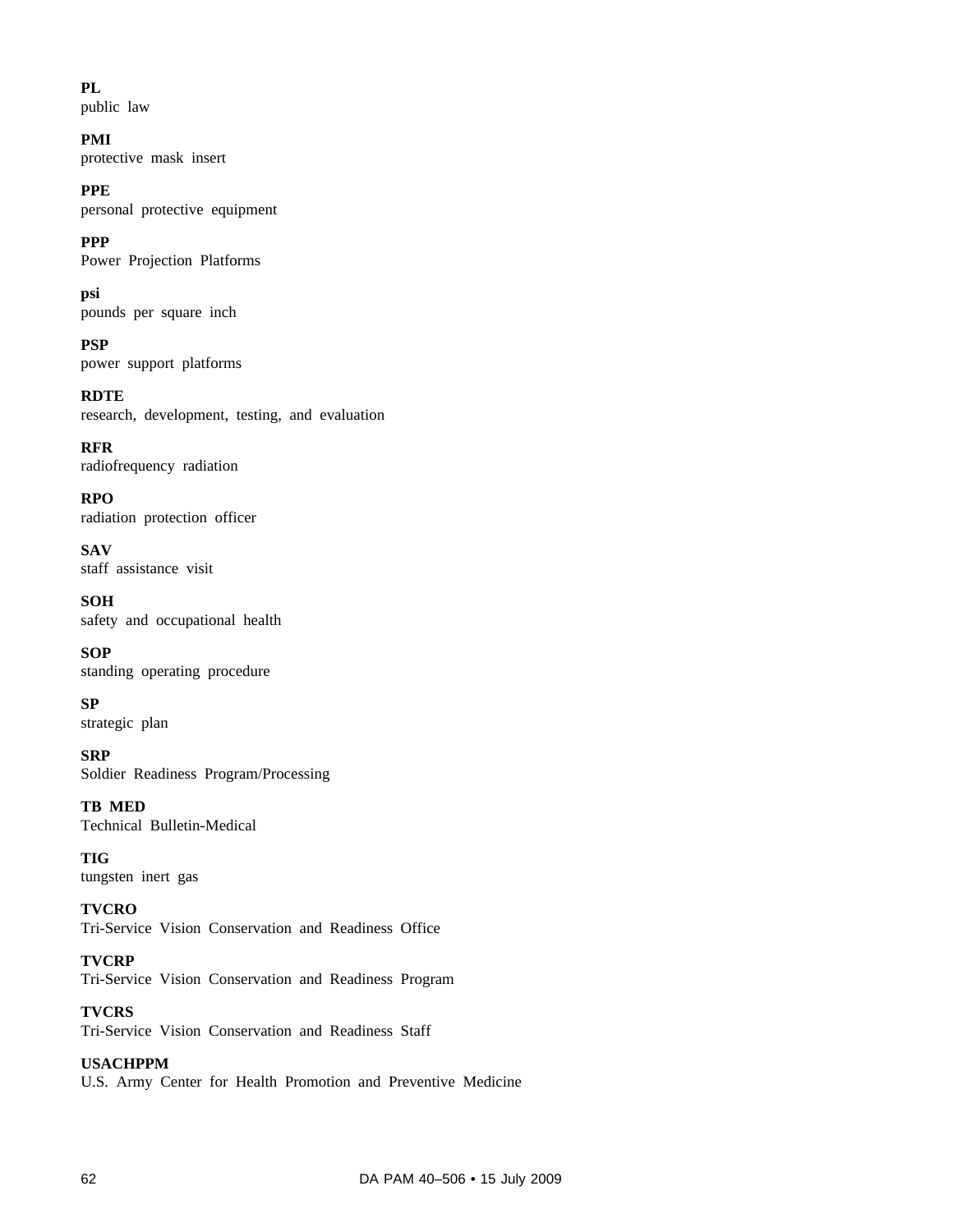## **USACHPPM–EUR**

U.S. Army Center for Health Promotion and Preventive Medicine-Europe

### **USACHPPM–Main**

U.S. Army Center for Health Promotion and Preventive Medicine

## **USAMEDCEN**

U.S. Army Medical Center

### **USAMEDCOM**

U.S. Army Medical Command

## **USAMEDDAC**

U.S. Medical Department Activity

## **USAMRD**

U.S. Army Medical Research Detachment

#### **USAR**

United States Army Reserve

**UV** ultraviolet

**VA** visual acuity

**VCRC** Vision Conservation and Readiness Course

## **VCRO**

vision conservation and readiness officer (at installation level)

## **VCRP**

Vision Conservation and Readiness Program (at installation level)

## **VCRT**

Vision Conservation and Readiness Team (at installation level)

**VDT** video display terminal

**VRSC** Vision Readiness Screening and Classification

## **W**

watt

**WRAIR** Walter Reed Army Institute of Research

**Section II Terms**

#### **Accommodation**

The ability of the eye to clearly focus on objects at various distances by changing power. The power change is due to changes in muscular tension that reshapes the crystalline lens inside the eye.

#### **Ambient**

As applied to lighting, the general illumination in an area.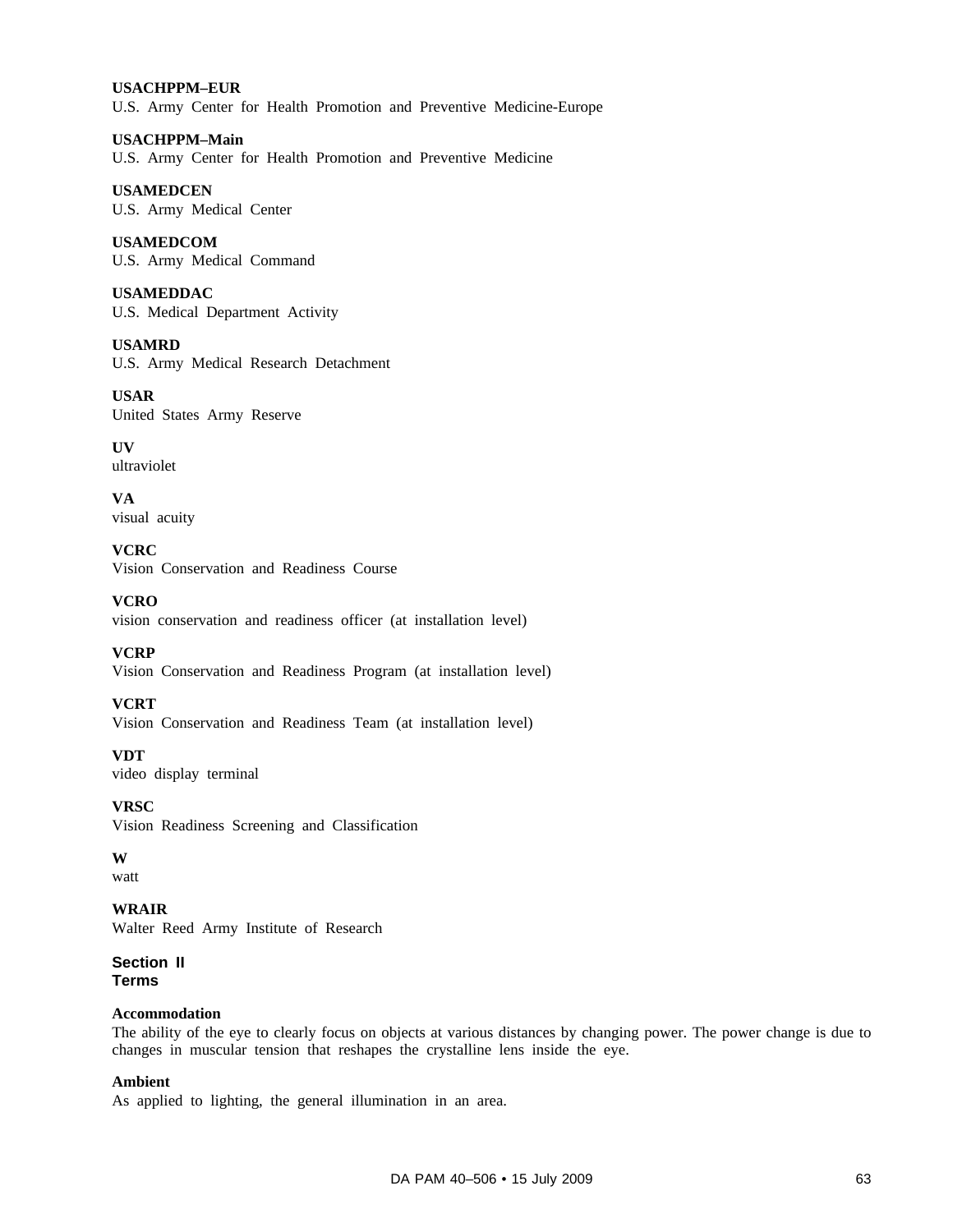## **Amblyopia**

A reduced visual acuity that is not correctable by refractive means and is not attributable to obvious pathology. Amblyopia generally occurs in only one eye but has been known to occur bilaterally. It often occurs in conjunction with strabismus. This term is synonymous with "lazy eye."

#### **Blepharospasm**

Involuntary contraction of muscles of the eyelid that control blinking.

#### **Cataract**

Partial or complete loss of transparency of the crystalline lens (and/or its capsule) of the eye.

#### **Characterize**

The process of evaluating the nature of the worker (to include warfighters), workplace (to include field environment), and work activities (to include military operations) in relation to safety and environmental factors that may or may not adversely affect worker safety and/or efficiency.

#### **Comprehensive Vision Examination**

Evaluation of the visual system, which permits diagnosis and treatment of vision disorders, ocular pathology, and related systemic conditions. A refraction is one part of a comprehensive vision examination.

#### **Contract Vision Care**

When an optometrist or ophthalmologist provides comprehensive vision care services through a contract-for-services arrangement. The vision care may be for comprehensive vision examinations and/or treatment of ocular injury. These providers are not active duty or civilian employees of the Federal Government. They do not have the decision authority on any provisions of the VCRP.

#### **Contrast**

The manifestation or perception of a difference between two objects or between an object and its background.

#### **Convergence**

The turning inward of the eyes to view an object nearer than 20 feet.

#### **Diopter**

A unit of measurement of lens power. It is equal to the reciprocal of the focal length of the optical device or system measured in meters. Also see prism diopter.

#### **Employee**

Any person employed or otherwise permitted or required to work by an Army command including civilian, contract, and military personnel.

#### **Ergonomics**

Evaluation and design of workplaces, environments, jobs, tasks, equipment, and processes in relationship to human form capabilities and interactions in the workplace.

#### **Eye care professional**

An optometrist or ophthalmologist.

#### **Foot-candle**

The illumination on a surface 1 square foot in area in which there is a uniformly distributed flux of 1 lumen.

#### **Glare**

Relatively harsh bright light within the field of vision that interferes with vision and causes discomfort, annoyance, or eye fatigue.

#### **Health Care Provider**

An individual credentialed through the MTF to provide definitive patient care with minimal or no direct supervision. The individual is independently licensed by a State licensing authority.

#### **Illuminance**

The density of luminous flux impinging upon a surface (that is, the amount of light falling upon a surface).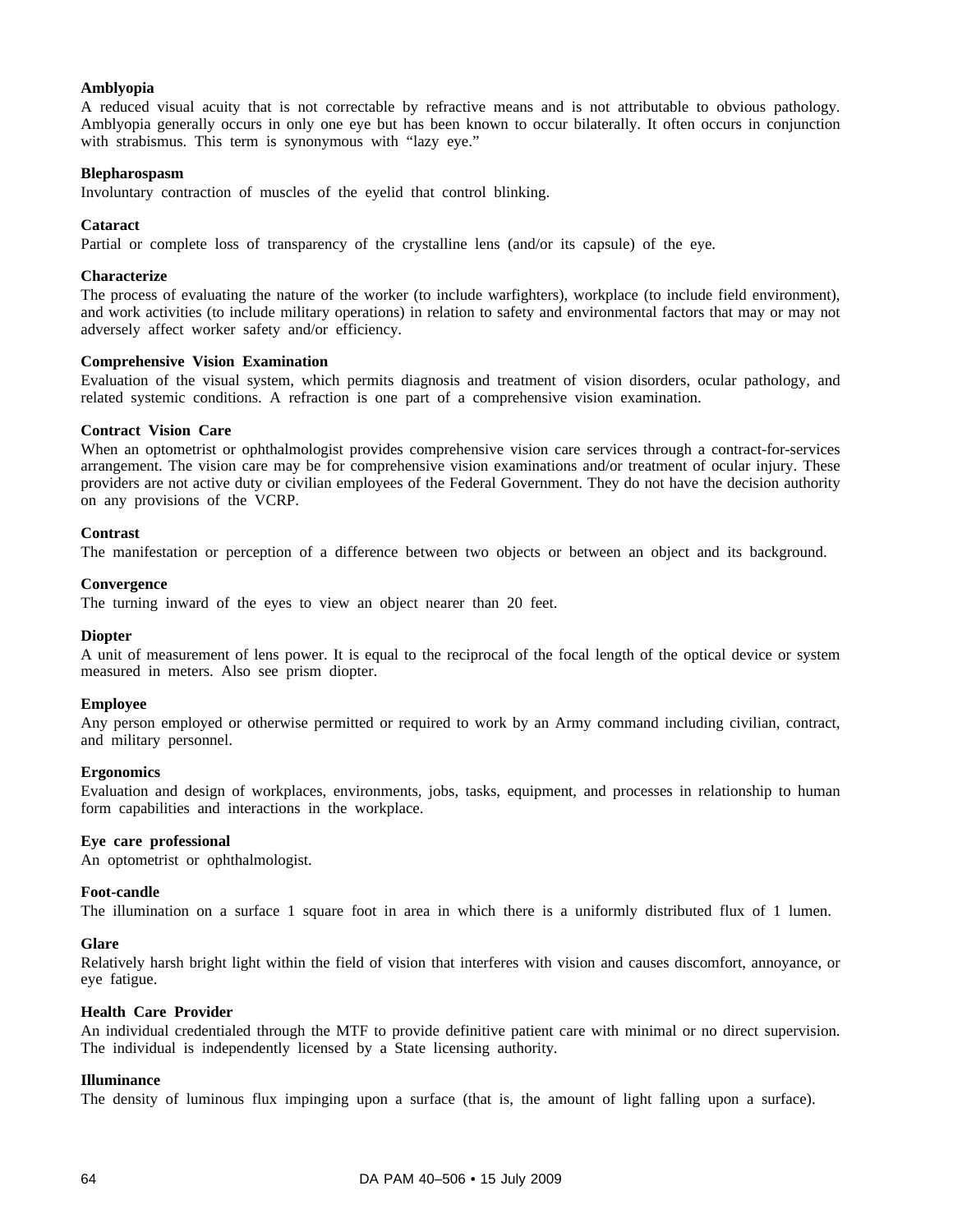### **Illumination**

The process by which light is made to be incident on a surface. Units of illumination are foot-candle and lux.

### **Impact-resistant lenses**

Impact-resistant lenses are:

*a.* Industrial safety-spectacle lenses meeting the impact standards of the Z87.1 Standard of the American National Standards Institute (ANSI).

*b.* Dress safety-spectacle lenses meeting the impact standards of the ANSI Z80.1. Formerly, dress safety spectacles met the construction standards of the Food and Drug Administration (FDA), 21 CFR 801.410, Use of Impact-Resistant Lenses in Eyeglasses and Sunglasses.

#### **Industrial safety spectacles**

Spectacles meeting the ANSI Z87.1 construction standards for frames and lenses and adopted by the Occupational Safety and Health Administration (OSHA), 29 CFR 1910.133.

#### **Ionizing radiation**

Radiation that produces ions in compounds and elements, especially when radioactive emissions result.

#### **Light**

Visually evaluated radiant energy. That portion of the electromagnetic spectrum capable of giving rise to the sensation of vision.

#### **Local Medical Authority (LMA)**

The officer with the ultimate responsibility for health care on an installation. In most instances, the LMA will be the MTF Commander at fixed installations and the division surgeon in field units.

#### **Local National**

Citizen of a host country hired by the U.S. Government.

#### **Lumen**

The unit of luminous flux (emitted light).

#### **Luminaires**

Light fixtures and other devices providing illumination to an area.

#### **Luminance**

The flow of light from an emitting, transilluminated, or reflecting surface (that is, the amount of light given off by a surface).

#### **Luminous flux**

The time rate of flow of light, usually designated in lumens.

#### **Lux**

The metric equivalent of foot-candles, equal to 1 lumen per square meter.

#### **Military Treatment Facility (MTF)**

Any medical care facility operated by the military medical system from major medical centers to aid stations.

#### **Nonionizing radiation**

Radiation that does not produce ionization of compounds or elements (see ionizing radiation).

#### **Ocular and/or visual condition**

Any condition that prevents visual function within the normally expected capabilities for the work in which the employee is engaged. The condition may be refractive, muscle coordination/control, or pathologic in nature.

#### **Optical density (OD)**

A logarithmic expression for the attenuation produced by a medium, such as an eye protection filter.

#### **Periodic**

Recurring at intervals such as once a year, once every 2 years, once every 3 years, and so forth.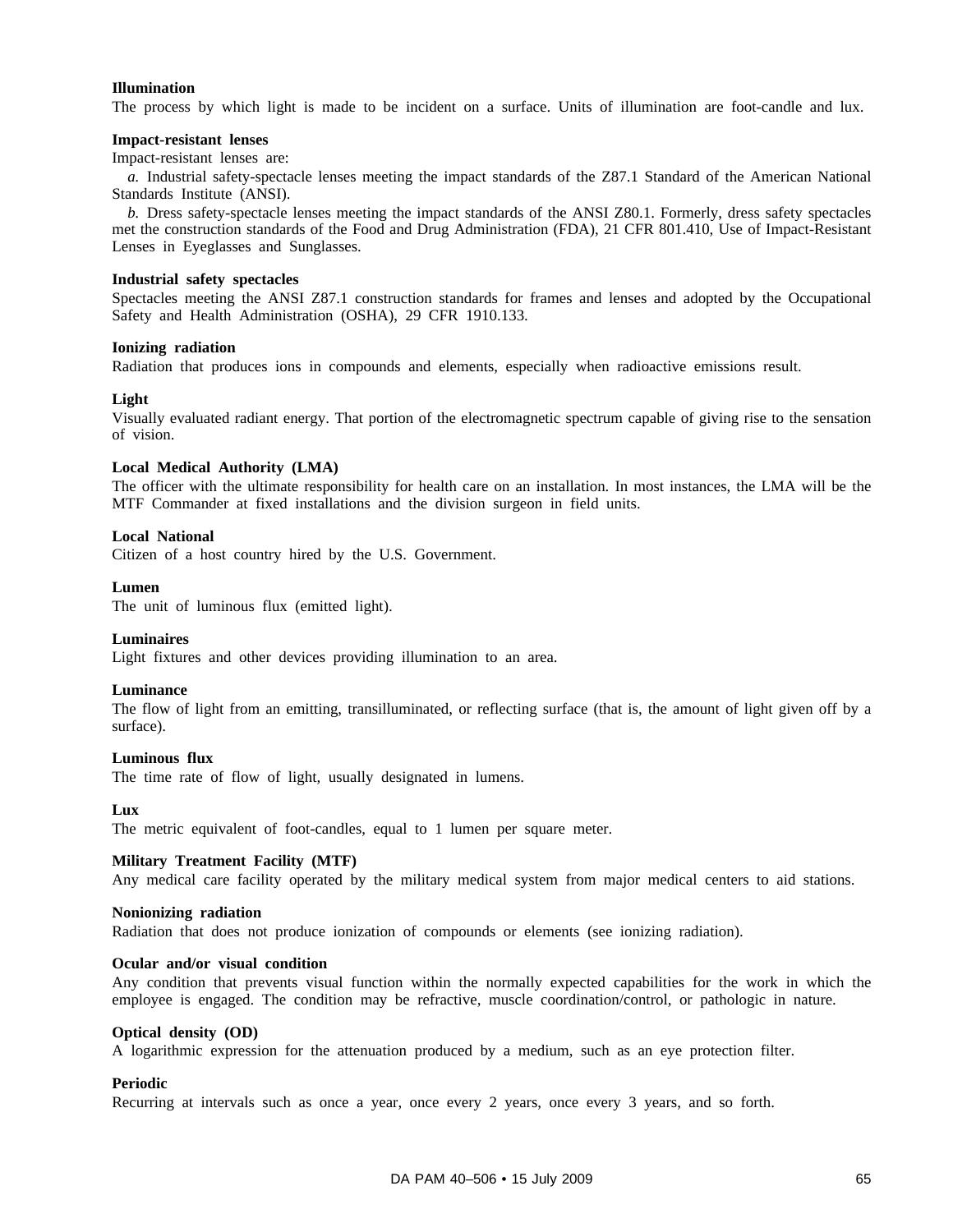### **Plano or nonprescription eyewear**

Eyewear that contains plano or nonprescription lenses.

## **Plano or nonprescription lenses**

Ophthalmic lenses that contain zero or no dioptric power.

#### **Prescription eyewear**

Eyewear that contains prescription lenses.

#### **Prescription lenses**

Ophthalmic lenses that contain dioptric power other than zero. Such lenses are used to place the visual image on the retina of the eye to improve vision.

#### **Prism diopter**

The unit used to measure the deviation of the eye from the standard position of rest at a given distance. Each unit is the amount of power causing an image to be displaced one centimeter at one meter distance.

#### **Professional ocular services**

Services requiring unique knowledge/expertise normally found among opticians, ocular technicians, ophthalmic technicians, optometry technicians, optometrists, or ophthalmologists.

#### **Readiness**

As related to vision, the employee has the visual performance, ocular health, and optical devices necessary to perform his/her mission in a safe and effective manner in garrison and deployed settings.

#### **Refraction**

The process of determining the refractive state (eyewear prescription) of the eye. A refraction is one part of a comprehensive vision examination.

#### **Screening**

A limited evaluation or limited examination. Also see vision screening.

#### **Strabismus**

The ocular condition where coordinated, binocular viewing of images does not occur even in the presence of strong fusional stimulus. Strabismus is usually accompanied by amblyopia.

#### **Visibility**

The state or degree of being visible. Many factors influence the state of visibility, but the following six are the most important:

- *a. Size*. Angular size or visual angle subtended at the eye by an object.
- *b. Brightness*. The quality and amount of light reflected, transmitted, or emitted from a surface.
- *c. Contrast.* The ability to differentiate between an object and its surround in visual space.
- *d. Time*. The time required for perception of details in visual work.
- *e. Color*. Visibility based on color of light reflected from an object.
- *f. Movement*. The speed at which an object moves relative to the eye.

#### **Vision**

The ability of the eye to focus light rays on the receptors within the eye, the ability of the visual nerve pathway to transmit impulses to the area of the brain that processes visual stimuli, and the ability of the brain to integrate and interpret those impulses.

#### **Vision conservation and readiness officer (VCRO)**

An optometrist, ophthalmologist, or other physician who has demonstrated expertise in vision and ocular care, who has completed the Vision Conservation and Readiness Course (or is scheduled to attend the next offering), and has been appointed as the installation VCRO by appropriate authority. The individual serves as a local authority and point of contact for visual safety/performance matters.

### **Vision Conservation and Readiness Program (VCRP)**

The organized program designed to prevent eye injuries, to promote visual efficiency, and monitor vision readiness in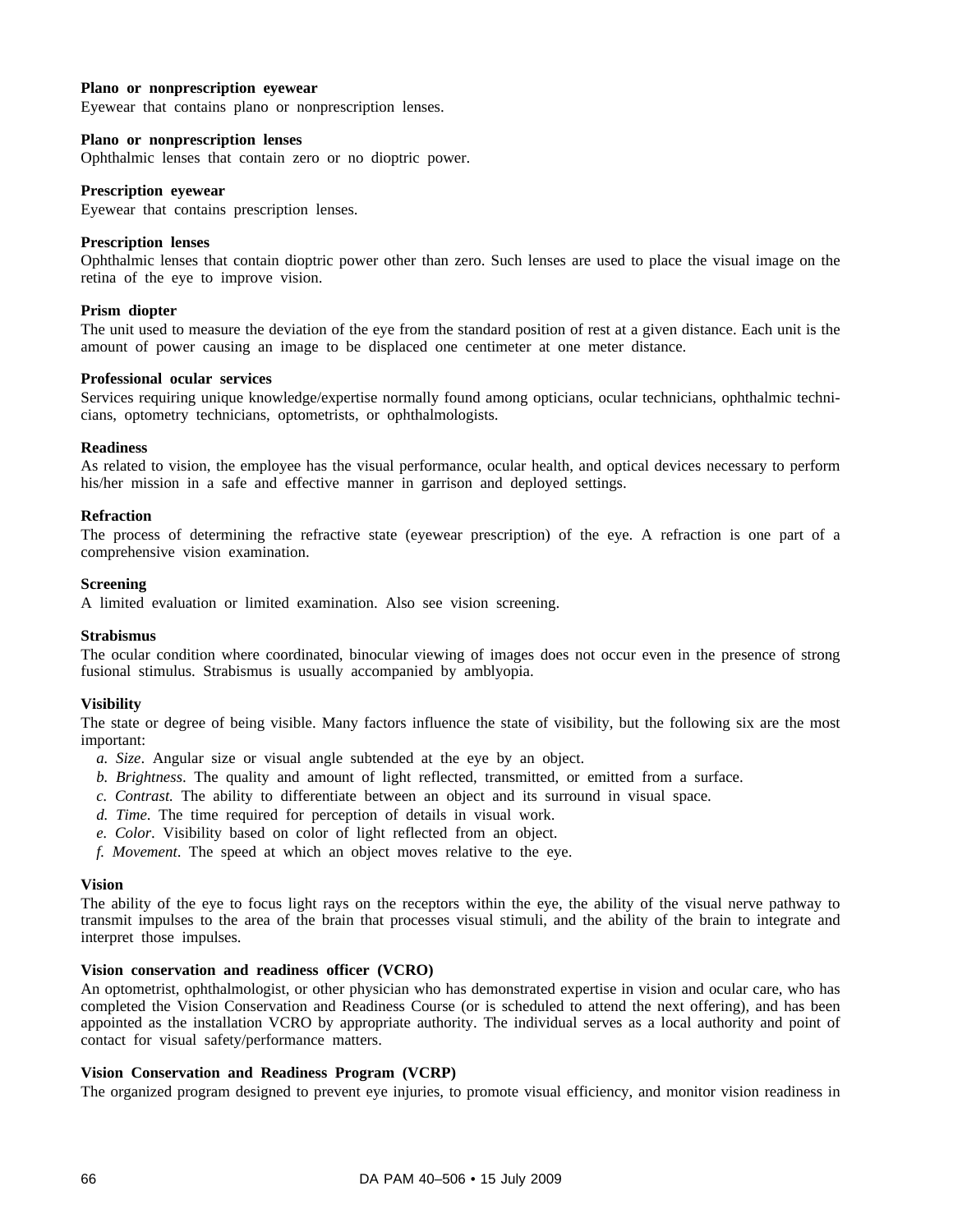DOD employees. Implementation is at the DOD, Service, major Army command, installation, and/or subordinate site level.

## **Vision Conservation and Readiness Team (VCRT)**

The Vision Conservation and Readiness Team normally includes the VCRO, safety officer, OHN, IH, and other individuals as deemed necessary on a given facility.

# **Vision examination**

This term is synonymous with eye exam. See Comprehensive vision examination.

#### **Vision screening**

A limited evaluation to determine current vision readiness status and need for professional ocular services.

### **Visual acuity**

Acuteness or clearness of vision (especially of form vision) that is dependent on the sharpness of the retinal focus, the sensitivity of the nerve elements, and the interpretative faculty of the brain. Clinically, it is usually measured with a Snellen chart in terms of the Snellen fraction (for example, 20/20 and 20/40).

### **Section III**

#### **Special Abbreviations and Terms**

This section contains no entries.